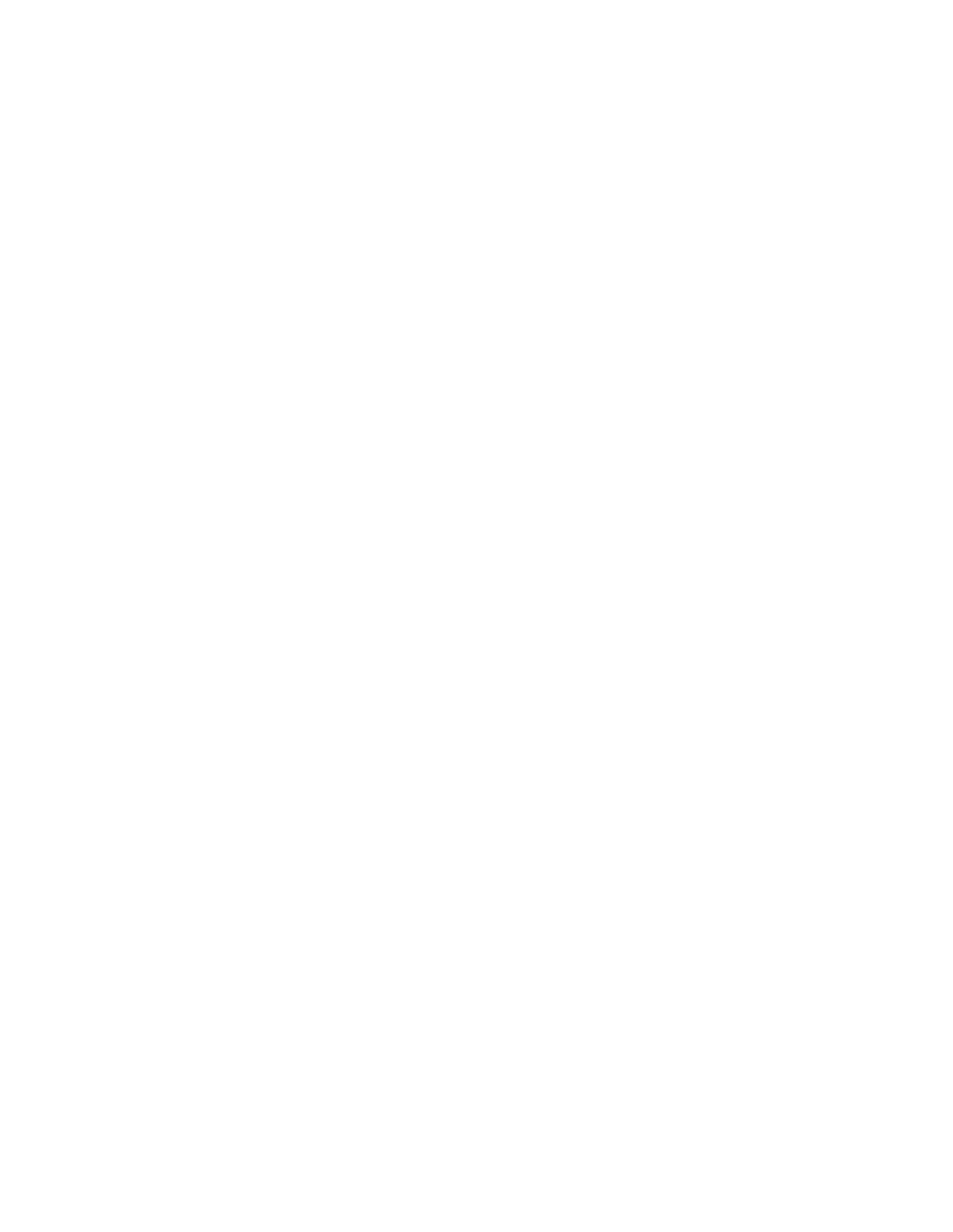### **PRAGATHI PADDU**

## **2022-23**

Volume VII/I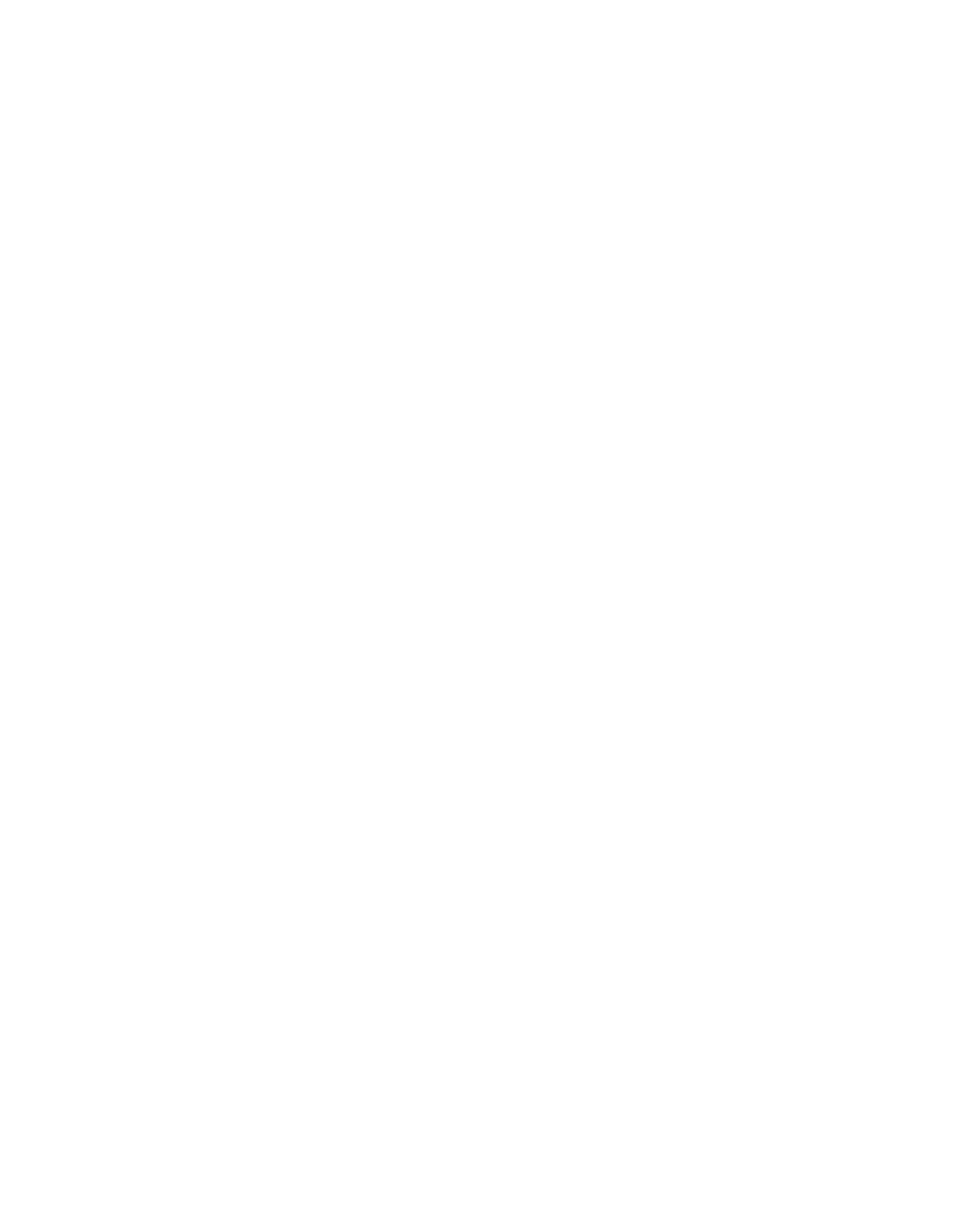# SECTOR WISE OUTLAYS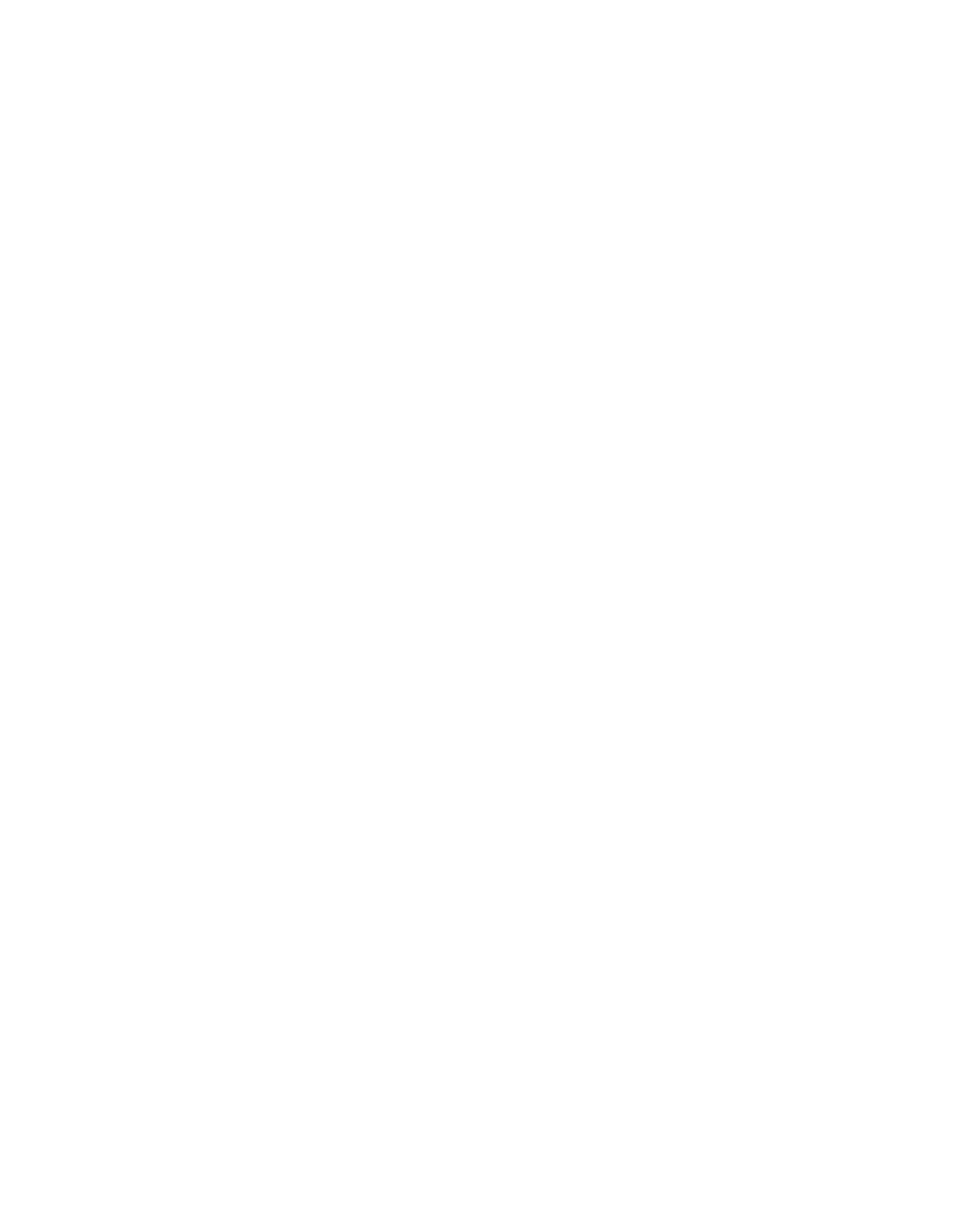|                         |                                        |                     |                                                                       | <b>Rs.Lakh</b>      |
|-------------------------|----------------------------------------|---------------------|-----------------------------------------------------------------------|---------------------|
| SI.No                   | <b>Head / Sub-Head of Development</b>  | <b>Budget</b><br>22 | <b>Revised</b><br>Estimates 2021 Estimates 2021 Estimates 2022-<br>22 | <b>Budget</b><br>23 |
| $\mathbf{1}$            | $\overline{2}$                         | 3                   | 4                                                                     | 5                   |
| Ι.                      | <b>AGRL. AND ALLIED SERVICES</b>       |                     |                                                                       |                     |
| 1.                      | <b>Crop Husbandry</b>                  |                     |                                                                       |                     |
| a.                      | <b>Director of Agriculture</b>         | 1771340.71          | 1497985.39                                                            | 1684102.71          |
| i.                      | <b>State Sector Schemes</b>            | 1753940.71          | 1480585.39                                                            | 1631285.56          |
| ii.                     | Matching State Share                   | 6981.94             | 6981.94                                                               | 20232.55            |
| iii.                    | <b>Centrally Sponsored Schemes</b>     | 10418.06            | 10418.06                                                              | 32584.60            |
| b.                      | <b>Director of Horticulture</b>        | 24230.58            | 24230.58                                                              | 99465.93            |
| i.                      | <b>State Sector Schemes</b>            | 22759.49            | 22759.49                                                              | 78865.93            |
| ii.                     | Matching State Share                   | 588.84              | 588.84                                                                | 8106.08             |
| iii.                    | <b>Centrally Sponsored Schemes</b>     | 882.25              | 882.25                                                                | 12493.92            |
| $\overline{\mathbf{2}}$ | <b>Animal Husbandry</b>                | 23381.47            | 23381.47                                                              | 120216.69           |
| j.                      | <b>State Sector Schemes</b>            | 18524.80            | 18524.80                                                              | 116348.62           |
| ii.                     | Matching State Share                   | 1942.67             | 1942.67                                                               | 1547.23             |
| iii.                    | <b>Centrally Sponsored Schemes</b>     | 2914.00             | 2914.00                                                               | 2320.84             |
| 3                       | <b>Fisheries</b>                       | 1615.52             | 1615.52                                                               | 3634.55             |
| i.                      | <b>State Sector Schemes</b>            | 765.52              | 765.52                                                                | 300.00              |
| ii.                     | Matching State Share                   | 340.00              | 340.00                                                                | 1333.82             |
| iii.                    | <b>Centrally Sponsored Schemes</b>     | 510.00              | 510.00                                                                | 2000.73             |
| 4                       | <b>Forests</b>                         | 3428.41             | 3428.41                                                               | 12897.16            |
| i.                      | <b>State Sector Schemes</b>            | 1728.41             | 1728.41                                                               | 11763.41            |
| ii.                     | Matching State Share                   | 680.00              | 680.00                                                                | 453.50              |
| iii.                    | <b>Centrally Sponsored Schemes</b>     | 1020.00             | 1020.00                                                               | 680.25              |
| 5                       | Co-operation                           | 188.25              | 188.25                                                                | 53.64               |
| i.                      | <b>State Sector Schemes</b>            | 188.25              | 188.25                                                                | 53.64               |
| 6                       | <b>Marketing</b>                       | 1500.00             | 1500.00                                                               | 0.00                |
| i.                      | <b>State Sector Schemes</b>            | 1500.00             | 1500.00                                                               |                     |
| ii.                     | <b>Centrally Sponsored Schemes</b>     |                     |                                                                       |                     |
|                         | <b>TOTAL - (Agri &amp; Allied Ser)</b> | 1825684.94          | 1552329.62                                                            | 1920370.68          |
| i.                      | <b>State Sector Schemes</b>            | 1799407.18          | 1526051.86                                                            | 1838617.16          |
| ii.                     | <b>Matching State Share</b>            | 10533.45            | 10533.45                                                              | 31673.18            |
| iii.                    | <b>Centrally Sponsored Schemes</b>     | 15744.31            | 15744.31                                                              | 50080.34            |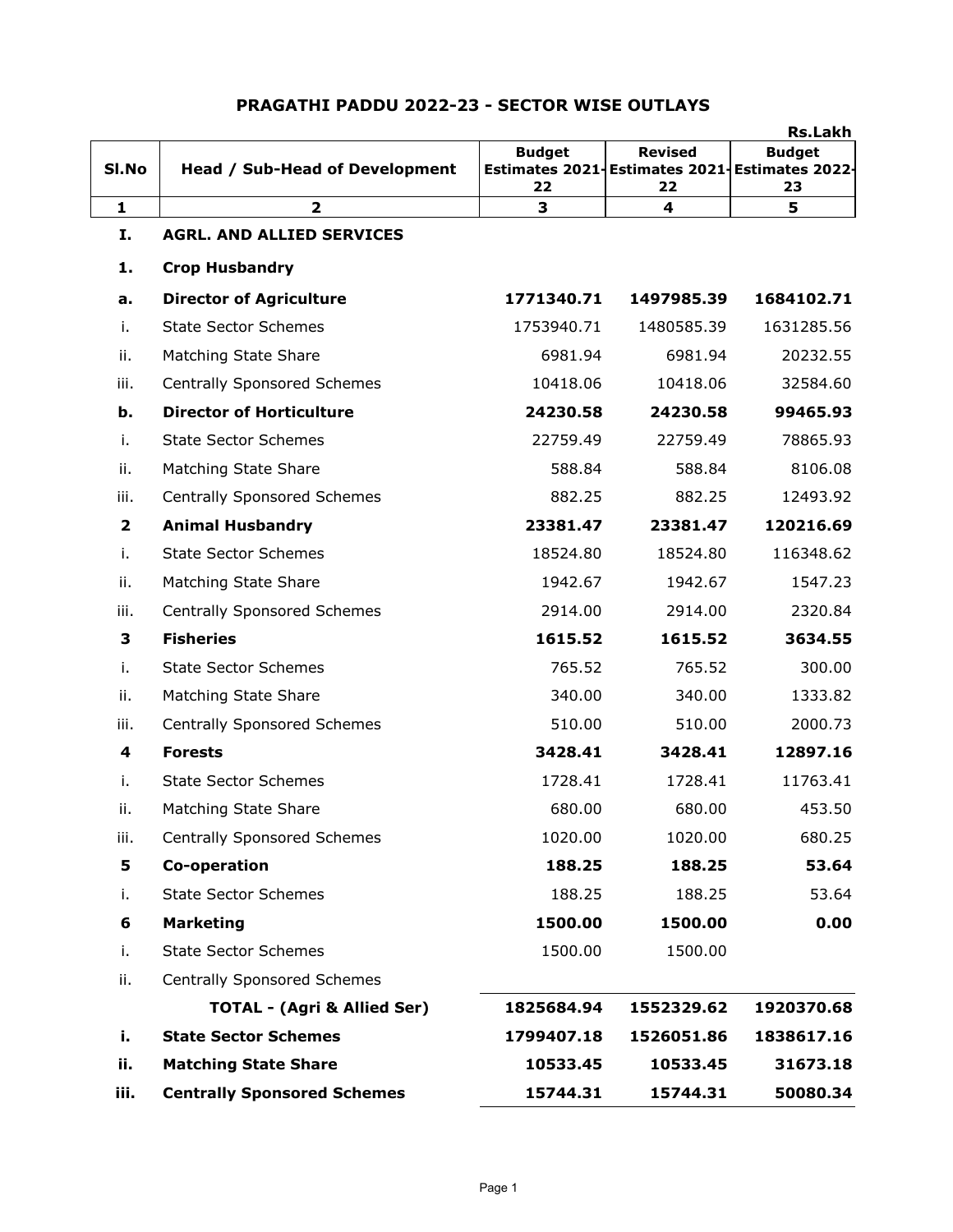#### **II. RURAL DEVELOPMENT**

| 1.                      | <b>Commr. Rural Development</b>    | 1244950.02 | 1160046.27 | 1204767.24 |
|-------------------------|------------------------------------|------------|------------|------------|
| i.                      | <b>State Sector Schemes</b>        | 1035950.02 | 951046.27  | 952990.50  |
| ii.                     | Matching State Share               | 59425.00   | 59425.00   | 69510.70   |
| iii.                    | <b>Centrally Sponsored Schemes</b> | 149575.00  | 149575.00  | 182266.04  |
| $\overline{\mathbf{2}}$ | <b>SRT Institute</b>               | 641.40     | 641.40     | 481.05     |
| 3                       | <b>SERP</b>                        | 13584.00   | 13584.00   | 17659.20   |
| i.                      | <b>State Sector Schemes</b>        | 13584.00   | 13584.00   | 17659.20   |
| ii.                     | <b>Externally Aided Project</b>    |            |            |            |
| 4                       | <b>TSIPARD</b>                     | 5.30       | 5.30       | 0.00       |
| i.                      | <b>State Sector Schemes</b>        | 5.30       | 5.30       |            |
| 5                       | <b>C.D. and Panchayats</b>         | 242400.96  | 280135.96  | 280287.70  |
| i.                      | <b>State Sector Schemes</b>        | 240750.96  | 278485.96  | 278787.70  |
| ii.                     | Matching State Share               | 660.00     | 660.00     |            |
| iii.                    | <b>Centrally Sponsored Schemes</b> | 990.00     | 990.00     | 1500.00    |
| 6                       | Land Reforms (SS & LR)             | 40023.86   | 40023.86   | 15011.88   |
| i.                      | <b>State Sector Schemes</b>        | 40023.86   | 40023.86   | 15011.88   |
| ii.                     | <b>Centrally Sponsored Schemes</b> |            |            |            |
| 7                       | Commr, Land Revenue/Admn           | 6603.60    | 6603.60    | 4452.54    |
| 8                       | <b>Endowments</b>                  | 35875.00   | 35875.00   | 36875.00   |
| 9                       | <b>Revenue Secretariat</b>         | 85.89      | 85.89      | 10.00      |
| 10                      | <b>Commissioner Relief</b>         | 703.97     | 703.96     | 873.81     |
|                         | Total - (RD)                       | 1584874.00 | 1537705.24 | 1560418.42 |
| i.                      | <b>State Sector Schemes</b>        | 1374224.00 | 1327055.24 | 1307141.68 |
| ii.                     | <b>Externally Aided Project</b>    | 0.00       | 0.00       | 0.00       |
| iii.                    | <b>Matching State Share</b>        | 60085.00   | 60085.00   | 69510.70   |
| iv.                     | <b>Centrally Sponsored Schemes</b> | 150565.00  | 150565.00  | 183766.04  |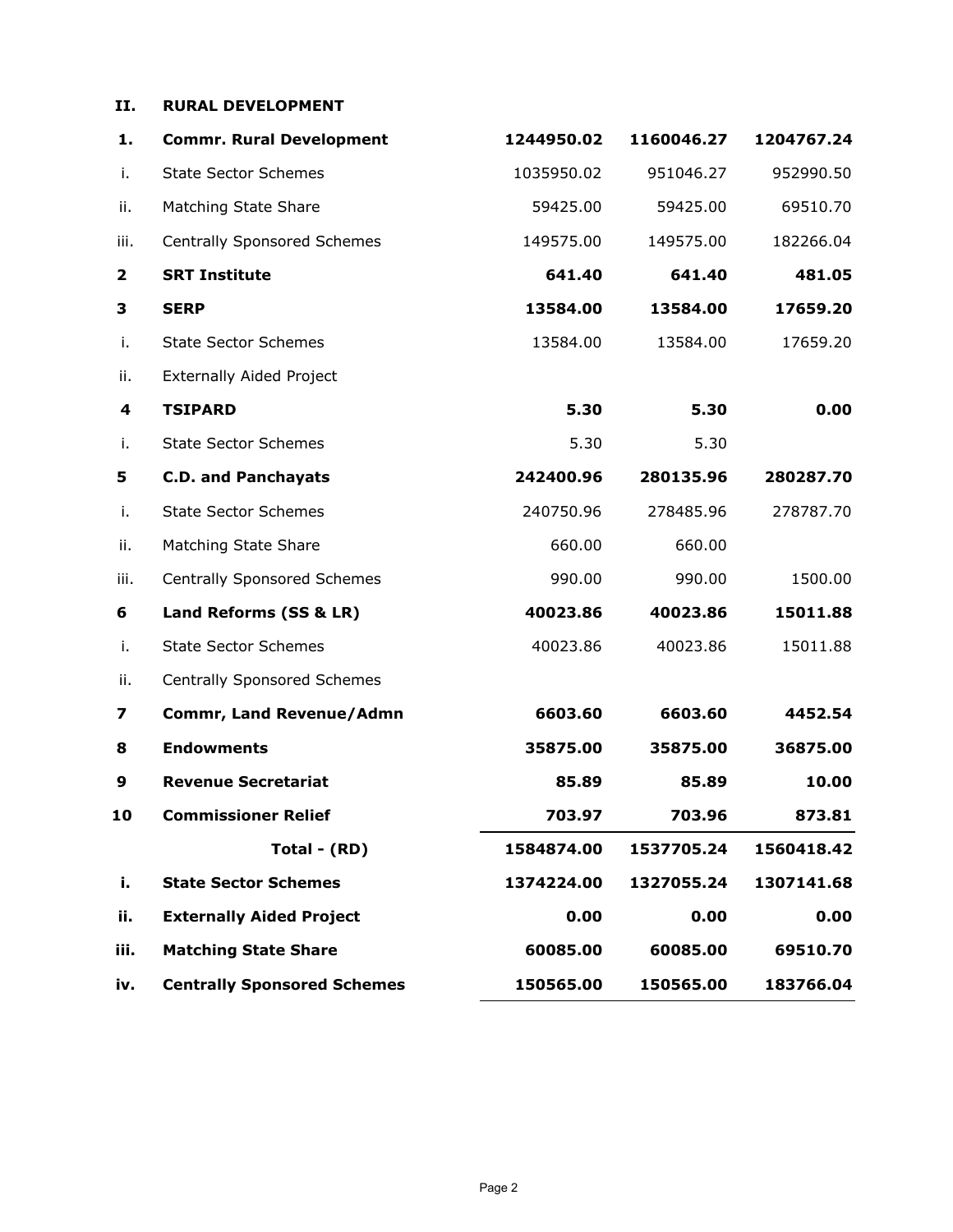### **III. SPECIAL AREA DEVELOPMENT PROG.**

**IV. IRRIGATION & FLOOD CONTROL**

| А.   | <b>Major &amp; Medium Irrigation</b> | 519655.75 | 519655.75 | 805070.71 |
|------|--------------------------------------|-----------|-----------|-----------|
| а.   | <b>Major Irrigation</b>              | 492444.99 | 492444.99 | 776806.71 |
| i.   | <b>State Sector Schemes</b>          | 486312.51 | 486312.51 | 767612.71 |
| ii.  | AIBP                                 | 6132.48   | 6132.48   | 9194.00   |
| iii. | <b>Externally Aided Project</b>      |           |           |           |
| b.   | <b>Medium Irrigation</b>             | 27210.76  | 27210.76  | 28264.00  |
| i.   | <b>State Sector Schemes</b>          | 26910.76  | 26910.76  | 27864.00  |
| ii.  | AIBP                                 | 300.00    | 300.00    | 400.00    |
| В.   | <b>Minor Irrigation</b>              | 119675.86 | 119675.86 | 121420.00 |
| а.   | <b>Minor Irrigation (PWD)</b>        | 93877.36  | 93877.36  | 93066.00  |
| i.   | <b>State Sector Schemes</b>          | 87652.50  | 87652.50  | 90736.00  |
| ii.  | <b>RIDF</b>                          | 514.86    | 514.86    | 520.00    |
| iii. | <b>AIBP</b>                          | 5710.00   | 5710.00   | 1810.00   |
| b.   | <b>State Irrigation Dev. Corpn.</b>  | 25298.50  | 25298.50  | 26954.00  |
| i.   | <b>State Sector Schemes</b>          | 24879.50  | 24879.50  | 26740.00  |
| ii.  | <b>RIDF</b>                          | 29.00     | 29.00     | 24.00     |
| iii. | <b>AIBP</b>                          | 390.00    | 390.00    | 190.00    |
| c.   | <b>Commr.CAD-EAP</b>                 |           |           |           |
| d.   | <b>Ground Water Deptt.</b>           | 500.00    | 500.00    | 1400.00   |
| i.   | <b>State Sector Schemes</b>          | 500.00    | 500.00    | 1400.00   |
| C.   | <b>Command Area Development</b>      | 2141.00   | 2141.00   | 225.85    |
| i.   | <b>State Sector Schemes</b>          | 2081.00   | 2081.00   | 225.85    |
| ii.  | <b>Centrally Sponsored Schemes</b>   | 60.00     | 60.00     |           |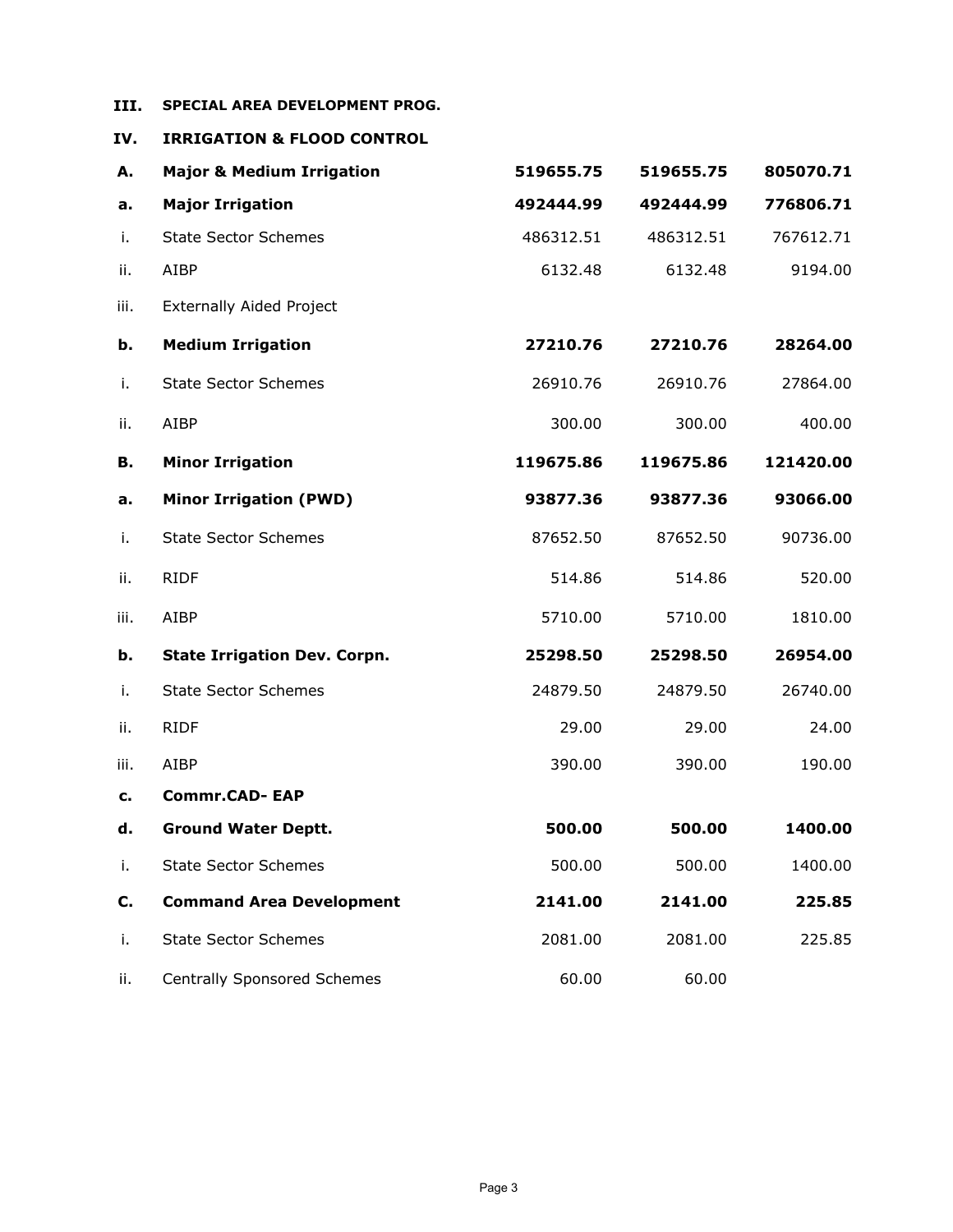| D.             | <b>Flood Control &amp; Drainage</b>                        | 955.00    | 955.00    | 1000.00   |
|----------------|------------------------------------------------------------|-----------|-----------|-----------|
| i.             | <b>State Sector Schemes</b>                                | 955.00    | 955.00    | 1000.00   |
| ii.            | <b>Centrally Sponsored Schemes</b>                         |           |           |           |
|                | <b>TOTAL (Irrigation &amp; FC)</b>                         | 642427.61 | 642427.61 | 927716.56 |
| i.             | <b>State Sector Schemes</b>                                | 629291.27 | 629291.27 | 915578.56 |
| ii.            | <b>RIDF</b>                                                | 543.86    | 543.86    | 544.00    |
| iii.           | <b>AIBP</b>                                                | 12532.48  | 12532.48  | 11594.00  |
| iv.            | <b>Externally Aided Project</b>                            | 0.00      | 0.00      | 0.00      |
| v.             | <b>Centrally Sponsored Schemes</b>                         | 60.00     | 60.00     | 0.00      |
| v.             | <b>ENERGY</b>                                              |           |           |           |
| 1              | C.E.Srisailam                                              |           |           |           |
| $\overline{2}$ | <b>TS TRANSCO</b>                                          | 781119.50 | 781119.50 | 776775.06 |
| i.             | <b>State Sector Schemes</b>                                | 781119.50 | 781119.50 | 776775.06 |
|                | <b>TOTAL (ENERGY)</b>                                      | 781119.50 | 781119.50 | 776775.06 |
| i.             | <b>State Sector Schemes</b>                                | 781119.50 | 781119.50 | 776775.06 |
| VI.            | <b>INDUSTRY &amp; MINERALS</b>                             |           |           |           |
| 1.             | <b>Village &amp; Small Industries</b>                      | 137940.78 | 91264.07  | 106614.37 |
| а.             | <b>Commr.of Industries</b>                                 | 137534.60 | 90857.89  | 101065.00 |
| i.             | <b>State Sector Schemes</b>                                | 137534.60 | 90857.89  | 101065.00 |
| b.             | <b>Commerce &amp; Export Promotion</b>                     | 38.00     | 38.00     | 38.00     |
| c.             | <b>Handlooms &amp; Textiles</b>                            | 368.18    | 368.18    | 5511.37   |
| i.             | <b>State Sector Schemes</b>                                | 368.18    | 368.18    | 5511.37   |
| 2.             | <b>Large &amp; Medium Industries</b>                       | 11414.55  | 3091.26   | 47085.93  |
| а.             | <b>Commr. of Industries</b>                                | 7090.26   | 1672.83   | 43813.89  |
| i.             | <b>State Sector Schemes</b>                                | 7090.26   | 1672.83   | 43813.89  |
| b              | <b>Industries &amp; Commerce Department</b><br>(Sect.Dept) | 1206.39   | 1206.39   | 2110.00   |
| i.             | <b>State Sector Schemes</b>                                | 1206.39   | 1206.39   | 2110.00   |
| c.             | <b>Infrastructure and Investment Sectt</b>                 | 2955.86   | 50.00     | 1000.00   |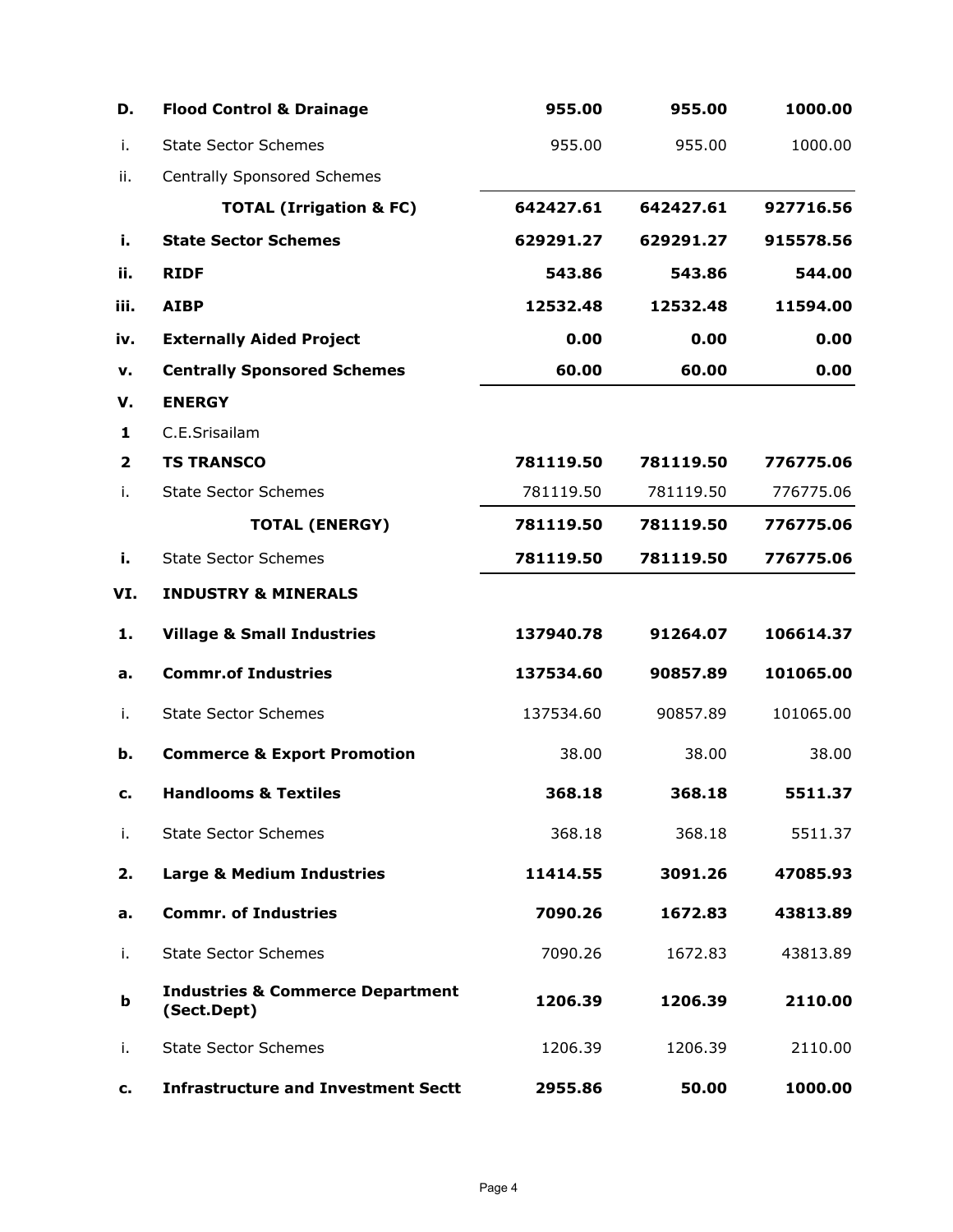| d.   | <b>Commissioner Sugars</b>             | 162.04    | 162.04    | 162.04    |
|------|----------------------------------------|-----------|-----------|-----------|
| 3    | <b>Mines and Geology</b>               |           |           |           |
| i.   | <b>State Sector Schemes</b>            | 12276.19  | 12276.19  | 12000.02  |
|      | <b>TOTAL (Industry &amp; Minerals)</b> | 161631.52 | 106631.52 | 165700.32 |
| i.   | <b>State Sector Schemes</b>            | 161631.52 | 106631.52 | 165700.32 |
| VII. | <b>TRANSPORT</b>                       |           |           |           |
| 1    | <b>Roads &amp; Bridges</b>             | 401060.84 | 402560.84 | 415066.89 |
| a.   | <b>ENC State Roads</b>                 | 192502.77 | 194002.77 | 201484.27 |
|      | <b>State Sector Schemes</b>            | 192502.77 | 194002.77 | 201484.27 |
| b.   | Eing. In Chief, Buildings &CRF         | 107500.00 | 107500.00 | 90000.00  |
| i.   | <b>State sector Schemes</b>            | 7500.00   | 7500.00   |           |
| ii.  | <b>Centrally Sponsored Schemes</b>     | 100000.00 | 100000.00 | 90000.00  |
| c.   | CE (R&B)EAP, RDC                       | 4200.00   | 4200.00   | 1100.00   |
| i.   | <b>State sector Schemes</b>            |           |           |           |
| ii.  | <b>Externally Aided Project</b>        | 4200.00   | 4200.00   | 1100.00   |
| d.   | <b>CE Rural Roads</b>                  | 95852.87  | 95852.87  | 113383.62 |
| i.   | <b>State Sector Schemes</b>            | 95000.00  | 95000.00  | 63030.75  |
| ii.  | <b>RIDF</b>                            | 852.87    | 852.87    | 852.87    |
| iii. | <b>Matching State Share</b>            |           |           | 19800.00  |
| iv.  | <b>Centrally Sponsored Schemes</b>     |           |           | 29700.00  |
| e.   | <b>ENC - R&amp;B, NH</b>               | 5.20      | 5.20      | 0.00      |
| i.   | <b>State Sector Schemes</b>            | 5.20      | 5.20      |           |
| f.   | CE (R&B) PPP                           | 1000.00   | 1000.00   | 9099.00   |
| i.   | <b>State Sector Schemes</b>            | 1000.00   | 1000.00   | 9099.00   |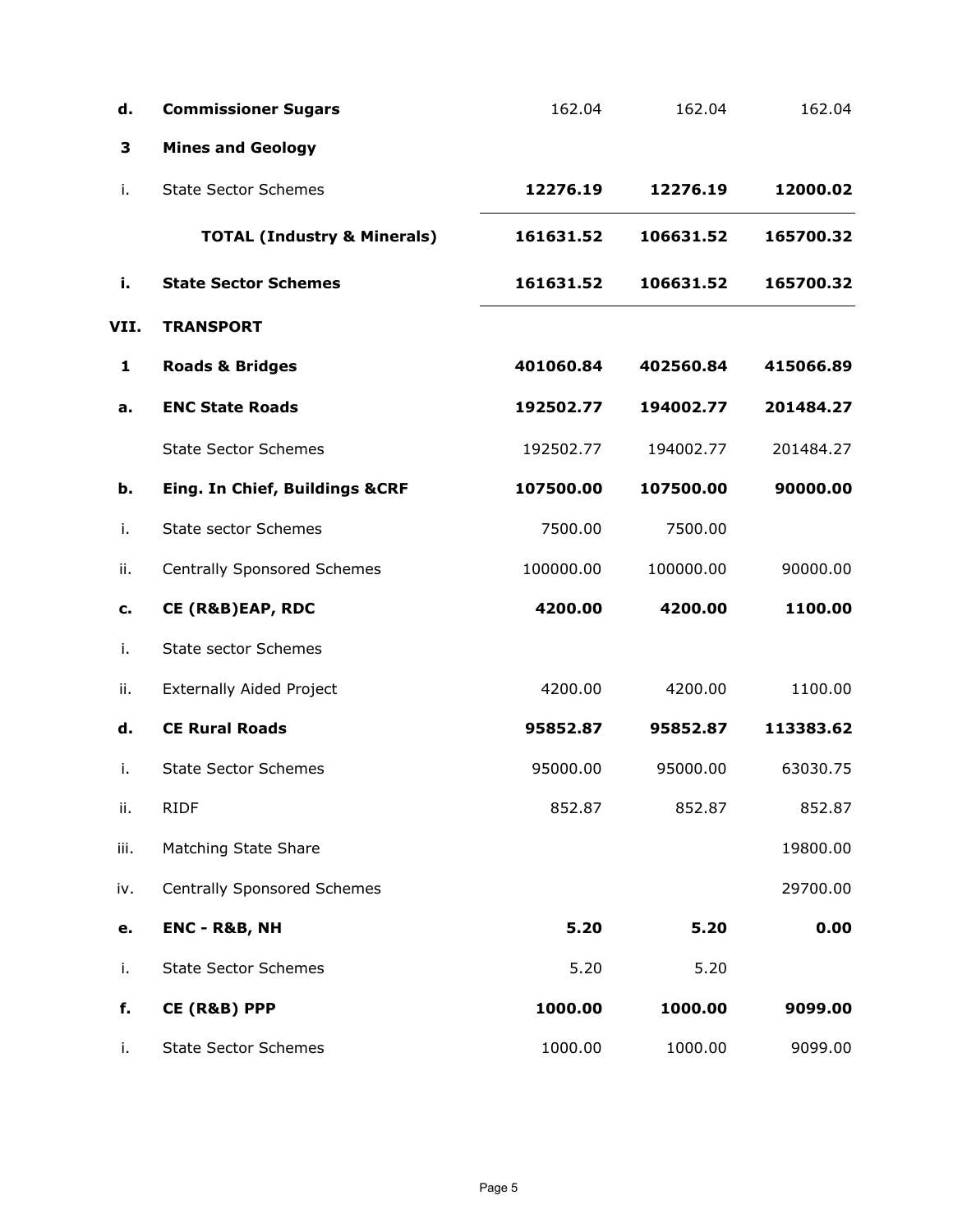| $\overline{\mathbf{2}}$ | <b>Infrasturcture &amp; Investment</b><br><b>Department (Civil Aviation)</b> | 10495.00  | 8995.00   | 9671.58   |
|-------------------------|------------------------------------------------------------------------------|-----------|-----------|-----------|
| 3                       | <b>MNP Roads (CE PR)</b>                                                     | 63709.45  | 63709.45  | 85393.65  |
| i.                      | <b>State Sector Schemes</b>                                                  | 16151.75  | 16151.75  | 51157.75  |
| ii.                     | <b>RIDF</b>                                                                  | 2557.70   | 2557.70   | 2557.70   |
| iii.                    | Matching State Share                                                         | 18000.00  | 18000.00  | 12671.28  |
| iv.                     | <b>Centrally Sponsored Schemes</b>                                           | 27000.00  | 27000.00  | 19006.92  |
| 4                       | <b>Transport Commissioner</b>                                                | 4000.00   | 4000.00   | 4000.00   |
|                         | <b>Total - (Transport)</b>                                                   | 479265.29 | 479265.29 | 514132.12 |
| i.                      | <b>State Sector Schemes</b>                                                  | 326654.72 | 326654.72 | 338443.35 |
| ii.                     | <b>RIDF</b>                                                                  | 3410.57   | 3410.57   | 3410.57   |
| iii.                    | <b>Externally Aided Project</b>                                              | 4200.00   | 4200.00   | 1100.00   |
| iv.                     | <b>Matching State Share</b>                                                  | 18000.00  | 18000.00  | 32471.28  |
| v.                      | <b>Centrally Sponsored Schemes</b>                                           | 127000.00 | 127000.00 | 138706.92 |
| VIII.                   | <b>COMMUNICATIONS</b>                                                        |           |           |           |
| IX.                     | <b>SCIENCE, TECHNOLOGY &amp;</b><br><b>ENVIRONMENT</b>                       |           |           |           |
|                         | Telangana Bio-Diversity Board                                                | 125.35    | 125.35    | 125.35    |
|                         | <b>TOTAL (Science &amp; Tech)</b>                                            | 125.35    | 125.35    | 125.35    |
| i.                      | <b>State Sector Schemes</b>                                                  | 125.35    | 125.35    | 125.35    |
| X.                      | <b>GENERAL ECONOMIC SERVICES</b>                                             |           |           |           |
| 1.                      | <b>Secretariat Economic Services</b>                                         | 585913.64 | 434973.64 | 276595.75 |
| a.                      | <b>Planning Department</b>                                                   | 543464.67 | 392524.67 | 231643.28 |
| i.                      | <b>State Sector Schemes</b>                                                  | 543464.67 | 392524.67 | 231643.28 |
| b                       | <b>Finance Department</b>                                                    | 6739.97   | 6739.97   | 9243.47   |
| i.                      | <b>State Sector Schemes</b>                                                  | 6739.97   | 6739.97   | 9243.47   |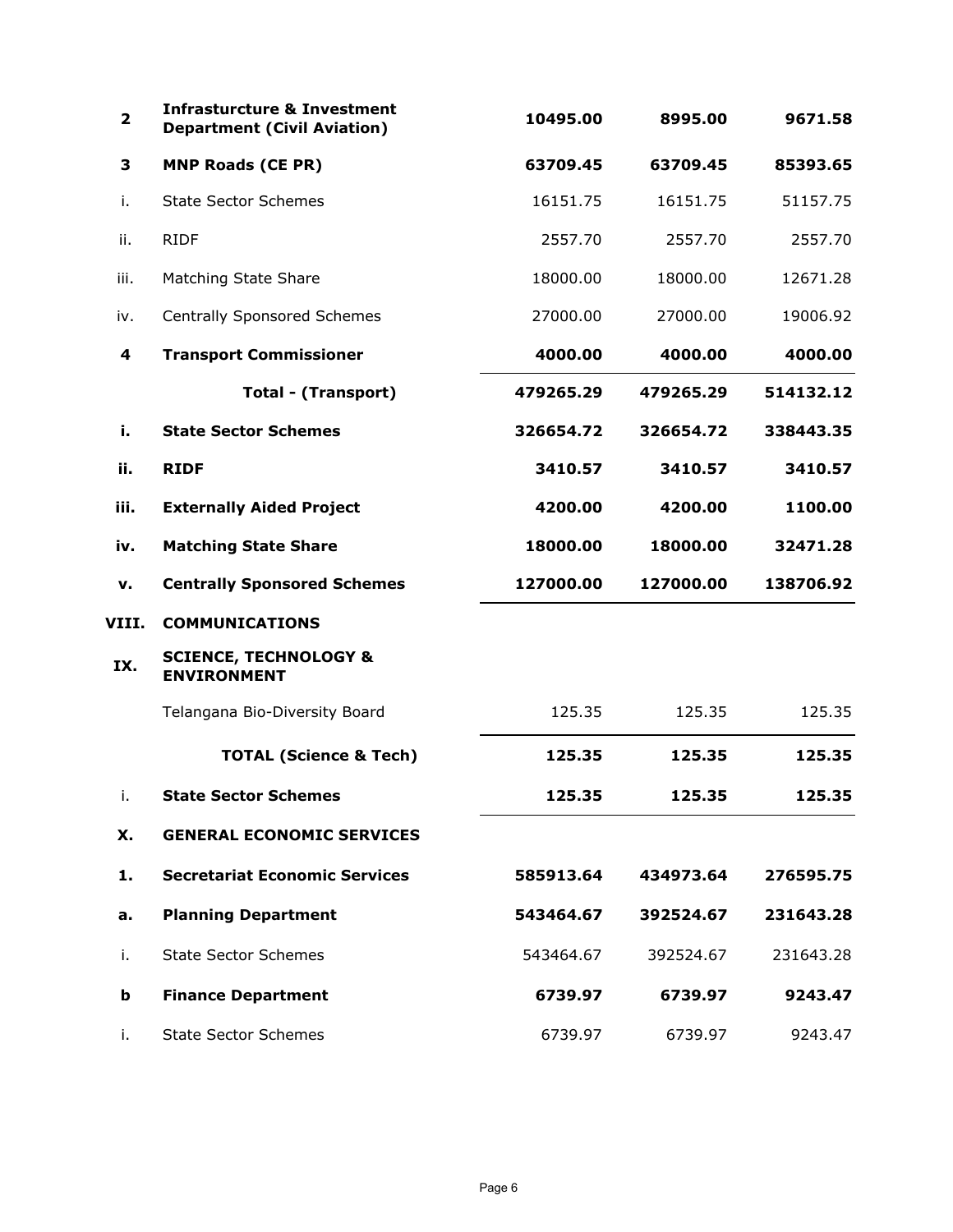| с.   | <b>Information Technology &amp; Com.</b>                       | 35699.00   | 35699.00   | 35699.00   |
|------|----------------------------------------------------------------|------------|------------|------------|
| i.   | <b>State Sector Schemes</b>                                    | 35699.00   | 35699.00   | 35699.00   |
| d.   | <b>Director, Electronically Deliverable</b><br><b>Services</b> | 10.00      | 10.00      | 10.00      |
| i.   | <b>State Sector Schemes</b>                                    | 10.00      | 10.00      | 10.00      |
| 2.   | <b>Tourism</b>                                                 | 45000.00   | 45000.00   | 76000.00   |
| а.   | <b>Commr.of Tourism</b>                                        | 45000.00   | 45000.00   | 76000.00   |
| Ť.   | <b>State Sector Schemes</b>                                    | 45000.00   | 45000.00   | 76000.00   |
| З.   | <b>Economic Advice &amp; Statistics</b>                        | 236.04     | 236.04     | 205.85     |
| Ť.   | <b>State Sector Schemes</b>                                    | 223.95     | 223.95     | 193.76     |
| ii.  | <b>Centrally Sponsored Schemes</b>                             | 12.09      | 12.09      | 12.09      |
| 4.   | <b>Civil Supplies Dept.</b>                                    | 143969.40  | 143969.40  | 175685.24  |
| j.   | <b>State Sector Schemes</b>                                    | 143969.40  | 143969.40  | 175685.24  |
| 5.   | <b>State Consumer Disputes Redressal</b><br><b>Commission</b>  | 395.17     | 395.17     | 0.00       |
| i.   | <b>State Sector Schemes</b>                                    | 395.17     | 395.17     |            |
| 6.   | <b>Legal Metrology</b>                                         | 50.00      | 50.00      | 50.00      |
| i.   | <b>State Sector Schemes</b>                                    | 50.00      | 50.00      | 50.00      |
|      | Total - (Genl.Eco.Ser)                                         | 775564.25  | 624624.25  | 528536.84  |
| i.   | <b>State Sector Schemes</b>                                    | 775552.16  | 624612.16  | 528524.75  |
| ii.  | <b>Centrally Sponsored Schemes</b>                             | 12.09      | 12.09      | 12.09      |
|      | <b>Total -(Economic Services)</b>                              | 6250692.46 | 5724228.38 | 6393775.35 |
| i.   | <b>State Sector Schemes</b>                                    | 5848005.70 | 5321541.62 | 5870906.23 |
| ii.  | <b>AIBP</b>                                                    | 12532.48   | 12532.48   | 11594.00   |
| iii. | <b>RIDF</b>                                                    | 3954.43    | 3954.43    | 3954.57    |
| iv.  | <b>Externally Aided Project</b>                                | 4200.00    | 4200.00    | 1100.00    |
| v.   | <b>Matching State Share</b>                                    | 88618.45   | 88618.45   | 133655.16  |
| Vi.  | <b>Centrally Sponsored Schemes</b>                             | 293381.40  | 293381.40  | 372565.39  |
| В.   | <b>SOCIAL SERVICES</b>                                         |            |            |            |
| 1.   | <b>General Education</b>                                       | 201740.65  | 201740.65  | 156821.20  |
| A    | <b>Dir. of School Education</b>                                | 61208.91   | 61208.91   | 47463.40   |
| i.   | <b>State Sector Schemes</b>                                    | 30492.24   | 30492.24   | 26340.97   |
| ii.  | Matching State Share                                           | 11409.47   | 11409.47   | 7485.66    |
| iii. | <b>Centrally Sponsored Schemes</b>                             | 19307.20   | 19307.20   | 13636.77   |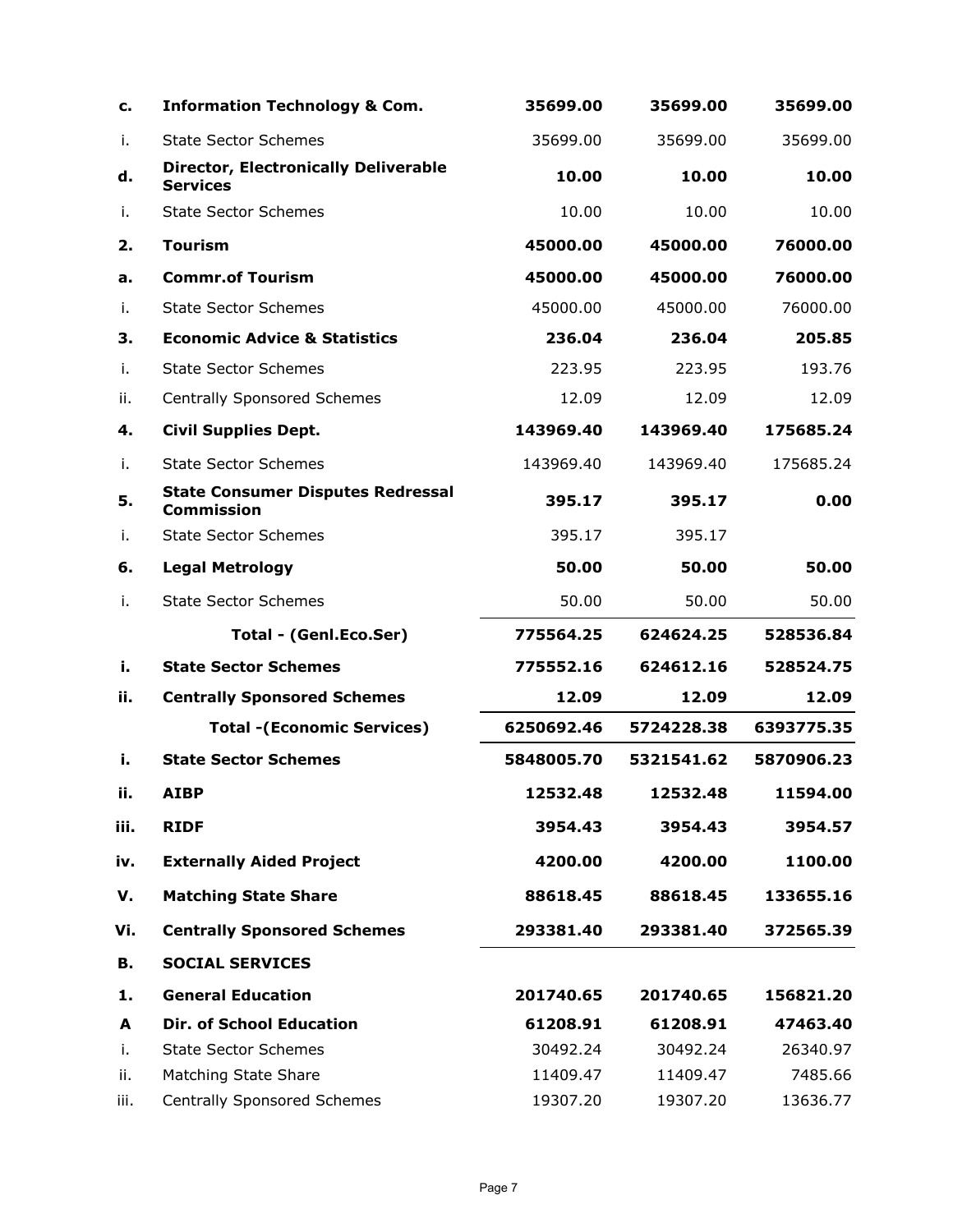| В    | <b>Government Examinations</b>                                          | 1295.81   | 1295.81   | 3000.00  |
|------|-------------------------------------------------------------------------|-----------|-----------|----------|
| в    | PD Samagra Siksha (SSA)                                                 | 115000.00 | 115000.00 | 79991.63 |
| i.   | Matching State Share                                                    | 46000.00  | 46000.00  | 31996.66 |
| ii.  | <b>Centrally Sponsored Schemes</b>                                      | 69000.00  | 69000.00  | 47994.97 |
| C    | <b>Telangana Residential Educational</b><br><b>Institutions Society</b> | 3261.92   | 3261.92   | 3222.87  |
| i.   | <b>State Sector Schemes</b>                                             | 3191.96   | 3191.96   | 3152.91  |
| ii.  | <b>RIDF</b>                                                             | 69.96     | 69.96     | 69.96    |
| D    | <b>Higher Education - Sectt</b>                                         | 1325.00   | 1325.00   | 10000.00 |
| i.   | <b>State Sector Schemes</b>                                             | 1315.00   | 1315.00   | 10000.00 |
| ii.  | Matching State Share                                                    | 10.00     | 10.00     |          |
| ii.  | <b>Centrally Sponsored Schemes</b>                                      |           |           |          |
| Е    | <b>Collegiate Education</b>                                             | 10640.21  | 10640.21  | 6227.08  |
| i.   | <b>State Sector Schemes</b>                                             | 3140.21   | 3140.21   | 2892.53  |
| ii.  | Matching State Share                                                    | 3000.00   | 3000.00   | 1333.82  |
| iii. | <b>Centrally Sponsored Schemes</b>                                      | 4500.00   | 4500.00   | 2000.73  |
| F    | <b>Intermediate Education</b>                                           | 4918.35   | 4918.35   | 3460.54  |
| i.   | <b>State Sector Schemes</b>                                             | 4497.50   | 4497.50   | 3039.69  |
| ii.  | <b>RIDF</b>                                                             | 420.85    | 420.85    | 420.85   |
| G    | <b>Adult Education</b>                                                  | 650.00    | 650.00    | 0.00     |
| i.   | Matching State Share                                                    | 260.00    | 260.00    |          |
| ii.  | <b>Centrally Sponsored Schemes</b>                                      | 390.00    | 390.00    |          |
| н    | <b>D.G, N.C.C.</b>                                                      | 56.98     | 56.98     | 247.86   |
| I    | <b>Jawahar Bal Bhavan</b>                                               | 1.00      | 1.00      |          |
| J    | <b>Government Text Book Press</b>                                       | 3382.47   | 3382.47   | 3207.82  |
| 2.   | <b>SPORTS &amp; YOUTH SERVICES</b>                                      | 11916.00  | 11916.00  | 8356.13  |
| а.   | <b>Sports Authority of Telangana</b>                                    | 11396.00  | 11396.00  | 8101.13  |
| i.   | <b>State Sector Schemes</b>                                             | 11396.00  | 11396.00  | 8101.13  |
| b.   | <b>Dir. of Youth Services</b>                                           | 520.00    | 520.00    | 255.00   |
| i.   | <b>State Sector Schemes</b>                                             | 520.00    | 520.00    | 255.00   |
| 3.   | <b>TECHNICAL EDUCATION</b>                                              | 1317.24   | 1317.24   | 1588.41  |
| i.   | <b>State Sector Schemes</b>                                             | 838.87    | 838.87    | 1110.04  |
| ii.  | <b>RIDF</b>                                                             | 478.37    | 478.37    | 478.37   |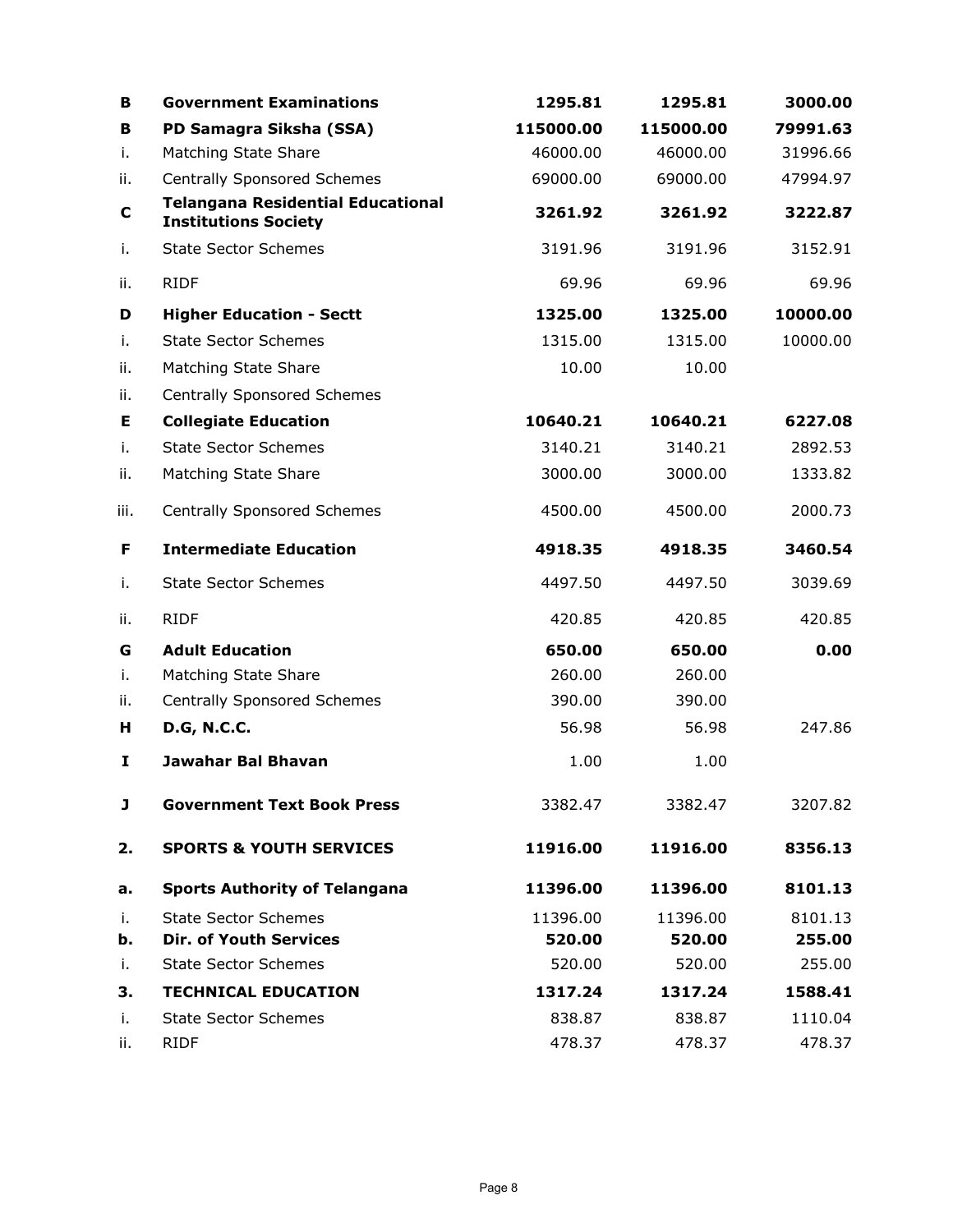| 4.   | <b>ART &amp; CULTURE</b>                                  | 6436.80   | 6436.80   | 5501.75   |
|------|-----------------------------------------------------------|-----------|-----------|-----------|
| а.   | <b>State Archives</b>                                     | 4.68      | 4.68      | 0.00      |
|      | <b>State Sector Schemes</b>                               | 4.68      | 4.68      |           |
| b.   | <b>Director Public Libraries</b>                          | 61.13     | 61.13     | 63.00     |
|      | <b>State Sector Schemes</b>                               | 61.13     | 61.13     | 63.00     |
| c.   | <b>Oriental Manuscript Library &amp; Research</b>         | 1.00      | 1.00      | 0.10      |
| i.   | <b>State Sector Schemes</b>                               | 1.00      | 1.00      | 0.10      |
| d.   | <b>Dir. of Cultural Affairs</b>                           | 6369.99   | 6369.99   | 5438.65   |
| i.   | <b>State Sector Schemes</b>                               | 6369.99   | 6369.99   | 5438.65   |
|      | Total (Edn, Sports, Art&Cul)                              | 221410.69 | 221410.69 | 172267.49 |
| i.   | <b>State Sector Schemes</b>                               | 66564.84  | 66564.84  | 66849.70  |
| ii.  | <b>RIDF</b>                                               | 969.18    | 969.18    | 969.18    |
| iii. | <b>Matching State Share</b>                               | 60679.47  | 60679.47  | 40816.14  |
| v.   | <b>Centrally Sponsored Schemes</b>                        | 93197.20  | 93197.20  | 63632.47  |
| 5.   | <b>MEDICAL &amp; PUBLIC HEALTH</b>                        |           |           |           |
| a    | <b>HM&amp;FW Sectt Department</b>                         | 19233.14  | 19233.14  | 89939.07  |
| i.   | <b>State Sector Schemes</b>                               | 19233.14  | 19233.14  | 89939.07  |
| ii.  | <b>Centrally Sponsored Schemes</b>                        |           |           |           |
| b    | <b>Dir. of Medical Education</b>                          | 23999.40  | 23999.40  | 286774.00 |
| i.   | <b>State Sector Schemes</b>                               | 23999.40  | 23999.40  | 275265.00 |
| ii.  | Matching State Share                                      |           |           | 11509.00  |
| c    | <b>Indian Medicine &amp; Homeopathy -</b><br><b>AYUSH</b> | 2360.29   | 2360.29   | 2046.03   |
| i.   | <b>State Sector Schemes</b>                               | 1510.29   | 1510.29   | 1479.16   |
| н.   | <b>Matching State Share</b>                               | 306.63    | 306.63    | 204.49    |
| iii. | <b>Centrally Sponsored Schemes</b>                        | 543.37    | 543.37    | 362.38    |
| d    | <b>Director of Drugs Control Admin.</b>                   | 173.00    | 173.00    | 40.00     |
| i.   | <b>State Sector Schemes</b>                               | 173.00    | 173.00    | 40.00     |
| ii.  | <b>Centrally Sponsored Schemes</b>                        |           |           |           |
| е    | <b>Institute of Preventive Medicine</b>                   | 20.00     | 20.00     | 20.00     |
| f    | <b>Insurance Medical Services</b>                         | 12940.43  | 12940.43  | 11898.00  |
| g    | Dir. Public Health & Family Welfare                       | 26265.00  | 26265.00  | 56047.48  |
| i.   | <b>State Sector Schemes</b>                               | 26265.00  | 26265.00  | 56047.48  |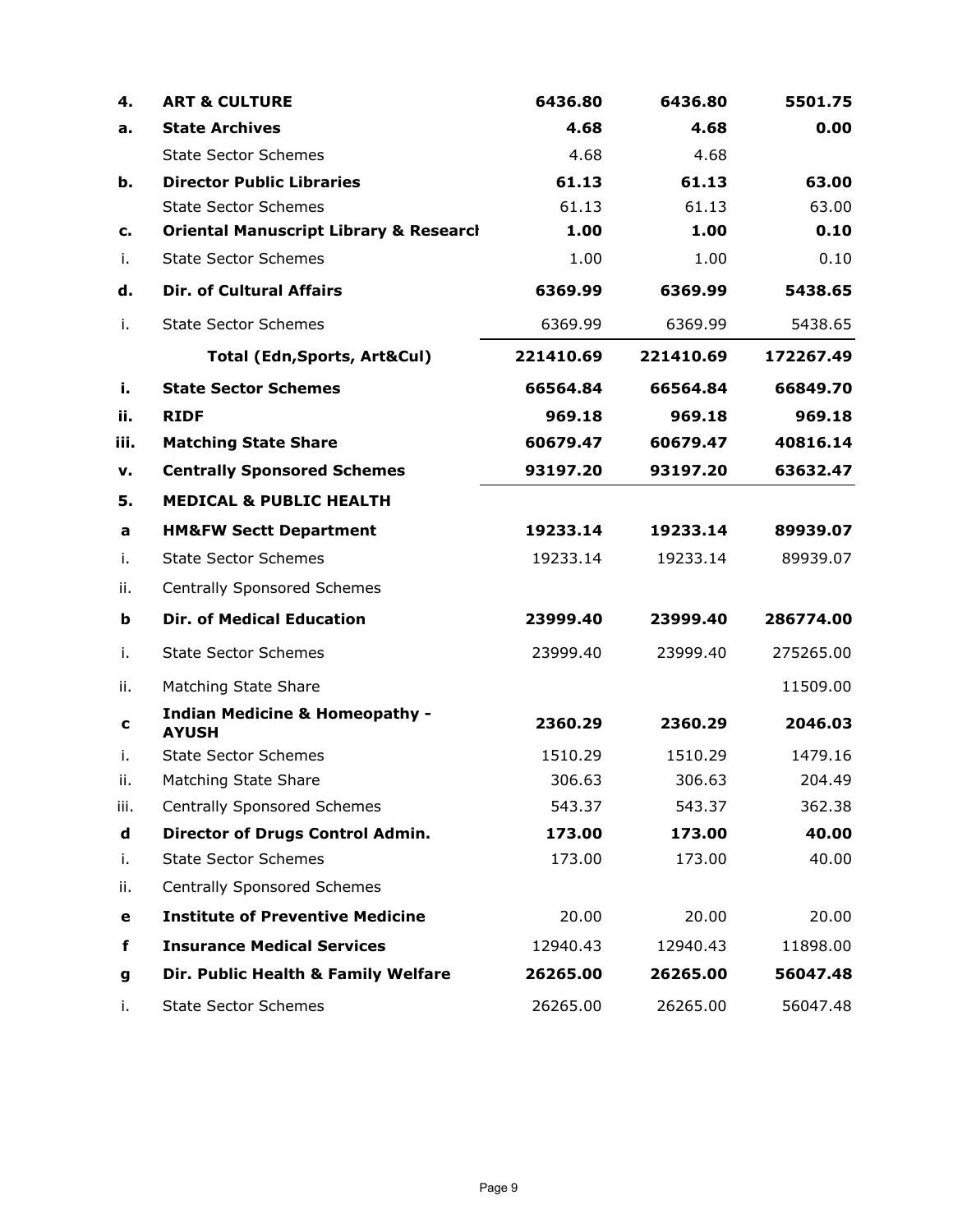| h    | <b>Commr. Health &amp; Family Welfare</b> | 121279.72 | 121279.72 | 139435.98 |
|------|-------------------------------------------|-----------|-----------|-----------|
| i.   | <b>State Sector Schemes</b>               | 43978.72  | 43978.72  | 56772.35  |
| ii.  | Matching State Share                      | 39320.40  | 39320.40  | 40148.34  |
| iii. | <b>Centrally Sponsored Schemes</b>        | 37980.60  | 37980.60  | 42515.29  |
|      | Total - (Medical & Public Health)         | 206270.98 | 206270.98 | 586200.56 |
| i.   | <b>State Sector Schemes</b>               | 128119.98 | 128119.98 | 491461.06 |
| ii.  | <b>Matching State Share</b>               | 39627.03  | 39627.03  | 51861.83  |
| iii. | <b>Centrally Sponsored Schemes</b>        | 38523.97  | 38523.97  | 42877.67  |
| 6.   | <b>Water Supply &amp; Sanitation</b>      |           |           |           |
| a.   | <b>Chief Engineer, PH</b>                 | 80358.15  | 80358.15  | 80190.64  |
| i.   | <b>State Sector Schemes</b>               | 80358.15  | 80358.15  | 80190.64  |
| b.   | <b>Chief Engineer, RWS</b>                | 236629.66 | 236629.66 | 152474.61 |
| i.   | <b>State Sector Schemes</b>               | 67175.54  | 67175.54  | 40438.21  |
| ii.  | <b>RIDF</b>                               | 19454.12  | 19454.12  | 12000.00  |
| iii. | Matching State Share                      | 75000.00  | 75000.00  | 50018.20  |
| iv.  | <b>Centrally Sponsored Schemes</b>        | 75000.00  | 75000.00  | 50018.20  |
|      | Total - (Water Supply &S)                 | 316987.81 | 316987.81 | 232665.25 |
| i.   | <b>State Sector Schemes</b>               | 147533.69 | 147533.69 | 120628.85 |
| ii.  | <b>RIDF</b>                               | 19454.12  | 19454.12  | 12000.00  |
| iii. | <b>Matching State Share</b>               | 75000.00  | 75000.00  | 50018.20  |
| iv.  | <b>Centrally Sponsored Schemes</b>        | 75000.00  | 75000.00  | 50018.20  |
| 7.   | <b>Housing</b>                            |           |           |           |
| a.   | CE Buildings                              | 14352.29  | 14352.29  | 16428.33  |
| b.   | <b>Weaker Section Housing Programmes</b>  | 721970.00 | 330469.60 | 835000.00 |
| i.   | <b>State Sector Schemes</b>               | 709470.00 | 317969.60 | 735000.00 |
| ii.  | <b>Centrally Sponsored Schemes</b>        | 12500.00  | 12500.00  | 100000.00 |
|      | Total - (Housing)                         | 736322.29 | 344821.89 | 851428.33 |
| i.   | <b>State Sector Schemes</b>               | 723822.29 | 332321.89 | 751428.33 |
| ii.  | <b>Centrally Sponsored Schemes</b>        | 12500.00  | 12500.00  | 100000.00 |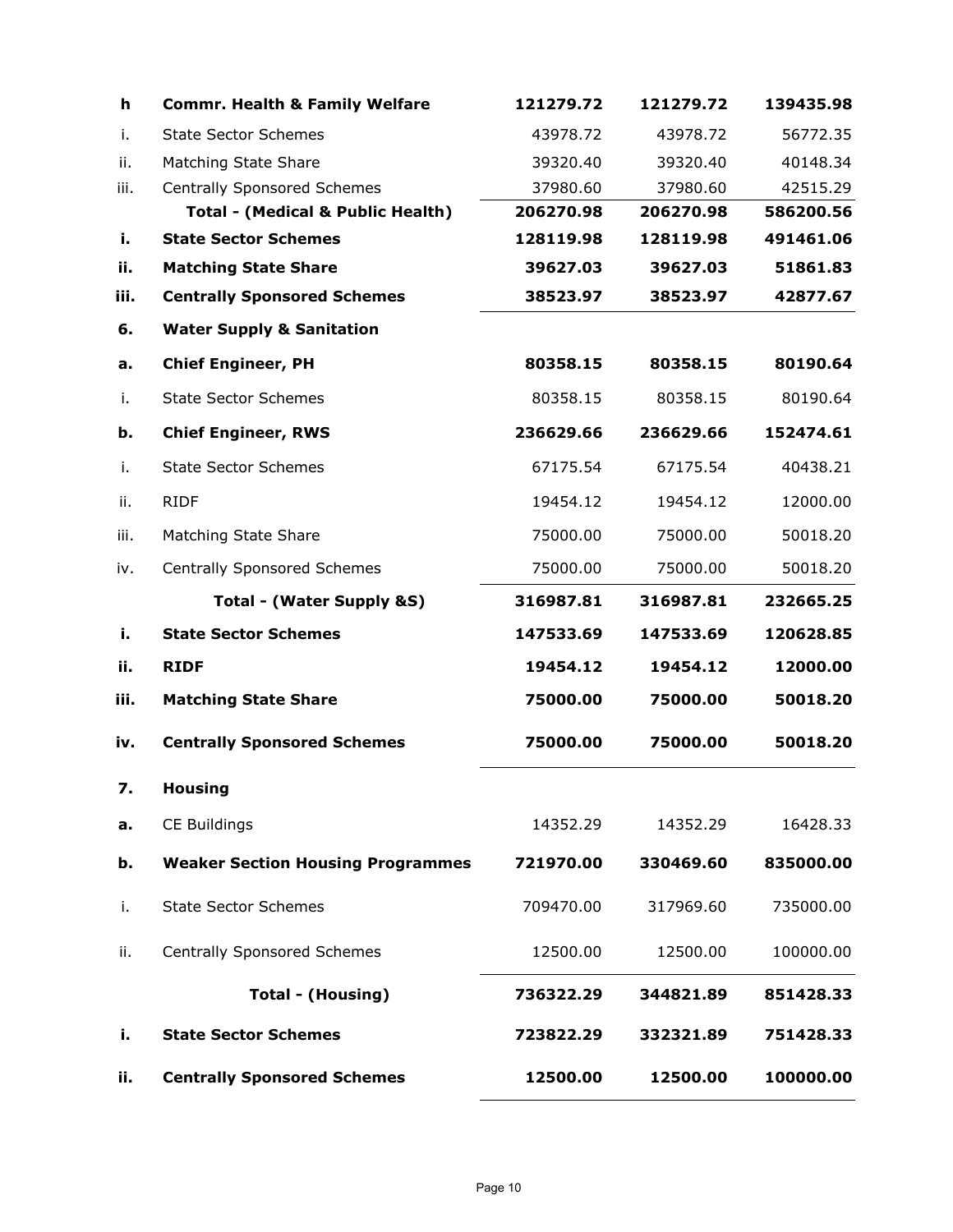### **8. Urban Development**

| a.   | Commr. & Dir. of Municipal Admin.             | 342635.48  | 314334.23  | 171656.16  |
|------|-----------------------------------------------|------------|------------|------------|
| i.   | <b>State Sector Schemes</b>                   | 245110.48  | 216809.23  | 160652.16  |
| ii.  | <b>Externally Aided Projects</b>              |            |            |            |
| iii. | Matching State Share                          | 754.70     | 754.70     | 1006.63    |
| iv.  | <b>Centrally Sponsored Schemes</b>            | 96770.30   | 96770.30   | 9997.37    |
| b.   | <b>MA&amp;UD (Sectt)</b>                      | 588902.62  | 505885.62  | 426871.23  |
| i.   | <b>State Sector Schemes</b>                   | 418269.62  | 335252.62  | 309176.00  |
| ii.  | Matching State Share                          | 65141.31   | 65141.31   | 56863.86   |
| iii. | <b>Centrally Sponsored Schemes</b>            | 105491.69  | 105491.69  | 60831.37   |
| c.   | <b>Quli Qutub Shah UDA</b>                    | 1526.99    | 1526.99    | 1145.22    |
|      | <b>Total - (Urban Dev)</b>                    | 933065.09  | 821746.84  | 599672.61  |
| i.   | <b>State Sector Schemes</b>                   | 664907.09  | 553588.84  | 470973.38  |
| ii.  | <b>Externally Aided Projects</b>              | 0.00       | 0.00       | 0.00       |
| iii. | <b>Matching State Share</b>                   | 65896.01   | 65896.01   | 57870.49   |
| iv.  | <b>Centrally Sponsored Schemes</b>            | 202261.99  | 202261.99  | 70828.74   |
| 9.   | <b>Information &amp; Publicity</b>            | 18736.95   | 18736.95   | 17473.96   |
| a.   | Commissioner, I&PR                            | 18734.61   | 18734.61   | 17471.67   |
| b.   | <b>Information Commission</b>                 | 2.34       | 2.34       | 2.29       |
| 10.  | <b>Welfare of SC, ST, BC &amp; Minorities</b> |            |            |            |
| а.   | Scheduled Castes Development<br>Department    | 1907464.46 | 1836566.83 | 3148116.46 |
| i.   | <b>State Sector Schemes</b>                   | 1904844.61 | 1833946.98 | 3145426.18 |
| ii.  | <b>RIDF</b>                                   |            |            |            |
| ii.  | <b>Centrally Sponsored Schemes</b>            | 2619.85    | 2619.85    | 2690.28    |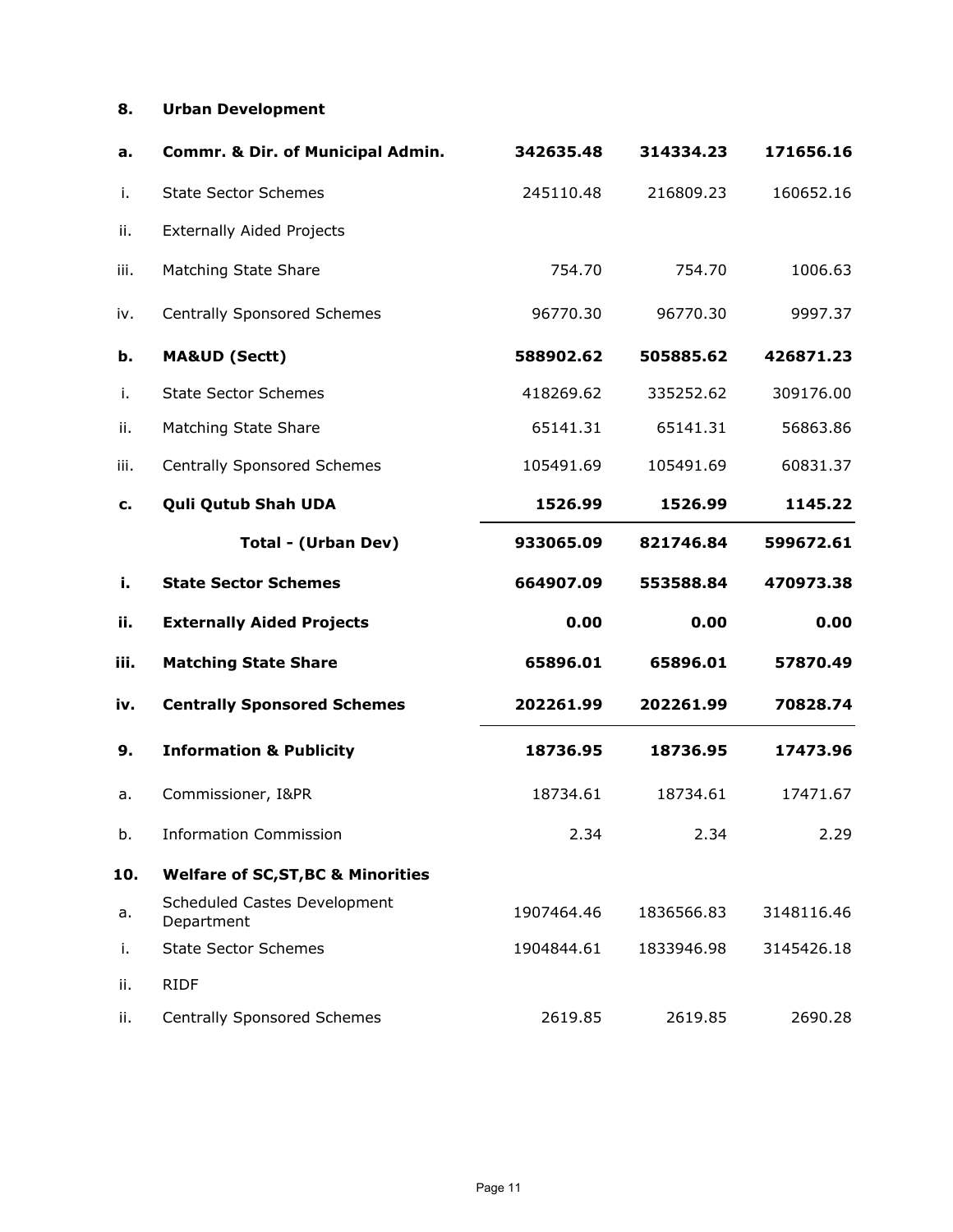| b.   | <b>Welfare of STs</b>              | 1106430.21 | 932876.51  | 1199711.97 |
|------|------------------------------------|------------|------------|------------|
| i.   | <b>State Sector Schemes</b>        | 1095145.21 | 921591.51  | 1188426.97 |
| ii.  | <b>RIDF</b>                        |            |            |            |
| iii. | <b>Centrally Sponsored Schemes</b> | 11285.00   | 11285.00   | 11285.00   |
| c.   | <b>Welfare of BCs</b>              | 502838.95  | 502838.95  | 503437.01  |
| i.   | <b>State Sector Schemes</b>        | 501156.35  | 501156.35  | 501755.41  |
| ii.  | Matching State Share               | 54.00      | 54.00      | 54.00      |
| iii. | <b>Centrally Sponsored Schemes</b> | 1628.60    | 1628.60    | 1627.60    |
| d.   | <b>Minorities Welfare</b>          | 114344.45  | 114344.45  | 114617.69  |
| i.   | <b>State Sector Schemes</b>        | 107344.45  | 107344.45  | 107917.69  |
| ii.  | Matching State Share               | 2800.00    | 2800.00    | 2500.00    |
| iii. | <b>Centrally Sponsored Schemes</b> | 4200.00    | 4200.00    | 4200.00    |
|      | Total - (Welfare)                  | 3631078.07 | 3386626.74 | 4965883.13 |
| i.   | <b>State Sector Schemes</b>        | 3608490.62 | 3364039.29 | 4943526.25 |
| ii.  | <b>RIDF</b>                        | 0.00       | 0.00       | 0.00       |
| iii. | <b>Matching State Share</b>        | 2854.00    | 2854.00    | 2554.00    |
| iv.  | <b>Centrally Sponsored Schemes</b> | 19733.45   | 19733.45   | 19802.88   |
| 11.  | <b>Labour and Employment</b>       |            |            |            |
| a.   | Dir. of Empt. & Trg.               | 461.53     | 461.53     | 1283.89    |
| i.   | <b>State Sector Schemes</b>        | 311.53     | 311.53     | 283.53     |
| ii.  | <b>Centrally Sponsored Schemes</b> | 150.00     | 150.00     | 1000.36    |
| b.   | <b>Commissioner Labour</b>         | 20.00      | 20.00      | 0.00       |
| i.   | <b>State Sector Schemes</b>        | 20.00      | 20.00      |            |
| ii.  | <b>Centrally Sponsored Schemes</b> |            |            |            |
| c.   | <b>Chief Inspector of Boilers</b>  | 22.38      | 0.00       | 0.00       |
| i.   | <b>State Sector Schemes</b>        | 22.38      |            |            |
|      | Total - (Labour & Emp)             | 503.91     | 481.53     | 1283.89    |
| i.   | <b>State Sector Schemes</b>        | 353.91     | 331.53     | 283.53     |
| ii.  | <b>Centrally Sponsored Schemes</b> | 150.00     | 150.00     | 1000.36    |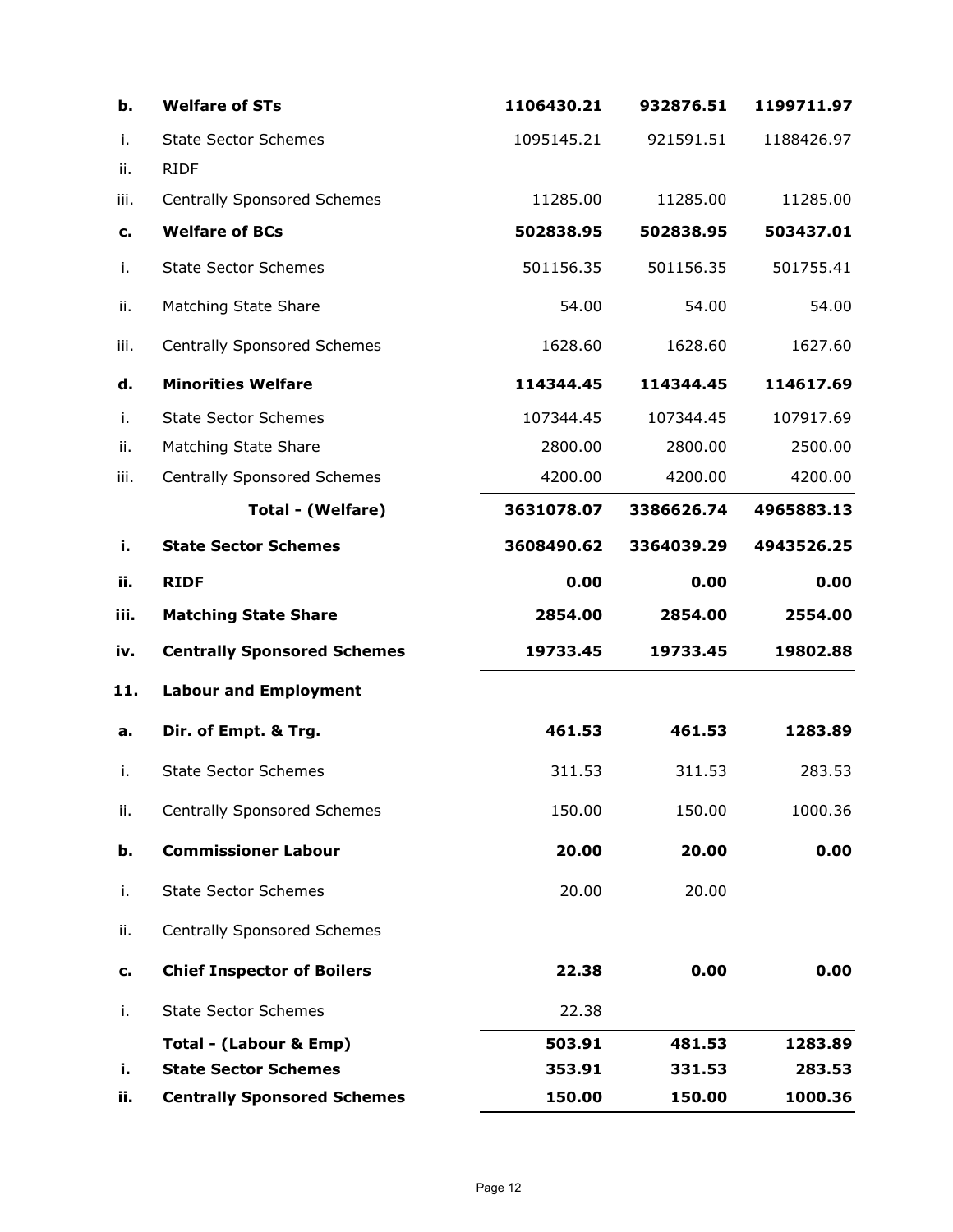### **12. Social Security & Welfare**

| a.   | Dir., Persons with Disability and<br><b>Senior Citizens Welfare</b> | 2383.18    | 2383.18    | 2383.18    |
|------|---------------------------------------------------------------------|------------|------------|------------|
| i.   | <b>State Sector Schemes</b>                                         | 2333.18    | 2333.18    | 2333.18    |
| ii.  | <b>Centrally Sponsored Schemes</b>                                  | 50.00      | 50.00      | 50.00      |
| b.   | <b>Women &amp; Child Welfare</b>                                    | 15347.30   | 15347.30   | 13237.85   |
| i.   | <b>State Sector Schemes</b>                                         | 6420.23    | 6420.23    | 4200.83    |
| ii.  | <b>RIDF</b>                                                         | 23.00      | 23.00      | 23.00      |
| iii. | Matching State Share                                                | 3181.18    | 3181.18    | 3622.17    |
| iv.  | <b>Centrally Sponsored Schemes</b>                                  | 5722.89    | 5722.89    | 5391.85    |
| c.   | <b>Juvenile Welfare</b>                                             | 111.69     | 111.69     | 90.86      |
| i.   | <b>State Sector Schemes</b>                                         | 111.69     | 111.69     | 90.86      |
| d.   | <b>Sainik Welfare</b>                                               | 161.73     | 161.73     | 396.75     |
| i.   | <b>State Sector Schemes</b>                                         | 161.73     | 161.73     | 396.75     |
| e.   | <b>I.G.of Prisons</b>                                               | 1852.98    | 1852.98    | 1814.62    |
| i.   | <b>State Sector Schemes</b>                                         | 1852.98    | 1852.98    | 1814.62    |
|      | <b>Total - (Social Security)</b>                                    | 19856.88   | 19856.88   | 17923.26   |
| i.   | <b>State Sector Schemes</b>                                         | 10879.81   | 10879.81   | 8836.24    |
| ii.  | <b>RIDF</b>                                                         | 23.00      | 23.00      | 23.00      |
| iii. | <b>Matching State Share</b>                                         | 3181.18    | 3181.18    | 3622.17    |
| iv.  | <b>Centrally Sponsored Schemes</b>                                  | 5772.89    | 5772.89    | 5441.85    |
| 13.  | <b>Nutrition (WD &amp;CW)</b>                                       | 58079.73   | 58079.73   | 61350.24   |
| i.   | <b>State Sector Schemes</b>                                         | 20900.24   | 20900.24   | 20900.24   |
| ii.  | Matching State Share                                                | 18584.74   | 18584.74   | 20200.05   |
| iii. | <b>Centrally Sponsored Schemes</b>                                  | 18594.75   | 18594.75   | 20249.95   |
|      | <b>Total - (Social Services)</b>                                    | 6142312.40 | 5395020.04 | 7506148.72 |
| i.   | <b>State Sector Schemes</b>                                         | 5390309.42 | 4643017.06 | 6892361.54 |
| ii.  | <b>RIDF</b>                                                         | 20446.30   | 20446.30   | 12992.18   |
| iii. | <b>Externally Aided Project</b>                                     | 0.00       | 0.00       | 0.00       |
| iv.  | <b>Matching State Share</b>                                         | 265822.43  | 265822.43  | 226942.88  |
| v.   | <b>Centrally Sponsored Schemes</b>                                  | 465734.25  | 465734.25  | 373852.12  |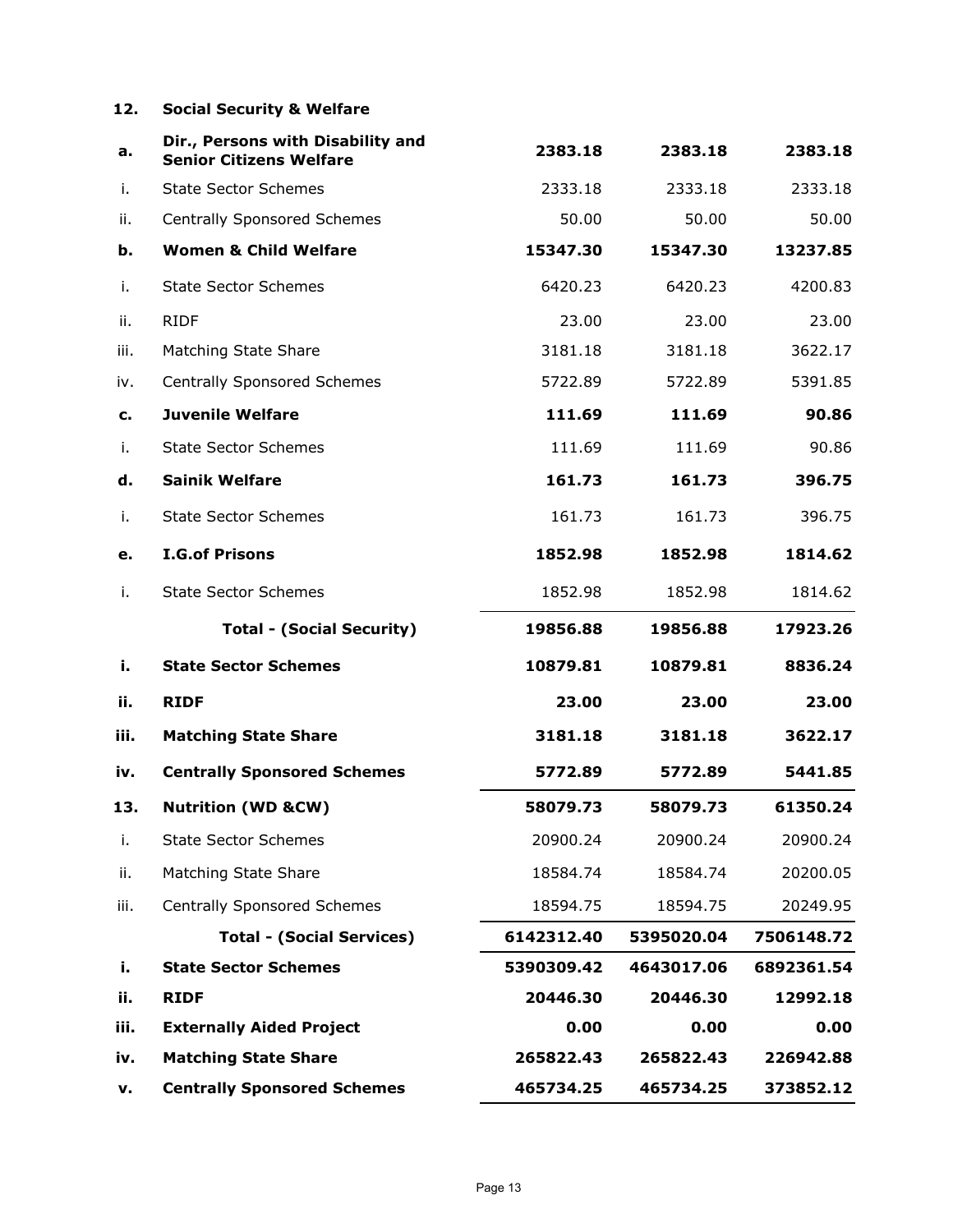### **C. GENERAL SERVICES**

| 1.   | <b>Chief Engineer, Buldgs.</b>                    | 128448.98 | 128448.98 | 95110.00  |
|------|---------------------------------------------------|-----------|-----------|-----------|
| 2.   | <b>Registrar of High Court</b>                    | 25000.00  | 25000.00  | 26810.21  |
| i.   | <b>State Sector Schemes</b>                       | 22500.00  | 22500.00  | 25142.94  |
| ii.  | Matching State Share                              | 1000.00   | 1000.00   | 666.91    |
| iii. | <b>Centrally Sponsored Schemes</b>                | 1500.00   | 1500.00   | 1000.36   |
| 3.   | <b>Police Academy Complex</b>                     | 299.11    | 299.11    | 248.13    |
| 4    | DG & IG of Police                                 | 23485.14  | 23485.14  | 110485.64 |
| i.   | <b>State Sector Schemes</b>                       | 22970.01  | 22970.01  | 109818.73 |
| ii.  | Matching State Share                              | 206.05    | 206.05    | 266.76    |
| iii. | <b>Centrally Sponsored Schemes</b>                | 309.08    | 309.08    | 400.15    |
| 5    | D.G, OCTOPUS                                      | 709.47    | 709.47    | 705.35    |
| 6    | <b>Mandal Buildings</b>                           | 659.45    | 659.45    | 659.45    |
| i.   | <b>MPP Buildings</b>                              | 659.45    | 659.45    | 659.45    |
| 7    | <b>Dr. MCR HRD Institute</b>                      | 600.00    | 600.00    | 450.01    |
| i.   | <b>State Sector Schemes</b>                       | 600.00    | 600.00    | 450.01    |
| 8    | Law Dept. Sectt                                   | 2565.56   | 2565.56   | 2447.46   |
| 9    | <b>Grey Hounds</b>                                | 350.43    | 350.43    | 319.49    |
| i.   | <b>State Sector Schemes</b>                       | 350.43    | 350.43    | 319.49    |
| 10   | <b>D.G, Fire Services</b>                         | 750.00    | 750.00    | 1612.00   |
| i.   | <b>State Sector Schemes</b>                       | 750.00    | 750.00    | 1612.00   |
| 11   | <b>Commr. Registration &amp; Stamps</b>           | 8773.63   | 8773.63   | 5191.19   |
| 12   | <b>Commr. State Taxes</b>                         | 1911.00   | 1911.00   | 1562.28   |
| 13   | <b>Commr. Excise</b>                              | 4400.76   | 4400.76   | 14104.76  |
| 14   | <b>D.G Anti Corruption Bureau</b>                 | 290.29    | 290.29    | 290.29    |
| 15   | <b>Chief Electoral Officer</b>                    | 1399.85   | 1399.85   | 2763.91   |
| 16   | <b>Printing, Stationery &amp; Stores Purchase</b> | 16.66     | 16.66     | 15.50     |
| 17   | <b>IGP Intelligence</b>                           | 4160.06   | 4160.06   | 6795.94   |
|      | <b>State Sector Schemes</b>                       | 4160.06   | 4160.06   | 4795.21   |
|      | <b>Centrally Sponsored Schemes</b>                |           |           | 2000.73   |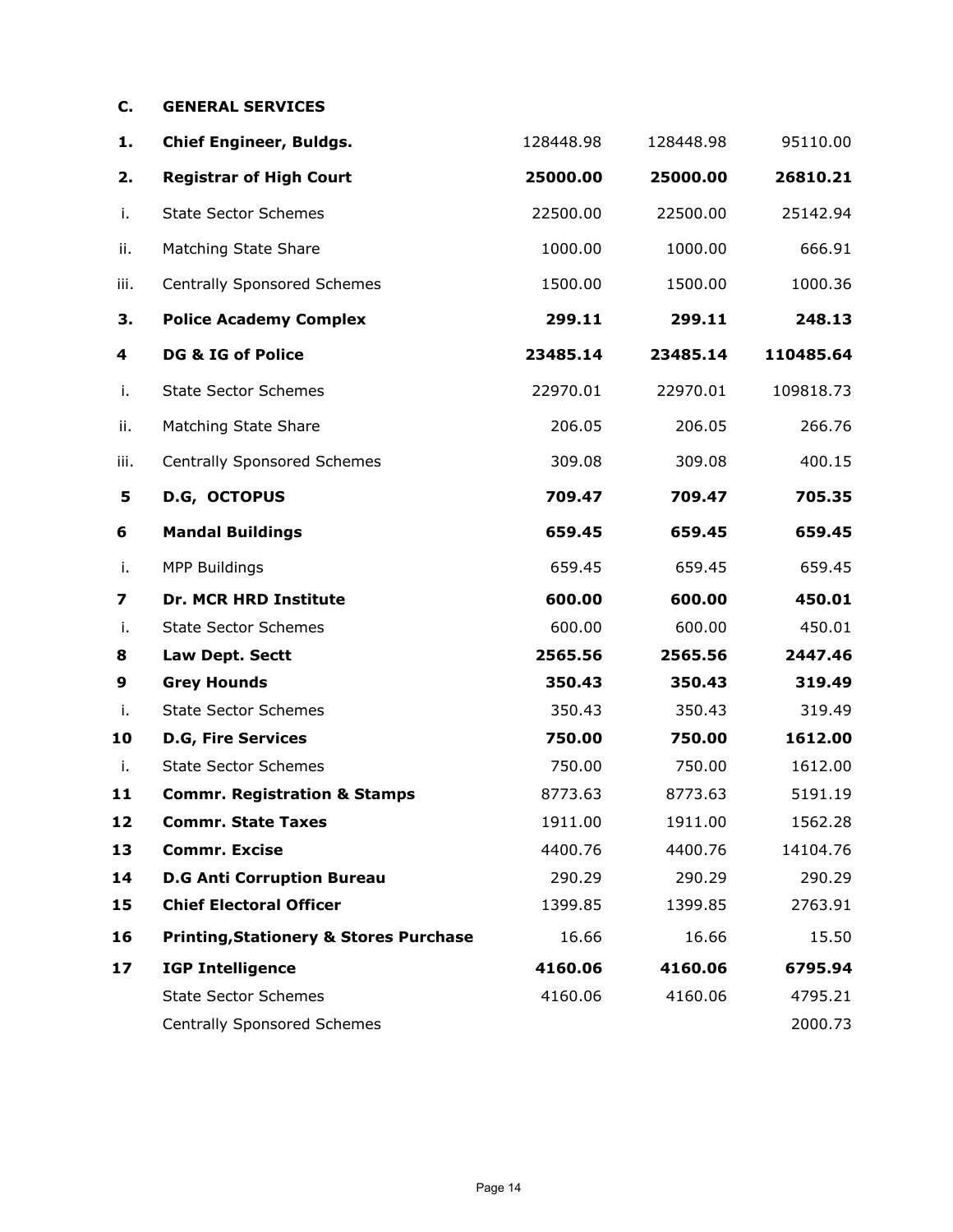| 18   | <b>Commissioner of City Police</b>    | 23061.37    | 23061.37    | 20670.32    |
|------|---------------------------------------|-------------|-------------|-------------|
| i.   | <b>State Sector Schemes</b>           | 22961.37    | 22961.37    | 20336.87    |
| ii.  | Matching State Share                  | 40.00       | 40.00       | 133.38      |
| iii. | <b>Centrally Sponsored Schemes</b>    | 60.00       | 60.00       | 200.07      |
| 19   | <b>Commissioner, Cyberabad Police</b> | 2000.00     | 2000.00     | 2000.00     |
| 20   | <b>DG Secial Protection Force</b>     | 244.79      | 244.79      | 198.80      |
| 21   | <b>Prosecutions</b>                   | 524.86      | 524.86      | 339.77      |
| 22   | <b>Advocate General</b>               | 14.65       | 14.65       | 17.28       |
| 23   | <b>State Legal Services Authority</b> | 334.16      | 334.16      | 334.16      |
| 24   | <b>Judicial Academy</b>               | 100.00      | 100.00      | 100.00      |
| 25   | <b>Home Guards</b>                    | 3.00        | 3.00        | 0.10        |
| 26   | <b>Rachakonda Police</b>              | 1586.20     | 1586.20     | 1586.00     |
| 27   | Lok Ayukta & Up Lok Ayukta            | 1.07        | 1.07        | 1.07        |
| 28   | <b>Vigilance &amp; Enforcement</b>    | 61.93       | 61.93       | 42.89       |
| 29   | <b>GAD Sectt</b>                      | 2501.43     | 2501.43     | 2339.64     |
|      | <b>Total - (Genl Services)</b>        | 234253.85   | 234253.85   | 297201.64   |
| i.   | <b>State Sector Schemes</b>           | 231138.72   | 231138.72   | 292533.28   |
| ii.  | <b>Matching State Share</b>           | 1246.05     | 1246.05     | 1067.05     |
| iii. | <b>Centrally Sponsored Schemes</b>    | 1869.08     | 1869.08     | 3601.31     |
|      | <b>Grand Total</b>                    | 12627258.71 | 11353502.27 | 14197125.71 |
| i.   | <b>State Sector Schemes</b>           | 11469453.84 | 10195697.40 | 13055801.05 |
| ii.  | <b>AIBP</b>                           | 12532.48    | 12532.48    | 11594.00    |
| iii. | <b>RIDF</b>                           | 24400.73    | 24400.73    | 16946.75    |
| iv.  | <b>Externally Aided Project</b>       | 4200.00     | 4200.00     | 1100.00     |
| v.   | <b>Matching State Share</b>           | 355686.93   | 355686.93   | 361665.09   |
| vi.  | <b>Centrally Sponsored Schemes</b>    | 760984.73   | 760984.73   | 750018.82   |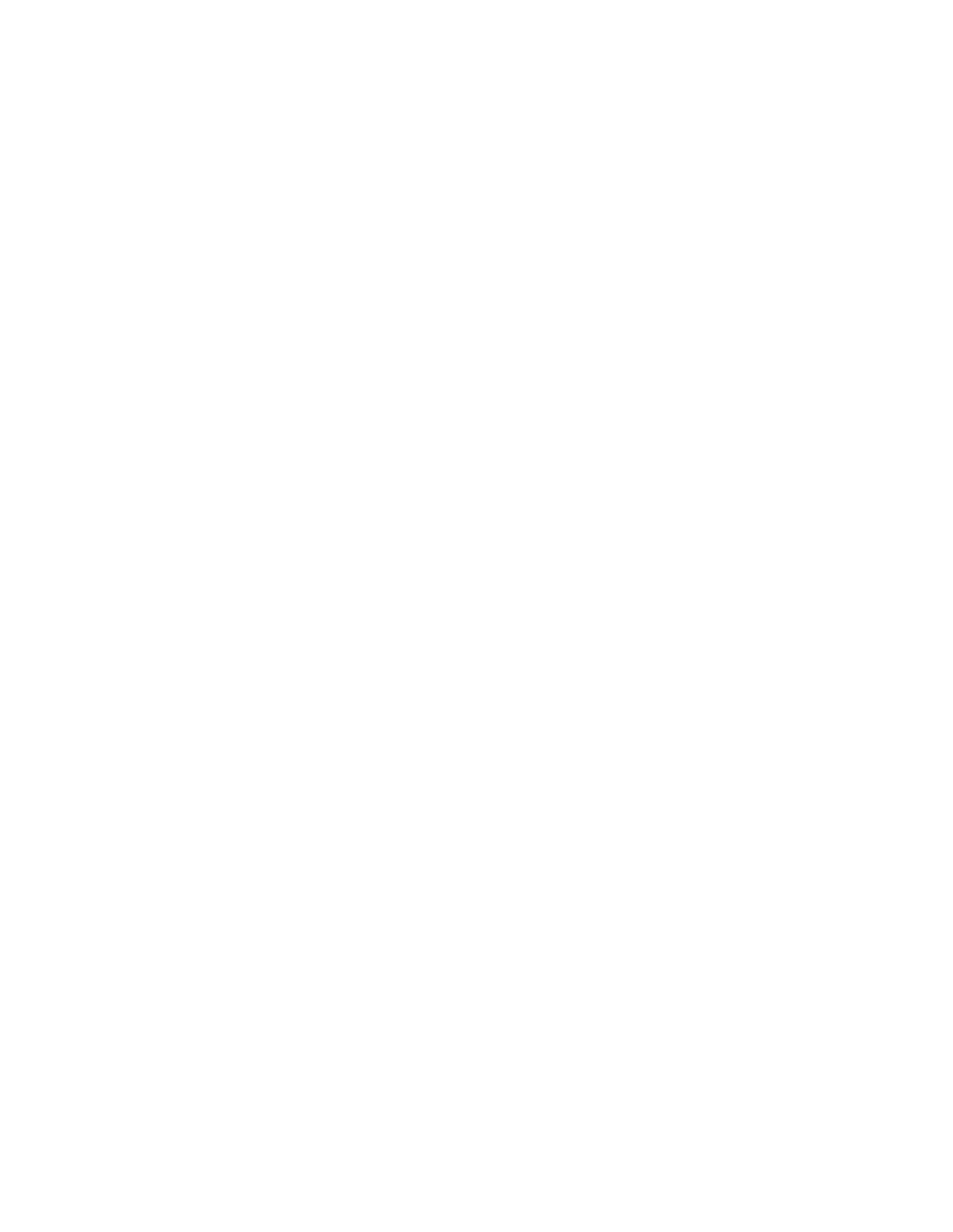# *SCHEME WISE DETAILS*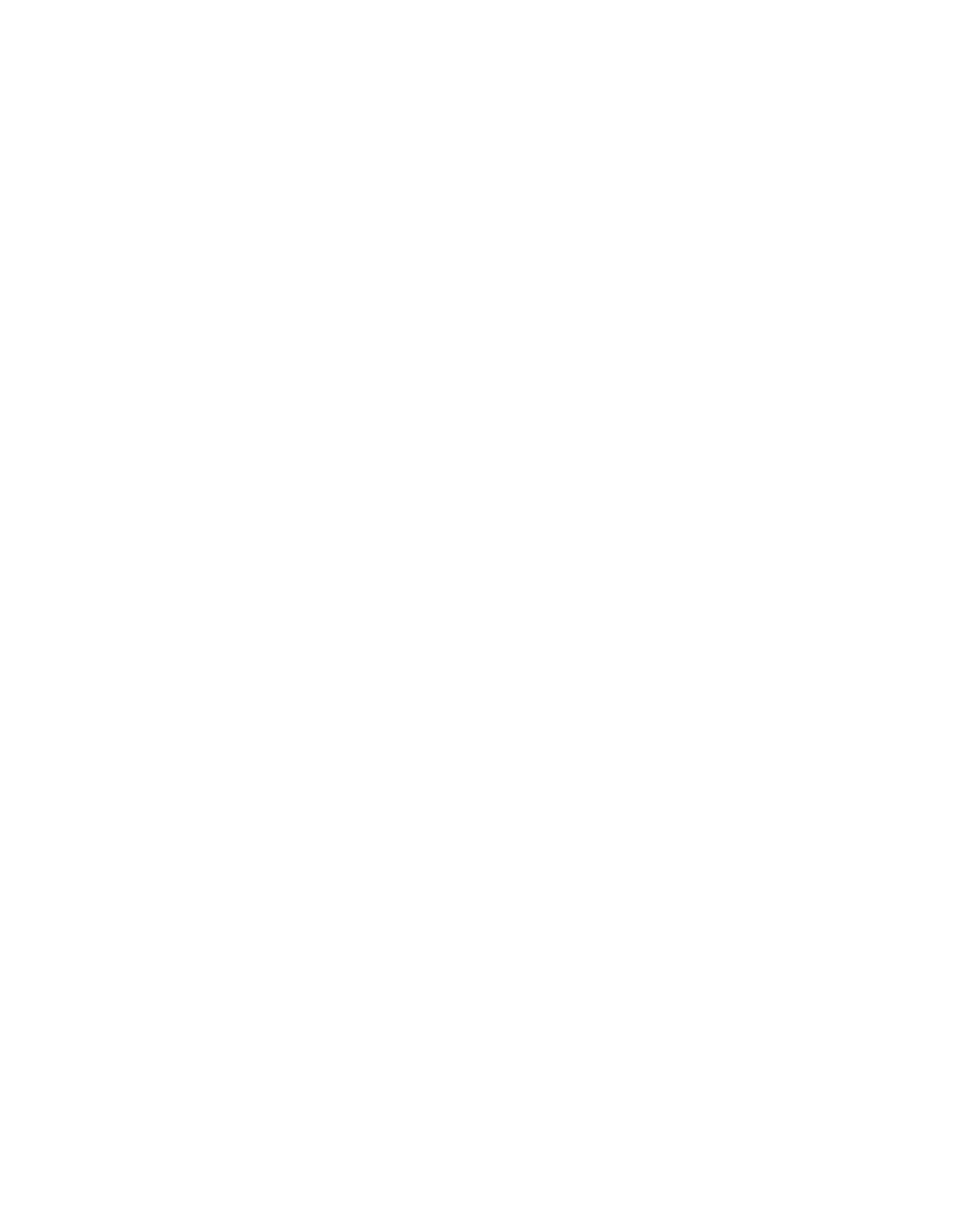|     |                                                                                       |                        |                                                  |                | Rs.Lakh       |
|-----|---------------------------------------------------------------------------------------|------------------------|--------------------------------------------------|----------------|---------------|
| SI. | Head of Development/ Head of Department                                               |                        | <b>Budget</b>                                    | <b>Revised</b> | <b>Budget</b> |
| No. | / Name of the Scheme                                                                  | <b>Head of Account</b> | Estimate 2021 Estimate 2021 Estimate 2022-<br>22 | 22             | 23            |
| 1   | 2                                                                                     | З                      | 6                                                | 6              | 6             |
| Α   | <b>ECONOMIC SERVICES</b>                                                              |                        |                                                  |                |               |
| 1   | <b>AGRICULTURE AND ALLIED SERVICES</b>                                                |                        |                                                  |                |               |
|     | <b>Crop Husbandry</b>                                                                 |                        |                                                  |                |               |
| 1   | <b>Commissioner &amp; Director, Agriculture</b>                                       |                        |                                                  |                |               |
|     | <b>State Sector Schemes</b>                                                           |                        |                                                  |                |               |
| 1   | Assistance to Small and Marginal Farmers<br>towards Premium for Crop Insurance Scheme | 2401-110-25-05         | 281.00                                           | 12126.74       | 17151.20      |
| 2   | Farm Mechanization                                                                    | 2401-113-25-08         | 113205.00                                        | 113205.00      | 37735.00      |
| 3   | Investment Support Scheme                                                             | 2401-800-25-31         | 1088748.10                                       | 1088748.10     | 1149072.00    |
| 4   | Insurance to Farmers                                                                  | 2401-800-25-42         | 90567.36                                         | 90567.36       | 107686.41     |
| 5   | Supply of Seeds to Farmers                                                            | 2401-103-25-09         | 5751.57                                          | 5551.57        | 3925.15       |
| 6   | Professor JayaShankar Telangana State<br>Agriculture University                       | 2415-01-120-25-04      | 10000.00                                         | 10000.00       | 7500.00       |
| 7   | Sri Konda Lakshman Telangana State<br>Horticulture University                         | 2415-01-120-25-05      | 1000.00                                          | 1000.00        | 1750.00       |
| 8   | Scheme for Debt Relief to Farmers                                                     | 2435-60-101-25-04      | 394330.75                                        | 110174.69      | 293920.00     |
| 9   | Telangana Rashtra Rythu Bandhu Samirhi<br>(TRBS)                                      | 2401-800-25-26         | 300.00                                           | 300.00         | 300.00        |
| 10  | Rythu Vedika                                                                          | 2401-800-25-25         | 1884.46                                          | 1884.46        | 1200.00       |
| 11  | Market Intervention Fund                                                              | 2401-800-25-45         | 37735.00                                         | 37735.00       | 7547.00       |
| 12  | Extension                                                                             | 2401-109-25-11         | 1342.66                                          | 1342.66        | 198.80        |
| 13  | Strengthening of Labs Integrated Nutrient                                             | 2401-800-25-07         | 1407.00                                          | 1407.00        | 300.00        |
| 14  | Management<br>Strengthening of IT Infrastructure                                      | 4401-800-25-08         | 845.00                                           |                | 500.00        |
| 15  | <b>Buildings</b>                                                                      | 4401-800-25-74         | 42.81                                            | 42.81          |               |
| 16  | Assistance to Seed Development Corporation                                            | 2401-103-25-10         | 6500.00                                          | 6500.00        | 2500.00       |
|     | <b>Sub-total - State Sector Schemes</b>                                               |                        | 1753940.71                                       | 1480585.39     | 1631285.56    |
|     | <b>Matching State Share</b>                                                           |                        |                                                  |                |               |
| 17  | <b>National Food Security Mission</b>                                                 |                        | 280.00                                           | 280.00         | 1302.43       |
|     |                                                                                       | 2401-108-06-36         | 211.32                                           | 211.32         | 982.94        |
|     |                                                                                       | 2401-789-06-36         | 43.26                                            | 43.26          | 201.23        |
|     |                                                                                       | 2401-796-06-36         | 25.42                                            | 25.42          | 118.26        |
| 18  | <b>National Mission on Oil Seed &amp; Oil Palm</b>                                    |                        | 60.00                                            | 60.00          | 536.30        |
|     |                                                                                       | 2401-114-06-38         | 45.28                                            | 45.28          | 404.74        |
|     |                                                                                       | 2401-789-06-38         | 9.27                                             | 9.27           | 82.86         |
|     |                                                                                       | 2401-796-06-38         | 5.45                                             | 5.45           | 48.70         |
| 19  | <b>Sub Mission on Agriculture Extension</b>                                           |                        | 135.85                                           | 135.85         | 1915.34       |
|     |                                                                                       | 2401-789-06-09         | 20.99                                            | 20.99          | 295.92        |
|     |                                                                                       | 2401-796-06-09         | 12.69                                            | 12.69          | 173.91        |
|     |                                                                                       | 2401-800-06-09         | 102.17                                           | 102.17         | 1445.51       |
| 20  | Rastriya Krushi Vikas Yojana                                                          |                        | 5861.94                                          | 5861.94        | 12909.40      |
|     |                                                                                       | 2401-789-06-10         | 923.98                                           | 923.98         | 1994.50       |
|     |                                                                                       | 2401-796-06-10         | 530.27                                           | 530.27         | 1172.17       |
|     |                                                                                       | 2401-800-06-05         | 4407.69                                          | 4407.69        | 9742.73       |
| 21  | <b>Sub Mission on Agriculture Mechanisation</b>                                       |                        | 240.00                                           | 240.00         | 153.22        |
|     |                                                                                       | 2401-789-06-39         | 39.84                                            | 39.84          | 23.67         |
|     |                                                                                       | 2401-796-06-39         | 20.64                                            | 20.64          | 13.91         |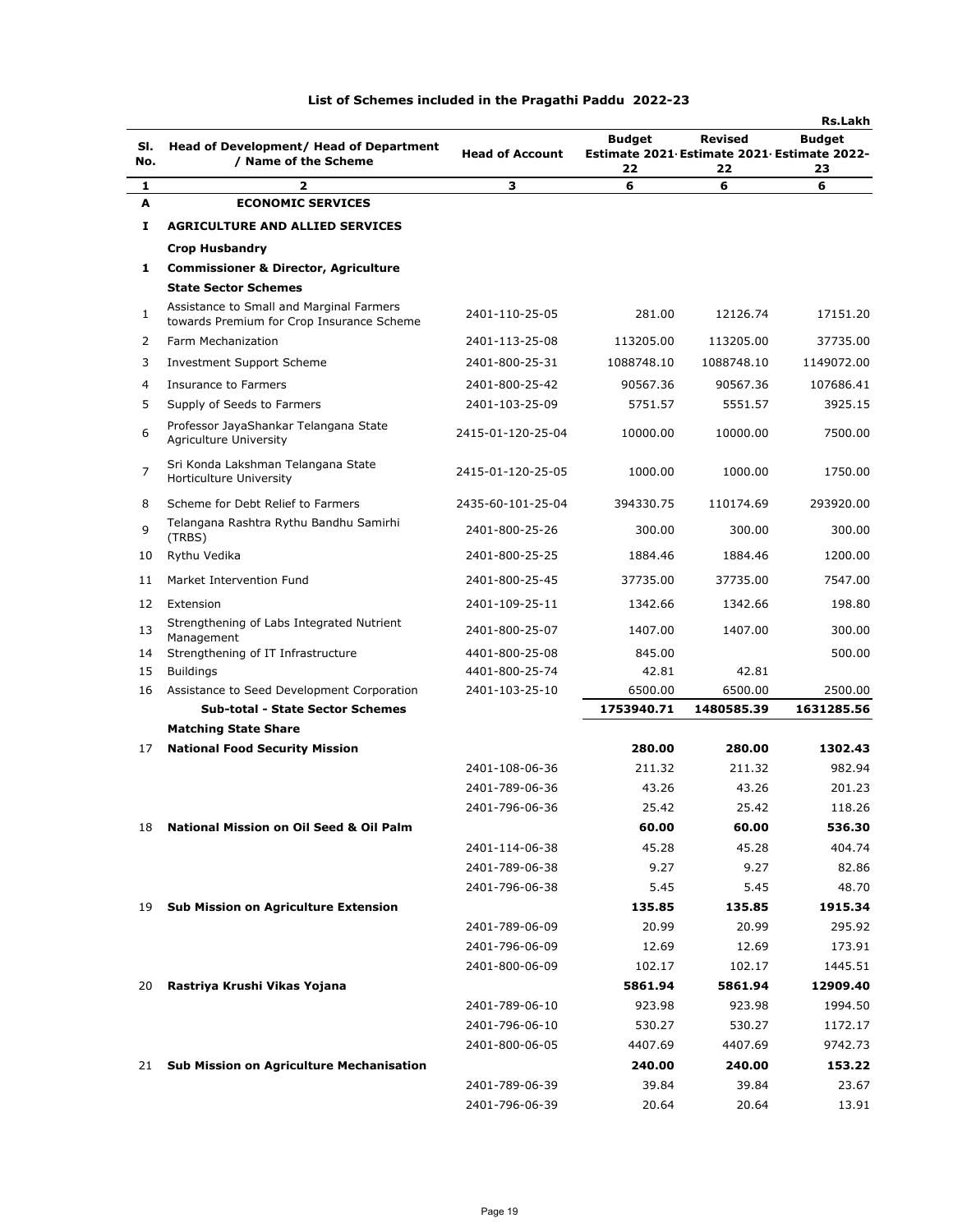|            |                                                                    |                        |                                                                   |                      | <b>Rs.Lakh</b>      |
|------------|--------------------------------------------------------------------|------------------------|-------------------------------------------------------------------|----------------------|---------------------|
| SI.<br>No. | Head of Development/ Head of Department<br>/ Name of the Scheme    | <b>Head of Account</b> | <b>Budget</b><br>Estimate 2021 Estimate 2021 Estimate 2022-<br>22 | <b>Revised</b><br>22 | <b>Budget</b><br>23 |
| 1          | $\overline{\mathbf{2}}$                                            | З                      | 6                                                                 | 6                    | 6                   |
|            |                                                                    | 2401-800-06-39         | 179.52                                                            | 179.52               | 115.64              |
| 22         | Sub Mission on Seed and Plant Material                             |                        | 44.15                                                             | 44.15                | 153.22              |
|            |                                                                    | 2401-789-06-45         | 7.06                                                              | 7.06                 | 23.67               |
|            |                                                                    | 2401-796-06-45         | 3.53                                                              | 3.53                 | 13.91               |
|            |                                                                    | 2401-800-06-45         | 33.56                                                             | 33.56                | 115.64              |
| 23         | National e-Governance Plan in Agriculture                          |                        | 60.00                                                             | 60.00                | 383.06              |
|            |                                                                    | 2401-800-06-41         | 60.00                                                             | 60.00                | 289.10              |
|            |                                                                    | 2401-789-06-41         |                                                                   |                      | 59.18               |
|            |                                                                    | 2401-796-06-41         |                                                                   |                      | 34.78               |
| 24         | <b>Rainfed Area Development</b>                                    |                        | 80.00                                                             | 80.00                | 76.62               |
|            |                                                                    | 2402-102-06-11         | 60.38                                                             | 60.38                | 57.82               |
|            |                                                                    | 2402-789-06-11         | 12.36                                                             | 12.36                | 11.84               |
|            |                                                                    | 2402-796-06-11         | 7.26                                                              | 7.26                 | 6.96                |
| 25         | Soil Health Fertility and Soil Health Card                         |                        | 120.00                                                            | 120.00               | 0.00                |
|            |                                                                    | 2402-102-06-13         | 91.20                                                             | 91.20                |                     |
|            |                                                                    | 2402-789-06-13         | 19.20                                                             | 19.20                |                     |
|            |                                                                    | 2402-796-06-13         | 9.60                                                              | 9.60                 |                     |
| 26         | Soil Health Fertility and Health<br><b>Management</b>              |                        | 80.00                                                             | 80.00                | 2744.68             |
|            |                                                                    | 2402-102-06-14         | 80.00                                                             | 80.00                | 2071.41             |
|            |                                                                    | 2402-789-06-14         |                                                                   |                      | 424.05              |
|            |                                                                    | 2402-796-06-14         |                                                                   |                      | 249.22              |
| 27         | Paramparagath Krishi Vikas Yojana                                  |                        | 20.00                                                             | 20.00                | 58.28               |
|            |                                                                    | 2402-102-06-15         | 14.70                                                             | 14.70                | 43.99               |
|            |                                                                    | 2402-789-06-15         | 3.26                                                              | 3.26                 | 9.00                |
|            |                                                                    | 2402-796-06-15         | 2.04                                                              | 2.04                 | 5.29                |
|            | <b>Sub-total Matching State Share</b>                              |                        | 6981.94                                                           | 6981.94              | 20232.55            |
|            | <b>Centrally Sponsored Schemes</b>                                 |                        |                                                                   |                      |                     |
| 28         | <b>National Food Security Mission</b>                              |                        | 420.00                                                            | 420.00               | 2247.57             |
|            | General                                                            | 2401-108-12-36         | 316.97                                                            | 316.97               | 1733.04             |
|            | <b>SCSP</b>                                                        | 2401-789-12-36         | 64.89                                                             | 64.89                | 324.07              |
|            | <b>TSP</b>                                                         | 2401-796-12-36         | 38.14                                                             | 38.14                | 190.46              |
| 29         | <b>National Mission on Agriculture Extension</b><br>and Technology |                        | 360.00                                                            | 360.00               | 343.86              |
|            | General                                                            | 2401-800-12-39         | 269.28                                                            | 269.28               | 283.32              |
|            | <b>SCSP</b>                                                        | 2401-789-12-39         | 59.76                                                             | 59.76                | 38.13               |
|            | <b>TSP</b>                                                         | 2401-796-12-39         | 30.96                                                             | 30.96                | 22.41               |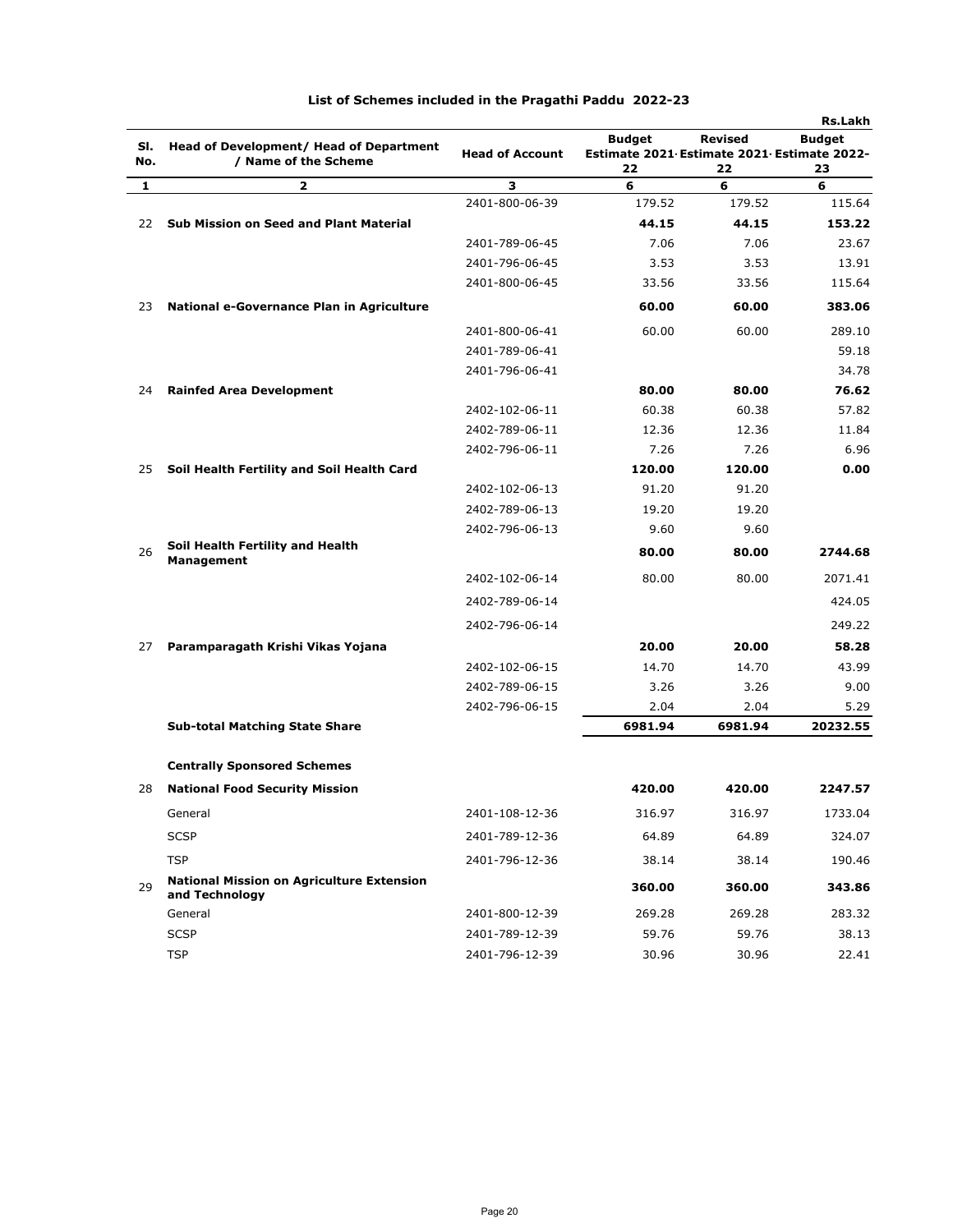|            |                                                                 |                        |                                                             |                | <b>Rs.Lakh</b> |
|------------|-----------------------------------------------------------------|------------------------|-------------------------------------------------------------|----------------|----------------|
| SI.<br>No. | Head of Development/ Head of Department<br>/ Name of the Scheme | <b>Head of Account</b> | <b>Budget</b><br>Estimate 2021 Estimate 2021 Estimate 2022- | <b>Revised</b> | <b>Budget</b>  |
| 1          | $\mathbf{z}$                                                    | з                      | 22<br>6                                                     | 22<br>6        | 23<br>6        |
| 30         | National Mission on Sustainable Agriculture                     |                        | 90.56                                                       | 90.56          | 93.12          |
|            | General                                                         | 2402-102-12-11         | 90.56                                                       | 90.56          | 93.12          |
|            |                                                                 |                        |                                                             |                |                |
|            | <b>SCSP</b>                                                     | 2402-789-12-09         |                                                             |                |                |
|            | <b>TSP</b>                                                      | 2402-796-12-09         |                                                             |                |                |
| 31         | <b>National Oilseed and Oil Palm Mission</b>                    |                        | 90.00                                                       | 90.00          | 863.70         |
|            | General                                                         | 2401-114-12-38         | 67.93                                                       | 67.93          | 651.84         |
|            | <b>SCSP</b>                                                     | 2401-789-12-38         | 13.90                                                       | 13.90          | 133.44         |
|            | <b>TSP</b>                                                      | 2401-796-12-38         | 8.17                                                        | 8.17           | 78.42          |
| 32         | Rashtriya Krushi Vikasa Yojana (RKVY)                           |                        | 8738.05                                                     | 8738.05        | 20543.52       |
|            | General                                                         | 2401-800-12-05         | 6565.57                                                     | 6565.57        | 16040.68       |
|            | <b>SCSP</b>                                                     | 2401-789-12-10         | 1353.04                                                     | 1353.04        | 2829.58        |
|            | <b>TSP</b>                                                      | 2401-796-12-10         | 819.44                                                      | 819.44         | 1673.26        |
| 33         | Pradhan Mantri Krishi Sinchai                                   |                        | 0.00                                                        | 0.00           | 0.00           |
|            | Yojna(PMKSY)<br>General                                         | 2402-102-12-10         |                                                             |                |                |
|            | <b>SCSP</b>                                                     | 2402-789-12-10         |                                                             |                |                |
|            | <b>TSP</b>                                                      | 2402-796-12-10         |                                                             |                |                |
| 34         | <b>Sub Mission on Agriculture Extension</b>                     |                        | 203.77                                                      | 203.77         | 3084.66        |
|            | General                                                         | 2401-800-12-09         | 153.26                                                      | 153.26         | 2327.99        |
|            | <b>SCSP</b>                                                     | 2401-789-12-09         | 31.48                                                       | 31.48          | 476.58         |
|            | <b>TSP</b>                                                      | 2401-796-12-09         | 19.03                                                       | 19.03          | 280.09         |
| 35         | Sub Mission on Seed and Planting Material                       |                        | 66.24                                                       | 66.24          | 246.78         |
|            | General                                                         | 2401-800-12-45         | 50.34                                                       | 50.34          | 186.24         |
|            | <b>SCSP</b>                                                     | 2401-789-12-45         | 10.60                                                       | 10.60          | 38.13          |
|            | <b>TSP</b>                                                      | 2401-796-12-45         | 5.30                                                        | 5.30           | 22.41          |
| 36         | National E-governance Plan in Agriculture                       |                        | 90.00                                                       | 90.00          | 616.94         |
|            | General                                                         | 2401-800-12-41         | 90.00                                                       | 90.00          | 465.60         |
|            | <b>SCSP</b>                                                     | 2401-789-12-41         |                                                             |                | 95.32          |
|            | TSP                                                             | 2401-796-12-41         |                                                             |                | 56.02          |
| 37         | Soil Health and Fertility and Health Card                       |                        | 180.00                                                      | 180.00         | 0.00           |
|            |                                                                 | 2402-102-12-13         | 136.80                                                      | 136.80         |                |
|            |                                                                 | 2402-789-12-13         | 28.80                                                       | 28.80          |                |
|            |                                                                 | 2402-796-12-13         | 14.40                                                       | 14.40          |                |
| 38         | Soil Health and Fertility and Health<br><b>Management</b>       |                        | 120.00                                                      | 120.00         | 4420.33        |
|            |                                                                 | 2402-102-12-14         | 120.00                                                      | 120.00         | 3336.03        |
|            |                                                                 | 2402-789-12-14         |                                                             |                | 682.94         |
|            |                                                                 | 2402-796-12-14         |                                                             |                | 401.36         |
| 39         | Paramparagath Krishi Vikas Yojana                               |                        | 30.00                                                       | 30.00          | 93.86          |
|            |                                                                 | 2402-102-12-15         | 22.04                                                       | 22.04          | 70.84          |
|            |                                                                 | 2402-789-12-15         | 4.90                                                        | 4.90           | 14.50          |
|            |                                                                 | 2402-796-12-15         | 3.06                                                        | 3.06           | 8.52           |
| 40         | <b>Rainfed Area Development</b>                                 |                        | 29.44                                                       | 29.44          | 30.26          |
|            |                                                                 | 2402-789-12-11         | 18.54                                                       | 18.54          | 19.06          |
|            |                                                                 | 2402-796-12-11         | 10.90                                                       | 10.90          | 11.20          |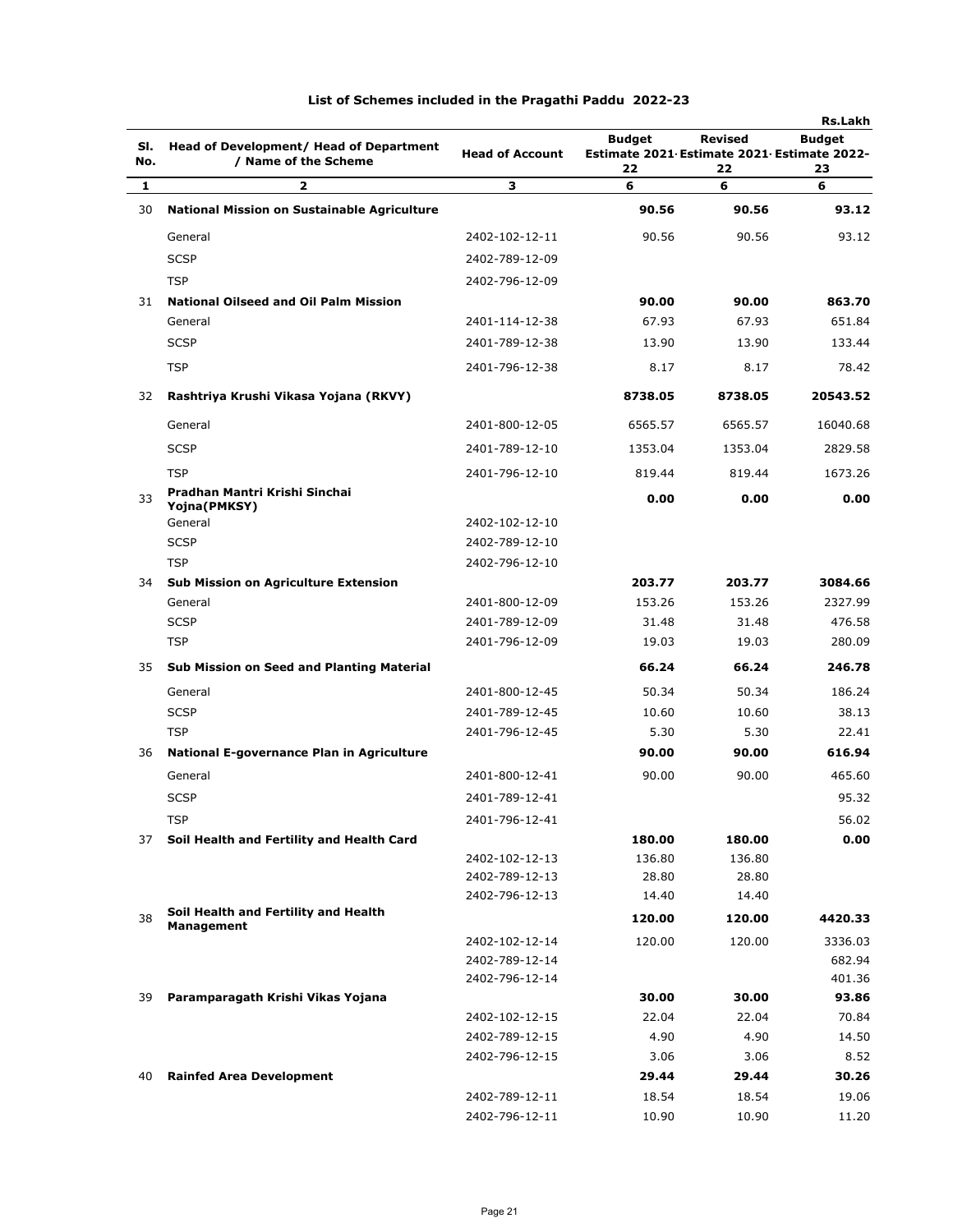| SI. | Head of Development/ Head of Department          |                        | <b>Budget</b>                                    | Revised    | <b>Rs.Lakh</b><br><b>Budget</b> |
|-----|--------------------------------------------------|------------------------|--------------------------------------------------|------------|---------------------------------|
| No. | / Name of the Scheme                             | <b>Head of Account</b> | Estimate 2021 Estimate 2021 Estimate 2022-<br>22 | 22         | 23                              |
| 1   | 2                                                | з                      | 6                                                | 6          | 6                               |
|     | <b>Sub-total - Centrally Sponsored Schemes</b>   |                        | 10418.06                                         | 10418.06   | 32584.60                        |
|     | <b>Total - Agriculture</b>                       |                        | 1771340.71                                       | 1497985.39 | 1684102.71                      |
| 2   | Director, Horticulture                           |                        |                                                  |            |                                 |
|     | <b>State Sector Schemes</b>                      |                        |                                                  |            |                                 |
| 1   | Micro Irrigation                                 | 2401-119-25-18         | 16841.00                                         | 16841.00   | 125.00                          |
| 2   | Promotion of Horticulture Activities             | 2401-119-25-57         | 5600.00                                          | 5600.00    | 800.93                          |
| 3   | Oil palm Cultivation                             | 2401-114-25-09         |                                                  |            | 77640.00                        |
| 4   | Development of Govt. Gardens                     | 2406-02-112-25-05      | 318.49                                           | 318.49     | 300.00                          |
|     | <b>Sub-total -State Sector Schemes</b>           |                        | 22759.49                                         | 22759.49   | 78865.93                        |
|     | <b>Matching State Share</b>                      |                        |                                                  |            |                                 |
| 5   | Per Drop More Crop (Micro Irrigation)            |                        | 268.84                                           | 268.84     | 5554.15                         |
|     |                                                  | 2401-119-06-19         | 202.67                                           | 202.67     | 4182.04                         |
|     |                                                  | 2401-789-06-20         | 41.45                                            | 41.45      | 857.57                          |
|     |                                                  | 2401-796-06-20         | 24.72                                            | 24.72      | 514.54                          |
| 6   | <b>National Horticulture Mission</b>             |                        | 260.00                                           | 260.00     | 2145.66                         |
|     |                                                  | 2401-119-06-20         | 195.87                                           | 195.87     | 1630.70                         |
|     |                                                  | 2401-789-06-23         | 40.17                                            | 40.17      | 321.85                          |
|     |                                                  | 2401-796-06-23         | 23.96                                            | 23.96      | 193.11                          |
| 7   | National Mission on Edible oils-oil palm         | 2401-789-06-46         |                                                  |            | 56.17                           |
|     |                                                  | 2401-796-06-46         |                                                  |            | 30.10                           |
| 7   | <b>National Bamboo Mission</b>                   | 2401-800-06-24         | 60.00                                            | 60.00      | 320.00                          |
|     | <b>Sub-total Matching State Share</b>            |                        | 588.84                                           | 588.84     | 8106.08                         |
|     | <b>Centrally Sponsored Schemes</b>               |                        |                                                  |            |                                 |
| 8   | <b>National Horticulture Mission</b>             |                        | 390.00                                           | 390.00     | 3218.49                         |
|     | General                                          | 2401-119-12-22         | 293.80                                           | 293.80     | 2446.06                         |
|     | <b>SCSP</b>                                      | 2401-789-12-23         | 60.26                                            | 60.26      | 482.77                          |
|     | <b>TSP</b>                                       | 2401-796-12-23         | 35.94                                            | 35.94      | 289.66                          |
| 9   | Per Drop More Crop (Micro Irrigation)            |                        | 402.25                                           | 402.25     | 8795.43                         |
|     | General                                          | 2401-119-12-19         | 303.00                                           | 303.00     | 6607.87                         |
|     | <b>SCSP</b>                                      | 2401-789-12-20         | 62.17                                            | 62.17      | 1370.60                         |
|     | <b>TSP</b>                                       | 2401-796-12-20         | 37.08                                            | 37.08      | 816.96                          |
| 10  | National Bamboo Mission                          | 2401-800-12-24         | 90.00                                            | 90.00      | 480.00                          |
| 11  | Submission on Agro Forestry                      | 2401-800-12-25         |                                                  |            |                                 |
|     | <b>Sub-total - Centrally Sponsored Schemes</b>   |                        | 882.25                                           | 882.25     | 12493.92                        |
|     | <b>Total - Horticulture</b>                      |                        | 24230.58                                         | 24230.58   | 99465.93                        |
| з   | <b>ANIMAL HUSBANDRY</b>                          |                        |                                                  |            |                                 |
|     | <b>State Sector Schemes</b>                      |                        |                                                  |            |                                 |
| 1   | Hospitals and Dispensaries                       | 2403-101-25-04         | 2300.00                                          | 2300.00    | 3350.00                         |
| 2   | Livestock Health & Veterinary Services           | 2403-101-25-21         | 4100.00                                          | 4100.00    | 2000.00                         |
| 3   | Allowances and Remuneration to Gopala Mithras    | 2403-102-25-11         | 2293.15                                          | 2293.14    | 1000.00                         |
| 4   | Incentives for Milk Production                   | 2403-102-25-12         | 7547.00                                          | 7547.00    | 7547.00                         |
| 5   | Incentives for Livestock and Poultry Producation | 2403-102-25-09         |                                                  |            | 282.14                          |
| 6   | e-Goverance                                      | 2403-101-25-28         |                                                  |            | 100.00                          |
| 7   | Animal Welfare Activities                        | 2403-101-25-29         | 50.00                                            | 50.00      | 50.00                           |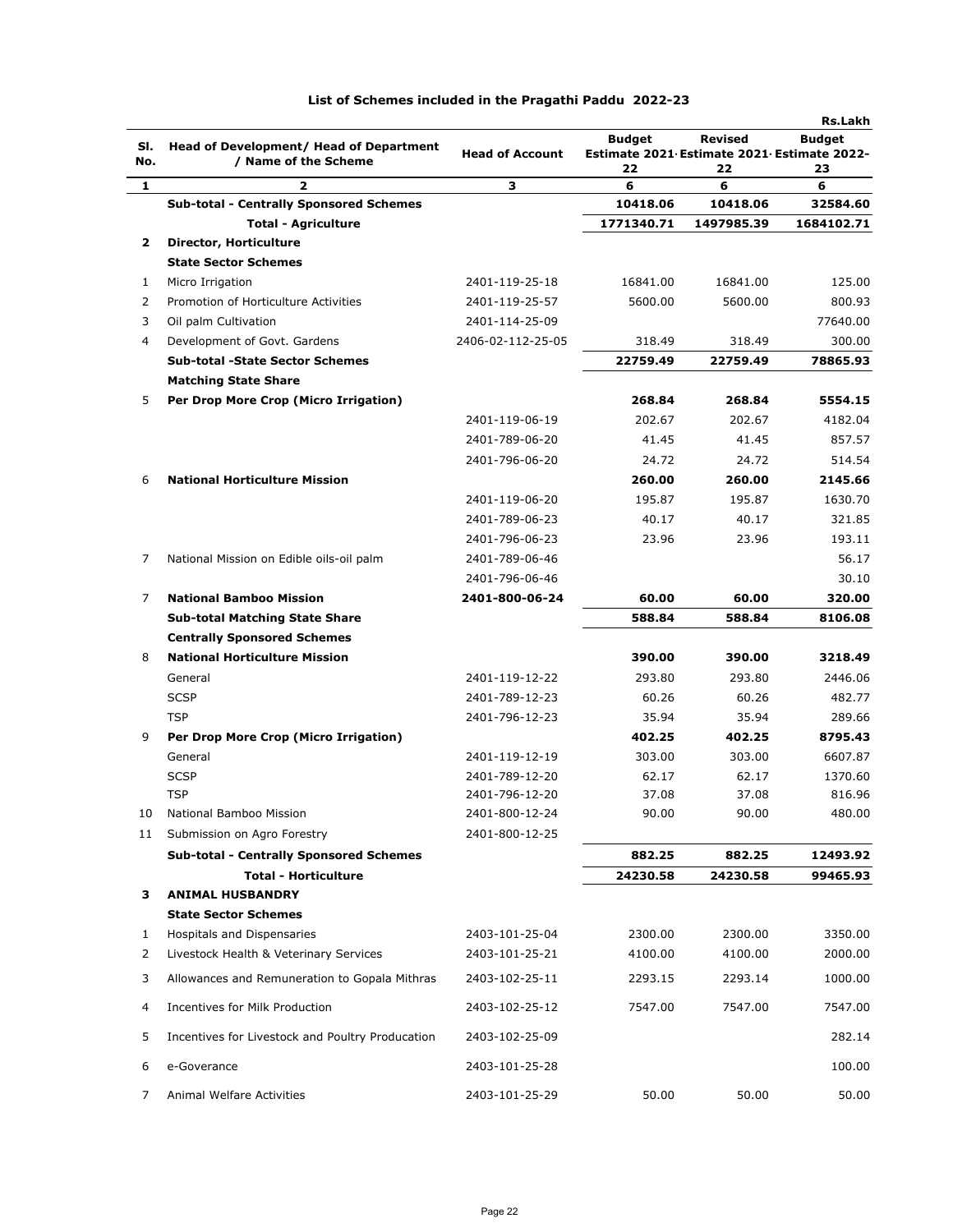|     |                                                                                        |                        |                                            |                | Rs.Lakh       |
|-----|----------------------------------------------------------------------------------------|------------------------|--------------------------------------------|----------------|---------------|
| SI. | Head of Development/ Head of Department                                                |                        | <b>Budget</b>                              | <b>Revised</b> | <b>Budget</b> |
| No. | / Name of the Scheme                                                                   | <b>Head of Account</b> | Estimate 2021 Estimate 2021 Estimate 2022- |                |               |
| 1   | 2                                                                                      | з                      | 22<br>6                                    | 22<br>6        | 23<br>6       |
| 8   | Assistance to Sheep and Goat Development<br>Corporation Federation Ltd                 | 2403-104-25-08         |                                            |                | 100000.00     |
| 9   | Fodder and Feed Development                                                            | 2403-107-25-04         | 442.54                                     | 442.55         | 400.00        |
| 10  | Assistance to Sri PVN Rao TS University for<br>Veterinary, Animal & Fisheries Sciences | 2415-03-277-25-04      | 1038.94                                    | 1038.94        | 1219.48       |
| 11  | <b>Building</b>                                                                        | 4403-101-25-74         | 753.17                                     | 753.17         | 400.00        |
|     | <b>Sub-total- State Sector Schemes</b>                                                 |                        | 18524.80                                   | 18524.80       | 116348.62     |
|     | <b>Matching State Share</b>                                                            |                        |                                            |                |               |
| 12  | <b>National Livestock Management</b><br>Programme                                      |                        | 422.67                                     | 422.67         | 741.61        |
|     |                                                                                        | 2403-001-06-22         | 318.99                                     | 318.99         | 514.53        |
|     |                                                                                        | 2403-789-06-07         | 65.30                                      | 65.30          | 154.72        |
|     |                                                                                        | 2403-796-06-07         | 38.38                                      | 38.38          | 72.36         |
| 13  | <b>Veterinary Services and Animal Health</b>                                           |                        | 800.00                                     | 800.00         | 805.62        |
|     |                                                                                        | 2403-800-06-08         | 603.76                                     | 603.76         | 590.48        |
|     |                                                                                        | 2403-789-06-08         | 123.60                                     | 123.60         | 154.72        |
|     |                                                                                        | 2403-796-06-08         | 72.64                                      | 72.64          | 60.42         |
| 14  | Deworming of Sheep and Goats                                                           | 2403-800-06-34         | 720.00                                     | 720.00         |               |
|     | <b>Sub-total Matching State Share</b>                                                  |                        | 1942.67                                    | 1942.67        | 1547.23       |
|     | <b>Centrally Sponsored Schemes</b>                                                     |                        |                                            |                |               |
| 15  | <b>National Livestock Management</b><br>Programme                                      |                        | 634.00                                     | 634.00         | 1278.27       |
|     |                                                                                        | 2403-101-12-22         | 476.40                                     | 476.40         | 1028.14       |
|     |                                                                                        | 2403-796-12-07         | 58.34                                      | 58.34          | 104.38        |
|     |                                                                                        | 2403-789-12-07         | 99.26                                      | 99.26          | 145.75        |
| 16  | Deworming of Sheep and Goats                                                           | 2403-800-12-34         | 1080.00                                    | 1080.00        |               |
| 17  | National Plan for Dairy Development                                                    | 2403-102-12-05         |                                            |                |               |
| 18  | <b>Veterinary Services and Animal Health</b>                                           |                        | 1200.00                                    | 1200.00        | 1042.57       |
|     | General                                                                                | 2403-800-12-08         | 903.57                                     | 903.57         | 780.83        |
|     | <b>SCSP</b>                                                                            | 2403-789-12-08         | 186.71                                     | 186.71         | 145.74        |
|     | <b>TSP</b>                                                                             | 2403-796-12-08         | 109.72                                     | 109.72         | 116.00        |
|     | <b>Sub-total -Centrally Sponsored Schemes</b>                                          |                        | 2914.00                                    | 2914.00        | 2320.84       |
|     | <b>Total ANIMAL HUSBANDRY</b>                                                          |                        | 23381.47                                   | 23381.47       | 120216.69     |
| 4   | <b>FISHERIES</b>                                                                       |                        |                                            |                |               |
|     | <b>State Sector Schemes</b>                                                            |                        |                                            |                |               |
| 1   | Exgratia Payments (Accidental<br>death/compassionate)                                  | 2405-001-25-03         | 100.00                                     | 100.00         |               |
| 2   | Fish Seed Farms                                                                        | 2405-101-25-04         | 25.95                                      | 25.95          |               |
| 3   | Other Fishermen Co-operartive Societies<br>(Assistance to Apex Federation)             | 2405-120-25-05         | 63.92                                      | 63.92          |               |
| 4   | Development of Fisheries                                                               | 2405-800-25-25         | 548.76                                     | 548.76         | 270.00        |
| 5   | E-Governance                                                                           | 2405-800-25-30         | 0.95                                       | 0.95           |               |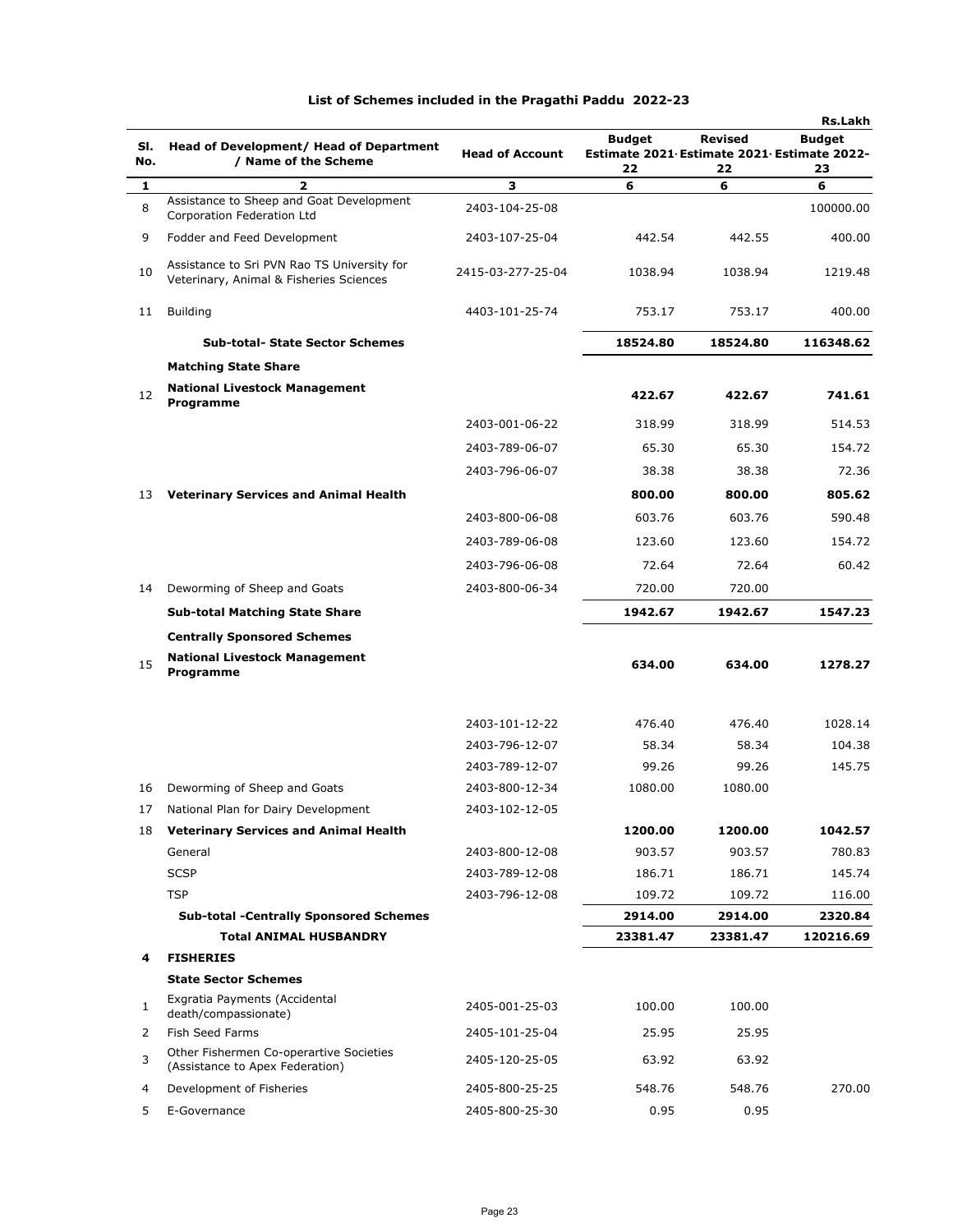|                |                                                                            |                        |                                                             |                | Rs.Lakh       |
|----------------|----------------------------------------------------------------------------|------------------------|-------------------------------------------------------------|----------------|---------------|
| SI.            | Head of Development/ Head of Department                                    | <b>Head of Account</b> | <b>Budget</b><br>Estimate 2021 Estimate 2021 Estimate 2022- | <b>Revised</b> | <b>Budget</b> |
| No.            | / Name of the Scheme                                                       |                        | 22                                                          | 22             | 23            |
| $\mathbf{1}$   | $\overline{2}$                                                             | 3                      | 6                                                           | 6              | 6             |
| 6              | Advertisement, Sales and Publicity Expenses                                | 2405-800-25-34         | 25.94                                                       | 25.94          |               |
| $\overline{7}$ | Construction of Fishery Science College at<br>Pebbair, Wanaparthy District | 4405-800-25-05         |                                                             |                | 30.00         |
|                | <b>Total -State Sector Schemes</b>                                         |                        | 765.52                                                      | 765.52         | 300.00        |
|                | <b>Matching State Share</b>                                                |                        |                                                             |                |               |
| 8              | Pradhan Mantri Matsya Sampada Yojana                                       | 2405-800-06-06         | 340.00                                                      | 340.00         | 1333.82       |
|                | <b>Sub-total Matching State Share</b>                                      |                        | 340.00                                                      | 340.00         | 1333.82       |
|                | <b>Centrally Sponsored Schemes</b>                                         |                        |                                                             |                |               |
| 9              | National Scheme of Welfare of Fishermen                                    | 2405-800-12-05         |                                                             |                |               |
| 10             | Blue Revolution Integrated Development and<br>Management of Fisheries      | 2405-800-12-06         | 510.00                                                      | 510.00         | 2000.73       |
|                | <b>Sub-total -Centrally Sponsored Schemes</b>                              |                        | 510.00                                                      | 510.00         | 2000.73       |
|                | <b>Total FISHERIES</b>                                                     |                        | 1615.52                                                     | 1615.52        | 3634.55       |
| 5              | <b>FOREST &amp; WILD LIFE</b>                                              |                        |                                                             |                |               |
|                | <b>State Sector Schemes</b>                                                |                        |                                                             |                |               |
| $\mathbf{1}$   | Afforestation Fund                                                         | 2406-01-102-25-13      | 500.00                                                      | 500.00         | 500.00        |
| $\overline{2}$ | Secret Service Expenditure                                                 | 2406-01-001-25-03      |                                                             |                | 263.41        |
| 3              | Zoological Parks                                                           | 2406-02-111-25-04      | 500.00                                                      | 500.00         | 1000.00       |
| 4              | ForestCollege and Research Institute, (FCRI)<br>Mulugu                     |                        | 728.41                                                      | 728.41         | 10000.00      |
|                |                                                                            | 2406-01-070-25-05      | 15.00                                                       | 15.00          | 100.00        |
|                |                                                                            | 4406-01-070-25-05      | 713.41                                                      | 713.41         | 9900.00       |
|                | <b>Sub-total -State Sector Schemes</b>                                     |                        | 1728.41                                                     | 1728.41        | 11763.41      |
|                | <b>Matching State Share</b>                                                |                        |                                                             |                |               |
| 5              | Fire Management                                                            | 2406-101-06-08         | 400.00                                                      | 400.00         | 173.50        |
| 6              | Integrated Development Wildlife Habitats                                   | 2406-02-110-06-05      | 60.00                                                       | 60.00          | 60.00         |
| 7              | Project Tiger                                                              | 2406-02-110-06-06      | 220.00                                                      | 220.00         | 220.00        |
|                | <b>Sub-total -Matching State Share</b>                                     |                        | 680.00                                                      | 680.00         | 453.50        |
|                | <b>Centrally Sponsored Schemes</b>                                         |                        |                                                             |                |               |
| 8              | Project Tiger                                                              | 2406-02-110-12-06      | 330.00                                                      | 330.00         | 330.00        |
| 9              | Fire Management                                                            | 2406-101-12-08         | 600.00                                                      | 600.00         | 260.25        |
| 10             | Integrated Development Wildlife Habitats                                   | 2406-02-110-12-05      | 90.00                                                       | 90.00          | 90.00         |
|                | <b>Sub-total - Centrally Sponsored Schemes</b>                             |                        | 1020.00                                                     | 1020.00        | 680.25        |
|                | <b>Total - FORESTS</b>                                                     |                        | 3428.41                                                     | 3428.41        | 12897.16      |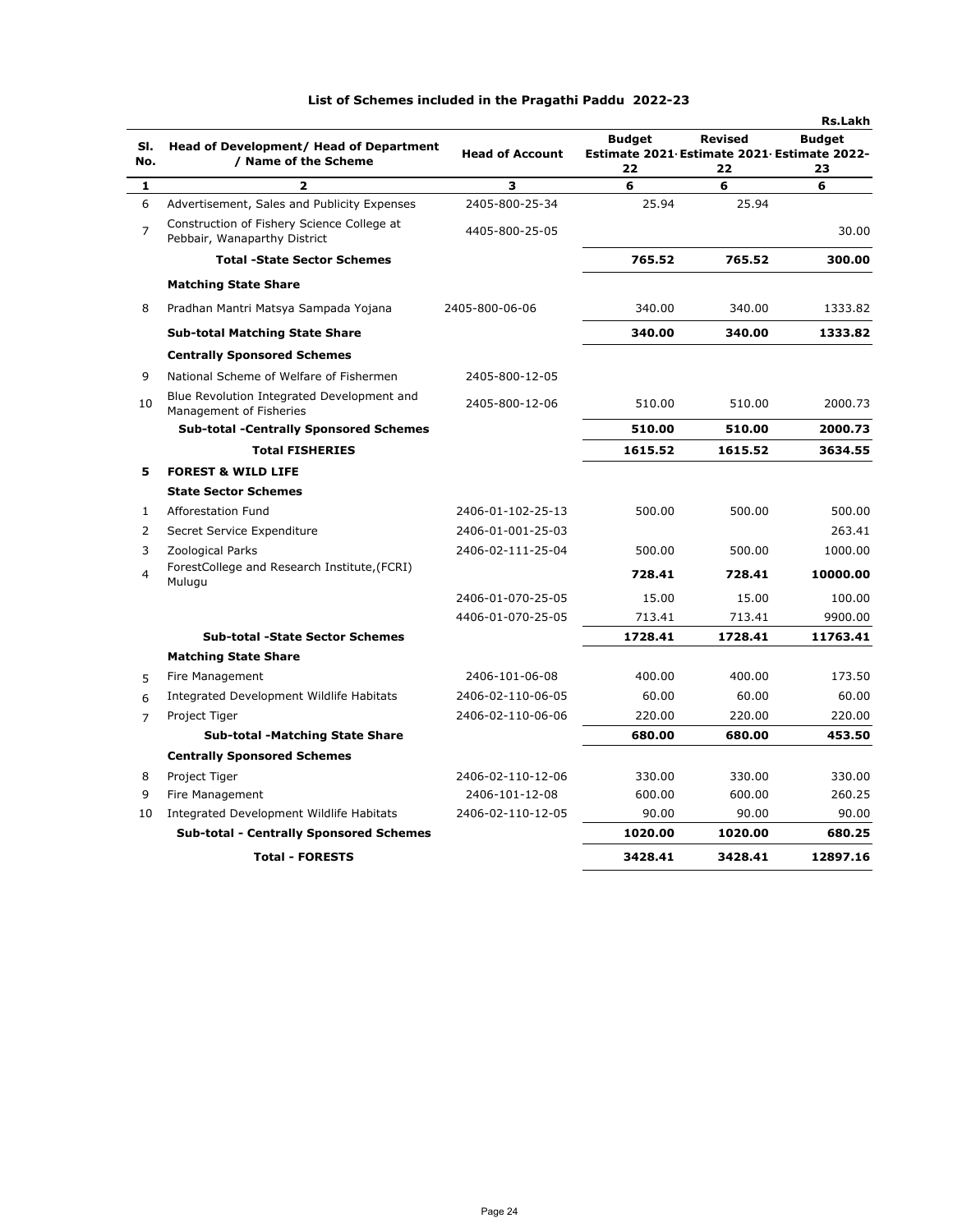|                |                                                                     |                        |                                                                   |                      | Rs.Lakh             |
|----------------|---------------------------------------------------------------------|------------------------|-------------------------------------------------------------------|----------------------|---------------------|
| SI.<br>No.     | Head of Development/ Head of Department<br>/ Name of the Scheme     | <b>Head of Account</b> | <b>Budget</b><br>Estimate 2021 Estimate 2021 Estimate 2022-<br>22 | <b>Revised</b><br>22 | <b>Budget</b><br>23 |
| 1              | $\overline{2}$                                                      | з                      | 6                                                                 | 6                    | 6                   |
| 6              | <b>REGISTRAR OF CO-OPERATIVE SOCIETIES</b>                          |                        |                                                                   |                      |                     |
|                | <b>State Sector Schemes</b>                                         |                        |                                                                   |                      |                     |
| 1              | Assistance to State Co-operative Union                              | 2425-105-25-04         | 10.00                                                             | 10.00                | 4.00                |
| 2              | Assistance to Telangana State Co-operative                          | 2425-80-800-25-06      | 20.00                                                             | 20.00                | 17.85               |
|                | Federation<br>Corpus Fund for Trainee Members of MC and             |                        |                                                                   |                      |                     |
| 3              | Employees of Co-operative Union                                     | 2425-107-25-12         | 41.63                                                             | 41.63                | 5.00                |
| 4              | IT Infrastructure                                                   | 2425-107-25-08         | 66.62                                                             | 66.62                | 26.79               |
| 5              | Assistance to PACs                                                  | 2425-107-25-09         | 50.00                                                             | 50.00                |                     |
|                | Sub-total - State Sector Schemes                                    |                        | 188.25                                                            | 188.25               | 53.64               |
|                | <b>Total RCS</b>                                                    |                        | 188.25                                                            | 188.25               | 53.64               |
| 7              | <b>Director, Marketing</b>                                          |                        |                                                                   |                      |                     |
|                | <b>State Sector Schemes</b>                                         |                        |                                                                   |                      |                     |
| 1              | Telangana Agriculture Marketing Research and<br>Analysis wing       | 2435-800-25-07         | 1500.00                                                           | 1500.00              |                     |
|                | Sub-total - State Sector Schemes                                    |                        | 1500.00                                                           | 1500.00              | 0.00                |
|                | <b>Centrally Sponsored Schemes</b>                                  |                        |                                                                   |                      |                     |
| 2              | <b>Integrated scheme on Agriculture</b><br><b>Marketing</b>         |                        | 0.00                                                              | 0.00                 | 0.00                |
|                |                                                                     | 4435-01-101-12-06      |                                                                   |                      |                     |
|                |                                                                     | 4435-01-789-12-06      |                                                                   |                      |                     |
|                |                                                                     | 4435-01-796-12-06      |                                                                   |                      |                     |
| 3              | Integrated scheme on Agriculture Marketing                          | 4435-01-101-12-07      |                                                                   |                      |                     |
|                |                                                                     |                        | 0.00                                                              | 0.00                 | 0.00                |
|                | <b>Total Marketing</b>                                              |                        | 1500.00                                                           | 1500.00              | 0.00                |
|                | <b>Total Agri &amp; Allied Services</b>                             |                        | 1825684.94                                                        | 1552329.62           | 1920370.68          |
| п              | <b>RURAL DEVELOPMENT</b>                                            |                        |                                                                   |                      |                     |
| A              | <b>Commissioner Rural Development</b>                               |                        |                                                                   |                      |                     |
|                | <b>State Sector Schemes</b>                                         |                        |                                                                   |                      |                     |
| 1              | Assistance to DRDAs                                                 | 2501-01-003-25-13      |                                                                   |                      |                     |
| 2              | Insurance/Pension Scheme to DWACRA<br>Women(YSR Abhaya Hastam)      | 2235-60-200-25-10      |                                                                   |                      |                     |
| 3              | Interest Free Loans to DWCRA Women<br>(Vaddileni Runalu)            | 2235-02-103-25-41      | 169807.50                                                         | 84903.75             | 84903.75            |
| 4              | Streenidhi                                                          | 2235-02-103-25-42      | 0.05                                                              | 0.05                 |                     |
| 5              | Financial Assistance to Beedi Workers                               | 2235-60-200-25-30      | 102415.39                                                         | 102415.39            | 102415.39           |
| 6              | Aasara Pensions                                                     | 2235-60-200-25-32      | 726951.22                                                         | 726951.22            | 726951.22           |
| $\overline{7}$ | Bankers Institute for Rural Enterprenuership<br>Development (BIRED) | 2501-01-003-25-15      | 6.22                                                              | 6.22                 | 2.61                |
| 8              | Financial Assistance to Single Women                                | 2235-60-200-25-34      | 25954.58                                                          | 25954.58             | 25954.58            |
| 9              | Honorarium towards Village Organisation<br>Assistants               | 2501-01-800-25-16      | 6492.96                                                           | 6492.96              | 8440.85             |
| 10             | Pensions to Filaria Patients                                        | 2235-60-200-25-35      | 4322.10                                                           | 4322.10              | 4322.10             |
|                | <b>Sub-total -State Sector Schemes</b>                              |                        | 1035950.02                                                        | 951046.27            | 952990.50           |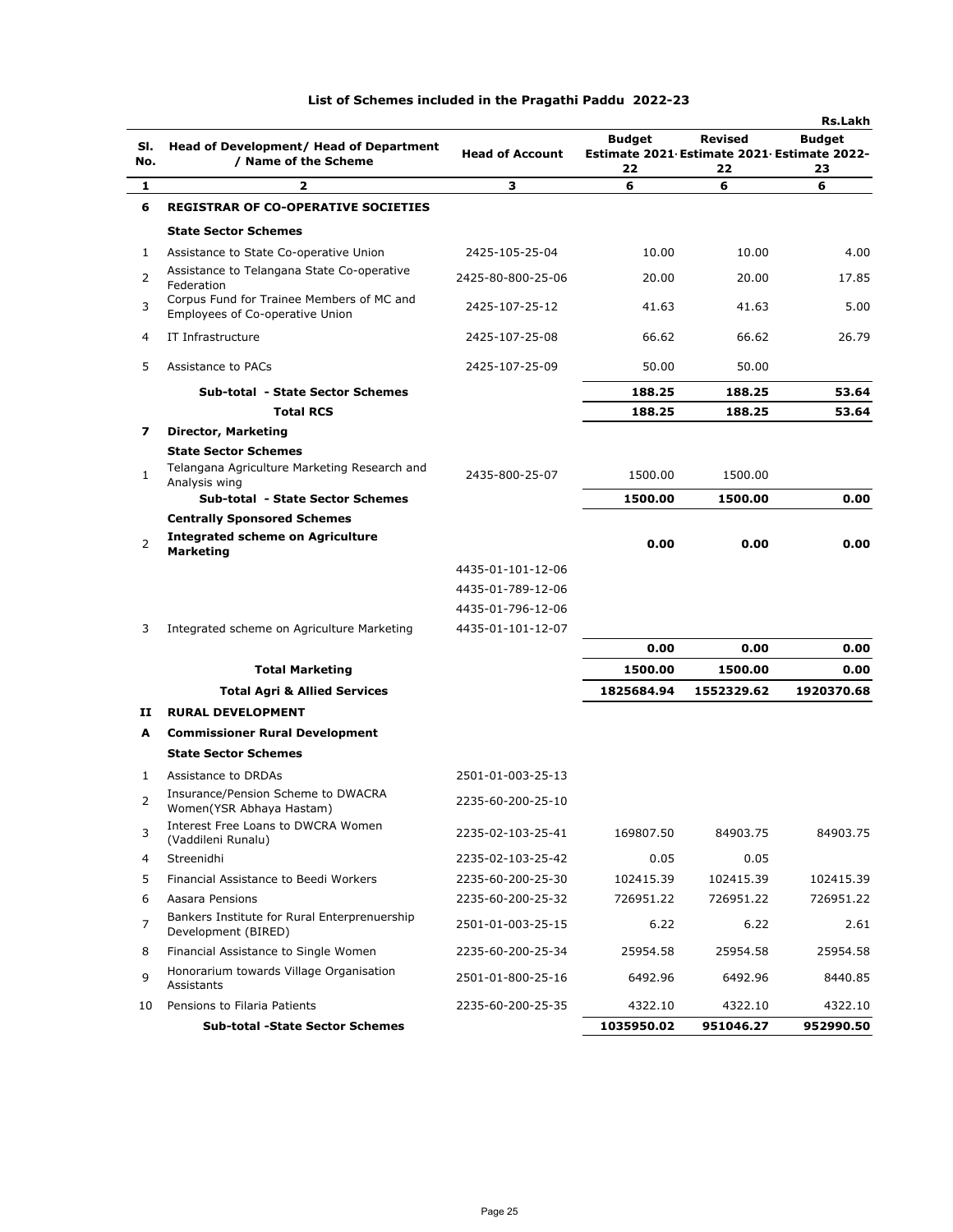|            |                                                                 |                        |                                                             |                | Rs.Lakh       |
|------------|-----------------------------------------------------------------|------------------------|-------------------------------------------------------------|----------------|---------------|
| SI.<br>No. | Head of Development/ Head of Department<br>/ Name of the Scheme | <b>Head of Account</b> | <b>Budget</b><br>Estimate 2021 Estimate 2021 Estimate 2022- | <b>Revised</b> | <b>Budget</b> |
| 1          | 2                                                               | 3                      | 22<br>6                                                     | 22<br>6        | 23<br>6       |
|            | <b>Matching State Share</b>                                     |                        |                                                             |                |               |
| 11         | <b>DRDA</b> Administration                                      | 2501-02-003-06-13      | 40.00                                                       | 40.00          | 40.00         |
| 12         | Pradhan Mantri Krishi Sinchai<br>Yojna(PMKSY)                   |                        | 15000.00                                                    | 15000.00       | 4000.00       |
|            |                                                                 | 2501-02-789-06-12      | 1362.00                                                     | 1362.00        | 550.00        |
|            |                                                                 | 2501-02-796-06-12      | 2317.50                                                     | 2317.50        | 508.00        |
|            |                                                                 | 2501-02-800-06-12      | 11320.50                                                    | 11320.50       | 2942.00       |
| 13         | Shyam Prasad Mukherji RURBAN Mission                            |                        | 600.00                                                      | 600.00         | 400.15        |
|            |                                                                 | 2501-02-102-06-11      | 452.82                                                      | 452.82         | 294.31        |
|            |                                                                 | 2501-02-789-06-11      | 92.70                                                       | 92.70          | 55.02         |
|            |                                                                 | 2501-02-796-06-11      | 54.48                                                       | 54.48          | 50.82         |
| 14         | <b>National Rural Livelihood Mission</b>                        |                        | 6920.00                                                     | 6920.00        | 8400.00       |
|            |                                                                 | 2501-06-789-06-05      | 1081.50                                                     | 1081.50        | 1155.00       |
|            |                                                                 | 2501-06-796-06-05      | 635.60                                                      | 635.60         | 1066.80       |
|            |                                                                 | 2501-06-800-06-05      | 5202.90                                                     | 5202.90        | 6178.20       |
| 15         | Deendayal Upadhyaya Grameena Koushalya<br>Yojana                | 2501-06-101-06-08      | 1160.00                                                     | 1160.00        | 6000.00       |
| 16         | Start up Village Enterprenuership Programme                     | 2515-102-06-06         | 80.00                                                       | 80.00          | 670.55        |
| 17         | <b>Swatch Bharath Mission - Grameen</b>                         |                        | 10000.00                                                    | 10000.00       | 14000.00      |
|            |                                                                 | 4215-02-789-06-10      | 1545.00                                                     | 1545.00        | 1925.00       |
|            |                                                                 | 4215-02-796-06-10      | 908.00                                                      | 908.00         | 1778.00       |
|            |                                                                 | 4215-02-800-06-10      | 7547.00                                                     | 7547.00        | 10297.00      |
| 18         | <b>MGNREG Act</b>                                               |                        | 25625.00                                                    | 25625.00       | 36000.00      |
|            |                                                                 | 4515-101-06-05         | 19339.19                                                    | 19339.19       | 25307.25      |
|            |                                                                 | 4515-789-06-05         | 3959.06                                                     | 3959.06        | 5382.69       |
|            |                                                                 | 4515-796-06-05         | 2326.75                                                     | 2326.75        | 5310.06       |
|            | <b>Sub-total Matching State Share</b>                           |                        | 59425.00                                                    | 59425.00       | 69510.70      |
|            | <b>Centrally Sponsored Schemes</b>                              |                        |                                                             |                |               |
| 19         | <b>DRDA Administration</b>                                      | 2501-01-003-12-13      | 60.00                                                       | 60.00          | 60.00         |
| 20         | Neeranchal                                                      | 2501-05-101-12-06      |                                                             |                |               |
| 21         | <b>MGNREG Scheme</b>                                            |                        | 76875.00                                                    | 76875.00       | 110000.00     |
|            |                                                                 | 2501-02-800-12-05      |                                                             |                |               |
|            |                                                                 | 4515-101-12-05         | 58017.56                                                    | 58017.56       | 79031.45      |
|            |                                                                 | 4515-789-12-05         | 11877.19                                                    | 11877.19       | 15125.00      |
|            |                                                                 | 4515-796-12-05         | 6980.25                                                     | 6980.25        | 15843.55      |
| 22         | <b>National Rural Livelihood Mission (NRLM)</b>                 |                        | 10380.00                                                    | 10380.00       | 12600.00      |
|            | General                                                         | 2501-01-800-12-05      | 7804.35                                                     | 7804.35        | 9267.30       |
|            | <b>SCSP</b>                                                     | 2501-01-789-12-05      | 1622.25                                                     | 1622.25        | 1732.50       |
|            | TSP                                                             | 2501-01-796-12-05      | 953.40                                                      | 953.40         | 1600.20       |
| 23         | <b>National Social Assistance Programme</b><br>(NSAP)           |                        | 22000.00                                                    | 22000.00       | 0.00          |
|            | General                                                         | 2235-03-101-12-05      | 15318.20                                                    | 15318.20       |               |
|            | <b>SCSP</b>                                                     | 2235-03-789-12-05      | 4359.00                                                     | 4359.00        |               |
|            | <b>TSP</b>                                                      | 2235-03-796-12-05      | 2322.80                                                     | 2322.80        |               |
|            |                                                                 |                        |                                                             |                |               |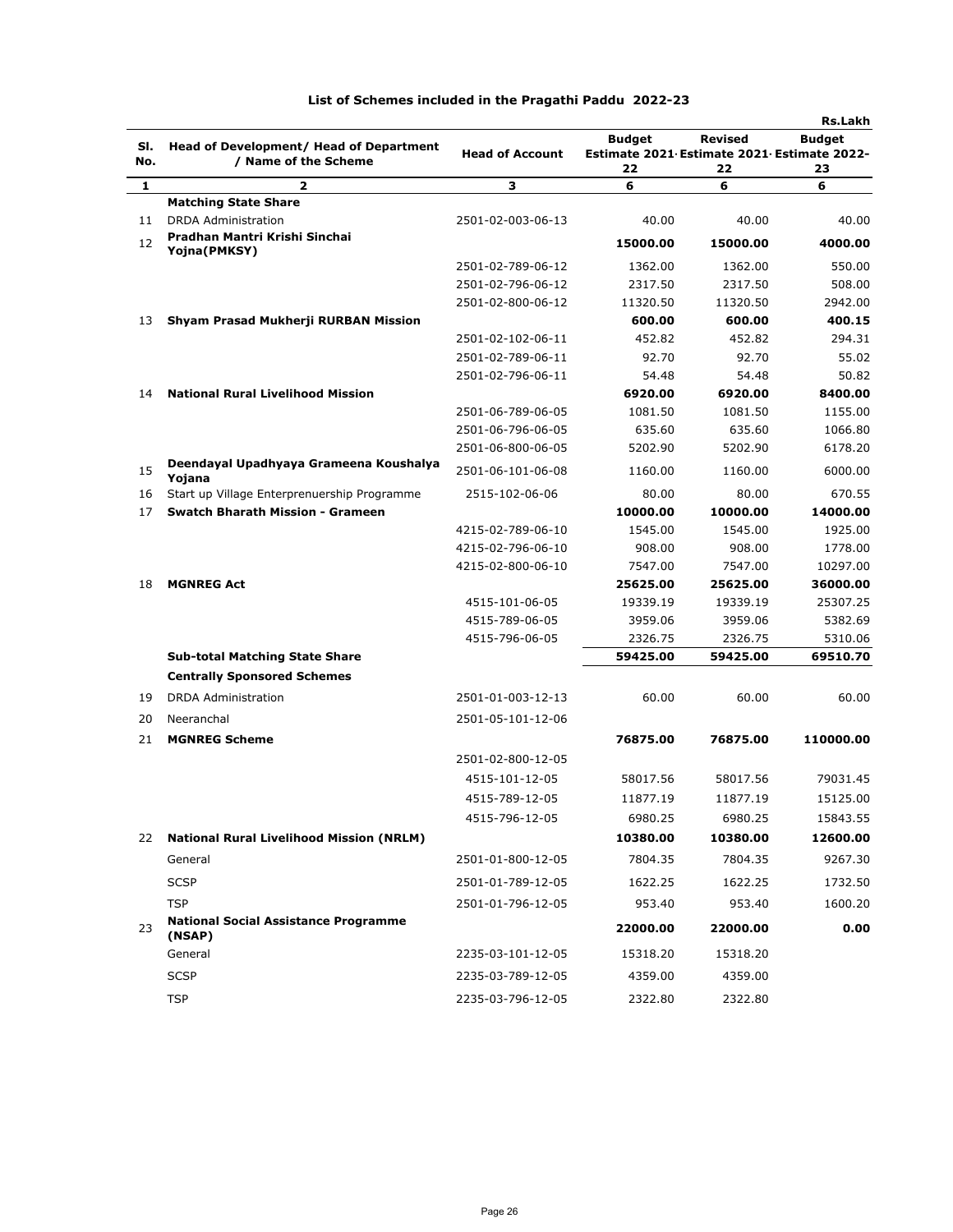| SI.<br>No.   | Head of Development/ Head of Department<br>/ Name of the Scheme | <b>Head of Account</b> | <b>Budget</b><br>Estimate 2021 Estimate 2021 Estimate 2022- | <b>Revised</b> | Rs.Lakh<br><b>Budget</b> |  |
|--------------|-----------------------------------------------------------------|------------------------|-------------------------------------------------------------|----------------|--------------------------|--|
| $\mathbf{1}$ | $\overline{a}$                                                  | 3                      | 22<br>6                                                     | 22<br>6        | 23<br>6                  |  |
| 24           | <b>Indra Gandhi National old pension Scheme</b>                 |                        | 0.00                                                        | 0.00           | 14679.20                 |  |
|              | (IGNOAP)<br>General                                             | 2235-03-101-12-09      |                                                             |                | 10163.92                 |  |
|              |                                                                 |                        |                                                             |                |                          |  |
|              | <b>SCSP</b>                                                     | 2235-03-789-12-09      |                                                             |                | 3100.56                  |  |
|              | <b>TSP</b>                                                      | 2235-03-796-12-09      |                                                             |                | 1414.72                  |  |
| 25           | Indra Gandhi National widow pension<br><b>Scheme</b>            |                        | 0.00                                                        | 0.00           | 6658.90                  |  |
|              | General                                                         | 2235-03-101-12-10      |                                                             |                | 4703.70                  |  |
|              | <b>SCSP</b>                                                     | 2235-03-789-12-10      |                                                             |                | 1260.72                  |  |
|              | <b>TSP</b>                                                      | 2235-03-796-12-10      |                                                             |                | 694.48                   |  |
| 26           | Indra Gandhi National disabled pension<br><b>Scheme</b>         |                        | 0.00                                                        | 0.00           | 661.90                   |  |
|              | General                                                         | 2235-03-101-12-11      |                                                             |                | 528.82                   |  |
|              | <b>SCSP</b>                                                     | 2235-03-789-12-11      |                                                             |                | 86.56                    |  |
|              | <b>TSP</b>                                                      | 2235-03-796-12-11      |                                                             |                | 46.52                    |  |
| 27           | Deendayal Upadyay Grameen Koushalya<br>Yojana                   |                        | 1740.00                                                     | 1740.00        | 9000.00                  |  |
|              | General                                                         | 2515-101-12-08         | 1740.00                                                     | 1740.00        | 9000.00                  |  |
|              | <b>SCSP</b>                                                     | 2515-789-12-08         |                                                             |                |                          |  |
|              | <b>TSP</b>                                                      | 2515-796-12-08         |                                                             |                |                          |  |
| 28           | Pradhan Mantri Krishi Sinchai<br>Yojna(PMKSY)                   |                        | 22500.00                                                    | 22500.00       | 6000.00                  |  |
|              | General                                                         | 2501-02-800-12-12      | 16980.75                                                    | 16980.75       | 4413.00                  |  |
|              | <b>SCSP</b>                                                     | 2501-02-789-12-12      | 2043.00                                                     | 2043.00        | 825.00                   |  |
|              | <b>TSP</b>                                                      | 2501-02-796-12-12      | 3476.25                                                     | 3476.25        | 762.00                   |  |
| 29           | Shyam Prasad Mukherjee RUrban Mission                           |                        | 900.00                                                      | 900.00         | 600.22                   |  |
|              | General                                                         | 2501-01-800-12-11      | 679.23                                                      | 679.23         | 441.46                   |  |
|              | <b>SCSP</b>                                                     | 2501-01-789-12-11      | 139.05                                                      | 139.05         | 37.93                    |  |
|              | <b>TSP</b>                                                      | 2501-01-796-12-11      | 81.72                                                       | 81.72          | 120.83                   |  |
| 30           | Start up Village Enterprenuership Programme                     | 2515-102-12-06         | 120.00                                                      | 120.00         | 1005.82                  |  |
| 31           | Swatch Bharath Mission - Grameen                                |                        | 15000.00                                                    | 15000.00       | 21000.00                 |  |
|              |                                                                 | 4215-02-789-12-10      | 2317.50                                                     | 2317.50        | 2887.50                  |  |
|              |                                                                 | 4215-02-796-12-10      | 1362.00                                                     | 1362.00        | 2667.00                  |  |
|              |                                                                 | 4215-02-800-12-10      | 11320.50                                                    | 11320.50       | 15445.50                 |  |
|              | <b>Sub-total -Centrally Sponsored Schemes</b>                   |                        | 149575.00                                                   | 149575.00      | 182266.04                |  |
|              | <b>Total - Commr RD</b>                                         |                        | 1244950.02                                                  | 1160046.27     | 1204767.24               |  |
| в            | <b>Society for Elimination of Rural Poverty</b><br>(SERP)       |                        |                                                             |                |                          |  |
|              | <b>State Sector Schemes</b>                                     |                        |                                                             |                |                          |  |
| 1            | Assistance to SERP                                              | 2501-01-800-25-15      | 13584.00                                                    | 13584.00       | 17659.20                 |  |
|              | <b>Sub-total - State Sector Schemes</b>                         |                        | 13584.00                                                    | 13584.00       | 17659.20                 |  |
|              |                                                                 |                        |                                                             |                |                          |  |

**State Sector Schemes**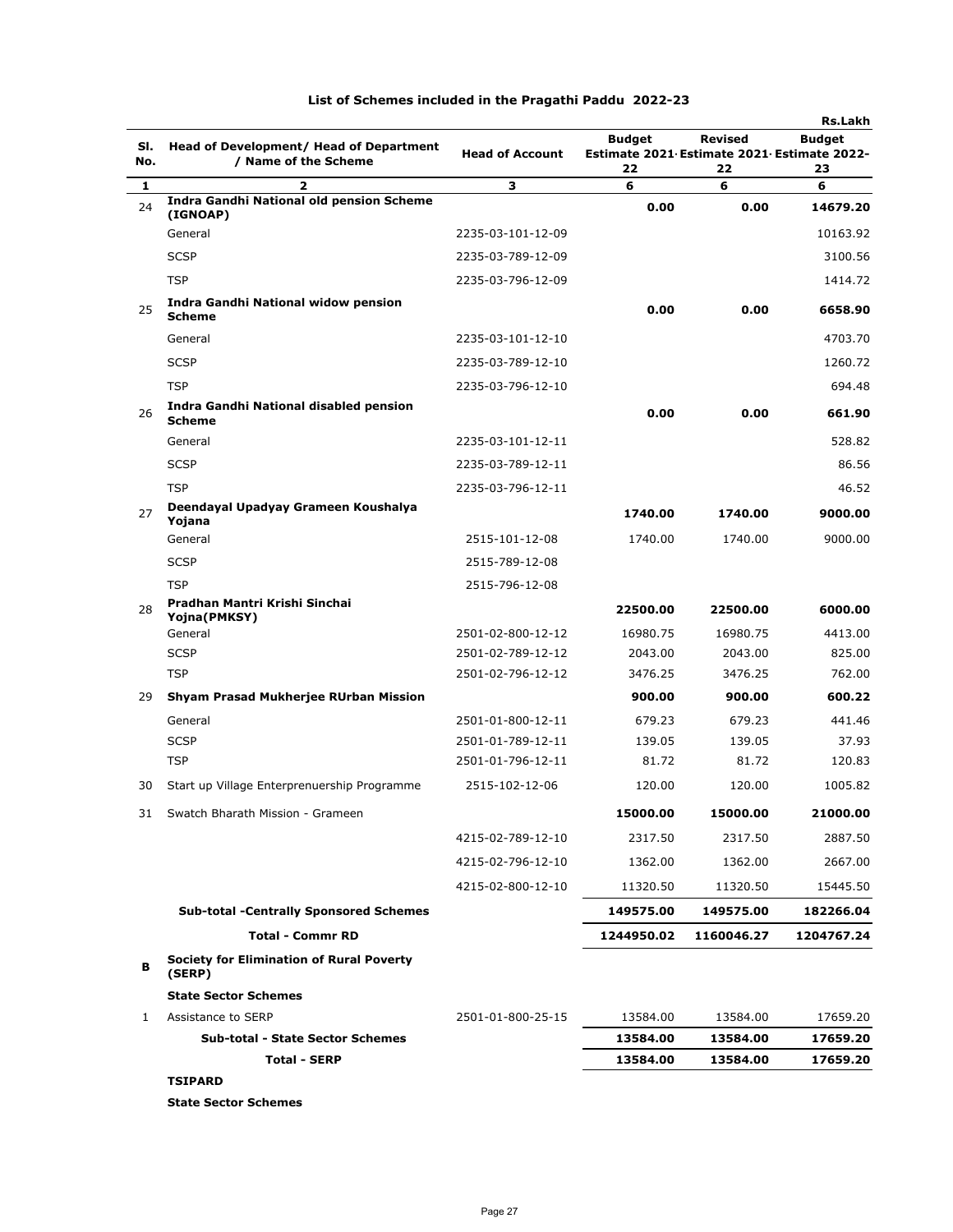|            |                                                                              |                        |                                                                   |                      | <b>Rs.Lakh</b>      |
|------------|------------------------------------------------------------------------------|------------------------|-------------------------------------------------------------------|----------------------|---------------------|
| SI.<br>No. | Head of Development/ Head of Department<br>/ Name of the Scheme              | <b>Head of Account</b> | <b>Budget</b><br>Estimate 2021 Estimate 2021 Estimate 2022-<br>22 | <b>Revised</b><br>22 | <b>Budget</b><br>23 |
| 1          | 2                                                                            | з                      | 6                                                                 | 6                    | 6                   |
| 1          | State Institute of Rural Development                                         | 2515-003-25-04         | 4.00                                                              | 4.00                 |                     |
| 2          | <b>VDO Training Centres</b>                                                  | 2515-003-25-05         | 1.30                                                              | 1.30                 |                     |
|            | <b>Total TSIPARD</b>                                                         |                        | 5.30                                                              | 5.30                 | 0.00                |
| c          | Swamy Ramananda Thirtha Rural<br><b>Institution (SRTI)</b>                   |                        |                                                                   |                      |                     |
|            | <b>State Sector Schemes</b>                                                  |                        |                                                                   |                      |                     |
| 1          | Assistance to Swamy Ramananda Thirtha Rural<br>Institution                   | 2515-101-25-40         | 641.40                                                            | 641.40               | 481.05              |
|            | <b>Total - SRTI</b>                                                          |                        | 641.40                                                            | 641.40               | 481.05              |
| D          | CD and Pnachayat - Commr. Panchayat Raj                                      |                        |                                                                   |                      |                     |
|            | <b>State Sector Schemes</b>                                                  |                        |                                                                   |                      |                     |
| 1          | First State Finance Commission                                               | 2515-101-25-22         | 44.57                                                             | 44.57                |                     |
| 2          | Assistance Zilla Parishads towards payment of<br>Honorarium to ZPTC Members  | 2515-196-25-11         | 1069.20                                                           | 1069.20              | 1389.96             |
| 3          | Assistance Mandal Parishads towards payment of<br>Honorarium to MPTC Members | 2515-197-25-05         | 4161.00                                                           | 4161.00              | 5409.30             |
| 4          | Telangana State Gram Panchayat Tribunal                                      | 2515-198-25-13         | 120.26                                                            | 120.26               | 72.87               |
| 5          | Elections to Panchayats                                                      | 2515-198-25-10         | 100.00                                                            | 100.00               | 10.00               |
| 6          | Assistance to Gram Panchayats towards<br>payment of Honorarium to Sarpanchs  | 2515-198-25-11         | 7661.40                                                           | 7661.40              | 9959.82             |
| 7          | Fourteenth Finance Commission Grants to PR<br><b>Bodies</b>                  | 2515-198-25-48         |                                                                   |                      |                     |
| 8          | SFC Grants to Gram Panchayats                                                | 2515-198-25-50         | 65281.55                                                          | 103016.55            | 105407.94           |
| 9          | Finance Commission Grants to Zilla Parishads                                 | 2515-196-25-58         | 5150.83                                                           | 5150.83              | 5339.47             |
| 10         | Assistance to Zilla Parishads                                                | 2515-196-25-62         | 18999.57                                                          | 18999.57             | 19695.56            |
| 11         | Finance Commission Grants to Mandal Parishads                                | 2515-197-25-57         | 10301.66                                                          | 10301.66             | 10678.95            |
| 12         | Assistance to Mandal Praja Parishads                                         | 2515-197-25-61         | 18735.43                                                          | 18735.43             | 19421.75            |
| 13         | Assistance to Gram Panchayats                                                | 2515-198-25-08         | 214.71                                                            | 214.71               | 300.00              |
|            |                                                                              | 2515-789-25-08         | 154.50                                                            | 154.50               |                     |
|            |                                                                              | 2515-796-25-08         | 90.80                                                             | 90.80                |                     |
| 14         | Finance Commission Grants to Gram Panchayats                                 | 2515-198-25-56         | 87564.07                                                          | 87564.07             | 90770.99            |
| 15         | Finance Commission Grants to Rural Local Bodies<br>under Health Sector       | 2515-198-25-59         | 20901.41                                                          | 20901.41             | 10131.09            |
| 16         | Assistance to Palle Pragathi                                                 | 2515-198-25-68         | 200.00                                                            | 200.00               | 200.00              |
|            | <b>Sub-total State Schemes</b>                                               |                        | 240750.96                                                         | 278485.96            | 278787.70           |
|            | <b>Matching State Share</b>                                                  |                        |                                                                   |                      |                     |
| 17         | Rastriya Gram Swaraj Abhiyan                                                 | 2515-198-06-06         | 660.00                                                            | 660.00               |                     |
|            | <b>Sub-total Matching State Share</b>                                        |                        | 660.00                                                            | 660.00               | 0.00                |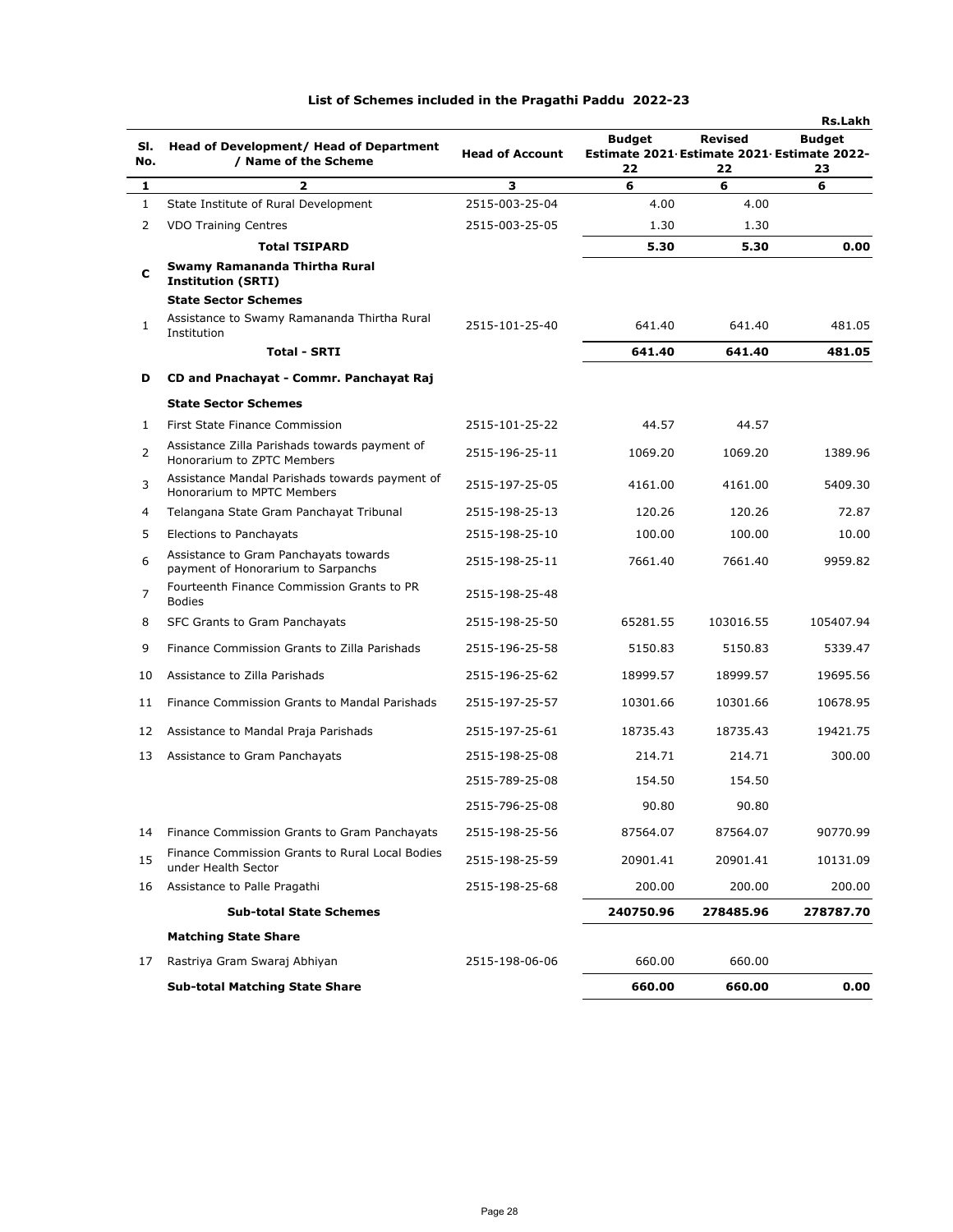|            |                                                                                 |                        |                                                                   |                      | <b>Rs.Lakh</b>      |
|------------|---------------------------------------------------------------------------------|------------------------|-------------------------------------------------------------------|----------------------|---------------------|
| SI.<br>No. | Head of Development/ Head of Department<br>/ Name of the Scheme                 | <b>Head of Account</b> | <b>Budget</b><br>Estimate 2021 Estimate 2021 Estimate 2022-<br>22 | <b>Revised</b><br>22 | <b>Budget</b><br>23 |
| 1          | 2                                                                               | 3                      | 6                                                                 | 6                    | 6                   |
|            | <b>Centrally Sponsored Schemes</b>                                              |                        |                                                                   |                      |                     |
| 18         | Rastriya Gram Swaraj Abhiyan                                                    | 2515-198-12-06         | 990.00                                                            | 990.00               |                     |
| 19         | Pradhana Mantri Adarsh Gram Yojana                                              | 2515-789-12-50         |                                                                   |                      | 1500.00             |
|            | Sub-total CSS                                                                   |                        | 990.00                                                            | 990.00               | 1500.00             |
|            | <b>Total - PANCHAYAT RAJ</b>                                                    |                        | 242400.96                                                         | 280135.96            | 280287.70           |
| Е          | Land Reforms - SURVEY, SETTLEMENT AND<br><b>LAND RECORDS</b>                    |                        |                                                                   |                      |                     |
|            | <b>State Sector Schemes</b>                                                     |                        |                                                                   |                      |                     |
| 1          | Survey Training School (D.S.S. & L.R.)                                          | 2029-800-25-04         | 23.86                                                             | 23.86                | 11.88               |
| 2          | Digitalisation of Land Survey                                                   | 2029-102-25-11         | 40000.00                                                          | 40000.00             | 15000.00            |
|            | <b>Sub-total - State Sector Schemes</b>                                         |                        | 40023.86                                                          | 40023.86             | 15011.88            |
|            | <b>Centrally Sponsored Schemes</b>                                              |                        |                                                                   |                      |                     |
| 3          | <b>National Land Record Management</b><br><b>Programme (NLRMP)</b>              |                        | 0.00                                                              | 0.00                 | 0.00                |
|            | General                                                                         | 2029-102-12-05         |                                                                   |                      |                     |
|            | <b>SCSP</b>                                                                     | 2029-789-12-05         |                                                                   |                      |                     |
|            | <b>TSP</b>                                                                      | 2029-796-12-05         |                                                                   |                      |                     |
|            | <b>Total - Centrally Sponsored Schemes</b>                                      |                        | 0.00                                                              | 0.00                 | 0.00                |
|            | Total - SURVEY, SETTLEMENT AND LAND<br><b>RECORDS</b>                           |                        | 40023.86                                                          | 40023.86             | 15011.88            |
| F.         | <b>Land Revenue</b>                                                             |                        |                                                                   |                      |                     |
|            | <b>State Sector Schemes</b>                                                     |                        |                                                                   |                      |                     |
| 1          | Dharani (ILRMS) Project and Distribution of<br>Pattadar Passbook cum Title Deed | 2029-103-25-05         | 4762.00                                                           | 4762.00              | 3842.05             |
| 2          | <b>Head Quarters Office</b>                                                     | 2029-001-25-01         | 31.00                                                             | 31.00                | 10.49               |
| 3          | Computerisation of Tahsildar Offices (Meeseva)                                  | 2029-800-25-11         | 500.00                                                            | 500.00               | 200.00              |
| 4          | Training                                                                        | 2053-003-25-04         | 50.00                                                             | 50.00                |                     |
| 5          | Protocol expenditure for other District Collectors                              | 2053-093-25-06         | 90.00                                                             | 90.00                |                     |
| 6          | MandalAdminitration                                                             | 2053-093-25-12         | 9.00                                                              | 9.00                 |                     |
| 7          | Protection of Government Lands                                                  | 2053-800-25-04         | 35.00                                                             | 35.00                |                     |
|            |                                                                                 | 4070-800-25-18         | 300.00                                                            | 300.00               |                     |
| 8          | Compensation                                                                    | 2506-101-25-04         | 1.00                                                              | 1.00                 |                     |
| 9          | Construction of Office Buildings                                                | 4070-800-25-08         | 100.45                                                            | 100.45               |                     |
| 10         | Extension and Renovation of existing<br>Collectorates                           | 4070-800-25-36         | 149.15                                                            | 149.15               |                     |
| 11         | District Offices Collectors Establishment                                       | 2053-093-25-03         | 576.00                                                            | 576.00               | 400.00              |
|            | <b>Sub-total - State Sector Schemes</b>                                         |                        | 6603.60                                                           | 6603.60              | 4452.54             |
|            | <b>Total Land Revenue</b>                                                       |                        | 6603.60                                                           | 6603.60              | 4452.54             |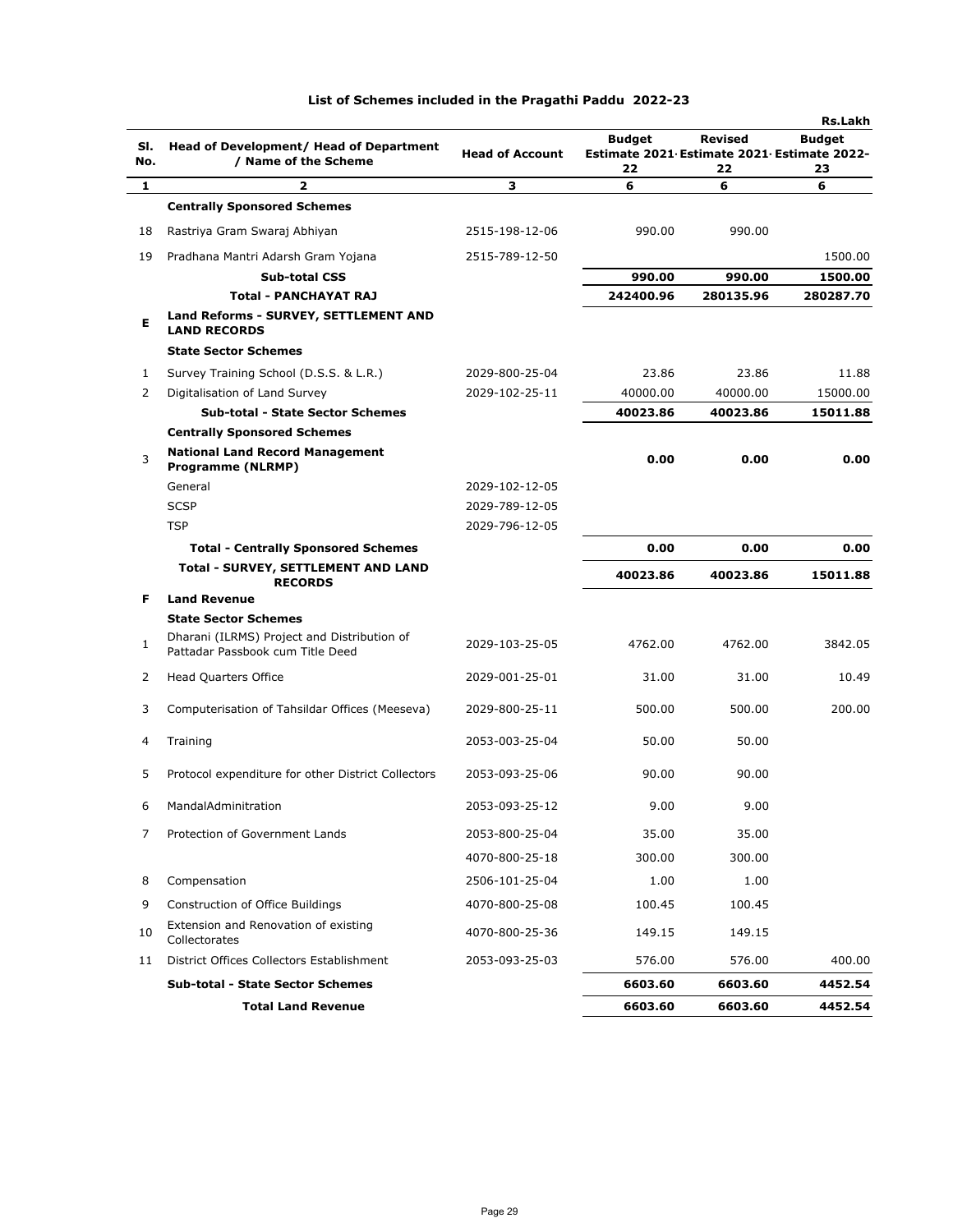|     |                                                                                                        |                        | Rs.Lakh                                                      |          |          |  |
|-----|--------------------------------------------------------------------------------------------------------|------------------------|--------------------------------------------------------------|----------|----------|--|
| SI. | Head of Development/ Head of Department                                                                |                        | <b>Revised</b><br><b>Budget</b><br><b>Budget</b>             |          |          |  |
| No. | / Name of the Scheme                                                                                   | <b>Head of Account</b> | Estimate 2021 Estimate 2021 Estimate 2022-<br>22<br>22<br>23 |          |          |  |
| 1   | $\overline{\mathbf{z}}$                                                                                | з                      | 6                                                            | 6        | 6        |  |
| G   | <b>Endowments</b>                                                                                      |                        |                                                              |          |          |  |
|     | <b>State Sector Schemes</b>                                                                            |                        |                                                              |          |          |  |
| 1   | Assistance to Other Temples                                                                            | 2250-800-25-12         | 20000.00                                                     | 20000.00 | 20000.00 |  |
| 2   | Assistance to Common Good Fund (CGF)                                                                   | 2250-102-25-09         | 2375.00                                                      | 2375.00  | 2375.00  |  |
| 3   | Assistance to Salaries of Archakas and Temple<br>Employees Fund                                        | 2250-102-25-10         | 12000.00                                                     | 12000.00 | 13000.00 |  |
| 4   | Bonalu Festival                                                                                        | 2250-102-25-07         | 1500.00                                                      | 1500.00  | 1500.00  |  |
|     | <b>Total Endowments</b>                                                                                |                        | 35875.00                                                     | 35875.00 | 36875.00 |  |
| н   | <b>Revenue Department (Sectt)</b>                                                                      |                        |                                                              |          |          |  |
|     | <b>State Sector Schemes</b>                                                                            |                        |                                                              |          |          |  |
| 1   | Revenue Department                                                                                     | 2052-090-25-09         |                                                              |          |          |  |
| 2   | Telangana State Commission for Debt relief                                                             | 2052-090-25-26         | 85.89                                                        | 85.89    | 10.00    |  |
|     | <b>Total Revenue Department</b>                                                                        |                        | 85.89                                                        | 85.89    | 10.00    |  |
| 1   | <b>Commissioner Relief</b>                                                                             |                        |                                                              |          |          |  |
| 1   | Assistance to BPL Families under Accident<br>Insurance Scheme (Apathbandhu)                            | 2235-60-200-25-20      | 300.00                                                       | 300.00   | 387.63   |  |
| 2   | <b>Head Quarters Office</b>                                                                            | 2245-001-25-01         | 0.01                                                         | 0.01     | 0.01     |  |
| 3   | Cash Doles                                                                                             | 2245-01-101-25-04      | 0.01                                                         | 0.01     | 10.00    |  |
| 4   | Food and Clothing                                                                                      | 2245-01-101-25-05      | 0.01                                                         | 0.01     | 0.01     |  |
| 5   | Housing                                                                                                | 2245-01-101-25-06      | 0.01                                                         | 0.01     | 0.01     |  |
| 6   | <b>Educational Concessions</b>                                                                         | 2245-01-101-25-07      | 0.01                                                         | 0.01     | 0.01     |  |
| 7   | Supply of Medicines                                                                                    | 2245-01-101-25-08      | 0.01                                                         | 0.01     | 0.01     |  |
| 8   | Supply of Seeds, Fertilizers and Agricultural<br>Implements                                            | 2245-01-101-25-09      | 0.01                                                         | 0.01     | 0.01     |  |
| 9   | Supply of Fodder                                                                                       | 2245-01-101-25-10      | 0.01                                                         | 0.01     | 0.01     |  |
| 10  | Other Items                                                                                            | 2245-01-101-25-80      | 0.01                                                         | 0.01     | 0.01     |  |
| 11  | Drinking water Supply, Flush and Desilting<br>(Rural)                                                  | 2245-01-102-25-04      | 0.01                                                         | 0.01     | 0.01     |  |
| 12  | Deepening of Open Wells                                                                                | 2245-01-102-25-06      | 0.01                                                         | 0.01     | 0.01     |  |
| 13  | Assistance to PR Bodies for Borewells                                                                  | 2245-01-102-25-07      | 0.01                                                         | 0.01     | 0.01     |  |
| 14  | Assistance to Municipalities for Transportation of<br>Water and Sinking for Borewells                  | 2245-01-102-25-08      | 0.02                                                         | 0.02     | 0.02     |  |
| 15  | Assistance to PR Bodies for drinking Water<br>Supply                                                   | 2245-01-102-25-09      | 0.01                                                         | 0.01     | 0.01     |  |
| 16  | Assistance to Hyderabad Metropolitan Water<br>Supply and Sewerage Board                                | 2245-01-102-25-10      | 0.01                                                         | 0.01     | 0.01     |  |
| 17  | Supply of Fodder                                                                                       | 2245-01-104-25-04      | 0.01                                                         | 0.01     | 0.10     |  |
| 18  | <b>Public Health Schemes</b>                                                                           | 2245-01-282-25-04      | 0.01                                                         | 0.01     | 0.01     |  |
| 19  | Assistance to PRIs for Construction and<br>Deepening of Wells and Tanks                                | 2245-01-800-25-05      | 0.01                                                         | 0.01     | 0.01     |  |
| 20  | Assistance to PRIs for Construction and<br>Restoration of MI Sources                                   | 2245-01-800-25-06      | 0.01                                                         | 0.01     | 0.01     |  |
| 21  | Provinding of Civic Amenities to Housing<br>Colonies by Digging of CI Wells in wells and<br>Bores etc. | 2245-01-800-25-09      | 0.01                                                         | 0.01     | 0.01     |  |
|     | 22 Augumentation of Power Transmission                                                                 | 2245-01-800-25-10      | 0.01                                                         | 0.01     | 0.01     |  |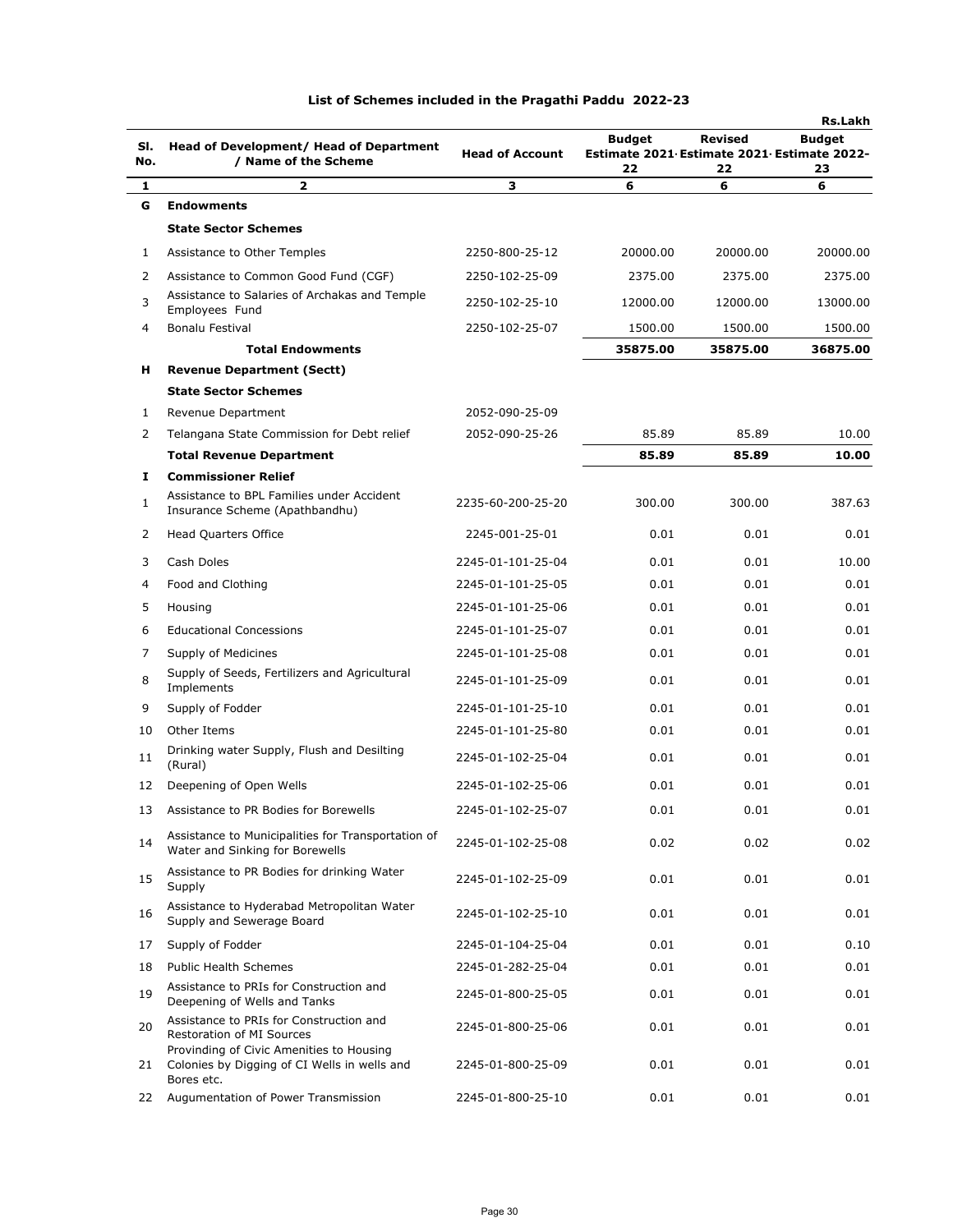| SI.<br>No. | Head of Development/ Head of Department<br>/ Name of the Scheme                    | <b>Head of Account</b> | <b>Budget</b><br>Estimate 2021 Estimate 2021 Estimate 2022-<br>22 | Revised<br>22 | <b>Rs.Lakh</b><br><b>Budget</b><br>23 |
|------------|------------------------------------------------------------------------------------|------------------------|-------------------------------------------------------------------|---------------|---------------------------------------|
| 1          | 2                                                                                  | з                      | 6                                                                 | 6             | 6                                     |
| 23         | Other Expenditure                                                                  | 2245-01-800-25-80      | 0.01                                                              | 0.01          | 0.01                                  |
| 24         | Cash Doles                                                                         | 2245-02-101-25-04      | 0.01                                                              | 0.01          | 10.00                                 |
| 25         | Food and Clothing                                                                  | 2245-02-101-25-05      | 0.01                                                              | 0.01          | 10.00                                 |
| 26         | Housing                                                                            | 2245-02-101-25-06      | 0.01                                                              | 0.01          | 0.01                                  |
| 27         | <b>Educational Concessions</b>                                                     | 2245-02-101-25-07      | 0.01                                                              | 0.01          | 0.01                                  |
| 28         | Supply of Medicines                                                                | 2245-02-101-25-08      | 0.01                                                              | 0.01          | 10.00                                 |
| 29         | Supply of Seeds, Fertilizers and Agricultural<br>Implements                        | 2245-02-101-25-09      | 0.01                                                              | 0.01          | 0.01                                  |
| 30         | Supply of Fodder                                                                   | 2245-02-101-25-10      | 0.01                                                              | 0.01          | 0.01                                  |
| 31         | Other Items                                                                        | 2245-02-101-25-80      | 0.01                                                              | 0.01          | 10.00                                 |
| 32         | Supply of Fodder                                                                   | 2245-02-104-25-04      | 0.01                                                              | 0.01          | 0.01                                  |
| 33         | Supply of Feed to the Cattle                                                       | 2245-02-104-25-05      | 0.01                                                              | 0.01          | 0.01                                  |
| 34         | <b>Veterinary Care</b>                                                             | 2245-02-105-25-04      | 0.01                                                              | 0.01          | 0.01                                  |
| 35         | Supply of Fodder and Veterinary Care                                               | 2245-02-105-25-05      | 0.01                                                              | 0.01          | 0.01                                  |
| 36         | Exgratia Payments to Bereaved Families                                             | 2245-02-111-25-04      | 0.01                                                              | 0.01          | 10.00                                 |
| 37         | Payment of exgratia to deceased persons due to<br>thunder bolt                     | 2245-02-111-25-05      |                                                                   |               | 0.01                                  |
| 38         | Evacuation of Population                                                           | 2245-02-112-25-04      | 0.01                                                              | 0.01          | 0.01                                  |
| 39         | Assistance for Repairs and Reconstruction of<br>Houses                             | 2245-02-113-25-04      | 0.30                                                              | 0.29          | 0.29                                  |
| 40         | Hut Insurance                                                                      | 2245-02-113-25-05      | 0.01                                                              | 0.01          |                                       |
| 41         | Assistance to Farmers for Purchase of<br>Agricultural Inputs                       | 2245-02-114-25-04      | 0.01                                                              | 0.01          | 0.01                                  |
| 42         | Assistance to Farmers to Clear Sand/Silt/Salinity<br>from Lands                    | 2245-02-115-25-04      | 0.01                                                              | 0.01          | 0.01                                  |
| 43         | Assistance to Farmers for Repairs of Damage<br>Tubewells, Pumpsets etc             | 2245-02-116-25-04      | 0.01                                                              | 0.01          | 0.01                                  |
| 44         | Assistance to Farmers for Purchase of Livestock                                    | 2245-02-117-25-04      | 0.01                                                              | 0.01          | 0.01                                  |
| 45         | Assistance for Repairs/ Replacement of<br>Damaged Boats and Equipment for Fishing  | 2245-02-118-25-04      | 0.01                                                              | 0.01          | 0.01                                  |
| 46         | Assistance to Artisans for Repairs/ Replacement<br>of damaged tools and Equipment  | 2245-02-119-25-04      | 0.01                                                              | 0.01          | 0.01                                  |
| 47         | Assistance to Owners of Salt Works                                                 | 2245-02-120-25-04      | 0.01                                                              | 0.01          | 0.01                                  |
| 48         | Repairs and Restoration of PR Damaged Road<br>Works                                | 2245-02-193-25-04      | 0.01                                                              | 0.01          | 0.01                                  |
| 49         | Repairs and Restoration of Damaged PR<br><b>Buildings</b>                          | 2245-02-193-25-05      | 0.01                                                              | 0.01          | 0.01                                  |
| 50         | Repairs and Restoration of Minor Irrigation<br>Works under PR                      | 2245-02-193-25-06      | 0.01                                                              | 0.01          | 0.01                                  |
| 51         | Repairs and Restoration of PR Works such as<br>Water Supply Scheme, Drainage Works | 2245-02-193-25-07      | 0.01                                                              | 0.01          | 0.01                                  |
| 52         | Repairs and Restoration of Gram Panchayati<br>Works                                | 2245-02-193-25-08      | 0.01                                                              | 0.01          | 0.01                                  |
| 53         | Repairs and Restoration of Damaged Municipal<br>Properties                         | 2245-02-193-25-09      | 0.01                                                              | 0.01          | 0.01                                  |
| 54         | Repairs and Restoration of Damaged Works of<br><b>Municipal Corporations</b>       | 2245-02-193-25-10      | 0.01                                                              | 0.01          | 0.01                                  |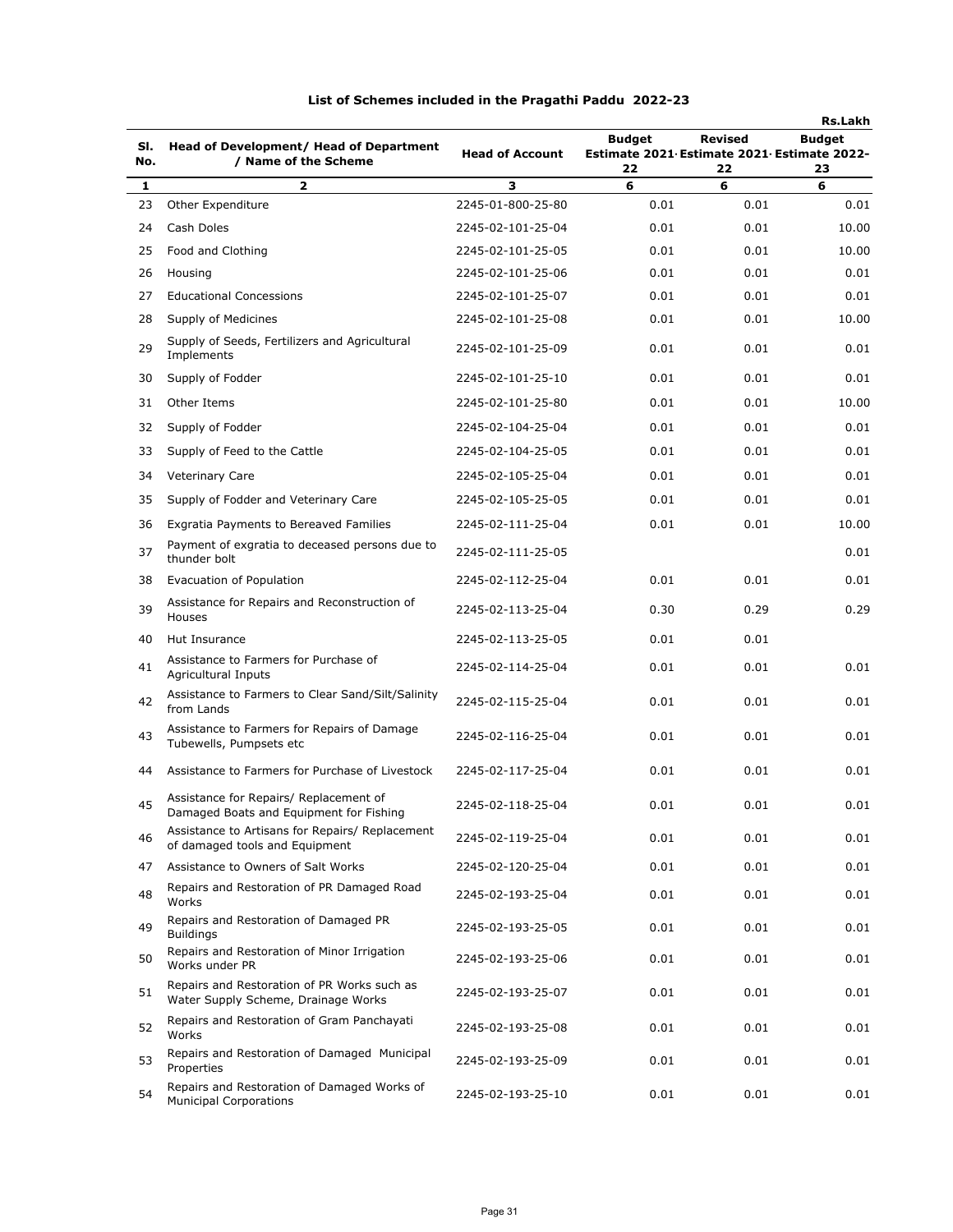|              |                                                                                                                                   |                                        |                                            |                | Rs.Lakh       |
|--------------|-----------------------------------------------------------------------------------------------------------------------------------|----------------------------------------|--------------------------------------------|----------------|---------------|
| SI.          | Head of Development/ Head of Department                                                                                           |                                        | <b>Budget</b>                              | <b>Revised</b> | <b>Budget</b> |
| No.          | / Name of the Scheme                                                                                                              | <b>Head of Account</b>                 | Estimate 2021 Estimate 2021 Estimate 2022- |                |               |
| $\mathbf{1}$ | $\overline{2}$                                                                                                                    | 3                                      | 22<br>6                                    | 22<br>6        | 23<br>6       |
| 55           | Assistance to Girijan Co-operative Corporation<br>Ltd                                                                             | 2245-02-193-25-11                      | 0.01                                       | 0.01           | 0.01          |
| 56           | Assistance to Damaged School Buildings under<br>the Control of Education and Municipal<br>Administration                          | 2245-02-193-25-12                      | 0.01                                       | 0.01           | 0.01          |
| 57           | Assistance to Integrated Tribal Development<br>Agency                                                                             | 2245-02-193-25-13                      | 0.01                                       | 0.01           | 0.01          |
| 58           | Assistance to TSTRANSCO                                                                                                           | 2245-02-193-25-14                      | 0.01                                       | 0.01           | 0.01          |
| 59           | Assistance to T.S. Agricultural University                                                                                        | 2245-02-193-25-15                      | 0.01                                       | 0.01           | 0.01          |
| 60           | Assistance to Repair Damaged Biogas Plant                                                                                         | 2245-02-193-25-16                      | 0.01                                       | 0.01           | 0.01          |
| 61           | Assistance to T.S.R.T.C                                                                                                           | 2245-02-193-25-17                      | 0.01                                       | 0.01           | 0.01          |
| 62           | Assistance to Co-op Institutions                                                                                                  | 2245-02-193-25-18                      | 0.01                                       | 0.01           | 0.01          |
| 63           | Assistance to T.S.I.D.C                                                                                                           | 2245-02-193-25-19                      | 0.01                                       | 0.01           | 0.01          |
| 64           | Assistance to T.S.H.C                                                                                                             | 2245-02-193-25-20                      | 0.01                                       | 0.01           | 0.01          |
|              | Assistance to TS Schedules Caste Finance                                                                                          |                                        |                                            |                |               |
| 65<br>66     | Corporation<br>Assistance to T.S.Vaidya Vidhan Parishad for<br>undertaking repairs and Restoration of Damaged                     | 2245-02-193-25-21<br>2245-02-193-25-22 | 0.01<br>0.01                               | 0.01<br>0.01   | 0.01<br>0.01  |
|              | <b>Hospital Buildings</b>                                                                                                         |                                        |                                            |                |               |
| 67           | Assistance to T.S. Fisheries Corporation Ltd                                                                                      | 2245-02-193-25-23                      | 0.01                                       | 0.01           | 0.01          |
| 68           | Prevention and Control of Diseases                                                                                                | 2245-02-282-25-04                      | 0.01                                       | 0.01           | 10.00         |
| 69           | Assistance for Damaged Tobacco Barns                                                                                              | 2245-02-800-25-04                      | 0.01                                       | 0.01           | 0.01          |
| 70           | Assistance to Artisans for Damages caused to<br>Sericulture                                                                       | 2245-02-800-25-06                      | 0.01                                       | 0.01           | 0.01          |
| 71           | Assistance to Anganwadi Centres Balwadi<br>Children Houses etc.                                                                   | 2245-02-800-25-07                      | 0.01                                       | 0.01           | 0.01          |
| 72           | Assistance to implementation of Special Nutrition<br>Programme                                                                    | 2245-02-800-25-08                      | 0.01                                       | 0.01           | 0.01          |
| 73           | Aerial Photography by NRSA                                                                                                        | 2245-02-800-25-09                      | 0.01                                       | 0.01           | 0.01          |
| 74           | Contour Survey of Godavari and Krishna Deltas                                                                                     | 2245-02-800-25-10                      | 0.01                                       | 0.01           | 0.01          |
| 75           | Assistance to Telangana Amateur Radio Society                                                                                     | 2245-02-800-25-11                      | 0.01                                       | 0.01           | 0.01          |
| 76           | Assistance to Handlooms Artisans for Repairs/<br>Replacements of Damaged Tools                                                    | 2245-02-800-25-12                      | 0.01                                       | 0.01           | 0.01          |
| 77           | Assistance to HMWSSB                                                                                                              | 2245-02-800-25-13                      | 0.01                                       | 0.01           | 0.01          |
| 78           | Supply of Rescue Boats                                                                                                            | 2245-02-800-25-14                      | 0.01                                       | 0.01           | 0.01          |
| 79           | Assistance to Artisans of Village Industries and<br>Handicrafts Sector for Repairs/ Replacement of<br>Damaged Tools and Equipment | 2245-02-800-25-15                      | 0.01                                       | 0.01           | 0.01          |
| 80           | Rainguages                                                                                                                        | 2245-02-800-25-16                      | 0.01                                       | 0.01           | 0.01          |
| 81           | Other Expenditure                                                                                                                 | 2245-02-800-25-80                      | 0.02                                       | 0.02           | 10.01         |
| 82           | <b>Head Quarters Office</b>                                                                                                       | 2245-80-001-25-01                      | 0.01                                       | 0.01           | 0.01          |
| 83           | Disaster Management                                                                                                               | 2245-80-102-25-04                      | 0.03                                       | 0.03           | 0.02          |
| 84           | State Disaster Management Authority                                                                                               | 2245-80-102-25-05                      | 0.03                                       | 0.03           | 0.03          |
| 85           | Evacuation Indian Piligrims of Telangana                                                                                          | 2245-80-102-25-06                      | 0.86                                       | 0.86           | 0.01          |
| 86           | Honorariums to HAM Radio Operators                                                                                                | 2245-80-102-25-07                      | 1.93                                       | 1.93           | 5.00          |
| 87           | Payment of exgratia to deceased persons of<br>thunder bolt                                                                        | 2245-800-25-13                         | 400.00                                     | 400.00         | 400.00        |
| 88           | COVID -19 Pandemic                                                                                                                | 2245-800-25-14                         | 0.01                                       | 0.01           | 0.01          |
|              | <b>Total- Commr. Relief</b>                                                                                                       |                                        | 703.97                                     | 703.96         | 873.81        |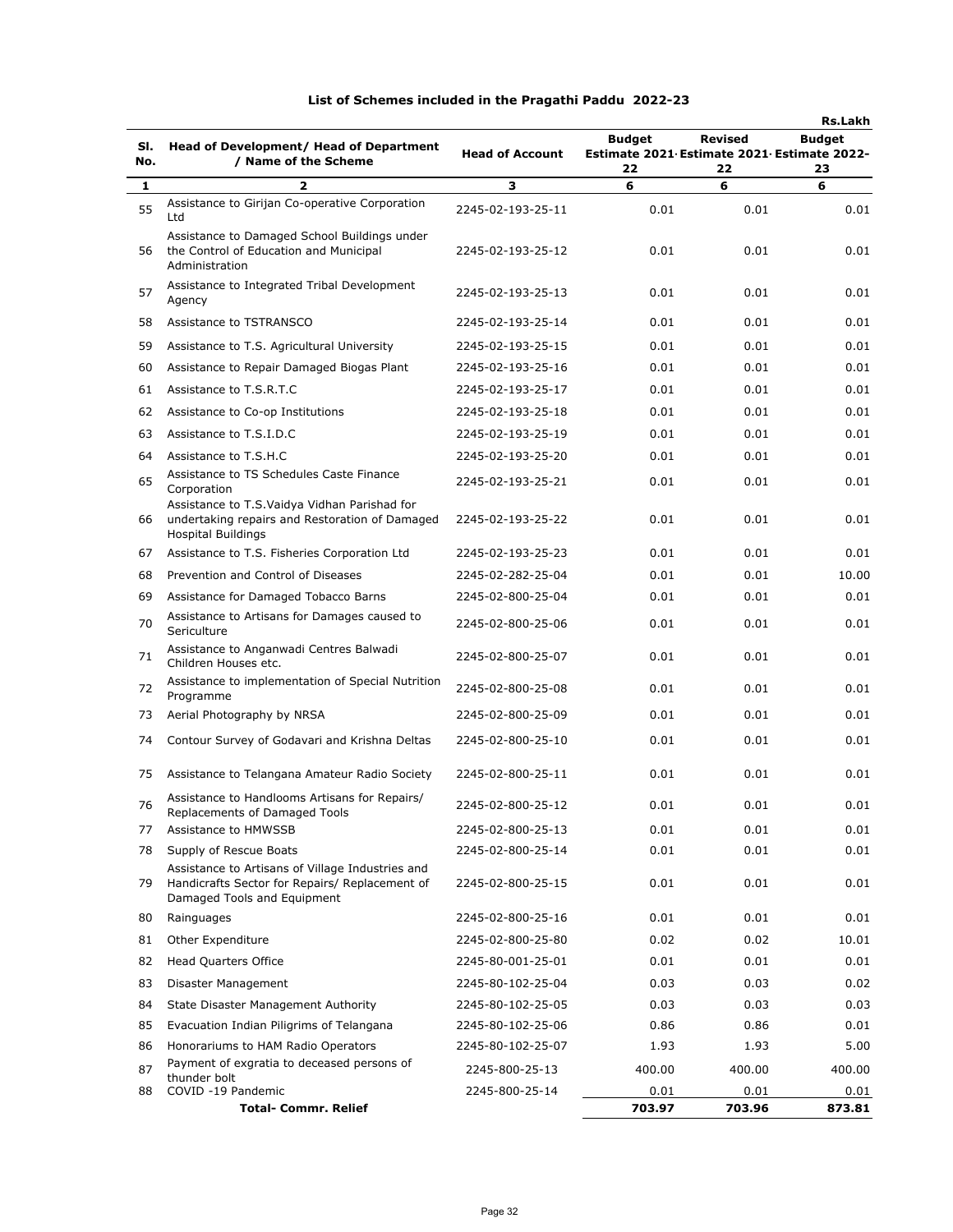|              |                                                                                                |                             |               |                                                              | Rs.Lakh       |
|--------------|------------------------------------------------------------------------------------------------|-----------------------------|---------------|--------------------------------------------------------------|---------------|
| SI.          | Head of Development/ Head of Department                                                        | <b>Head of Account</b>      | <b>Budget</b> | <b>Revised</b><br>Estimate 2021 Estimate 2021 Estimate 2022- | <b>Budget</b> |
| No.          | / Name of the Scheme                                                                           |                             | 22            | 22                                                           | 23            |
| 1            | $\overline{\mathbf{z}}$                                                                        | З                           | 6             | 6                                                            | 6             |
|              | <b>Total - Rural Development</b>                                                               |                             | 1584874.00    | 1537705.24                                                   | 1560418.42    |
| ш            | <b>Special Area Development Programmes</b>                                                     |                             |               |                                                              |               |
| IV           | <b>Irrigation and Flood Control</b>                                                            |                             |               |                                                              |               |
|              | <b>MAJOR IRRIGATION</b>                                                                        |                             |               |                                                              |               |
|              | <b>Externally Aided Projects</b>                                                               |                             | 0.00          | 0.00                                                         | 0.00          |
| a            | Project Director, PPMU, APWSP                                                                  |                             | 0.00          | 0.00                                                         | 0.00          |
| 1            | Modernisation of NSP                                                                           | 4700-01-129-03-32-45        |               |                                                              |               |
| 2<br>b       | Project establishment under PD PPMU<br><b>Commissioner, Command Area</b><br><b>Development</b> | 2700-01-800-03-25           | 0.00          | 0.00                                                         | 0.00          |
| $\mathbf{1}$ | Rehabilitation of Medium Irrigation Projects<br>under ILIP(CADA)                               | 4700-80-800-03-04           |               |                                                              |               |
| 2            | WUA Programme under ILIP (CADA)                                                                | 4700-80-800-03-05           |               |                                                              |               |
| 3            | Project establishment under ILIP (CADA)                                                        | 4700-80-800-03-06           |               |                                                              |               |
|              | <b>AIBP</b>                                                                                    |                             | 6132.48       | 6132.48                                                      | 9194.00       |
| 1            | Nizam sagar                                                                                    | 4700-01-107-21-26,27        |               |                                                              |               |
| 2            | Sriramsagar Project Stage -I I(C.E GLIS)<br>Flood Flow Canal cum Lift Scheme from the          | 4700-01-132-21-27,49        | 2032.48       | 2032.48                                                      | 2000.00       |
| 3            | Foreshore of Sriramsagar Project (C.E.<br>Karimnagar)                                          | 4700-01-154-21-26,<br>27,49 |               |                                                              |               |
| 4            | Rajiv Bheema L.I Project<br>(C.E Mahabubnagar)                                                 | 4700-01-159-21-26,<br>27,49 | 600.00        | 600.00                                                       | 1394.00       |
| 5            | J.Chokka Rao Devadula LIS(C.E GLIS)                                                            | 4700-01-166-21-27           | 3500.00       | 3500.00                                                      | 5800.00       |
|              | <b>State Sector Schemes</b>                                                                    |                             | 486312.51     | 486312.51                                                    | 767612.71     |
| 1            | Sriramsagar Project Stage-I(CE SRSP-I)                                                         |                             | 5000.00       | 5000.00                                                      | 30000.00      |
|              |                                                                                                | 2700-01-116-25-25           | 111.00        | 111.00                                                       | 399.50        |
|              |                                                                                                | 4700-01-101-25-26,27        | 4889.00       | 4889.00                                                      | 29600.50      |
| 2            | Kadam Project (CE SRSP-I)                                                                      | 4700-01-105-25-26,27        | 2230.00       | 2230.00                                                      | 1315.00       |
|              |                                                                                                | 2700-01-112-25-25,<br>26,27 | 11.10         | 11.10                                                        | 125.00        |
| 3            | Improvements to Nizamsagar -<br>Works(Commissioner Godavari Basin)                             | 4700-01-107-25-26,27        | 4020.00       | 4020.00                                                      | 14090.00      |
|              | Nizamsagar Project estt. Under CE Kammareddy 4700-01-107-25-25                                 |                             |               |                                                              | 50.00         |
|              |                                                                                                | 2700-01-111-25,26           | 10.00         | 10.00                                                        | 10.00         |
| 4            | Rajoli Banda Diversion Scheme link Canal-Works<br>(C.E.Mahaboobnagar)                          | 4700-01-108-25-26,27        | 4000.00       | 4000.00                                                      | 1000.00       |
| 5            | Singur Project (CE Godavari Basin)                                                             | 4700-01-117-25-26,27        | 1397.00       | 1397.00                                                      | 2890.00       |
|              |                                                                                                | 2700-01-119-25,26           | 100.00        | 100.00                                                       | 100.00        |
| 6            | Priyadarshini Jurala Project<br>(C.E.Mahaboobnagar)                                            | 4700-01-122-25-26,<br>27,49 | 1600.00       | 1600.00                                                      | 1000.00       |
| 7            | Srisailam Left Branch Canal(AMR Project) (CE<br>NSRSP)                                         | 4700-01-125-25-26,<br>27,49 | 33141.27      | 33141.27                                                     | 17858.56      |
| 8            | Nagarjunasagar Project (CE NSP)                                                                |                             | 8001.00       | 8001.00                                                      | 16912.00      |
|              |                                                                                                | 2700-01-101-25-25           | 1.00          | 1.00                                                         | 2.00          |
|              |                                                                                                | 4700-01-129-25-26,27        | 8000.00       | 8000.00                                                      | 16910.00      |
| 9            | Sriramsagar Project Stage -I I(C.E GLIS)                                                       | 4700-01-132-25-27,49        | 1100.00       | 1100.00                                                      | 1500.00       |
| 10           | Nettampadu L.I. Scheme( Jawahar<br>LI)(C.E.Mahaboobnagar)                                      | 4700-01-144-25-26,<br>27,49 | 19275.00      | 19275.00                                                     | 12000.00      |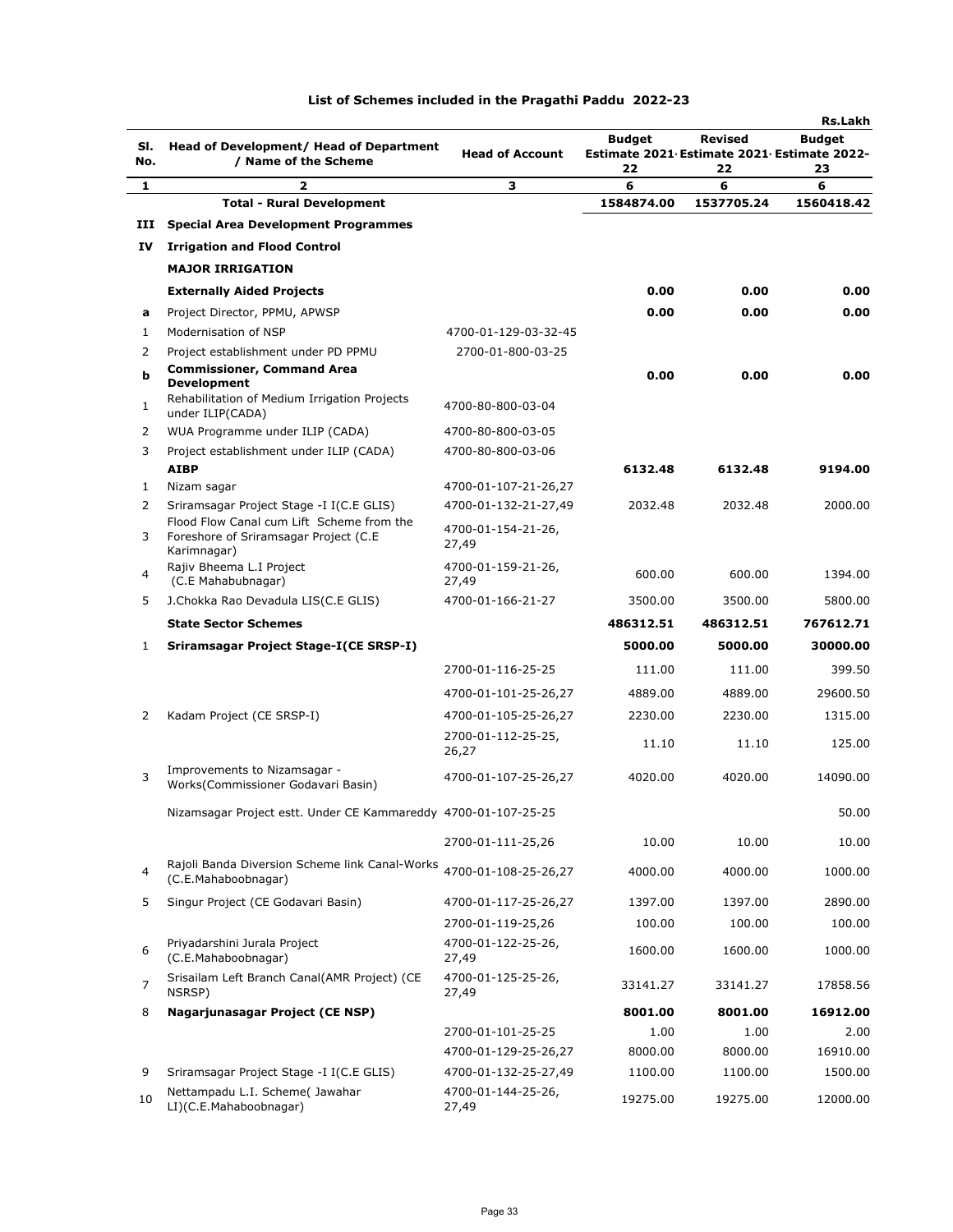|     |                                                                                  |                                            |                                            |                | Rs.Lakh       |
|-----|----------------------------------------------------------------------------------|--------------------------------------------|--------------------------------------------|----------------|---------------|
| SI. | Head of Development/ Head of Department                                          |                                            | Budget                                     | <b>Revised</b> | <b>Budget</b> |
| No. | / Name of the Scheme                                                             | <b>Head of Account</b>                     | Estimate 2021 Estimate 2021 Estimate 2022- |                |               |
| 1   | 2                                                                                | з                                          | 22<br>6                                    | 22<br>6        | 23<br>6       |
| 11  | Kalwakurthi- Mahatma Gandhi LI Scheme<br>(C.E.Mahaboobnagar)                     | 4700-01-145-25-26,<br>27,49                | 7500.00                                    | 7500.00        | 17500.00      |
| 12  | Floodflow Canal (CE Karimnagar)                                                  | 4700-01-154-25-26,                         | 9982.64                                    | 9982.64        | 21969.00      |
| 13  | Bheema L.I.Project (Rajiv Bheema L.I)<br>(C.E.Mahaboobnagar)                     | 27,49<br>4700-01-159-25-26,27              | 5700.00                                    | 5700.00        | 3980.00       |
| 14  | Sripada Yellampally project (CE, Karimnagar)                                     | 4700-01-164-25-26,<br>27,49                | 9988.00                                    | 9988.00        | 34988.00      |
| 15  | J.Chokka Rao Devadula LIS(C.E GLIS)                                              | 4700-01-166-25-27,49                       | 4990.00                                    | 4990.00        | 28198.00      |
| 16  | Pranahitha Chevella Srujala Sravanthi(C.E DR<br>Ambedkar Pranahitha Chevella SS) | 4700-01-167-25-25,<br>26, 27,49            | 3957.00                                    | 3957.00        | 6385.00       |
| 17  | Lendi Project (Commissioner, Godavari Basin)                                     | 4700-01-171-25-27                          | 1600.00                                    | 1600.00        | 3.00          |
| 18  | Ali Sagar LIS(Commissioner, Godavari Basin)                                      | 2700-01-172-25-27                          | 1.00                                       | 1.00           | 1.00          |
|     |                                                                                  | 4700-01-172-25-26,27                       | 826.00                                     | 826.00         | 700.00        |
| 19  | Argula Raja Ram Guthpa LIS (Commissioner,<br>Godavari Basin)                     | 2700-01-174-25-27                          | 1.00                                       | 1.00           | 1.00          |
|     |                                                                                  | 4700-01-174-25-27                          | 301.00                                     | 301.00         | 26.00         |
| 20  | Chowtupally Hanmantha Reddy LIS<br>(Commissioner, Godavari Basin)                | 2700-01-175-25-27                          |                                            |                |               |
|     |                                                                                  | 4700-01-175-25-27                          | 126.00                                     | 126.00         | 26.00         |
| 21  | P.V.Narasimha Rao Kanthanapally Sujala<br>Sravanthi(C.E GLIS)                    | 4700-01-177-25-26,49                       | 2102.00                                    | 2102.00        | 4251.00       |
| 22  | Lower Penganga(Commissioner, Godavari Basin) 4700-01-227-25-27                   |                                            | 19950.00                                   | 19950.00       | 27673.00      |
| 23  | Jurala - Pakala LI (CE Mahabubnagar)                                             | 4700-01-228-25-25                          | 25.00                                      | 25.00          | 10.00         |
| 24  | Palamur LI (CE Mahabubnagar)                                                     | 2700-01-229-25-25                          |                                            |                |               |
| 25  | CE Palamur Ranga Reddy LIS                                                       | 4700-01-229-25-25                          | 96000.00                                   | 96000.00       | 122500.00     |
| 26  | CE Kaleswaram Project                                                            | 4700-01-232-25-<br>25,26,27,49             | 91800.00                                   | 91800.00       | 250624.00     |
| 27  | Sitarama LI Project (CE Khammam)                                                 | 2700-01-232-25-26,27<br>4700-01-233-25-25, | 68948.00                                   | 68948.00       | 93823.00      |
|     |                                                                                  | 26,27                                      |                                            |                |               |
|     | Sitarama LI Project Estt. and APP works                                          | 4700-01-236-25-25,26                       |                                            |                | 5972.00       |
| 28  | Bhaktha Ramdasu LI Scheme                                                        | 4700-01-234-25-26                          | 310.00                                     | 310.00         | 157.00        |
| 29  | Dindi LI Scheme                                                                  | 4700-01-235-25-26,<br>27,49                | 54542.00                                   | 54542.00       | 30050.00      |
|     | 30 General Estt. Under C.E. Major Irrigation                                     | 4700-01-800-25-04                          | 21990.00                                   | 21990.00       | 13677.00      |
| 31  | Project Establishment under CE FFC(CE,<br>Karimnagar)                            | 4700-01-800-25-05                          | 5.50                                       | 5.50           | 24.00         |
| 32  | Project Establishment (C.E.Mahaboobnagar)                                        | 4700-01-800-25-12                          | 1.00                                       | 1.00           | 39.00         |
| 33  | Construction of Jalasoudha Buildings (CE Major)                                  | 4700-01-800-25-16                          | 300.00                                     | 300.00         | 400.00        |
| 34  | Project Establishment(C.E GLIS)                                                  | 4700-01-800-25-21                          | 10.00                                      | 10.00          | 1002.00       |
| 35  | Commissioner, Godavari Basin - Project Estt                                      | 4700-01-800-25-30                          | 25.00                                      | 25.00          | 51.00         |
|     | Project estt. Under CE IRI Wanaparthy                                            | 4700-01-800-25-25                          |                                            |                | 110.00        |
| 36  | Ganesh & Other Idols Nimazzanam Project                                          | 4700-01-800-25-31                          |                                            |                |               |
| 37  | Godavari River Management Board                                                  | 4700-01-230-25-05                          | 500.00                                     | 500.00         | 875.00        |
| 38  | Krishna River Management Board                                                   | 4700-01-231-25-05                          | 800.00                                     | 800.00         | 1116.00       |
| 39  | CE Central Design Organisation                                                   | 2700-80-800-25-52                          | 10.00                                      | 10.00          | 1000.00       |
| 40  | CE Inter State Water Resources                                                   | 2700-80-800-25-08                          | 200.00                                     | 200.00         | 250.00        |
| 41  | CE Hydrology                                                                     | 2700-80-800-25-11                          | 155.00                                     | 155.00         | 32.00         |
| 42  | CE Srisailam                                                                     | 2700-01-800-25-05                          | 1.00                                       | 1.00           | 2.00          |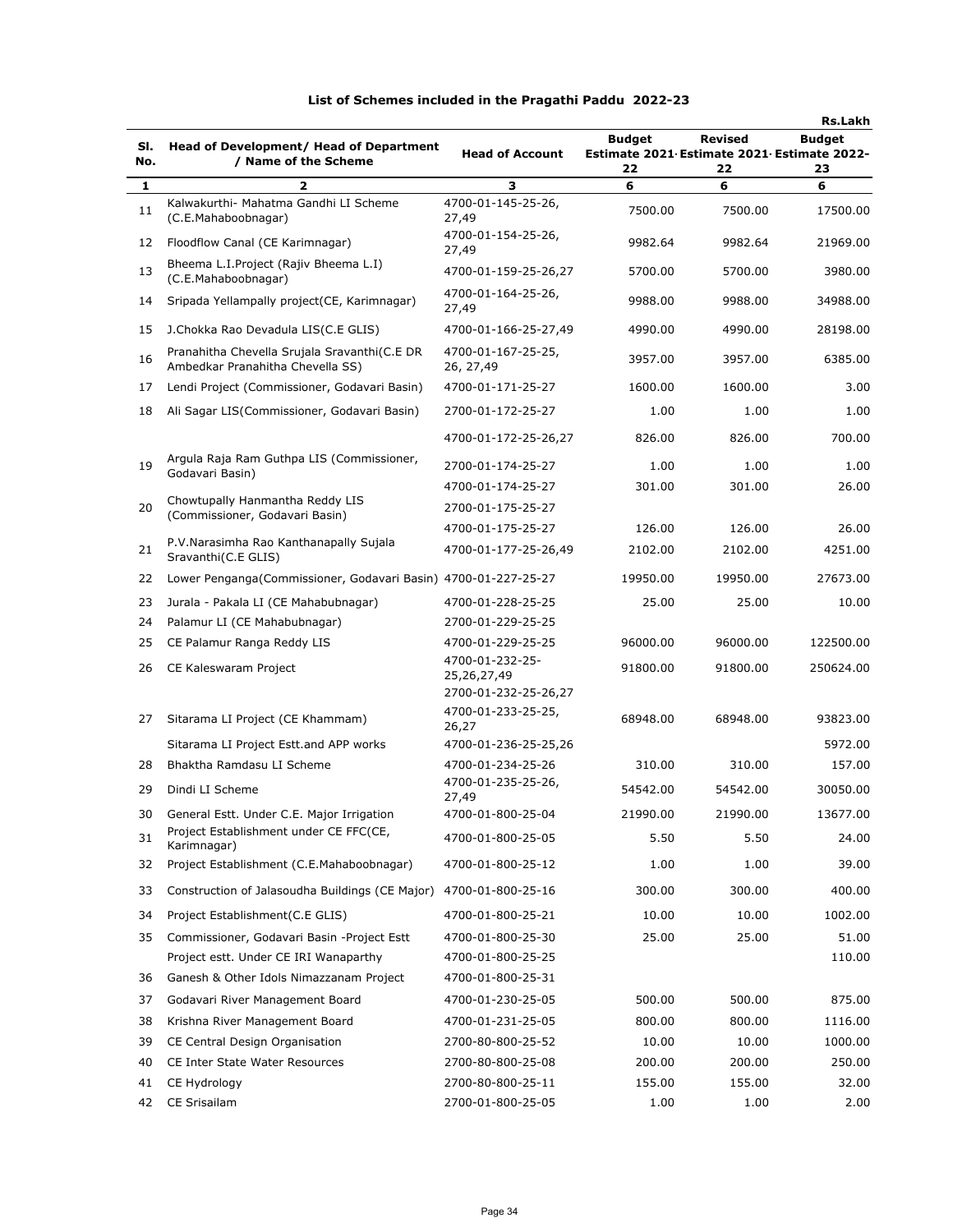|            |                                                                                            |                                      |                                                                   |                      | Rs.Lakh             |
|------------|--------------------------------------------------------------------------------------------|--------------------------------------|-------------------------------------------------------------------|----------------------|---------------------|
| SI.<br>No. | Head of Development/ Head of Department<br>/ Name of the Scheme                            | <b>Head of Account</b>               | <b>Budget</b><br>Estimate 2021 Estimate 2021 Estimate 2022-<br>22 | <b>Revised</b><br>22 | <b>Budget</b><br>23 |
| 1          | $\overline{a}$                                                                             | 3                                    | 6                                                                 | 6                    | 6                   |
| 43         | Nagarjunasagar Project Estt.                                                               | 2700-01-800-25-09                    | 300.00                                                            | 300.00               | 250.00              |
| 43         | CE Quality Control- Telangana Region                                                       | 4700-01-800-25-19                    | 200.00                                                            | 200.00               | 200.00              |
| 44         | CE Telangana Engineering Research Labs                                                     | 2700-80-001-25-06                    | 2493.00                                                           | 2493.00              | 3.50                |
| 45         | Engineer in Chief, Administration                                                          | 2700-80-001-25-01                    | 200.00                                                            | 200.00               | 400.00              |
| 46         | Telangana State Water Resources Dev. Corpn.                                                | 4700-01-800-25-06                    | 100.00                                                            | 100.00               | 150.00              |
| 47         | CE Kanthalapalli Project (Estt)                                                            | 4700-01-800-25-32                    | 101.00                                                            | 101.00               | 53.00               |
| 48         | ProjectEstablishment, ENC (O&M)<br><b>Commissioner, Command Area</b><br><b>Development</b> | 2700-01-800-25-25                    | 20.00                                                             | 20.00                | 20.00               |
| 49         | Minimum Restoration of Irrigation Sources                                                  | 2700-80-800-25-13                    | 360.00                                                            | 360.00               | 269.65              |
| 50         | Water User's Association                                                                   | 2700-80-800-25-14                    | 6.00                                                              | 6.00                 | 1.00                |
|            | <b>Total Major Irrigation</b>                                                              |                                      | 492444.99                                                         | 492444.99            | 776806.71           |
|            | <b>C.E - MEDIUM IRRIGATION</b>                                                             |                                      |                                                                   |                      |                     |
|            | <b>A I B P Schemes</b>                                                                     |                                      | 300.00                                                            | 300.00               | 400.00              |
| 1          | Mathadi Vagu (CE SRSP-I)                                                                   | 4701-03-211-21-26,27                 | 300.00                                                            | 300.00               |                     |
| 2          | Peddavagu Jagannadhapur (CE SRSP-I)                                                        | 4701-03-225-21-26,27                 |                                                                   |                      |                     |
| 3          | Ralivagu (CESRSP-I)                                                                        | 4701-03-236-21-26,27                 |                                                                   |                      |                     |
| 4          | Nelwai (CE SRSP-I)                                                                         | 4701-03-237-21-26,27                 |                                                                   |                      |                     |
| 5          | Peddavagu near Adda (Komaram Bheem) - CE<br>SRSP-I                                         | 4701-03-221-21-26,<br>27,49          |                                                                   |                      | 84.00               |
| 6          | Peddavagu near Jagganathpur-CESRSP-I                                                       | 4701-03-225-21-26,27                 |                                                                   |                      | 311.00              |
| 7          | Ralivagu (CESRSP-I)                                                                        | 4701-03-236-21-27                    |                                                                   |                      | 2.00                |
| 8          | Nilwai Project                                                                             | 4701-03-237-21-26,                   |                                                                   |                      | 3.00                |
| 9          | Peddavagu near Adda(Komaram Bheem) - CE<br>SRSP-I                                          | 27,49<br>4701-03-221-21-26,<br>27,49 |                                                                   |                      |                     |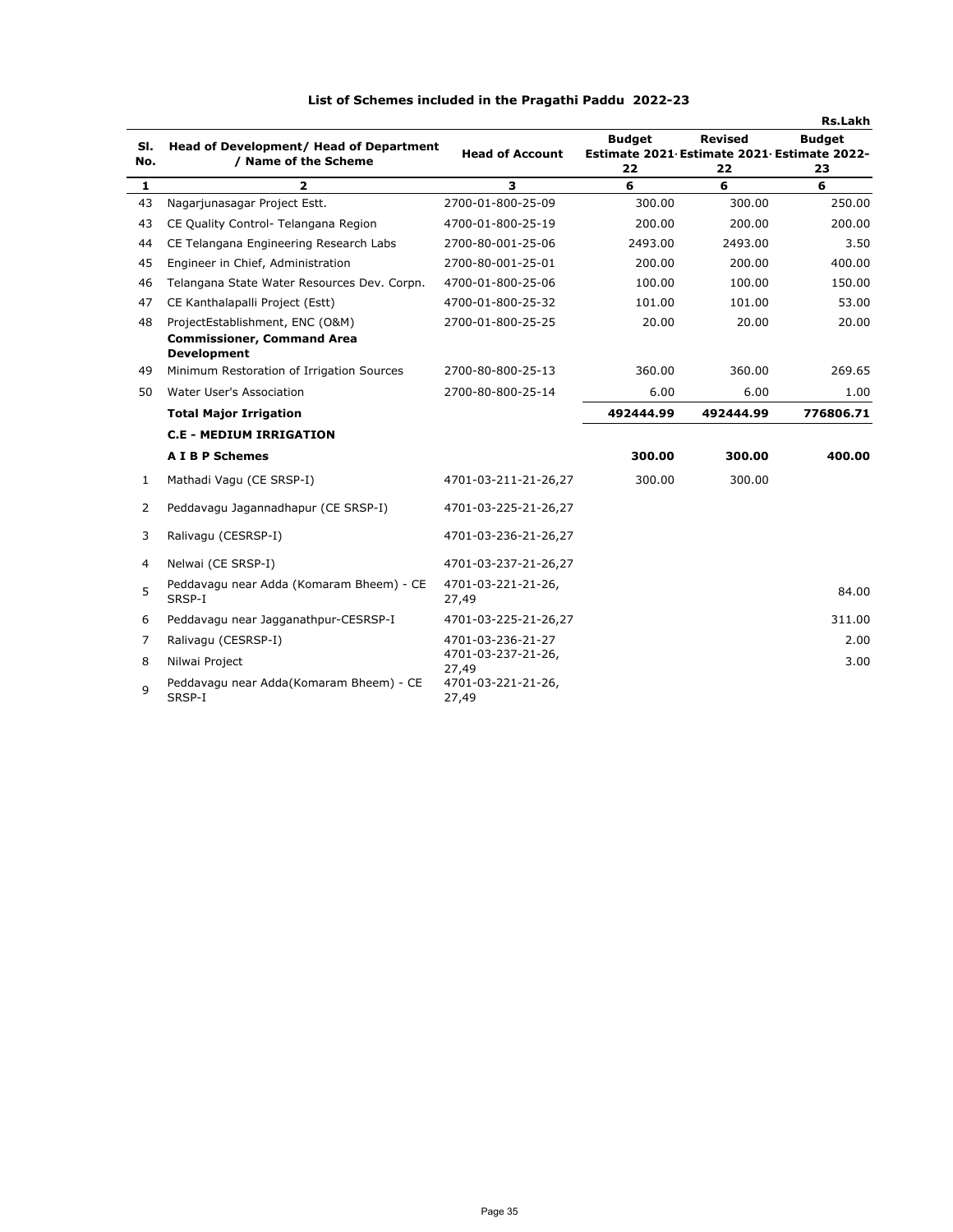|            |                                                                                         |                                        |                     |                                                             | Rs.Lakh             |
|------------|-----------------------------------------------------------------------------------------|----------------------------------------|---------------------|-------------------------------------------------------------|---------------------|
| SI.<br>No. | Head of Development/ Head of Department<br>/ Name of the Scheme                         | <b>Head of Account</b>                 | <b>Budget</b><br>22 | Revised<br>Estimate 2021 Estimate 2021 Estimate 2022-<br>22 | <b>Budget</b><br>23 |
| 1          | $\overline{a}$                                                                          | з                                      | 6                   | 6                                                           | 6                   |
|            | <b>State Sector Schemes</b>                                                             |                                        | 26910.76            | 26910.76                                                    | 27864.00            |
| 10         | Phakal Lake (CE GLIS)                                                                   | 4701-03-103-25-26,27                   | 602.00              | 602.00                                                      | 750.00              |
| 11         | Pocharam lake (Commr Godavari Basin)                                                    | 4701-03-104-25-26,27                   | 3055.00             | 3055.00                                                     | 420.00              |
| 12         | Ramappa lake (CE GLIS)                                                                  | 4701-03-106-25-26,27                   | 150.00              | 150.00                                                      | 750.00              |
| 13         | Upper Kaulasanala (Commr Godavari Basin)                                                | 4701-03-112-25-26,<br>27,49            | 5335.00             | 5335.00                                                     | 17.00               |
| 14         | Swarna (CE SRSP-I)                                                                      | 4701-03-121-25-26,27                   | 1230.00             | 1230.00                                                     | 803.00              |
| 15<br>16   | Nallavagu (Commr Godavari Basin)<br>Kotipallivagu Project                               | 4701-03-125-25-27<br>4701-03-126-25-27 | 503.00              | 503.00                                                      | 1010.00             |
| 17         | Koilsagar Project - Works (CE, Mahaboob Nagar)                                          | 4701-03-127-25-26,27                   | 2116.00             | 2116.00                                                     | 4440.00             |
| 18         | Musi Project (CE, Major)                                                                | 4701-03-130-25-26, 27                  | 900.00              | 900.00                                                      | 1500.00             |
| 19         | Lanka Sagar                                                                             | 4701-03-137-25-26                      | 40.00               | 40.00                                                       | 1243.00             |
| 20         | Malluru Vagu Project (CE GLIS)                                                          | 4701-03-138-25-26,27                   | 45.00               | 45.00                                                       | 200.00              |
| 21         | Vottivagu Project Works (CESRSP-I)                                                      | 4701-03-139-25-27                      | 680.00              | 680.00                                                      | 208.00              |
| 22         | Boggulavagu (CE Karimnagar)                                                             | 4701-03-140-25-26,27                   | 12.00               | 12.00                                                       | 12.00               |
| 23         | Mannair Project (CE Karimnagar)                                                         | 4701-03-151-25-27                      | 8.86                | 8.86                                                        | 7.00                |
| 24         | Wyra Project (CE Rajiv)                                                                 | 4701-03-154-25-26,27                   | 150.00              | 150.00                                                      | 100.00              |
| 25         | Ramadugu (Commr Godavari Basin)                                                         | 4701-03-155-25-26,27                   | 200.00              | 200.00                                                      | 105.00              |
| 26         | Laknavaram (CE GLIS)                                                                    | 4701-03-160-25-26,27                   | 70.00               | 70.00                                                       | 75.00               |
| 27         | Ghanapur System (Extension of Fathenahar<br>Canal to Papannapet)-(Commr Godavari Basin) | 4701-03-161-25-27                      | 1200.00             | 1200.00                                                     | 802.00              |
| 28         | Sanigaram (CE Karimnagar)                                                               | 4701-03-162-25-26,27                   | 3.00                | 3.00                                                        | 380.00              |
| 29         | Dindi Project - Works                                                                   | 4701-03-163-25-26,27                   | 2.00                | 2.00                                                        | 2.00                |
| 30         | Palem Vagu (CE Rajiv)                                                                   | 4701-03-192-25-27                      | 500.00              | 500.00                                                      | 749.00              |
|            | 31 Asifnahar                                                                            | 4701-03-198-25-26,27                   | 2.00                | 2.00                                                        | 2.00                |
| 32         | Suddavagu (CESRSP-I)                                                                    | 4701-03-204-25-26,<br>27,49            | 728.90              | 728.90                                                      | 1008.00             |
| 33         | Gollavagu (CESRSP-I)                                                                    | 4701-03-207-25-26,<br>27,49            | 1053.00             | 1053.00                                                     | 1151.00             |
| 34         | Yerravagu(PP Rao Project)-CESRSP-I                                                      | 4701-03-208-25-27,49                   | 20.00               | 20.00                                                       | 51.00               |
| 35         | LT Bayyaram (CE Rajiv)                                                                  | 4701-03-210-25-26,27                   | 100.00              | 100.00                                                      | 20.00               |
| 36         | Mathadi Vagu (CE SRSP-I)                                                                | 4701-03-211-25-26,27                   | 620.00              | 620.00                                                      | 402.00              |
| 37         | NTR Sagar (CE SRSP-I)                                                                   | 4701-03-213-25-27                      | 200.00              | 200.00                                                      | 2.00                |
| 38         | Sangambanda (CE Mahabubnagar)                                                           | 4701-03-214-25-26,27                   | 383.00              | 383.00                                                      | 521.00              |
| 39         | Taliperu Project (CE Rajiv)                                                             | 4701-03-216-25-27                      | 412.00              | 412.00                                                      | 80.00               |
| 40         | Sathanala Project (CE SRSP-I)                                                           | 4701-03-217-25-51,<br>26,27            | 530.00              | 530.00                                                      | 674.00              |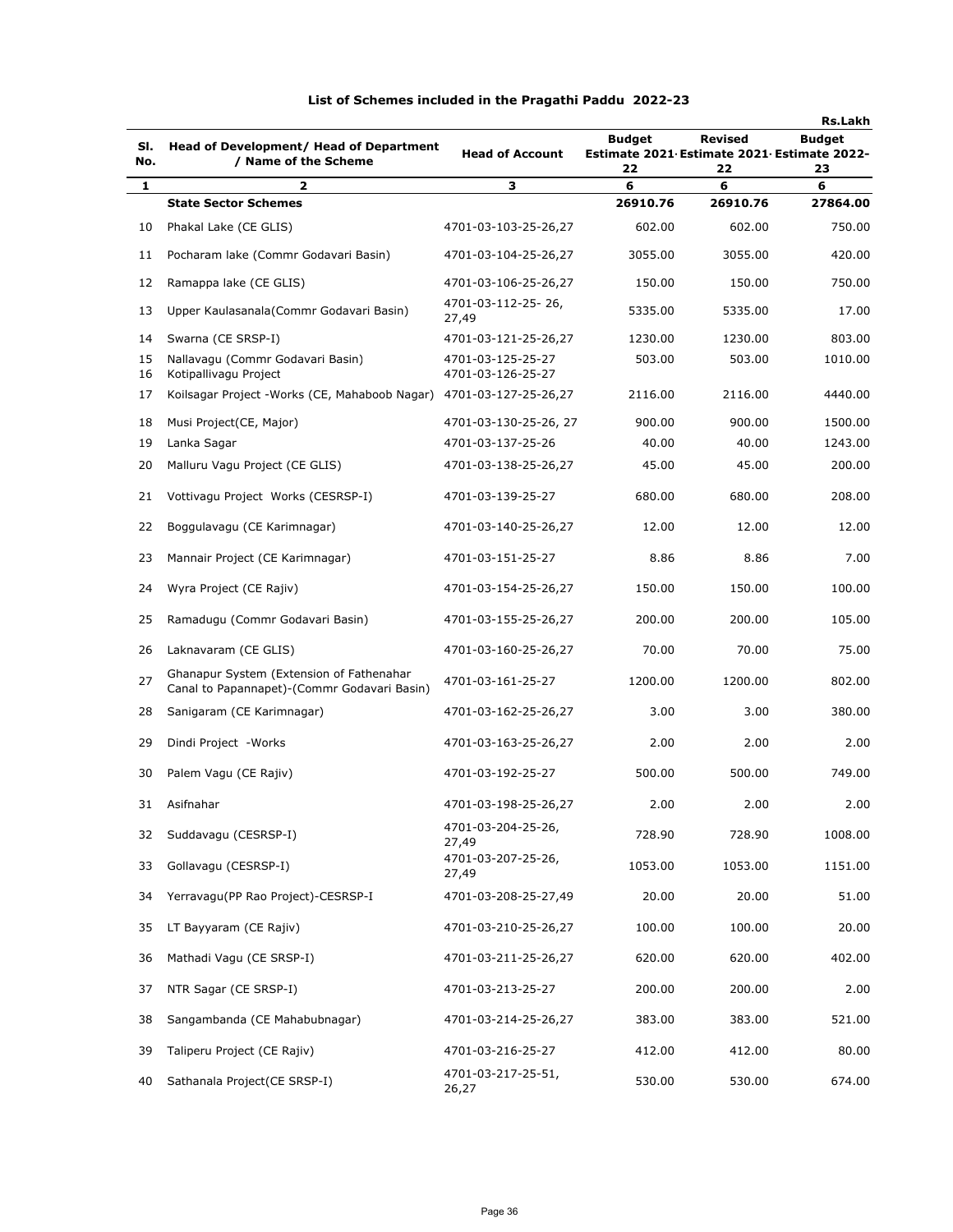|            |                                                                 |                             |                     |               | <b>Rs.Lakh</b>                                                    |
|------------|-----------------------------------------------------------------|-----------------------------|---------------------|---------------|-------------------------------------------------------------------|
| SI.<br>No. | Head of Development/ Head of Department<br>/ Name of the Scheme | <b>Head of Account</b>      | <b>Budget</b><br>22 | Revised<br>22 | <b>Budget</b><br>Estimate 2021 Estimate 2021 Estimate 2022-<br>23 |
| 1          | $\overline{2}$                                                  | 3                           | 6                   | 6             | 6                                                                 |
| 41         | Gundla Vagu (CE Rajiv Sagar)                                    | 4701-03-218-25-26,27        | 25.00               | 25.00         | 22.00                                                             |
| 42         | Pedda Vagu (CE Rajiv Sagar)                                     | 4701-03-220-25-27           | 140.00              | 140.00        | 25.00                                                             |
| 43         | Peddavagu near Adda (Komaram Bheem) - CE<br>SRSP-I              | 4701-03-221-25-26,<br>27,49 | 1800.00             | 1800.00       | 3471.00                                                           |
| 44         | Peddavagu near Jagganathpur-CESRSP-I                            | 4701-03-225-25-27           | 1200.00             | 1200.00       | 2450.00                                                           |
| 45         | Kinnerasani (CE Rajiv Sagar)                                    | 4701-03-226-25-51           | 400.00              | 400.00        | 80.00                                                             |
| 46         | Ralivagu (CESRSP-I)                                             | 4701-03-236-25-26,27        | 10.00               | 10.00         | 2.00                                                              |
| 47         | Modikuntavagu (CE Rajiv Sagar)                                  | 4701-03-239-25-27           | 1405.00             | 1405.00       | 3150.00                                                           |
| 48         | Nilwai Project                                                  | 4701-03-237-25-26,<br>27,49 | 1080.00             | 1080.00       | 1180.00                                                           |
| 49         | <b>Mannair River Front</b>                                      | 4701-03-247-25-26           |                     |               |                                                                   |
|            | <b>Total Medium Irrigation</b>                                  |                             | 27210.76            | 27210.76      | 28264.00                                                          |
|            | <b>Total (Major &amp; Medium Irrigation)</b>                    |                             | 519655.75           | 519655.75     | 805070.71                                                         |
|            | <b>2.MINOR IRRIGATION</b>                                       |                             |                     |               |                                                                   |
|            | <b>CE Minor Irrigation (PWD)</b>                                |                             |                     |               |                                                                   |
|            | <b>RIDF</b>                                                     |                             | 514.86              | 514.86        | 520.00                                                            |
| 1          | <b>Minor Irrigation tanks under NABARD</b>                      | 4702-101-07-10              | 504.86              | 504.86        | 510.00                                                            |
| 2          | Mission Kakatiya                                                | 4702-101-07-23              | 10.00               | 10.00         | 10.00                                                             |
|            | <b>AIBP</b>                                                     |                             |                     |               |                                                                   |
| 3          | <b>Minor Irrigation tanks under-AIBP</b>                        |                             | 5710.00             | 5710.00       | 1810.00                                                           |
|            |                                                                 | 4702-101-21-12              | 5710.00             | 5710.00       | 1810.00                                                           |
|            |                                                                 | 4702-789-21-15              |                     |               |                                                                   |
|            | <b>State Sector Schemes</b>                                     |                             | 87652.50            | 87652.50      | 90736.00                                                          |
| 4          | <b>Construction and Restoration of MI Sources</b>               |                             | 9297.50             | 9297.50       | 20096.00                                                          |
|            |                                                                 | 4702-101-25-12              | 8260.50             | 8260.50       | 19239.00                                                          |
|            |                                                                 | 4702-796-25-12              | 1037.00             | 1037.00       | 857.00                                                            |
| 5          | <b>Immediate Restoration</b>                                    | 4702-101-25-16              | 1200.00             | 1200.00       | 500.00                                                            |
| 6          | <b>Upgradation of NREGS works</b>                               |                             | 35.00               | 35.00         | 10.00                                                             |
|            |                                                                 | 4702-101-25-19              | 35.00               | 35.00         | 10.00                                                             |
|            |                                                                 | 4702-796-25-19              |                     |               |                                                                   |
| 7          | Tank Information and Preservation System                        | 4702-101-25-20              |                     |               |                                                                   |
| 8          | <b>Restoration of MI Tanks</b>                                  |                             | 2000.00             | 2000.00       | 10100.00                                                          |
|            |                                                                 | 4702-101-25-21              | 1500.00             | 1500.00       | 10000.00                                                          |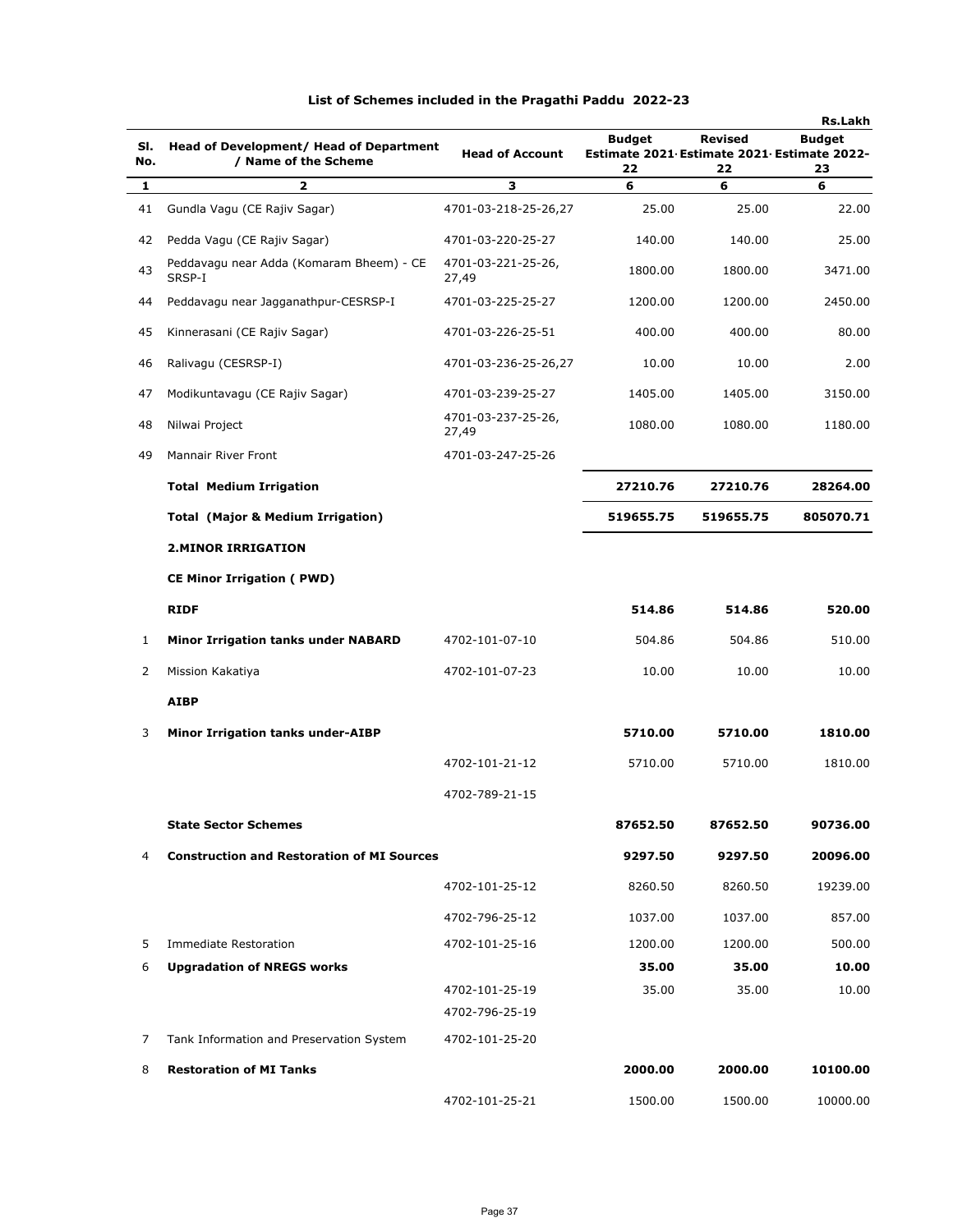| SI.<br>No.        | Head of Development/ Head of Department<br>/ Name of the Scheme    | <b>Head of Account</b>           | Budget<br>Estimate 2021 Estimate 2021 Estimate 2022- | <b>Revised</b>     | <b>Rs.Lakh</b><br><b>Budget</b> |
|-------------------|--------------------------------------------------------------------|----------------------------------|------------------------------------------------------|--------------------|---------------------------------|
| 1                 | 2                                                                  | з                                | 22<br>6                                              | 22<br>6            | 23<br>6                         |
|                   |                                                                    |                                  |                                                      |                    |                                 |
|                   |                                                                    | 4702-796-25-21                   | 500.00                                               | 500.00             | 100.00                          |
| 9                 | Resettlement & Rehabilitation                                      | 4702-101-25-49                   | 20.00                                                | 20.00              | 20.00                           |
| 10                | <b>Mission Kakatiya</b>                                            |                                  | 75100.00                                             | 75100.00           | 60010.00                        |
|                   |                                                                    | 4702-101-25-23<br>4702-796-25-23 | 75000.00                                             | 75000.00           | 60000.00                        |
|                   | <b>Total CE.MI.PWD</b>                                             |                                  | 100.00<br>93877.36                                   | 100.00<br>93877.36 | 10.00<br>93066.00               |
|                   | <b>Telangana State Irrigation Development</b>                      |                                  |                                                      |                    |                                 |
|                   | <b>Corporation Ltd.</b>                                            |                                  |                                                      |                    |                                 |
|                   | <b>AIBP</b>                                                        |                                  | 390.00                                               | 390.00             | 190.00                          |
| 1                 | <b>Construction and Restoration of LI</b><br><b>Schemes</b>        | 4702-101-21-15                   | 390.00                                               | 390.00             | 190.00                          |
|                   | <b>RIDF Schemes</b>                                                |                                  | 29.00                                                | 29.00              | 24.00                           |
| 2                 | Loans For MI Scheme Under NABARD                                   | 4702-101-07-15                   | 29.00                                                | 29.00              | 24.00                           |
| 3                 | LI Schemes                                                         | 4702-796-07-15                   |                                                      |                    |                                 |
|                   | <b>State Sector Schemes</b>                                        |                                  |                                                      |                    |                                 |
| 4                 | <b>Construction &amp; Restoration of LI Schemes</b>                |                                  | 23329.50                                             | 23329.50           | 18700.00                        |
|                   |                                                                    | 4702-101-25-15                   | 22500.00                                             | 22500.00           | 17200.00                        |
|                   |                                                                    | 4702-796-25-15                   | 829.50                                               | 829.50             | 1500.00                         |
| 5                 | Need Based Lift Irrigation Schemes                                 | 4702-101-25-17                   | 1500.00                                              | 1500.00            | 8000.00                         |
| 6                 | Restoration of Flood Damaged Lift Irrigation<br><b>Schemes</b>     | 4702-101-25-18                   | 50.00                                                | 50.00              | 40.00                           |
|                   | <b>Sub-total - State Sector Schemes</b>                            |                                  | 24879.50                                             | 24879.50           | 26740.00                        |
|                   | Total(TSIDC)                                                       |                                  | 25298.50                                             | 25298.50           | 26954.00                        |
|                   | <b>Commr CAD</b>                                                   |                                  |                                                      |                    |                                 |
|                   | <b>Externally Aided Project</b>                                    |                                  |                                                      |                    |                                 |
|                   | <b>MI Tanks under CBTMP</b>                                        |                                  |                                                      |                    |                                 |
| $\mathbf{1}$<br>2 | Construction of New MI Tanks under LIP<br>WUA Programme under ILIP | 4702-101-03-09<br>4702-101-03-10 |                                                      |                    |                                 |
| 3                 | Sector reforms under ILIP                                          | 4702-101-03-11                   |                                                      |                    |                                 |
| 4                 | <b>Consultancy Services</b>                                        | 4702-101-03-12                   |                                                      |                    |                                 |
|                   | <b>Total-CAD</b>                                                   |                                  | 0.00                                                 | 0.00               | 0.00                            |
|                   | <b>GROUND WATER DEPARTMENT</b>                                     |                                  |                                                      |                    |                                 |
|                   | <b>State Sector Schemes</b>                                        |                                  |                                                      |                    |                                 |
| 1                 | <b>Survey &amp; Investigation in GW</b>                            |                                  |                                                      |                    |                                 |
|                   | General                                                            | 2702-02-001-25-04                | 9.15                                                 | 9.15               | 270.00                          |
|                   | <b>SCSP</b>                                                        | 2702-02-789-25-04                | 120.00                                               | 120.00             | 120.00                          |
|                   | <b>TSP</b>                                                         | 2702-02-796-25-04                | 120.60                                               | 120.60             | 121.00                          |
| 2                 | <b>Buildings</b>                                                   | 4702-102-25-74                   |                                                      |                    | 92.50                           |
| 3                 | <b>Head Quarters Office</b>                                        | 2702-02-001-25-01                | 0.25                                                 | 0.25               | 92.00                           |
| 4                 | Survey and investigation of Ground Water<br>Resources              | 4702-102-25-04                   | 250.00                                               | 250.00             | 704.50                          |
|                   | <b>Total (Ground Water Dept.)</b>                                  |                                  | 500.00                                               | 500.00             | 1400.00                         |
|                   | <b>Total (2) Minor Irrigation</b>                                  |                                  | 119675.86                                            | 119675.86          | 121420.00                       |
|                   | 3. COMMAND AREA DEVELOPMENT                                        |                                  |                                                      |                    |                                 |
|                   | <b>Commissioner, CADA</b>                                          |                                  |                                                      |                    |                                 |
|                   | <b>State Sector Schemes</b>                                        |                                  |                                                      |                    |                                 |
| 1                 | Head Quarters Office                                               | 2705-001-25-01                   | 14.00                                                | 14.00              | 2.85                            |
| 2                 | Training and Demonstration by WALAMTARI                            | 2705-103-25-53                   |                                                      |                    |                                 |
| 3                 | Water Management Research and Training                             | 2705-200-25-06                   | 1987.00                                              | 1987.00            | 200.00                          |
| 4                 | Institute (WALAMTARI)<br>Conjunctive use of Ground Water           | 2705-200-25-07                   |                                                      |                    |                                 |
|                   |                                                                    |                                  |                                                      |                    |                                 |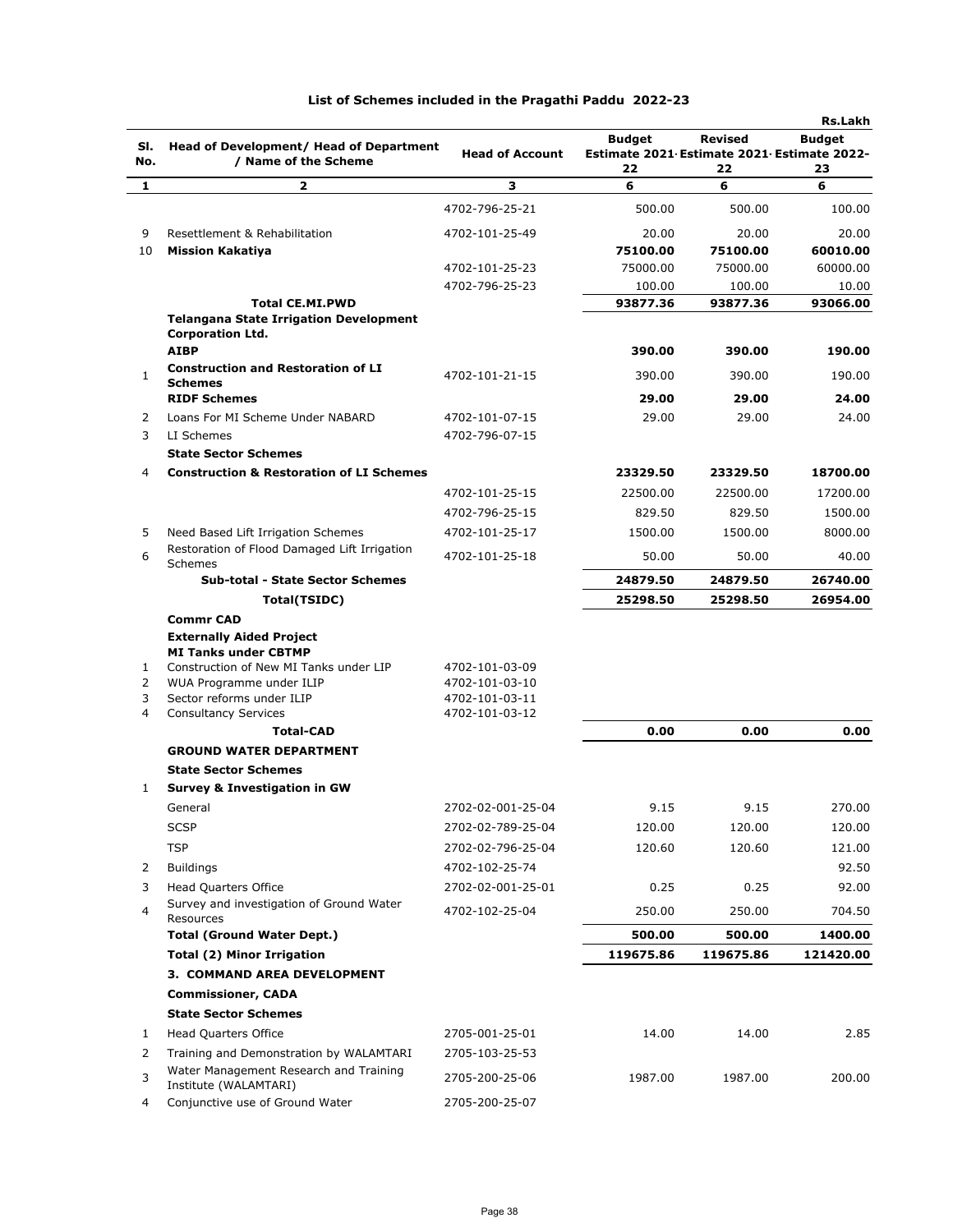|                |                                                                 |                        |                                                                   |                      | Rs.Lakh             |
|----------------|-----------------------------------------------------------------|------------------------|-------------------------------------------------------------------|----------------------|---------------------|
| SI.<br>No.     | Head of Development/ Head of Department<br>/ Name of the Scheme | <b>Head of Account</b> | <b>Budget</b><br>Estimate 2021 Estimate 2021 Estimate 2022-<br>22 | <b>Revised</b><br>22 | <b>Budget</b><br>23 |
| $\mathbf{1}$   | $\overline{\mathbf{z}}$                                         | 3                      | 6                                                                 | 6                    | 6                   |
| 5              | Ayacut Roads - NSP                                              | 4705-101-25-05         | 65.00                                                             | 65.00                | 19.00               |
| 6              | Ayacut Roads - SRSP                                             | 4705-102-25-05         | 15.00                                                             | 15.00                | 4.00                |
|                | <b>Sub-total - State Sector Schemes</b>                         |                        | 2081.00                                                           | 2081.00              | 225.85              |
|                | <b>Centrally Sponsored Schemes</b>                              |                        |                                                                   |                      |                     |
| 7              | <b>Demonstration Farms</b>                                      | 2705-103-12-09         | 50.00                                                             | 50.00                |                     |
| 8              | <b>Construction of Field Channels</b>                           | 4705-102-12-06         | 10.00                                                             | 10.00                |                     |
|                | <b>Sub-total - Centrally Sponsored Schemes</b>                  |                        | 60.00                                                             | 60.00                | 0.00                |
|                | <b>Total CAD (Including WALAMTARI)</b>                          |                        | 2141.00                                                           | 2141.00              | 225.85              |
| 4              | <b>Flood Control and Drainage</b>                               |                        |                                                                   |                      |                     |
|                | <b>ENC-Major Irrigation</b>                                     |                        |                                                                   |                      |                     |
|                | <b>State Sector Schemes</b>                                     |                        |                                                                   |                      |                     |
| $\mathbf{1}$   | <b>Flood Control Schemes</b>                                    | 4711-01-103-25-05      | 955.00                                                            | 955.00               | 1000.00             |
|                | <b>Sub-total - State Sector Schemes</b>                         |                        | 955.00                                                            | 955.00               | 1000.00             |
|                | <b>Centrally Sponsored Schemes</b>                              |                        |                                                                   |                      |                     |
| $\overline{2}$ | <b>Flood Control Schemes</b>                                    | 4711-01-103-12-27      |                                                                   |                      |                     |
|                | <b>Total:(4) Flood Control and Drainage</b>                     |                        | 955.00                                                            | 955.00               | 1000.00             |
|                | <b>Total - Irrigation and Flood Control</b>                     |                        | 642427.61                                                         | 642427.61            | 927716.56           |
| v              | <b>ENERGY</b>                                                   |                        |                                                                   |                      |                     |
| A              | <b>CE Srisailam Hydro Electric Project</b>                      |                        |                                                                   |                      |                     |
|                | CE Srisailam Hydro Electric Project                             | 4801-01-101-25-26      |                                                                   |                      |                     |
|                | <b>Total - CE Srisailam</b>                                     |                        | 0.00                                                              | 0.00                 | 0.00                |
| в              | <b>TS TRANSCO</b>                                               |                        |                                                                   |                      |                     |
|                | <b>State Sector Schemes</b>                                     |                        |                                                                   |                      |                     |
| $\mathbf{1}$   | Assistance to TRANSCO for Agriculture and Allied<br>Subsidy     | 2801-05-800-25-06      | 766500.00                                                         | 766500.00            | 766500.00           |
| 2              | Assistance to Spinning Mills                                    | 2801-05-800-25-15      | 14500.00                                                          | 14500.00             | 10225.06            |
| 3              | Telegana Electricity Regulatory Commission                      | 2801-80-800-25-05      |                                                                   |                      | 25.00               |
| 4              | Assistance to Telangana Power Finance Corpn                     | 2801-80-800-25-04      | 119.50                                                            | 119.50               | 25.00               |
|                | <b>Total - TS TRANSCO</b>                                       |                        | 781119.50                                                         | 781119.50            | 776775.06           |
|                | <b>Total - ENERGY</b>                                           |                        | 781119.50                                                         | 781119.50            | 776775.06           |
|                | <b>VI INDUSTRY AND MINERALS</b>                                 |                        |                                                                   |                      |                     |
| 1              | <b>Village and Small Industries</b>                             |                        |                                                                   |                      |                     |
| A              | <b>Commissioner Industries</b>                                  |                        |                                                                   |                      |                     |
|                | <b>State Sector Schemes</b>                                     |                        |                                                                   |                      |                     |
| $\mathbf{1}$   | Awards to SSI Units for Productivity, Innovations<br>and Safety | 2851-102-25-49         | 2.30                                                              | 2.30                 | 50.00               |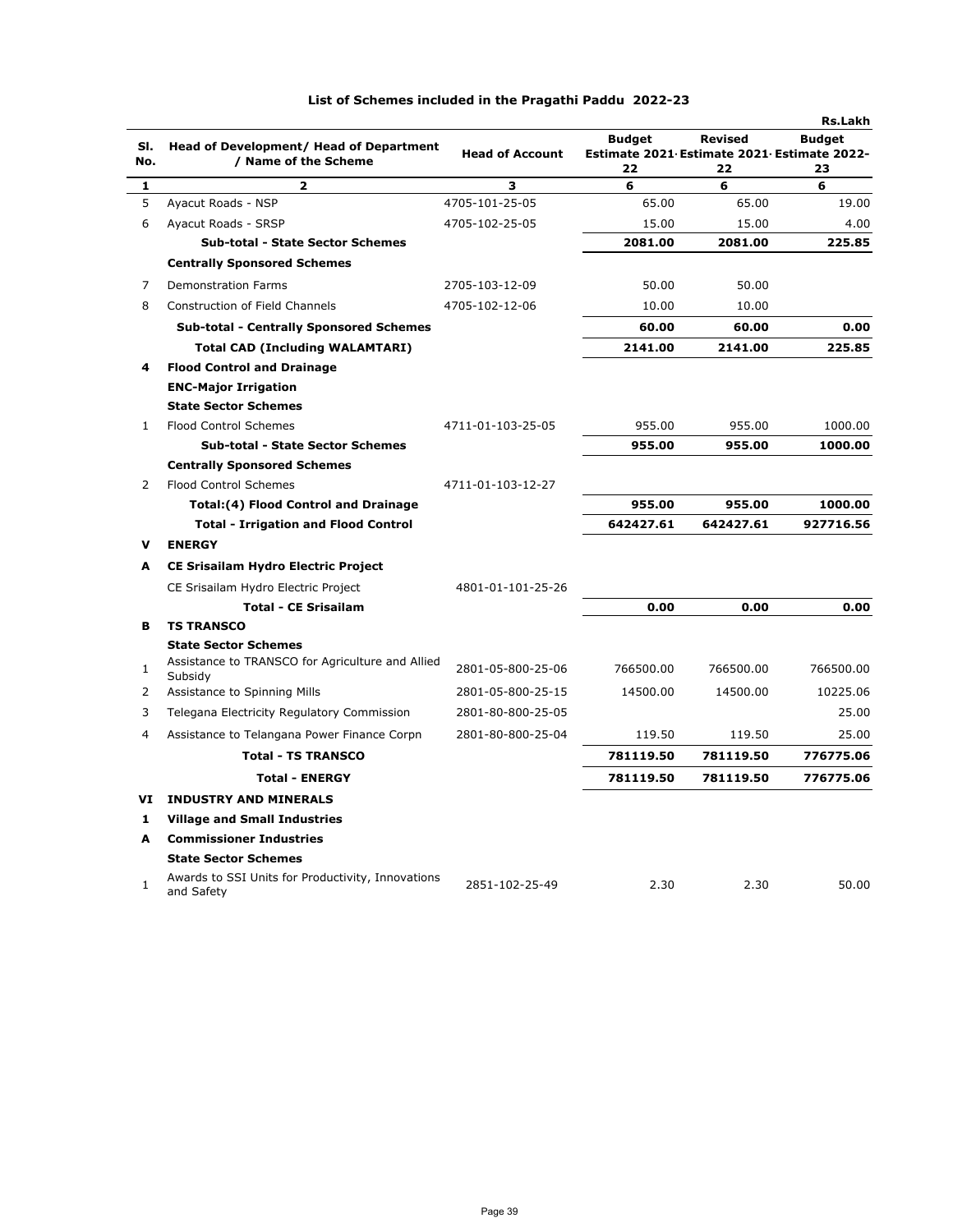|     |                                                                         |                        |                                            |                | <b>Rs.Lakh</b> |
|-----|-------------------------------------------------------------------------|------------------------|--------------------------------------------|----------------|----------------|
| SI. | Head of Development/ Head of Department                                 |                        | <b>Budget</b>                              | <b>Revised</b> | <b>Budget</b>  |
| No. | / Name of the Scheme                                                    | <b>Head of Account</b> | Estimate 2021 Estimate 2021 Estimate 2022- |                |                |
| 1   | 2                                                                       | 3                      | 22<br>6                                    | 22<br>6        | 23<br>6        |
| 2   | Assistance to Telangana Khadi and Village<br><b>Industries Board</b>    | 2851-105-25-04         | 30.00                                      | 30.00          | 5.00           |
| 3   | Incentives for Industrial Promotion                                     | 2851-800-25-08         | 137500.00                                  | 90565.52       | 100000.00      |
| 4   | District office                                                         | 2851-103-25-03         |                                            |                | 10.00          |
| 5   | Development of Clusters in Tiny Sector                                  | 2851-800-25-09         | 2.30                                       | 260.07         | 1000.00        |
|     | <b>Total INDUSTRIES</b>                                                 |                        | 137534.60                                  | 90857.89       | 101065.00      |
|     | <b>Commerce and Export Promotion</b>                                    |                        |                                            |                |                |
|     | <b>State Sector Schemes</b>                                             |                        |                                            |                |                |
|     | <b>Head Quarters Office</b>                                             | 3453-106-25-01         | 38.00                                      | 38.00          | 38.00          |
|     | <b>Total Commerce &amp; Export Promotion</b>                            |                        | 38.00                                      | 38.00          | 38.00          |
|     | <b>HANDLOOMS &amp; TEXTILES</b>                                         |                        |                                            |                |                |
|     | <b>State Sector Schemes</b>                                             |                        |                                            |                |                |
| 1   | Financial Assistance to Weavers                                         | 2851-103-25-11         | 141.42                                     | 141.42         | 196.88         |
| 2   | Inurance to Weavers                                                     | 2851-103-25-12         |                                            |                | 5000.00        |
| 3   | Financial Assistance to Handloom and Textile<br>Promotion               | 2851-103-25-38         | 226.76                                     | 226.76         | 314.49         |
|     | <b>Total - HANDLOOMS &amp; TEXTILES</b>                                 |                        | 368.18                                     | 368.18         | 5511.37        |
|     | <b>Total - Village and Small Industries</b>                             |                        | 137940.78                                  | 91264.07       | 106614.37      |
| 2   | <b>Large and Medium Industries</b>                                      |                        |                                            |                |                |
|     | <b>Commissioner, Industries</b>                                         |                        |                                            |                |                |
|     | <b>State Sector Schemes</b>                                             |                        |                                            |                |                |
| 1   | <b>Head Quarters Office</b>                                             | 2852-80-001-25-01      | 18.39                                      | 0.96           | 110.00         |
| 2   | <b>Professional Services</b>                                            | 2852-80-001-25-03      |                                            |                | 10.00          |
| 3   | Automation and Modernisation of<br>Commissionerate of Industries        | 2852-80-001-25-07      | 9.90                                       | 9.90           | 100.00         |
| 4   | Incentives for Industrial Promotion                                     | 2852-80-800-25-04      |                                            |                | 1730.89        |
| 5   | Power Subsidy for Industries                                            | 2852-80-800-25-13      | 497.77                                     | 497.77         | 19000.00       |
| 6   | Extension of Pavalavaddi Scheme to all SSI and<br>Food Processing units | 2852-80-800-25-14      | 919.65                                     | 919.65         | 18748.00       |
| 7   | Prevention of Incipient Sikness of SMEs                                 | 2852-80-800-25-18      | 167.86                                     | 167.86         | 50.00          |
| 8   | Research and Innovation Circle of Hyderabad<br>(RICH)                   | 2852-80-800-25-19      | 36.78                                      | 36.78          | 200.00         |
| 9   | Expenditure for Chasing Cell                                            | 2852-80-800-25-21      | 12.32                                      | 12.32          | 100.00         |
| 10  | Construction of New Buildings for Commission of<br>Industries Office    | 4852-80-800-25-05      | 27.59                                      | 27.59          | 50.00          |
| 11  | Invesrtments in LIPCO                                                   | 4852-80-789-25-04      | 200.00                                     |                | 500.00         |
| 12  | Invesrtments in LIPCO                                                   | 4860-190-25-04         |                                            |                | 50.00          |
| 13  | Investments                                                             | 4875-60-190-25-19      |                                            |                | 1.00           |
| 14  | Investments                                                             | 4875-60-800-25-19      |                                            |                | 54.00          |
| 15  | Acquisition / Alienation of land for NIMZ                               | 4875-60-190-25-13      | 200.00                                     |                | 3000.00        |
| 16  | Financial inclusion campion (Seal Loan Campion)<br>(charged)            | 2875-60-190-25-08      |                                            |                | 10.00          |
| 17  | Equity Capital to Telangana State Finance Corpn                         | 4875-60-190-25-15      | 5000.00                                    |                | 100.00         |
|     | Sub-total - State Sector Schemes                                        |                        | 7090.26                                    | 1672.83        | 43813.89       |
|     | <b>Total INDUSTRIES</b>                                                 |                        | 7090.26                                    | 1672.83        | 43813.89       |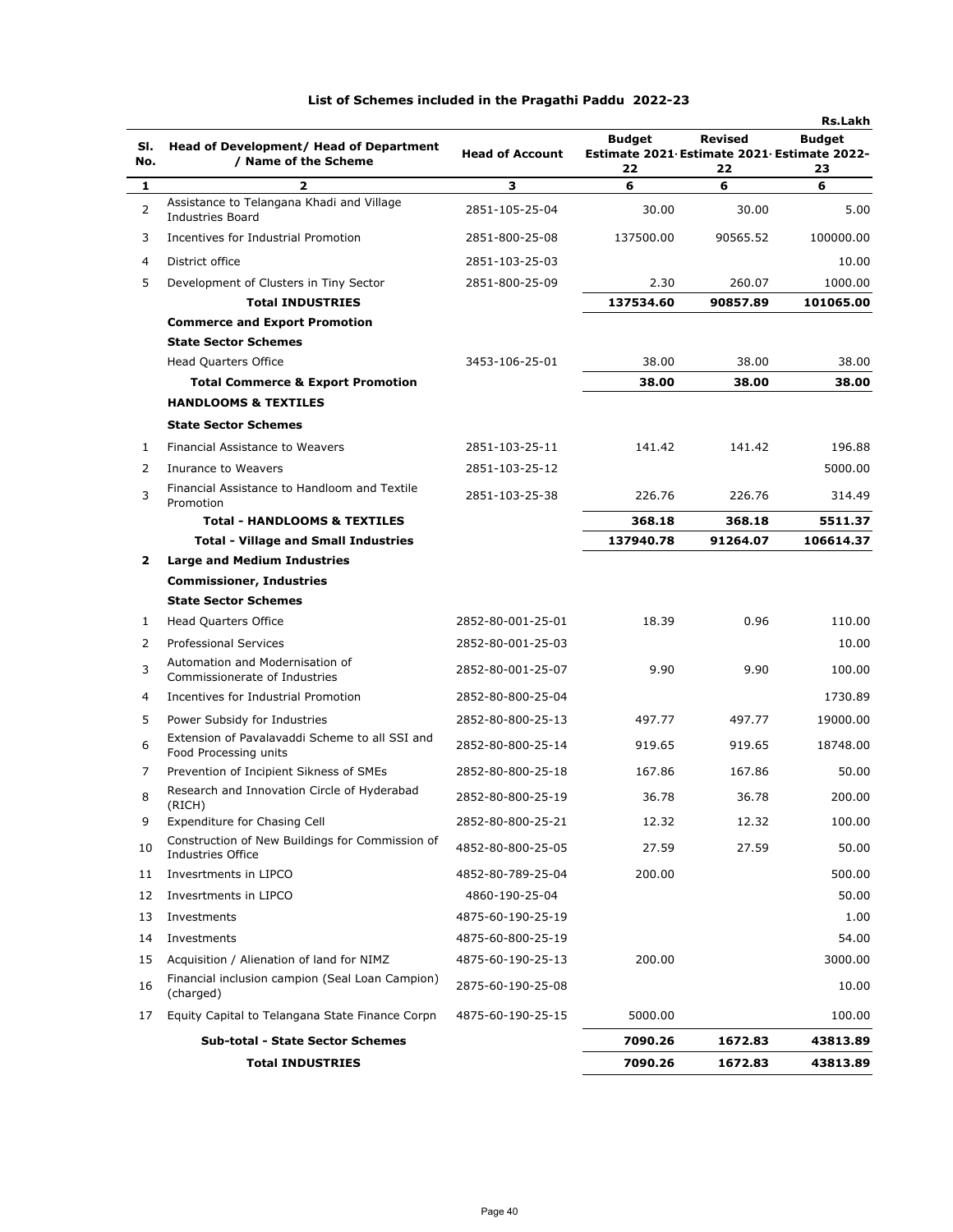| SI.<br>No.   | Head of Development/ Head of Department<br>/ Name of the Scheme                                                         | <b>Head of Account</b> | <b>Budget</b><br>22 | Revised<br>22 | <b>Rs.Lakh</b><br><b>Budget</b><br>Estimate 2021 Estimate 2021 Estimate 2022-<br>23 |
|--------------|-------------------------------------------------------------------------------------------------------------------------|------------------------|---------------------|---------------|-------------------------------------------------------------------------------------|
| 1            | 2                                                                                                                       | з                      | 6                   | 6             | 6                                                                                   |
|              | <b>INDUSTRIES AND COMMERCE,</b><br><b>SECRETARIAT DEPARTMENT</b><br><b>State Sector Schemes</b>                         |                        |                     |               |                                                                                     |
| 1            | Telangana State Food Processing and<br>Preservation                                                                     | 2408-01-103-25-04      | 60.00               | 60.00         | 150.00                                                                              |
| 2            | Telangana Handicrafts Development Corporation                                                                           | 2875-60-800-25-16      | 100.00              | 100.00        | 600.00                                                                              |
| 3            | Telangana Trade Promotion Corporation                                                                                   | 2875-60-800-25-15      | 45.98               | 45.98         | 360.00                                                                              |
| 4            | Industries and Commerce Department, Sectt                                                                               | 3451-090-25-07         | 0.41                | 0.41          |                                                                                     |
| 5            | Equity contribution of State Govt in<br>Ramagundum Fertilizer & Chemicals Ltd.<br><b>Total INDUSTRIES AND COMMERCE,</b> | 4875-60-190-25-14      | 1000.00             | 1000.00       | 1000.00                                                                             |
|              | <b>SECRETARIAT DEPARTMENT</b>                                                                                           |                        | 1206.39             | 1206.39       | 2110.00                                                                             |
|              | <b>Infrastructure and Investment Secretariat</b><br>Dept                                                                |                        |                     |               |                                                                                     |
| 1            | Industrial Infrastructure Devlopment Scheme                                                                             | 2875-60-800-25-11      | 2955.86             | 50.00         | 1000.00                                                                             |
|              | <b>Total - Infrastructure and Investment</b><br><b>Secretariat Dept</b>                                                 |                        | 2955.86             | 50.00         | 1000.00                                                                             |
|              | <b>Commissioner, Sugars</b>                                                                                             |                        |                     |               |                                                                                     |
|              | <b>State Sector Schemes</b>                                                                                             |                        |                     |               |                                                                                     |
| $\mathbf{1}$ | Assistance to CDCs for Systematic Sugar Cane<br>intensification                                                         | 2852-08-201-25-08      | 162.04              | 162.04        | 162.04                                                                              |
|              | <b>Total - SUGAR CANE COMMISSIONER</b>                                                                                  |                        | 162.04              | 162.04        | 162.04                                                                              |
|              | <b>Total - Large &amp; Medium Industries</b>                                                                            |                        | 11414.55            | 3091.26       | 47085.93                                                                            |
| 3            | Mining                                                                                                                  |                        |                     |               |                                                                                     |
|              | Director, Mines & Geology                                                                                               |                        |                     |               |                                                                                     |
|              | <b>State Sector Schemes</b>                                                                                             |                        |                     |               |                                                                                     |
| 1            | <b>Head Quarters Office</b>                                                                                             | 2853-02-001-25-01      | 0.25                | 0.25          |                                                                                     |
| 2            | <b>District Offices</b><br>Revolving Fund for Reimbursement of                                                          | 2853-02-001-25-03      | 0.05                | 0.05          | 0.02                                                                                |
| 3            | Expenditure of Sand Exploration<br>Reimbursement of expenses incurred by TSMDC                                          | 2853-02-190-25-07      | 275.89              | 275.89        |                                                                                     |
| 4            | for Sand exploration                                                                                                    | 2853-02-190-25-06      | 12000.00            | 12000.00      | 12000.00                                                                            |
|              | <b>Total - MINES AND GEOLOGY</b>                                                                                        |                        | 12276.19            | 12276.19      | 12000.02                                                                            |
|              | <b>Total Industries &amp; Minerals</b>                                                                                  |                        | 161631.52           | 106631.52     | 165700.32                                                                           |
| VII          | <b>TRANSPORT</b>                                                                                                        |                        |                     |               |                                                                                     |
| 1            | <b>Roads and Bridges</b>                                                                                                |                        |                     |               |                                                                                     |
| A            | <b>Engineer-in-Chief State Roads</b>                                                                                    |                        |                     |               |                                                                                     |
|              | <b>State Sector Schemes</b>                                                                                             |                        |                     |               |                                                                                     |
| 1            | Major District Roads                                                                                                    | 5054-04-800-25-07      | 103165.71           | 103165.71     | 107678.09                                                                           |
| 2            | Core Network Roads (Works)                                                                                              | 5054-04-800-25-33      | 32601.60            | 29331.60      | 34027.84                                                                            |
| 3            | Road Safety Engineering Works                                                                                           | 5054-03-337-25-20      | 1466.42             | 1000.00       | 1400.00                                                                             |
|              | Special assistance to capital works                                                                                     | 5054-04-337-25-09      |                     |               | 1000.00<br>11751.87                                                                 |
| 6<br>7       | Radial Roads                                                                                                            | 5054-04-800-25-43      | 11259.30            | 23259.30      |                                                                                     |
|              | Other Roads<br>Area Development Authority, Gajwel & other                                                               | 5054-04-800-25-08      | 5000.00             | 3000.00       | 5218.74                                                                             |
| 8<br>9       | connected Roads in Medak district<br>Providing Double line roads from Mandal to                                         | 5054-04-800-25-41      | 9000.00             | 7000.00       | 9085.14                                                                             |
|              | <b>District Head Quarters</b>                                                                                           | 5054-04-800-25-42      | 30009.74            | 27246.16      | 31322.59                                                                            |
|              | Total - Engineer-in-Chief State Roads                                                                                   |                        | 192502.77           | 194002.77     | 201484.27                                                                           |
| в            | <b>Engineer-in-Chief Buildings, &amp; CRF</b>                                                                           |                        |                     |               |                                                                                     |

**Centrally Sponsored Schemes**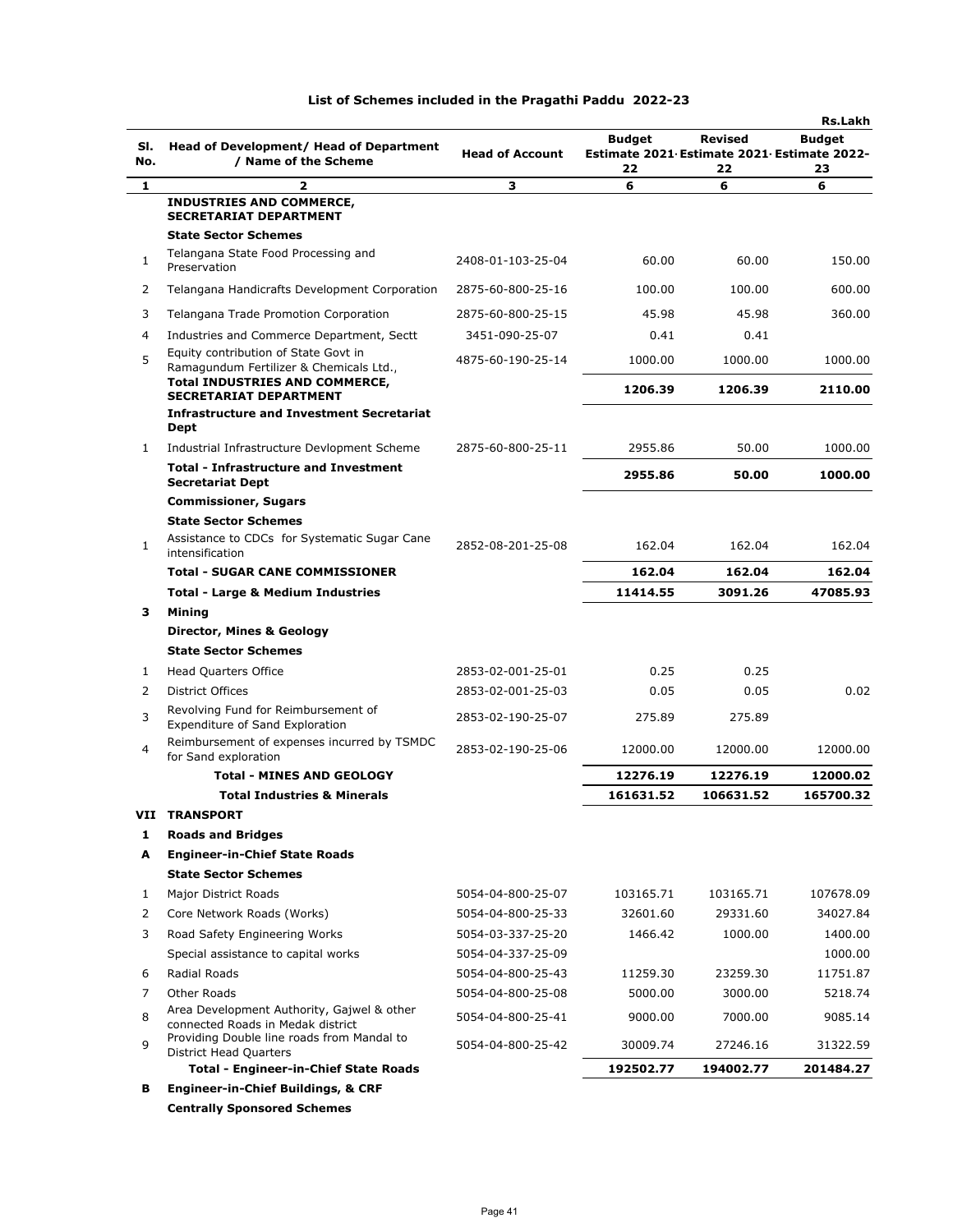|              |                                                                 |                        |                                                                   |               | <b>Rs.Lakh</b>      |
|--------------|-----------------------------------------------------------------|------------------------|-------------------------------------------------------------------|---------------|---------------------|
| SI.<br>No.   | Head of Development/ Head of Department<br>/ Name of the Scheme | <b>Head of Account</b> | <b>Budget</b><br>Estimate 2021 Estimate 2021 Estimate 2022-<br>22 | Revised<br>22 | <b>Budget</b><br>23 |
| 1            | $\overline{2}$                                                  | з                      | 6                                                                 | 6             | 6                   |
| $\mathbf{1}$ | <b>Roads and Bridges -CRF</b>                                   |                        |                                                                   |               |                     |
|              | General                                                         | 5054-04-800-12-05      | 18867.50                                                          | 18867.50      | 30188.00            |
|              | <b>SCSP</b>                                                     | 5054-04-789-12-05      | 3862.50                                                           | 3862.50       | 6180.00             |
|              | <b>TSP</b>                                                      | 5054-04-796-12-05      | 2270.00                                                           | 2270.00       | 3632.00             |
| 2            | Regional Ring Road                                              | 5054-04-800-12-55      | 75000.00                                                          | 75000.00      | 50000.00            |
| 3            | Land acquisition to NH works                                    | 5054-03-337-25-30      | 7500.00                                                           | 7500.00       |                     |
|              | <b>Total - ENC Buildings</b>                                    |                        | 107500.00                                                         | 107500.00     | 90000.00            |
| С            | Chief Engineer (R&B), EAP, RDC                                  |                        |                                                                   |               |                     |
|              | <b>Externally Aided Projects</b>                                |                        |                                                                   |               |                     |
| 1            | Telangana Road Sector Project (Telangana RDC)                   | 5054-04-800-03-26      | 4100.00                                                           | 4100.00       | 1000.00             |
|              | Telangana Road Sector Project - Road Safety                     | 5054-04-800-03-30      | 100.00                                                            | 100.00        | 100.00              |
|              | <b>Sub-total - Externally Aided Projects</b>                    |                        | 4200.00                                                           | 4200.00       | 1100.00             |
|              | Total - Chief Engineer (R&B), EAP, RDC                          |                        | 4200.00                                                           | 4200.00       | 1100.00             |
| D            | <b>Chief Engineer, Rural Roads</b>                              |                        |                                                                   |               |                     |
|              | <b>RIDF</b>                                                     |                        |                                                                   |               |                     |
| 1            | Construction and Development of Road Works<br>under RIDF        | 5054-04-800-07-15      | 852.87                                                            | 852.87        | 852.87              |
|              | <b>Sub-total - RIDF</b>                                         |                        | 852.87                                                            | 852.87        | 852.87              |
|              | <b>State Sector Schemes</b>                                     |                        |                                                                   |               |                     |
| 2            | <b>Construction of Rural Roads</b>                              | 5054-80-800-25-39      | 10000.00                                                          | 10000.00      | 10000.00            |
| 3            | Left wing Extermism works                                       | 5054-04-800-25-39      | 30000.00                                                          | 30000.00      | 501.00              |
| 4            | Construction of Road over Bridges under Railway<br>Safety works | 5054-80-001-25-06      | 40000.00                                                          | 40000.00      | 40000.00            |
| 5            | Deposits with Railways for Construction of New<br>Railway Lines | 5054-80-800-25-08      | 15000.00                                                          | 15000.00      | 12529.75            |
|              | <b>Sub-total - State Sector Schemes</b>                         |                        | 95000.00                                                          | 95000.00      | 63030.75            |
|              | <b>Matching State Share</b>                                     |                        |                                                                   |               |                     |
| 6            | Left wing Extermism works                                       | 5054-04-800-06-39      |                                                                   |               | 19800.00            |
|              | <b>Sub-total Matching State Share</b>                           |                        | 0.00                                                              | 0.00          | 19800.00            |
|              | <b>Centrally Sponsored Schemes</b>                              |                        |                                                                   |               |                     |
| 7            | Left wing Extermism works                                       | 5054-04-800-12-39      |                                                                   |               | 29700.00            |
|              | <b>Sub-total Centrally Sponsored Schemes</b>                    |                        | 0.00                                                              | 0.00          | 29700.00            |
|              | <b>Total - Chief Engineer, Rural Roads</b>                      |                        | 95852.87                                                          | 95852.87      | 113383.62           |
| Е            | Engineer In Chief (R&B, NH, ADMN.,<br><b>ROB/RUBs)</b>          |                        |                                                                   |               |                     |
|              | <b>State Sector Schemes</b>                                     |                        |                                                                   |               |                     |
| 1            | District Offices                                                | 2059-80-001-25-03      | 5.20                                                              | 5.20          |                     |
|              | Total - Engineer In Chief (R&B, NH, ADMN.,<br><b>ROB/RUBs)</b>  |                        | 5.20                                                              | 5.20          | 0.00                |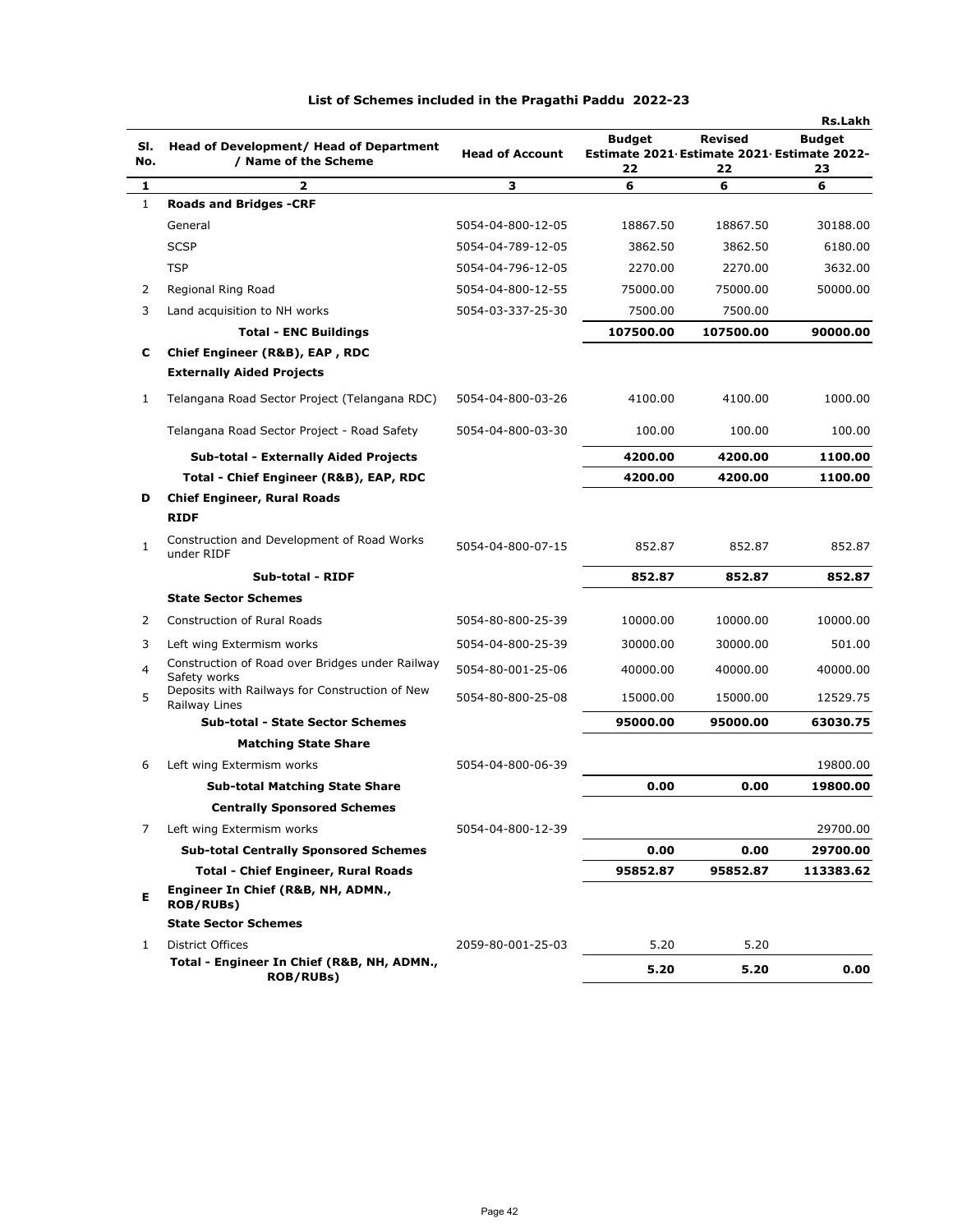|                |                                                                            |                        |                                                             |                | Rs.Lakh       |
|----------------|----------------------------------------------------------------------------|------------------------|-------------------------------------------------------------|----------------|---------------|
| SI.            | Head of Development/ Head of Department                                    | <b>Head of Account</b> | <b>Budget</b><br>Estimate 2021 Estimate 2021 Estimate 2022- | <b>Revised</b> | <b>Budget</b> |
| No.            | / Name of the Scheme                                                       |                        | 22                                                          | 22             | 23            |
| 1              | 2                                                                          | з                      | 6                                                           | 6              | 6             |
| F              | <b>Chief Engineer (R&amp;B), PPP</b>                                       |                        |                                                             |                |               |
|                | State Support to PPP Projects                                              | 5054-04-800-25-36      | 1000.00                                                     | 1000.00        | 9099.00       |
|                | Total - CE (R&B) PPP                                                       |                        | 1000.00                                                     | 1000.00        | 9099.00       |
|                | <b>Total - Roads and Bridges</b>                                           |                        | 401060.84                                                   | 402560.84      | 415066.89     |
| 2              | <b>CIVIL AVIATION - INFRASTRUCTURE AND</b><br><b>INVESTMENT DEPARTMENT</b> |                        |                                                             |                |               |
|                | <b>State Sector Schemes</b>                                                |                        |                                                             |                |               |
| 1              | Telangana Aviation Corporation                                             | 3053-01-190-25-04      | 3400.00                                                     | 3400.00        | 3400.00       |
| 2              | Telangana Aviation Academy                                                 | 3053-80-003-25-04      | 95.00                                                       | 95.00          | 95.00         |
| 3              | Hyderabad internation Airport                                              | 5054-03-337-25-19      |                                                             |                | 1.00          |
| 4              | Road Safety Awerness progs and eng. Works                                  | 5054-03-337-25-20      | 2000.00                                                     | 500.00         | 2000.00       |
| 5              | Setting upof New Airports in Telangana State                               | 5053-02-102-25-05      | 5000.00                                                     | 5000.00        | 4175.58       |
|                | <b>Total - INFRASTRUCTURE AND</b><br><b>INVESTMENT DEPARTMENT</b>          |                        | 10495.00                                                    | 8995.00        | 9671.58       |
| з              | <b>MNP Roads</b>                                                           |                        |                                                             |                |               |
|                | <b>ENGINEER-IN-CHIEF (GENERAL</b><br><b>&amp;PANCHAYAT RAJ)</b>            |                        |                                                             |                |               |
|                | <b>RIDF</b>                                                                |                        |                                                             |                |               |
| 1              | <b>Construction of New Roads</b>                                           | 4515-101-07-07         | 2557.70                                                     | 2557.70        | 2557.70       |
|                | Sub-total - RIDF                                                           |                        | 2557.70                                                     | 2557.70        | 2557.70       |
|                | <b>State Sector Schemes</b>                                                |                        |                                                             |                |               |
| 2              | District Panchayat Offices                                                 | 2515-001-25-03         |                                                             |                |               |
| 3              | District Panchayat Offices                                                 | 4515-001-25-03         | 105.00                                                      | 105.00         | 105.00        |
| 4              | Construction of Roads and Bridges in Rural Areas                           | 4515-101-25-25         | 852.75                                                      | 852.75         | 852.75        |
| 5              | Construction of PR Rural Roads                                             | 4515-191-25-22         | 15094.00                                                    | 15094.00       | 50000.00      |
| 6              | Maintenance of Rural roads                                                 | 5054-04-800-25-46      |                                                             |                | 100.00        |
| $\overline{7}$ | Computerisation of All offices upto Sub-divisional<br>level                | 4515-196-25-47         | 100.00                                                      | 100.00         | 100.00        |
|                | <b>Sub-total -State Sector Schemes</b>                                     |                        | 16151.75                                                    | 16151.75       | 51157.75      |
|                | <b>Matching State Share</b>                                                |                        |                                                             |                |               |
| 8              | Pradhan Mantri Gram Sadak Yojana<br>(PMGSY)                                |                        |                                                             |                |               |
|                |                                                                            | 4515-101-06-08         | 13584.60                                                    | 13584.60       | 9563.02       |
|                |                                                                            | 4515-789-06-08         | 2781.00                                                     | 2781.00        | 1957.71       |
|                |                                                                            | 4515-796-06-08         | 1634.40                                                     | 1634.40        | 1150.55       |
|                | <b>Sub-total Matching State Share</b>                                      |                        | 18000.00                                                    | 18000.00       | 12671.28      |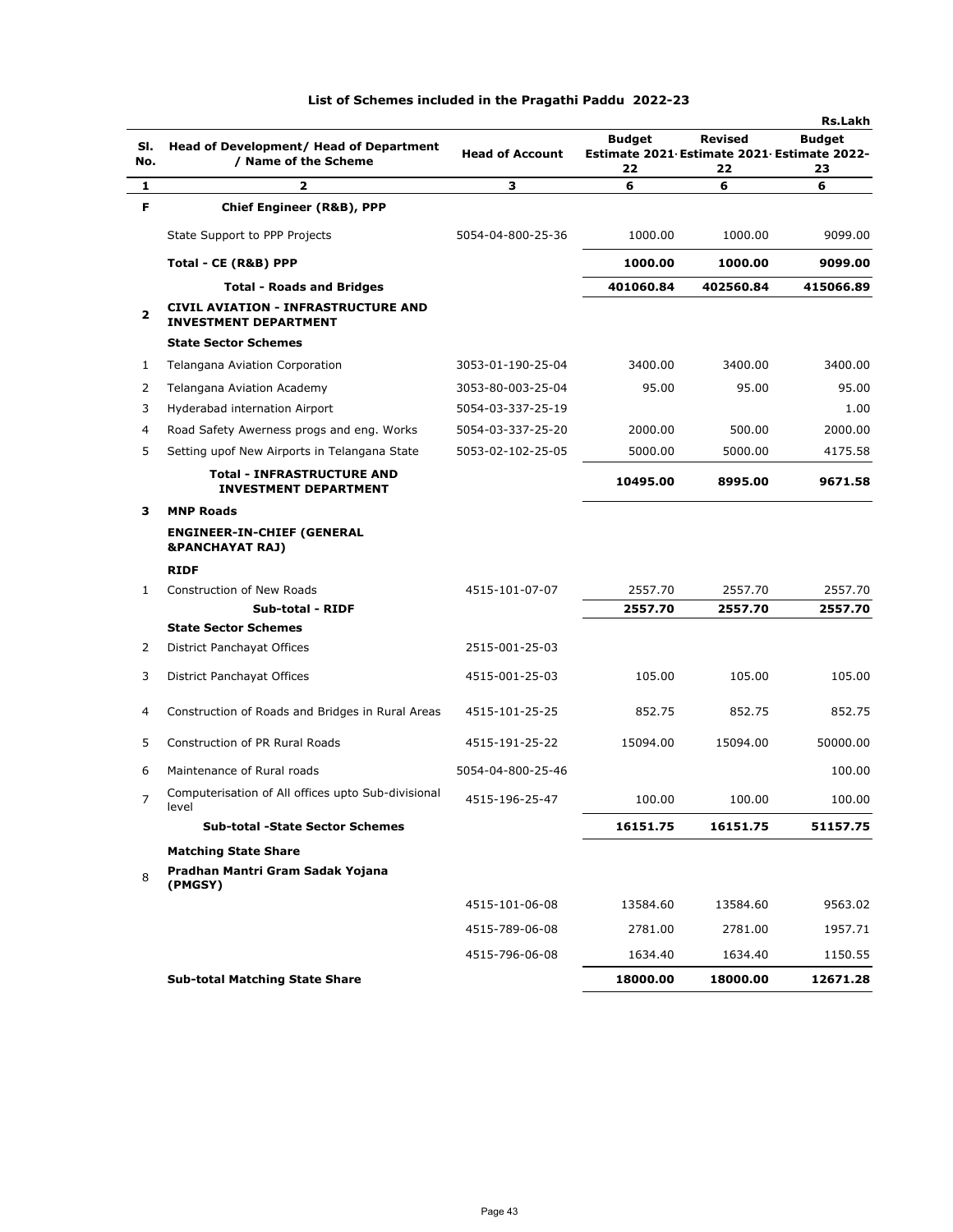|            |                                                                                                |                        |                                                                   |               | <b>Rs.Lakh</b>      |
|------------|------------------------------------------------------------------------------------------------|------------------------|-------------------------------------------------------------------|---------------|---------------------|
| SI.<br>No. | Head of Development/ Head of Department<br>/ Name of the Scheme                                | <b>Head of Account</b> | <b>Budget</b><br>Estimate 2021 Estimate 2021 Estimate 2022-<br>22 | Revised<br>22 | <b>Budget</b><br>23 |
| 1          | 2                                                                                              | з                      | 6                                                                 | 6             | 6                   |
|            | <b>Centrally Sponsored Schemes</b>                                                             |                        |                                                                   |               |                     |
| 9          | Pradhan Mantri Gram Sadak Yojana<br>(PMGSY)                                                    |                        |                                                                   |               |                     |
|            | General                                                                                        | 2515-198-12-08         | 20376.90                                                          | 20376.90      | 14344.52            |
|            | <b>SCSP</b>                                                                                    | 2515-789-12-08         | 4171.50                                                           | 4171.50       | 2936.57             |
|            | <b>TSP</b>                                                                                     | 2515-796-12-08         | 2451.60                                                           | 2451.60       | 1725.83             |
|            | <b>Sub-total -Centrally Sponsored Schemes</b>                                                  |                        | 27000.00                                                          | 27000.00      | 19006.92            |
| 4          | Total - ENGINEER-IN-CHIEF (GENERAL &<br><b>PANCHAYAT RAJ)</b><br><b>TRANSPORT COMMISSIONER</b> |                        | 63709.45                                                          | 63709.45      | 85393.65            |
|            | <b>State Sector Schemes</b>                                                                    |                        |                                                                   |               |                     |
| 1          | Head Quarter Office                                                                            | 2041-001-25-01         | 3000.00                                                           | 3000.00       | 3000.00             |
| 2          | <b>District Offices</b>                                                                        | 2041-001-25-03         | 500.00                                                            | 500.00        | 500.00              |
| 3          | Construction of Buildings for Transport dept.                                                  | 4059-60-051-25-39      | 500.00                                                            | 500.00        | 500.00              |
|            | <b>Total - TRANSPORT COMMISSIONER</b>                                                          |                        | 4000.00                                                           | 4000.00       | 4000.00             |
|            | <b>Total - Transport</b>                                                                       |                        | 479265.29                                                         | 479265.29     | 514132.12           |
|            | <b>VIII Communications</b>                                                                     |                        |                                                                   |               |                     |
| IX         | <b>SCIENCE, TECHNOLOGY &amp; ENVIRONMENT</b>                                                   |                        |                                                                   |               |                     |
|            | <b>Telangana Biodiversity Board</b>                                                            |                        |                                                                   |               |                     |
|            | <b>State Sector Schemes</b>                                                                    |                        |                                                                   |               |                     |
| 1          | Assistance to Telangana Biodiversity Board                                                     | 3435-03-101-25-02      | 125.35                                                            | 125.35        | 125.35              |
|            | <b>Total - TBB</b>                                                                             |                        | 125.35                                                            | 125.35        | 125.35              |
|            | <b>Total - SCIENCE&amp;TECH</b>                                                                |                        | 125.35                                                            | 125.35        | 125.35              |
| x          | <b>General Economic Services</b>                                                               |                        |                                                                   |               |                     |
| 1          | <b>Secretariat Economic Services</b>                                                           |                        |                                                                   |               |                     |
| A          | <b>Planning Department</b>                                                                     |                        |                                                                   |               |                     |
| 1          | Telangana State Development Planning Society                                                   | 3451-090-25-13         | 1500.00                                                           | 1500.00       | 2000.00             |
| 2          | Assistance to Telangana State Remote Sensing<br>Application Centre (TRAC)                      | 3425-60-200-25-07      | 1142.70                                                           | 857.70        | 1142.70             |
| 3          | Assistance to C.E.S.S                                                                          | 3451-102-25-09         | 500.00                                                            | 500.00        | 354.00              |
| 4          | Council for Social Development                                                                 | 3451-102-25-10         | 300.00                                                            | 300.00        | 250.58              |
| 5          | Research Schemes                                                                               | 3451-101-25-05         | 2000.00                                                           | 100.00        | 270.00              |
| 6          | Special Development Fund for Welfare and<br>Development Activites                              | 5475-800-25-08         | 452820.00                                                         | 317940.00     | 150940.00           |
| 7          | Crucial Balancing Fund                                                                         | 5475-800-25-10         | 3300.00                                                           | 3300.00       | 3300.00             |
| 8          | Constituency Development Programme                                                             | 5475-800-25-05         | 60376.00                                                          | 60376.00      | 60376.00            |
| 9          | Brahmin Welfare Fund                                                                           | 3451-090-25-43         | 5000.00                                                           | 5000.00       | 2300.00             |
| 10         | Gajwel Area Dvelopment Authority-Capital                                                       | 5475-800-25-30         | 10000.00                                                          | 1000.00       | 10000.00            |
| 11         | HRD-Re-orientation and Capacity Building of<br>Public Servants in the context of Telangana     | 3451-090-25-41         | 10.00                                                             | 10.00         | 100.00              |
| 12         | Strengthining of District Planning Machinery for<br>Monitoring and Evaluation                  | 3451-090-25-12         | 1500.00                                                           | 1125.00       | 550.00              |
| 13         | Telangna State Planning Board                                                                  | 3451-090-25-39         |                                                                   |               |                     |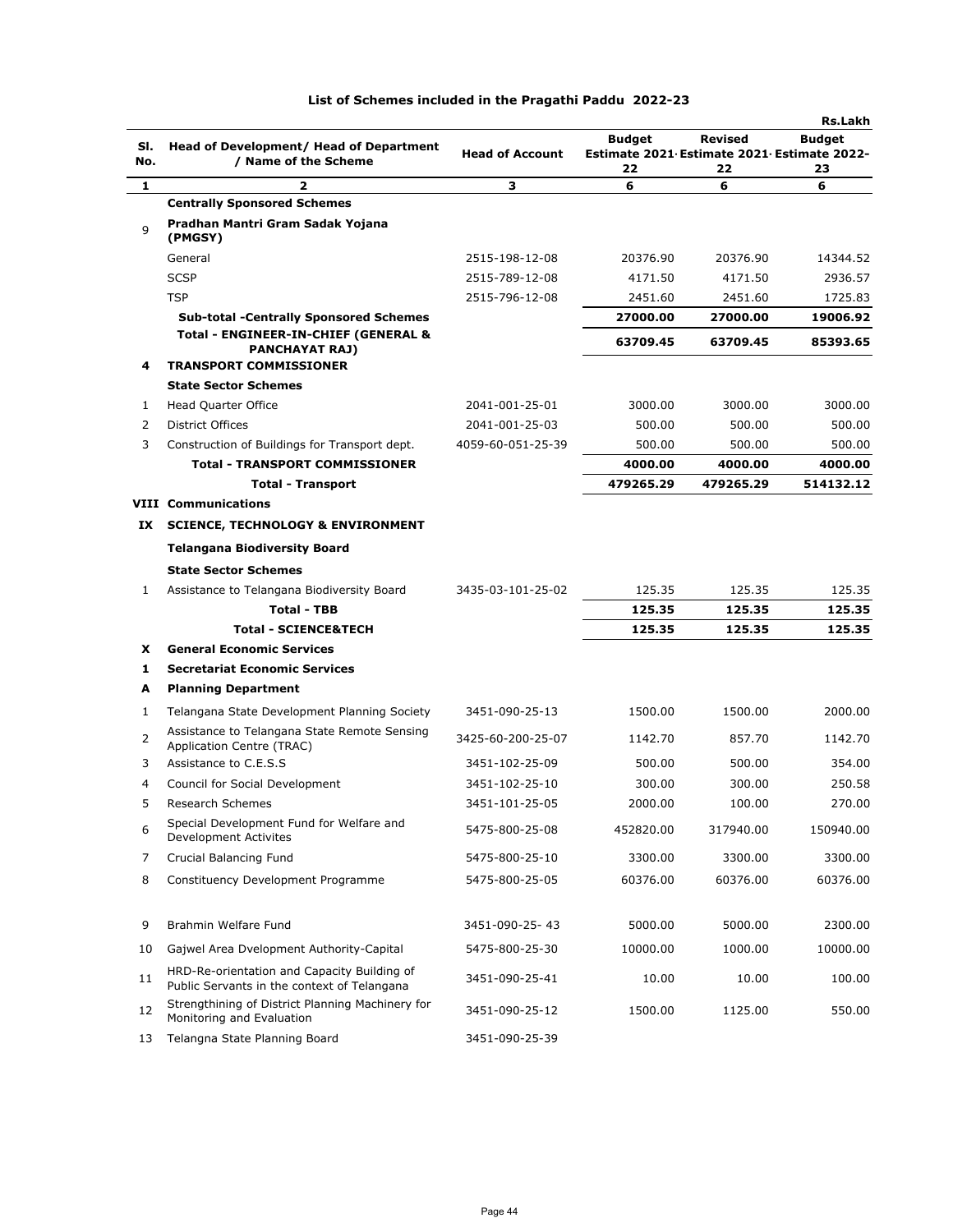| SI.<br>No. | Head of Development/ Head of Department<br>/ Name of the Scheme                              | <b>Head of Account</b> | <b>Budget</b><br>Estimate 2021 Estimate 2021 Estimate 2022-<br>22 | Revised<br>22 | <b>Rs.Lakh</b><br><b>Budget</b><br>23 |
|------------|----------------------------------------------------------------------------------------------|------------------------|-------------------------------------------------------------------|---------------|---------------------------------------|
| 1          | $\overline{\mathbf{z}}$                                                                      | 3                      | 6                                                                 | 6             | 6                                     |
| 14         | Innovation                                                                                   | 3451-092-25-34         | 5000.00                                                           | 500.00        | 10.00                                 |
| 15         | Publication of Survey and Reports                                                            | 3451-090-25-16         | 15.97                                                             | 15.97         | 50.00                                 |
|            | <b>Total PLANNING, SECRETARIAT</b><br><b>DEPARTMENT</b>                                      |                        | 543464.67                                                         | 392524.67     | 231643.28                             |
| в          | <b>Finance Department</b>                                                                    |                        |                                                                   |               |                                       |
|            | <b>State Sector Schemes</b>                                                                  |                        |                                                                   |               |                                       |
| 1          | Digitalisation of Records                                                                    | 2052-090-25-34         | 2500.00                                                           | 2500.00       | 2500.00                               |
| 2          | Integrated Financial Management System                                                       | 2052-090-25-33         | 3500.00                                                           | 3500.00       | 6000.00                               |
| 3          | Comprehensive Financial Management System                                                    | 2052-090-25-32         | 625.97                                                            | 625.97        | 625.97                                |
| 4          | Head Quarter Office of treasuries & Accounts                                                 | 2054-095-25-01         | 50.00                                                             | 50.00         | 50.00                                 |
| 5          | Head Quarter Office of State Audit                                                           | 2054-098-25-01         | 12.00                                                             | 12.00         | 15.50                                 |
| 6          | Head Quarter Office of Life Insurance Dept.                                                  | 2235-60-105-25-01      | 52.00                                                             | 52.00         | 52.00                                 |
|            | <b>Total - Finance Department</b>                                                            |                        | 6739.97                                                           | 6739.97       | 9243.47                               |
| с          | <b>Information Technology &amp; Communications</b>                                           |                        |                                                                   |               |                                       |
|            | <b>State Sector Schemes</b>                                                                  |                        |                                                                   |               |                                       |
| 1          | Information Technology & Communications<br>Department                                        | 3451-090-25-22         | 11349.00                                                          | 11349.00      | 12549.00                              |
| 2          | Infrastructure facilities for Development of IT                                              | 4070-800-25-35         | 15000.00                                                          | 15000.00      | 15000.00                              |
| 3          | WE-HUB                                                                                       | 3451-090-25-36         | 700.00                                                            | 700.00        | 700.00                                |
| 4          | Provision of Video Conferencing Facilities at all<br>Mandal Headquarters with OFC technology | 3451-092-25-23         | 100.00                                                            | 100.00        | 100.00                                |
| 5          | State innovation Cell                                                                        | 3451-090-25-37         | 500.00                                                            | 500.00        | 500.00                                |
| 6          | Assistance to PHOTONICS Valley Corporation                                                   | 3451-090-25-40         |                                                                   |               |                                       |
| 7          | Telangana Academy for Skill knowledge                                                        | 3451-800-25-06         | 1600.00                                                           | 1600.00       | 1600.00                               |
| 8          | <b>SOFT NET</b>                                                                              | 3451-800-25-08         | 1650.00                                                           | 1650.00       | 1850.00                               |
| 9          | T Electronics                                                                                | 3451-092-25-44         | 800.00                                                            | 800.00        | 800.00                                |
| 10         | T Works                                                                                      | 3451-092-25-46         | 900.00                                                            | 900.00        | 500.00                                |
| 11         | T Fibre Grid                                                                                 | 3451-092-25-49         | 700.00                                                            | 700.00        | 700.00                                |
| 12         | <b>SOFT NET</b>                                                                              | 3451-092-25-50         | 600.00                                                            | 600.00        | 600.00                                |
| 13         | Photonics Valley                                                                             | 3451-092-25-52         | 100.00                                                            | 100.00        | 100.00                                |
| 14         | T Fund                                                                                       | 3451-092-25-54         | 1500.00                                                           | 1500.00       | 400.00                                |
| 15         | Photonics Valley corporations                                                                | 4070-190-25-20         |                                                                   |               | 100.00                                |
| 16         | T Hub Foundation                                                                             | 3451-092-25-56         | 200.00                                                            | 200.00        | 200.00                                |
|            | <b>Total INFORMATION TECHNOLOGY &amp;</b><br><b>COMMUNICATIONS</b>                           |                        | 35699.00                                                          | 35699.00      | 35699.00                              |
| D          | DIRECTOR, ELECTRONICALLY DELIVERABLE<br><b>SERVICES</b>                                      |                        |                                                                   |               |                                       |
|            | <b>State Sector Schemes</b>                                                                  |                        |                                                                   |               |                                       |
| 1          | Director, Electronically Deliverable Services                                                | 3451-092-25-12         | 10.00                                                             | 10.00         | 10.00                                 |
|            | <b>Total DIRECTOR, ELECTRONICALLY</b><br><b>DELIVERABLE SERVICES</b>                         |                        | 10.00                                                             | 10.00         | 10.00                                 |
|            | <b>Total - Secretariat Economic Services</b>                                                 |                        | 585913.64                                                         | 434973.64     | 276595.75                             |
| 2          | Tourism                                                                                      |                        |                                                                   |               |                                       |

**Commissioner, Tourism**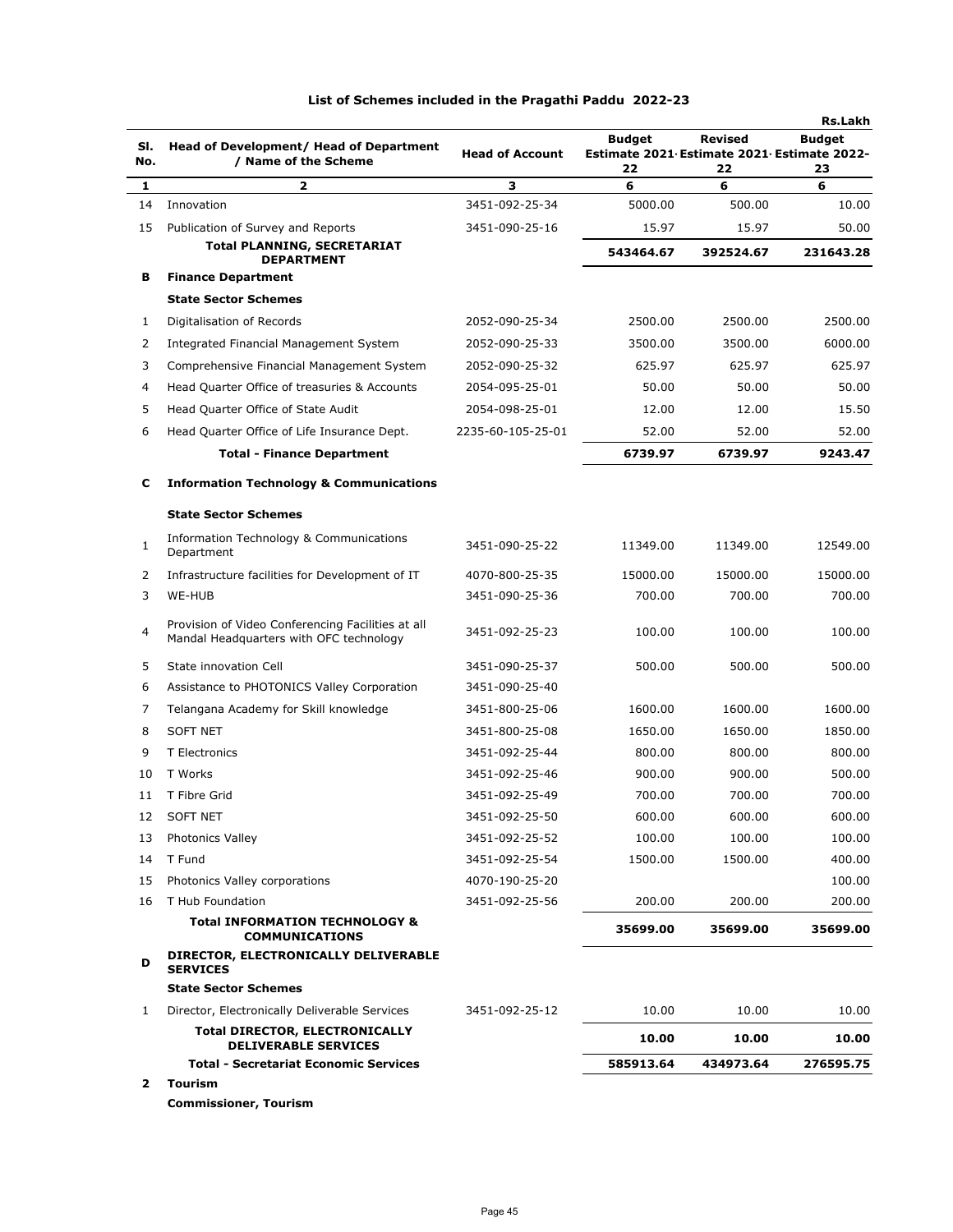|            |                                                                             |                        |                                                                   |                      | <b>Rs.Lakh</b>      |
|------------|-----------------------------------------------------------------------------|------------------------|-------------------------------------------------------------------|----------------------|---------------------|
| SI.<br>No. | Head of Development/ Head of Department<br>/ Name of the Scheme             | <b>Head of Account</b> | <b>Budget</b><br>Estimate 2021 Estimate 2021 Estimate 2022-<br>22 | <b>Revised</b><br>22 | <b>Budget</b><br>23 |
| 1          | 2                                                                           | з                      | 6                                                                 | 6                    | 6                   |
|            | <b>State Sector Schemes</b>                                                 |                        |                                                                   |                      |                     |
| 1          | PMU- Happening Hyd (Including HCVB, organing<br>progs in Hyd)               | 3452-01-102-25-21      |                                                                   |                      | 20.00               |
| 2          | PMU - Tourism infra & development &<br>upgradation                          | 3452-01-102-25-18      |                                                                   |                      | 200.00              |
| 3          | PMU - Advertisment, sales, public city, expenses                            | 3452-01-102-25-20      |                                                                   |                      | 580.00              |
| 4          | Tourism project Management unit                                             | 3452-01-102-25-06      |                                                                   |                      | 200.00              |
| 5          | Kaleswaram Tourism circuit                                                  | 3452-01-102-25-27      | 35000.00                                                          | 35000.00             | 75000.00            |
| 6          | Manair River front                                                          | 3452-01-102-25-28      | 10000.00                                                          | 10000.00             |                     |
|            | <b>Total TOURISM</b>                                                        |                        | 45000.00                                                          | 45000.00             | 76000.00            |
| з          | <b>Economic Advice and Statistics</b>                                       |                        |                                                                   |                      |                     |
|            | <b>Director, Economics and Statistics</b>                                   |                        |                                                                   |                      |                     |
|            | <b>State Sector Schemes</b>                                                 |                        |                                                                   |                      |                     |
| 1          | <b>Headquarters Office</b>                                                  | 3451-102-25-05         | 5.53                                                              | 5.53                 | 19.50               |
|            |                                                                             | 3454-02-112-25-01      | 10.23                                                             | 10.23                | 4.00                |
| 2          | Training                                                                    | 3454-02-003-25-04      | 95.00                                                             | 95.00                | 54.30               |
| 3          | Other Offices                                                               | 3454-02-800-25-04      | 13.19                                                             | 13.19                | 18.00               |
| 4          | Survey, Compilation and dissemination of<br>Information                     | 3454-02-800-25-34      | 100.00                                                            | 100.00               | 97.96               |
|            | <b>Total State Sector Schemes</b>                                           |                        | 223.95                                                            | 223.95               | 193.76              |
|            | <b>Centrally Sponsored Schemes</b>                                          |                        |                                                                   |                      |                     |
| 5          | Agricultural Census of Land Holdings                                        | 3454-02-112-12-07      | 11.59                                                             | 11.59                | 11.59               |
| 6          | Timely Reporting of Agricultural Statistics                                 | 3454-02-112-12-08      |                                                                   |                      |                     |
| 7          | <b>Improvement of Crop Statistics</b>                                       | 3454-02-112-12-09      | 0.50                                                              | 0.50                 | 0.50                |
| 8          | Rationalisation of MI Statistics                                            | 3454-02-112-12-10      |                                                                   |                      |                     |
|            | <b>Total Centrally Sponsored Schemes</b>                                    |                        | 12.09                                                             | 12.09                | 12.09               |
|            | <b>Total - ECONOMICS AND STATISTICS</b>                                     |                        | 236.04                                                            | 236.04               | 205.85              |
| 4          | <b>Civil Supplies</b>                                                       |                        |                                                                   |                      |                     |
|            | <b>State Sector Schemes</b>                                                 |                        |                                                                   |                      |                     |
| 1          | Telangana State Consumer Welfare Fund                                       | 3456-104-25-04         |                                                                   |                      | 20.00               |
| 2          | <b>Head Quarter Office</b>                                                  | 3456-001-25-01         | 721.66                                                            | 721.66               | 1000.00             |
| 3          | <b>Consumer Awareness</b>                                                   | 3456-103-25-09         | 7.74                                                              | 7.74                 | 7.74                |
| 4          | District Offices                                                            | 3456-001-25-03         |                                                                   |                      |                     |
| 5          | Subsidy on Rice                                                             | 2236-02-800-25-04      | 143240.00                                                         | 143240.00            | 174557.50           |
| 6          | Distribution of LPG Connections to women in<br>rural areas/ municipal areas | 3456-103-25-07         |                                                                   |                      | 100.00              |
|            | <b>Total - Civil Supplies</b>                                               |                        | 143969.40                                                         | 143969.40            | 175685.24           |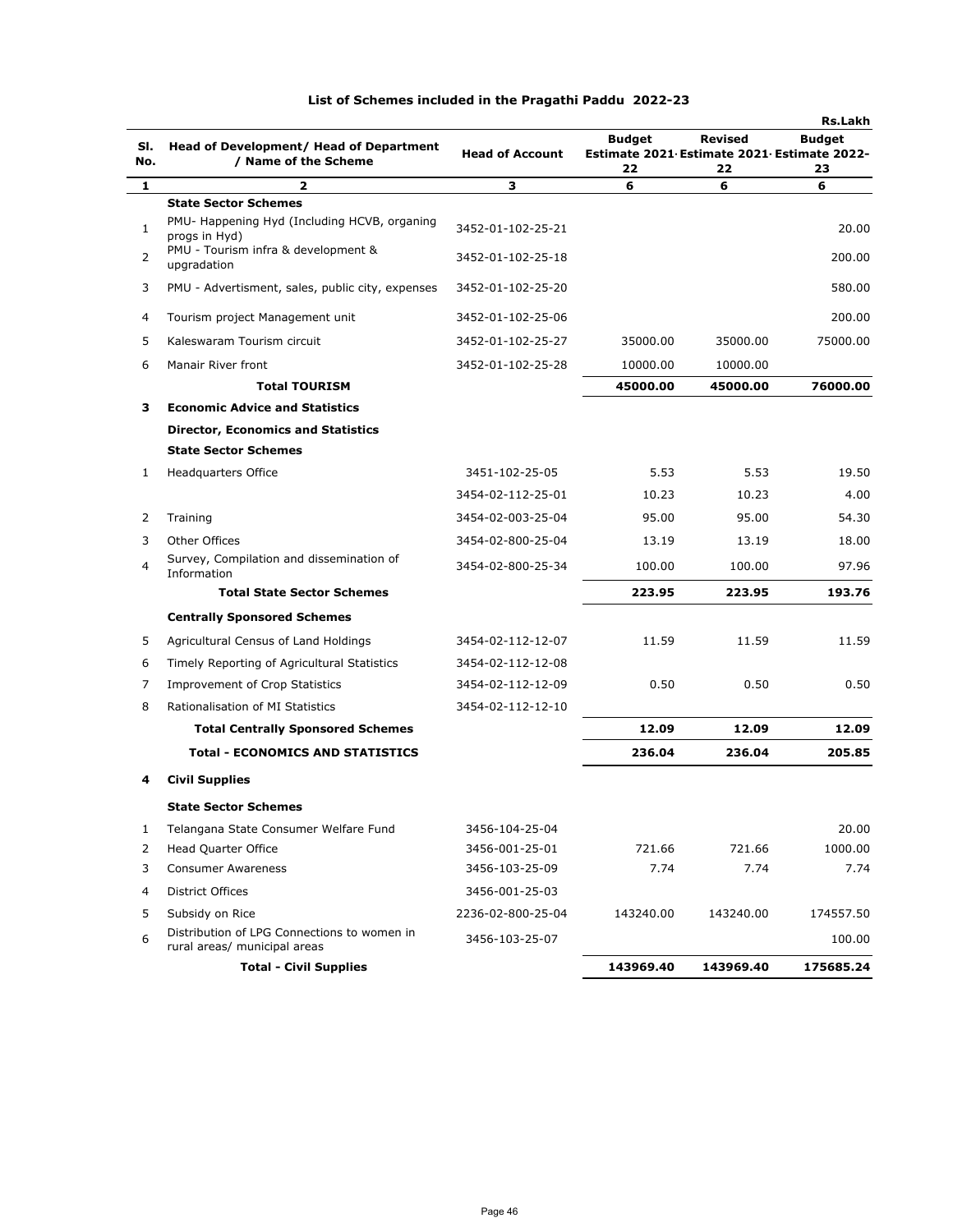| SI.<br>No.              | Head of Development/ Head of Department<br>/ Name of the Scheme                      | <b>Head of Account</b> | <b>Budget</b><br>22 | Revised<br>Estimate 2021 Estimate 2021 Estimate 2022-<br>22 | <b>Budget</b><br>23 |
|-------------------------|--------------------------------------------------------------------------------------|------------------------|---------------------|-------------------------------------------------------------|---------------------|
| 1                       | $\overline{\mathbf{z}}$                                                              | 3                      | 6                   | 6                                                           | 6                   |
|                         | <b>State Consumer Disputes Redressal</b><br><b>Commission</b>                        |                        |                     |                                                             |                     |
|                         | <b>State Sector Schemes</b>                                                          |                        |                     |                                                             |                     |
|                         | Maintainance of the Consumer Protection Act,<br>1986                                 | 3456-001-25-05         | 395.17              | 395.17                                                      |                     |
|                         | <b>Total - SCDRC</b>                                                                 |                        | 395.17              | 395.17                                                      | 0.00                |
|                         | <b>Legal Metrology</b>                                                               |                        |                     |                                                             |                     |
| 1                       | <b>Head Quarters Office</b>                                                          | 3475-106-25-01         | 49.81               | 49.81                                                       | 49.81               |
| $\overline{2}$          | <b>District Offices</b>                                                              | 3475-106-25-03         | 0.19                | 0.19                                                        | 0.19                |
|                         | <b>Total - Legal Metrology</b>                                                       |                        | 50.00               | 50.00                                                       | 50.00               |
|                         | <b>Total - General Economic Services</b>                                             |                        | 775564.25           | 624624.25                                                   | 528536.84           |
|                         | <b>Total - Economic Services</b>                                                     |                        | 6250692.46          | 5724228.38                                                  | 6393775.35          |
| в                       | <b>SOCIAL SERVICES</b>                                                               |                        |                     |                                                             |                     |
| 1                       | <b>General Education</b>                                                             |                        |                     |                                                             |                     |
|                         | <b>Director School Education</b>                                                     |                        |                     |                                                             |                     |
|                         | <b>State Sector Schemes</b>                                                          |                        |                     |                                                             |                     |
| 1                       | <b>District Offices</b>                                                              | 2202-02-001-25-03      | 10.00               | 10.00                                                       | 10.00               |
| $\overline{2}$          | Primary Schools                                                                      | 2202-01-101-25-04      | 50.00               | 50.00                                                       | 75.00               |
|                         |                                                                                      | 2202-01-800-25-36      | 50.00               | 50.00                                                       | 50.00               |
| 3                       | Contribution to Regional Institute of English<br>Banglore                            | 2202-01-800-25-04      | 14.08               | 14.08                                                       | 58.08               |
| $\overline{\mathbf{4}}$ | Assistance to State Institute of Educational<br>Technology                           | 2202-01-800-25-06      | 200.00              | 200.00                                                      | 100.00              |
| 5                       | Support for Educational Development including<br>Teachers Training & Adult Education | 2202-02-004-25-05      | 103.44              | 103.44                                                      | 103.44              |
| 6                       | Pratibha Scholarships                                                                | 2202-02-107-25-05      | 95.00               | 95.00                                                       | 95.00               |
| 7                       | Model Schools                                                                        | 2202-02-109-25-10      | 54.56               | 54.56                                                       | 110.77              |
| 8                       | School Games and Sports                                                              | 2202-02-800-25-05      | 100.00              | 100.00                                                      | 193.40              |
| 9                       | Assistance to Adolescent Girls                                                       | 2202-02-800-25-10      | 4492.30             | 4492.30                                                     | 1150.00             |
| 10                      | Computerisation of Schools                                                           | 2202-02-800-25-15      | 200.00              | 200.00                                                      | 200.00              |
| 11                      | Universalisation of Secondary Education<br>(ANDARIKI VIDYA)                          | 2202-02-800-25-37      | 10000.00            | 10000.00                                                    | 6091.24             |
| 12                      | Nutritious Meals Programmes for IX to X                                              | 2202-02-800-25-40      | 8709.66             | 8709.66                                                     | 10109.66            |
| 13                      | Head Quarter Office                                                                  | 2202-80-001-25-01      | 40.21               | 40.21                                                       | 50.20               |
| 14                      | Legal Cell                                                                           | 2202-80-001-25-05      | 5.51                | 5.51                                                        | 1.80                |
| 15                      | State Council of Educational Research and<br>Training                                | 2202-80-003-25-04      | 20.76               | 20.76                                                       | 31.72               |
| 16                      | Scouts and Guides                                                                    | 2204-102-25-07         | 70.00               | 70.00                                                       | 70.00               |
| 17                      | Construction and Maintance of School Buildings                                       | 4202-01-201-25-77      | 50.00               | 50.00                                                       | 50.00               |

**Rs.Lakh**

18 Maintenance and Repairs to the Primary and

Maintenance and Repairs to the Primary and  $4202-01-201-25-81$  10.00 10.00 10.00 10.00 19 Buildings (DSE) 4202-01-202-25-74 30.00 30.00 30.00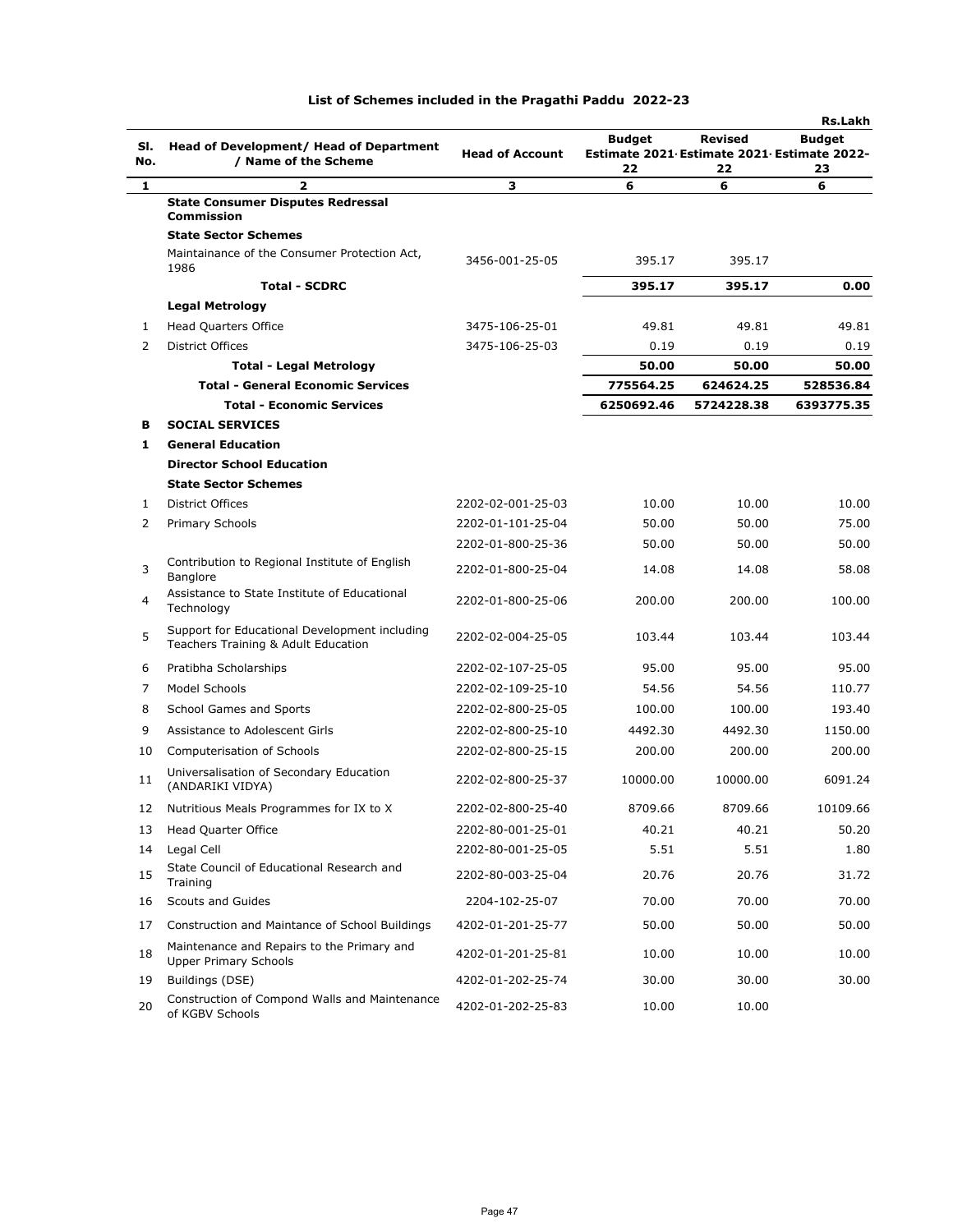| SI.          | Head of Development/ Head of Department                    |                                        | <b>Budget</b>                              | Revised           | <b>Rs.Lakh</b><br><b>Budget</b> |
|--------------|------------------------------------------------------------|----------------------------------------|--------------------------------------------|-------------------|---------------------------------|
| No.          | / Name of the Scheme                                       | <b>Head of Account</b>                 | Estimate 2021 Estimate 2021 Estimate 2022- |                   |                                 |
| 1            | 2                                                          | 3                                      | 22<br>6                                    | 22<br>6           | 23<br>6                         |
| 21           | Completion of incomplete Model Schools<br><b>Buildings</b> | 4202-01-202-25-87                      | 176.72                                     | 176.72            | 176.72                          |
| 22           | MDM I to VIII Classes (Egg Cost)                           | 2236-01-101-25-50                      | 6000.00                                    | 6000.00           | 7573.94                         |
|              | <b>Sub-total - State Sector Schemes</b>                    |                                        | 30492.24                                   | 30492.24          | 26340.97                        |
|              | <b>Matching State Share</b>                                |                                        |                                            |                   |                                 |
| 23           | <b>Nutritious Meals Programmes (MDM</b><br>cooking cost)   |                                        | 9239.60                                    | 9239.60           | 6092.60                         |
|              |                                                            | 2236-01-101-06-06                      | 3786.95                                    | 3786.95           | 2291.98                         |
|              |                                                            | 2236-02-101-06-06                      | 3168.19                                    | 3168.19           | 2269.22                         |
|              |                                                            | 2236-01-789-06-06                      | 783.43                                     | 783.43            | 543.99                          |
|              |                                                            | 2236-02-789-06-06                      | 655.42                                     | 655.42            | 415.06                          |
|              |                                                            | 2236-02-796-06-06                      | 385.19                                     | 385.19            | 247.33                          |
|              |                                                            | 2236-01-796-06-06                      | 460.42                                     | 460.42            | 325.02                          |
| 24           | <b>Nutritious Meals Programmes</b>                         |                                        | 2169.87                                    | 2169.87           | 1393.06                         |
|              |                                                            | 2236-02-101-06-05<br>2236-02-789-06-05 | 1633.38<br>337.90                          | 1633.38<br>337.90 | 1043.14<br>225.88               |
|              |                                                            | 2236-02-796-06-05                      | 198.59                                     | 198.59            | 124.04                          |
|              | <b>Sub-total Matching State Share</b>                      |                                        | 11409.47                                   | 11409.47          | 7485.66                         |
|              | <b>Centrally Sponsored Schemes</b>                         |                                        |                                            |                   |                                 |
| 25           | <b>Nutritious Meals Programmes</b>                         |                                        | 5447.80                                    | 5447.80           | 4497.87                         |
|              | General                                                    | 2236-01-101-12-05                      | 1040.82                                    | 1040.82           | 1038.68                         |
|              | General                                                    | 2236-02-101-12-05                      | 3602.24                                    | 3602.24           | 2934.31                         |
|              | <b>SCSP</b>                                                | 2236-02-789-12-05                      | 506.86                                     | 506.86            | 338.82                          |
|              | <b>TSP</b>                                                 | 2236-02-796-12-05                      | 297.88                                     | 297.88            | 186.06                          |
| 26           | <b>Nutritious Meals Programmes- Cooking</b>                |                                        | 13859.40                                   | 13859.40          | 9138.90                         |
|              | Cost<br>General                                            | 2236-01-101-12-06                      | 5680.43                                    | 5680.43           | 3437.97                         |
|              | <b>SCSP</b>                                                | 2236-01-789-12-06                      | 1175.14                                    | 1175.14           | 815.98                          |
|              | <b>TSP</b>                                                 | 2236-01-796-12-06                      | 690.63                                     | 690.63            | 487.53                          |
|              | General                                                    | 2236-02-101-12-06                      | 4752.28                                    | 4752.28           | 3403.83                         |
|              | <b>SCSP</b>                                                | 2236-02-789-12-06                      | 983.13                                     | 983.13            | 622.60                          |
|              | <b>TSP</b>                                                 | 2236-02-796-12-06                      | 577.79                                     | 577.79            | 370.99                          |
|              | <b>Sub-total - Centrally Sponsored Schemes</b>             |                                        | 19307.20                                   | 19307.20          | 13636.77                        |
|              | <b>Total - School Education</b>                            |                                        | 61208.91                                   | 61208.91          | 47463.40                        |
|              | <b>Government Examinations</b>                             |                                        |                                            |                   |                                 |
|              | <b>State Sector Schemes</b>                                |                                        |                                            |                   |                                 |
| $\mathbf{1}$ | Conduct of Common Examinations                             | 2202-02-108-25-04                      | 1295.81                                    | 1295.81           | 3000.00                         |
|              | <b>Total- Government Examinations</b>                      |                                        | 1295.81                                    | 1295.81           | 3000.00                         |
|              | PD Samagra Siksha                                          |                                        |                                            |                   |                                 |
|              | <b>Matching State Share</b>                                |                                        |                                            |                   |                                 |
|              | 1 Samagra Shiksha                                          |                                        | 26000.00                                   | 26000.00          | 27186.67                        |
|              | General                                                    | 2202-01-001-06-05                      | 19622.20                                   | 19622.20          | 22449.22                        |
|              | <b>SCSP</b>                                                | 2202-01-789-06-05                      | 4017.00                                    | 4017.00           | 2983.84                         |
|              |                                                            |                                        |                                            |                   |                                 |
|              | <b>TSP</b>                                                 | 2202-01-796-06-05                      | 2360.80                                    | 2360.80           | 1753.61                         |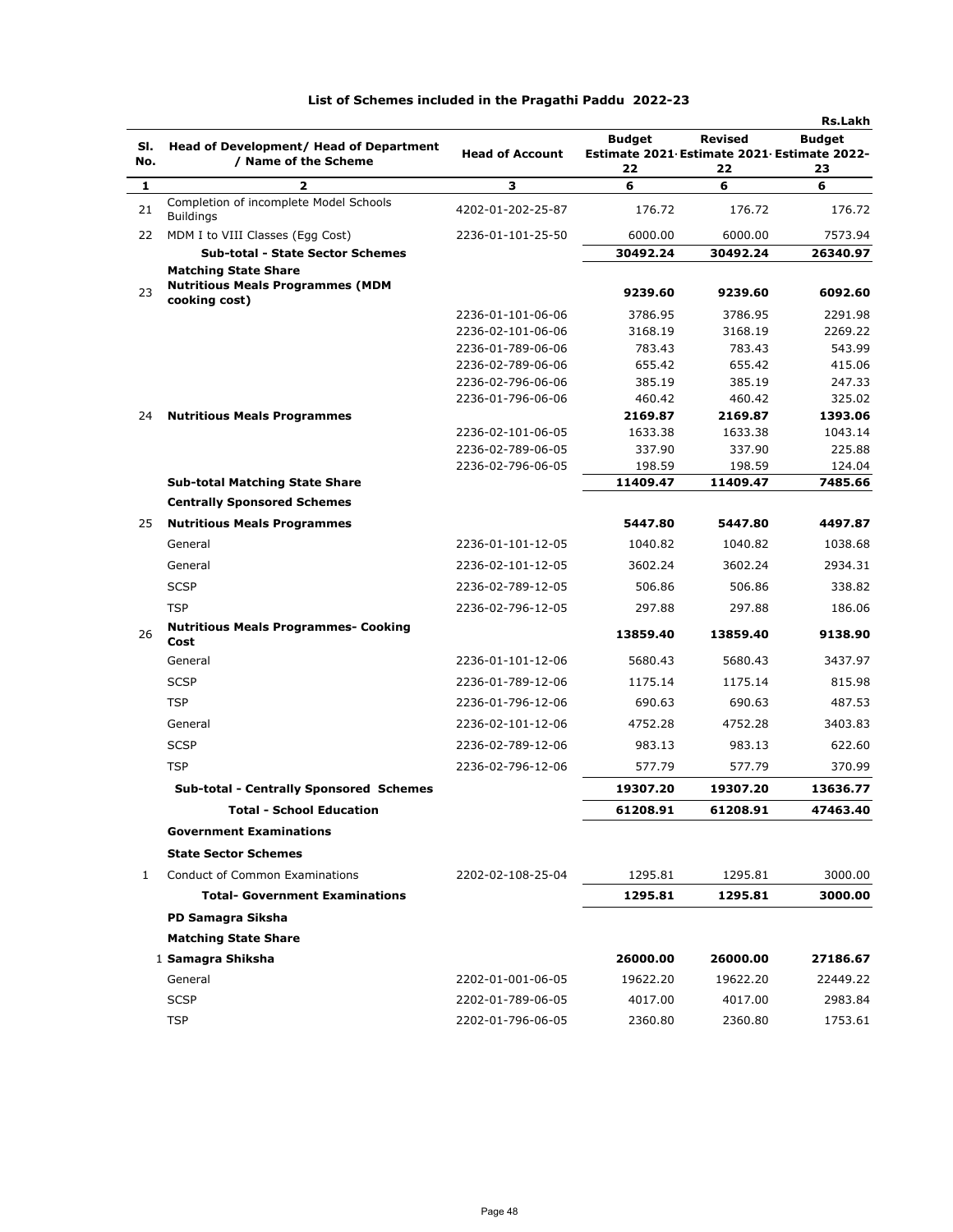| SI. | Head of Development/ Head of Department                                                                                 | <b>Head of Account</b>                 | <b>Budget</b><br>Estimate 2021 Estimate 2021 Estimate 2022- | Revised              | <b>Rs.Lakh</b><br><b>Budget</b> |
|-----|-------------------------------------------------------------------------------------------------------------------------|----------------------------------------|-------------------------------------------------------------|----------------------|---------------------------------|
| No. | / Name of the Scheme                                                                                                    |                                        | 22                                                          | 22                   | 23                              |
| 1   | 2                                                                                                                       | З                                      | 6                                                           | 6                    | 6<br>4809.99                    |
|     | 2 Civil Works under Samagra Shiksha                                                                                     |                                        | 20000.00                                                    | 20000.00<br>15094.00 |                                 |
|     |                                                                                                                         | 4202-01-202-06-06                      | 15094.00<br>3090.00                                         |                      | 1448.36                         |
|     |                                                                                                                         | 4202-01-789-06-06<br>4202-01-796-06-06 |                                                             | 3090.00              | 2117.29<br>1244.34              |
|     |                                                                                                                         |                                        | 1816.00                                                     | 1816.00              |                                 |
|     | <b>Sub-total Matching State Share</b>                                                                                   |                                        | 46000.00                                                    | 46000.00             | 31996.66                        |
| 1   | <b>Centrally Sponsored Schemes</b><br>Samagra Shiksha                                                                   |                                        | 39000.00                                                    | 39000.00             | 40779.98                        |
|     | General                                                                                                                 | 2202-01-001-12-05                      | 29433.30                                                    | 29433.30             | 33673.81                        |
|     | <b>SCSP</b>                                                                                                             | 2202-01-789-12-05                      | 6025.50                                                     | 6025.50              | 4475.76                         |
|     | <b>TSP</b>                                                                                                              | 2202-01-796-12-05                      | 3541.20                                                     | 3541.20              | 2630.41                         |
| 2   | Civil Works under SSA                                                                                                   |                                        | 30000.00                                                    | 30000.00             | 7214.99                         |
|     |                                                                                                                         | 4202-001-202-12-06                     | 22641.00                                                    | 22641.00             | 2172.53                         |
|     |                                                                                                                         | 4202-001-789-12-06                     | 4635.00                                                     | 4635.00              | 3175.95                         |
|     |                                                                                                                         | 4202-001-796-12-06                     | 2724.00                                                     | 2724.00              | 1866.51                         |
|     | <b>Sub-total Centrally Sponsored Schemes</b>                                                                            |                                        | 69000.00                                                    | 69000.00             | 47994.97                        |
|     | <b>Total - Rajiv Vidya Mission</b>                                                                                      |                                        | 115000.00                                                   | 115000.00            | 79991.63                        |
|     | <b>Telangana Residential Educational</b><br><b>Institutions Society</b><br><b>Rural Infrastructure Development Fund</b> |                                        |                                                             |                      |                                 |
|     | (RIDF)<br>Providing of Additional Infrastructure in                                                                     |                                        |                                                             |                      |                                 |
| 1   | Residential Schools & colleges                                                                                          | 4202-01-202-07-07                      | 69.96                                                       | 69.96                | 69.96                           |
|     | <b>Sub-total RIDF</b>                                                                                                   |                                        | 69.96                                                       | 69.96                | 69.96                           |
|     | <b>State Sector Schemes</b>                                                                                             |                                        |                                                             |                      |                                 |
| 2   | Assistance to the Telangana Residential<br><b>Educational Institution Society</b>                                       | 2202-02-110-25-13                      | 2500.00                                                     | 2500.00              | 2452.91                         |
| 3   | Maintenance of TREIS School Buildings                                                                                   | 2202-02-110-25-14                      | 91.96                                                       | 91.96                | 100.00                          |
| 4   | Construction of Buildings to TREI Society                                                                               | 4202-01-202-25-48                      | 600.00                                                      | 600.00               | 600.00                          |
|     | <b>Sub-Total State Sector Schemes</b>                                                                                   |                                        | 3191.96                                                     | 3191.96              | 3152.91                         |
|     | <b>Total - TREIS</b>                                                                                                    |                                        | 3261.92                                                     | 3261.92              | 3222.87                         |
|     | <b>Higher Education - Secretariat Dept</b>                                                                              |                                        |                                                             |                      |                                 |
|     | <b>State Sector Schemes</b>                                                                                             |                                        |                                                             |                      |                                 |
| 1   | Potti Sri Ramulu Telugu University                                                                                      | 2202-03-102-25-12                      | 300.00                                                      | 300.00               |                                 |
| 2   | Construction of Toilets for women in all<br>Universities                                                                | 2202-03-102-25-45                      | 1000.00                                                     | 1000.00              |                                 |
| 3   | Mahila University                                                                                                       | 2202-03-102-25-48                      |                                                             |                      | 10000.00                        |
| 4   | Assistance Sanskrit Academy                                                                                             | 2202-03-102-25-47                      | 15.00                                                       | 15.00                |                                 |
|     | <b>Sub-Total State Sector Schemes</b>                                                                                   |                                        | 1315.00                                                     | 1315.00              | 10000.00                        |
|     | <b>Matching State Share</b>                                                                                             |                                        |                                                             |                      |                                 |
| 5   | Sanskrit Academy                                                                                                        | 2202-03-102-06-32                      | 10.00                                                       | 10.00                |                                 |
|     | <b>Sub-total Matching State share</b>                                                                                   |                                        | 10.00                                                       | 10.00                | 0.00                            |
|     | <b>Centrally Sponsored Schemes</b>                                                                                      |                                        |                                                             |                      |                                 |
| 6   | Sanskrit Academy                                                                                                        | 2202-03-102-12-32                      |                                                             |                      |                                 |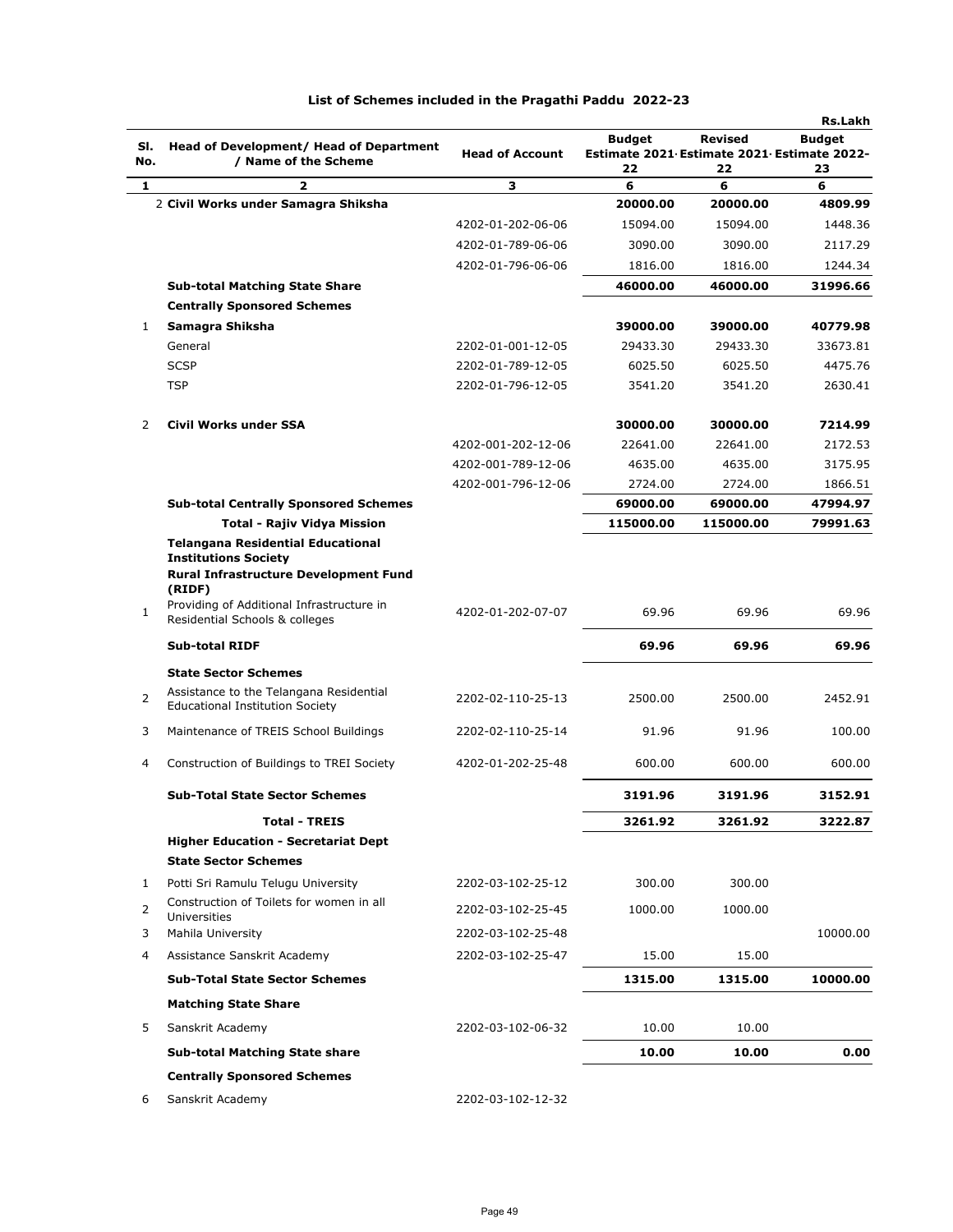|            |                                                                                       |                        |                                                             |                | <b>Rs.Lakh</b> |
|------------|---------------------------------------------------------------------------------------|------------------------|-------------------------------------------------------------|----------------|----------------|
| SI.<br>No. | <b>Head of Development/ Head of Department</b><br>/ Name of the Scheme                | <b>Head of Account</b> | <b>Budget</b><br>Estimate 2021 Estimate 2021 Estimate 2022- | <b>Revised</b> | <b>Budget</b>  |
| 1          | $\overline{\mathbf{z}}$                                                               | З                      | 22<br>6                                                     | 22<br>6        | 23<br>6        |
|            | <b>Sub-total Centrally Sponsored Schemes</b>                                          |                        | 0.00                                                        | 0.00           | 0.00           |
|            | <b>Total - Higher Education</b>                                                       |                        | 1325.00                                                     | 1325.00        | 10000.00       |
|            | <b>Commissioner, Collegiate Education</b>                                             |                        |                                                             |                |                |
|            | <b>State Sector Schemes</b>                                                           |                        |                                                             |                |                |
| 1          | Government Degree Colleges                                                            | 2202-03-103-25-07      | 1864.00                                                     | 1864.00        | 1864.00        |
| 2          | Telangana Skill Knowledge Centres                                                     | 2202-03-103-25-46      | 136.50                                                      | 136.50         | 128.10         |
| 3          | <b>Information Communication Technology</b>                                           | 2202-03-103-25-47      | 12.00                                                       | 12.00          |                |
| 4          | Government Buildings for Degree Colleges                                              | 4202-01-203-25-70      | 1091.53                                                     | 1091.53        | 900.43         |
| 5          | Head Quarter                                                                          | 2202-03-001-25-01      | 4.09                                                        | 4.09           |                |
| 6          | Science Academy                                                                       | 2202-80-800-25-15      | 32.09                                                       | 32.09          |                |
|            | <b>Sub-total - State Sector Schemes</b>                                               |                        | 3140.21                                                     | 3140.21        | 2892.53        |
|            | <b>Matching State Share</b>                                                           |                        |                                                             |                |                |
| 7          | Rashtriya Uchcha Shiksha Abhiyan (RUSA)                                               |                        |                                                             |                |                |
|            |                                                                                       | 2202-03-102-06-06      | 2264.10                                                     | 2264.10        | 1006.64        |
|            |                                                                                       | 2202-03-789-06-06      | 463.50                                                      | 463.50         | 206.07         |
|            |                                                                                       | 2202-03-796-06-06      | 272.40                                                      | 272.40         | 121.11         |
|            | <b>Sub-total Matching State share</b>                                                 |                        | 3000.00                                                     | 3000.00        | 1333.82        |
|            | <b>Centrally Sponsored Schemes</b>                                                    |                        |                                                             |                |                |
| 8          | Rashtriya Uchcha Shiksha Abhiyan (RUSA)                                               |                        | 4500.00                                                     | 4500.00        | 2000.73        |
|            | General                                                                               | 2202-03-102-12-06      | 3396.15                                                     | 3396.15        | 1509.95        |
|            | <b>SCSP</b>                                                                           | 2202-03-789-12-06      | 695.25                                                      | 695.25         | 309.11         |
|            | <b>TSP</b>                                                                            | 2202-03-796-12-06      | 408.60                                                      | 408.60         | 181.67         |
|            | <b>Sub-total - Centrally Sponsored Schemes</b>                                        |                        | 4500.00                                                     | 4500.00        | 2000.73        |
|            | <b>Total - Collegiate Education</b>                                                   |                        | 10640.21                                                    | 10640.21       | 6227.08        |
|            | <b>Director Intermediate Education</b>                                                |                        |                                                             |                |                |
|            | <b>State Sector Schemes</b>                                                           |                        |                                                             |                |                |
| 1          | Vocationalisation of Education                                                        | 2202-02-004-25-04      | 166.00                                                      | 166.00         | 193.00         |
| 2          | Government Junior Colleges                                                            | 2202-03-103-25-04      | 3109.08                                                     | 3109.08        | 2291.10        |
| 3          | Assistance to Govt. Junior colleges                                                   | 2202-03-103-25-08      | 300.00                                                      | 300.00         | 300.00         |
| 4          | Supply of Text Books to Students in Govt Junior<br>Colleges                           | 2202-03-103-25-32      | 50.00                                                       | 50.00          | 1.59           |
| 5          | Providing lab equipment to New Government<br>Junior Colleges                          | 2202-03-103-25-44      | 10.00                                                       | 10.00          | 50.00          |
| 6          | Providing Information and Communications<br>Technology (ICT) to Govt. Junior Colleges | 2202-03-103-25-51      | 218.00                                                      | 218.00         | 200.00         |
| 7          | Incentives Scholarships                                                               | 2202-03-107-25-11      | 4.00                                                        | 4.00           | 4.00           |
| 8          | Construction of Additional Class Rooms &<br>Infrastructure in GJCs                    | 4202-01-203-25-10      | 465.78                                                      | 465.78         |                |
| 9          | Construction of Buildings to GJCs                                                     | 4202-01-203-25-77      | 174.64                                                      | 174.64         |                |
|            | <b>Sub-total - State Sector Schemes</b>                                               |                        | 4497.50                                                     | 4497.50        | 3039.69        |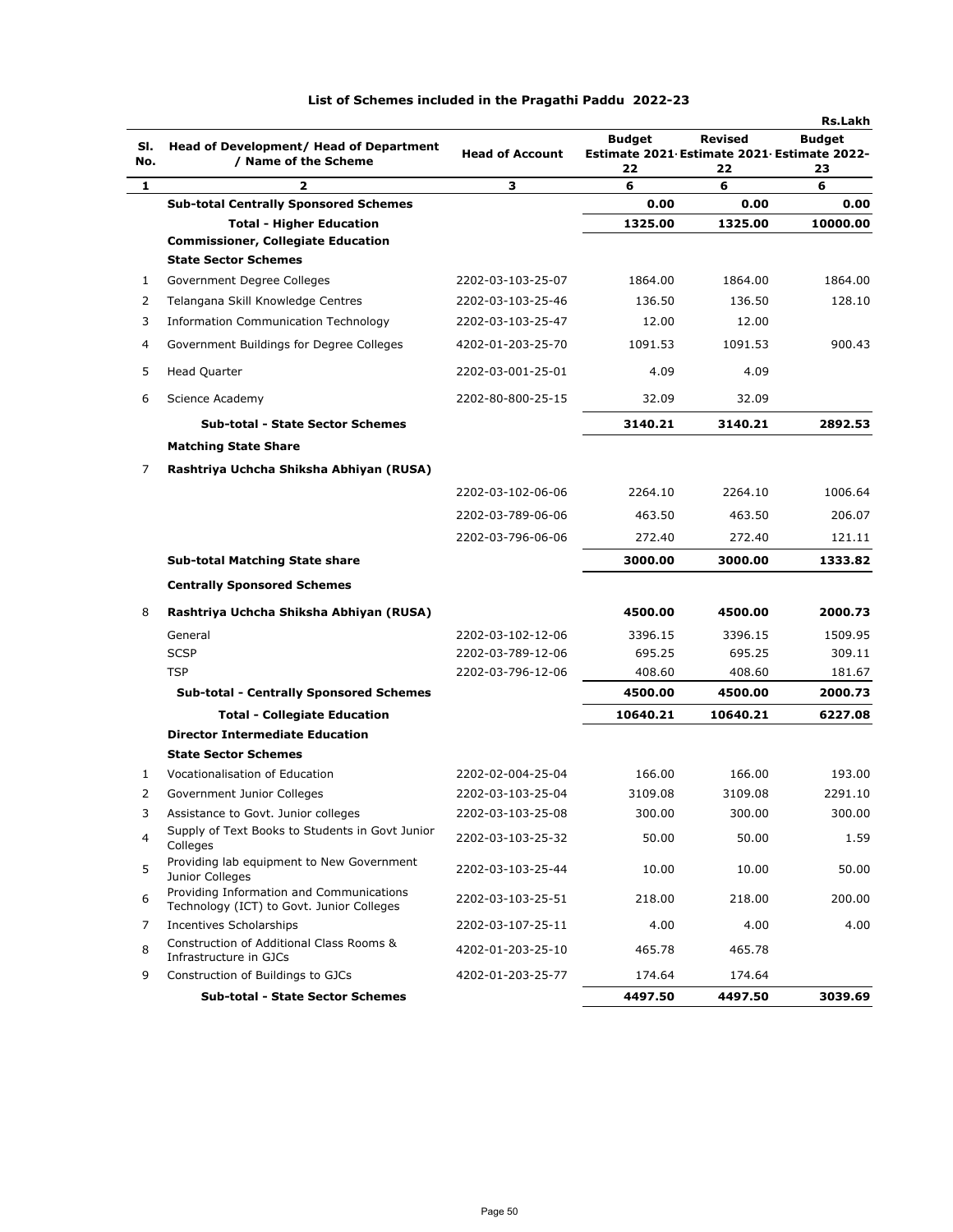| SI.<br>No.     | Head of Development/ Head of Department<br>/ Name of the Scheme        | <b>Head of Account</b> | <b>Budget</b><br>Estimate 2021 Estimate 2021 Estimate 2022-<br>22 | Revised<br>22 | <b>Rs.Lakh</b><br><b>Budget</b><br>23 |
|----------------|------------------------------------------------------------------------|------------------------|-------------------------------------------------------------------|---------------|---------------------------------------|
| 1              | 2                                                                      | 3                      | 6                                                                 | 6             | 6                                     |
|                | <b>Rural Infrastructure Development Fund</b>                           |                        |                                                                   |               |                                       |
|                | (RIDF)                                                                 |                        |                                                                   |               |                                       |
| 10             | <b>Buildings</b>                                                       | 4202-01-203-07-74      | 420.85                                                            | 420.85        | 420.85                                |
|                | <b>Sub-total RIDF</b>                                                  |                        | 420.85                                                            | 420.85        | 420.85                                |
|                | <b>Total - Intermediate Education</b>                                  |                        | 4918.35                                                           | 4918.35       | 3460.54                               |
|                | <b>Director Adult Education</b>                                        |                        |                                                                   |               |                                       |
|                | <b>Matching State Share</b>                                            |                        |                                                                   | 260.00        |                                       |
| 1              | Pradhana Likhna Abhiyan                                                | 2202-04-200-06-08      | 260.00                                                            |               |                                       |
|                | <b>Sub-total Matching State Share</b>                                  |                        | 260.00                                                            | 260.00        | 0.00                                  |
|                | <b>Centrally Sponsored Schemes</b>                                     |                        |                                                                   |               |                                       |
| 2              | Pradhana Likhna Abhiyan                                                | 2202-04-200-12-08      | 390.00                                                            | 390.00        |                                       |
|                | <b>Total - Adult Education</b>                                         |                        | 650.00                                                            | 650.00        | 0.00                                  |
|                | Jawahar Bal Bhavan                                                     |                        |                                                                   |               |                                       |
|                | <b>State Sector Schemes</b>                                            |                        |                                                                   |               |                                       |
|                | Jawahar Bal Bhavan                                                     | 2202-80-800-25-05      | 1.00                                                              | 1.00          |                                       |
|                | <b>Total - Jawahar Bal Bhavan</b>                                      |                        | 1.00                                                              | 1.00          | 0.00                                  |
|                | <b>Government Text Book Press</b>                                      |                        |                                                                   |               |                                       |
|                | <b>State Sector Schemes</b>                                            |                        |                                                                   |               |                                       |
| 1              | Government Text Book Press                                             | 2202-02-106-25-05      | 3382.47                                                           | 3382.47       | 3207.82                               |
|                |                                                                        |                        | 3382.47                                                           | 3382.47       | 3207.82                               |
|                | <b>NCC</b>                                                             |                        |                                                                   |               |                                       |
|                | <b>State Sector Schemes</b>                                            |                        |                                                                   |               |                                       |
| 1              | NCC Training (Reimbursable Expenditure)                                | 2204-102-25-04         | 1.00                                                              | 1.00          | 2.00                                  |
| 2              | NCC Training (Non-Reimbursable Expenditure)                            | 2204-102-25-05         | 55.98                                                             | 55.98         | 245.86                                |
|                | <b>Total - NCC</b>                                                     |                        | 56.98                                                             | 56.98         | 247.86                                |
|                | <b>Total - General Education</b>                                       |                        | 201740.65                                                         | 201740.65     | 156821.20                             |
| $\mathbf{z}$   | <b>SPORTS AND YOUTH SERVICES</b>                                       |                        |                                                                   |               |                                       |
|                | Sports Authority of Telangana State - LB<br><b>Stadium</b>             |                        |                                                                   |               |                                       |
|                | <b>State Sector Schemes</b>                                            |                        |                                                                   |               |                                       |
| $\mathbf{1}$   | Construction of Stadia and Modernization of<br>Sports facilities       | 4202-03-102-25-04      | 4684.87                                                           | 4684.87       | 3000.00                               |
| $\overline{2}$ | Grants to Sports Associations and Cash<br>Incentives to Sports Persons | 2204-104-25-09         | 2000.00                                                           | 2000.00       | 600.00                                |
| 3              | Assistance to Sports Authority of Telangana                            | 2204-104-25-04         | 2383.91                                                           | 2383.91       | 1808.31                               |
| 4              | Assistance to TS Sports School and Warangal<br>and Karimnagar          | 2204-104-25-10         | 1421.42                                                           | 1421.42       | 1970.16                               |
| 5              | Assistance to Telangana State Sports School                            | 2204-104-25-05         | 905.80                                                            | 905.80        | 722.66                                |
|                | <b>Total - SATS</b>                                                    |                        | 11396.00                                                          | 11396.00      | 8101.13                               |
|                | <b>Commissioner, Youth Services</b>                                    |                        |                                                                   |               |                                       |
|                | <b>State Sector Schemes</b>                                            |                        |                                                                   |               |                                       |
| 1              | <b>SETWIN</b>                                                          | 2204-001-25-07         | 10.00                                                             | 10.00         |                                       |
| 2              | Promotion of Youth Activities and Skill<br>Development                 | 2204-001-25-06         | 500.00                                                            | 500.00        | 250.00                                |
| 3              | Assistance to STEP                                                     | 2204-003-25-05         | 10.00                                                             | 10.00         | 5.00                                  |
|                | <b>Total - Youth Services</b>                                          |                        | 520.00                                                            | 520.00        | 255.00                                |
|                | <b>Total - Sports &amp; Youth Services</b>                             |                        | 11916.00                                                          | 11916.00      | 8356.13                               |
|                |                                                                        |                        |                                                                   |               |                                       |

**3 TECHNICAL EDUCATION**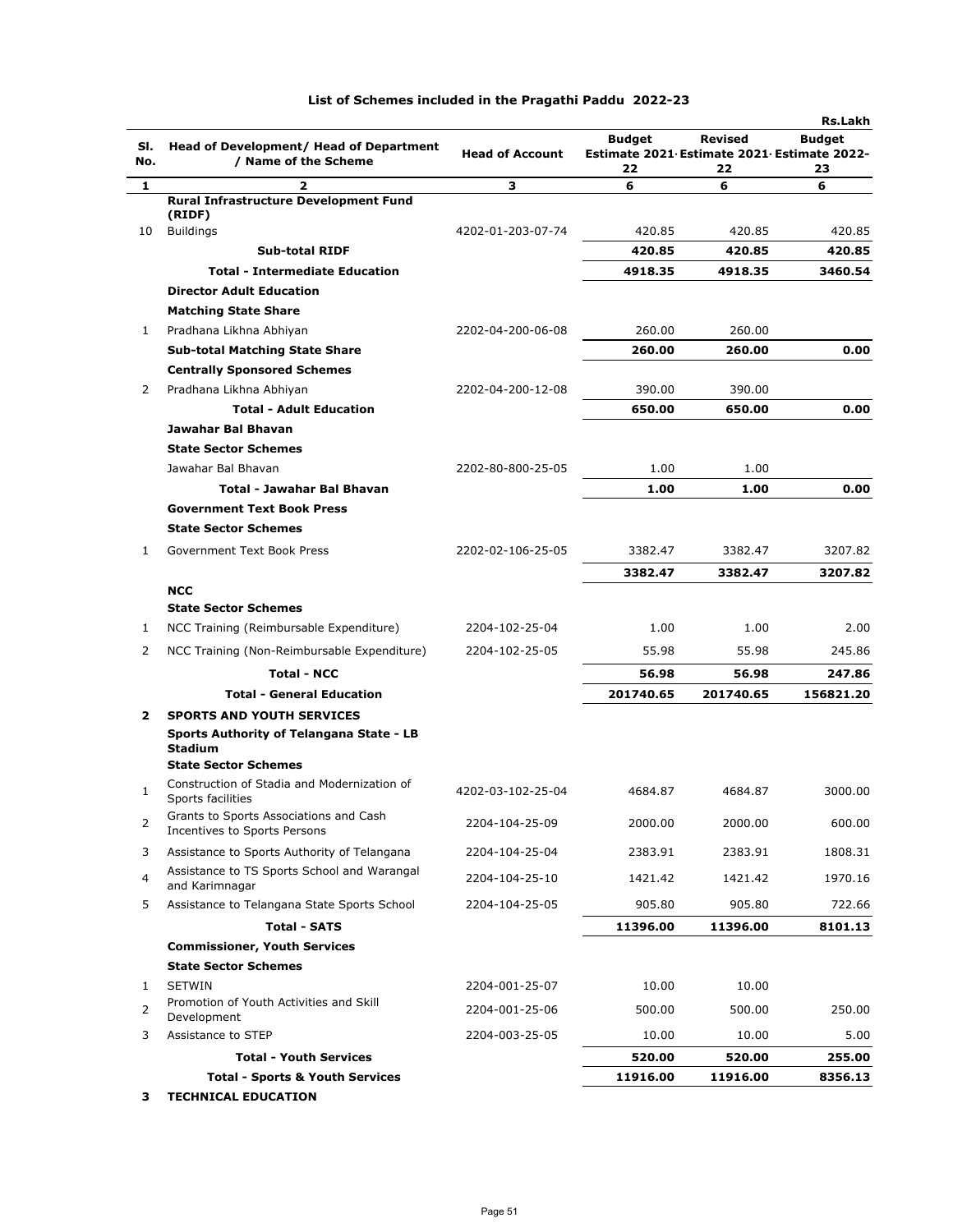|     |                                                        |                        |                                                  |           | Rs.Lakh       |
|-----|--------------------------------------------------------|------------------------|--------------------------------------------------|-----------|---------------|
| SI. | <b>Head of Development/ Head of Department</b>         |                        | <b>Budget</b>                                    | Revised   | <b>Budget</b> |
| No. | / Name of the Scheme                                   | <b>Head of Account</b> | Estimate 2021 Estimate 2021 Estimate 2022-<br>22 | 22        |               |
| 1   | 2                                                      | 3                      | 6                                                | 6         | 23<br>6       |
|     | <b>State Sector Schemes</b>                            |                        |                                                  |           |               |
| 1   | Govt. Polytechnics                                     | 2203-105-25-04         | 260.00                                           | 260.00    |               |
| 2   | Hostel Buildings for SCs                               | 2203-105-25-13         | 323.87                                           | 323.87    | 975.04        |
| 3   | Amenities to Students in Polytechnics                  | 2203-105-25-25         | 100.00                                           | 100.00    | 100.00        |
|     | Special Nutricious Food to Students in GMR             |                        |                                                  |           |               |
| 4   | Ploytechnics                                           | 2203-105-25-21         | 120.00                                           | 120.00    |               |
| 5   | Tech Fests and Awards                                  | 2203-105-25-27         | 25.00                                            | 25.00     | 25.00         |
| 6   | Pratibha Scholarships                                  | 2203-107-25-05         | 10.00                                            | 10.00     | 10.00         |
|     | <b>Sub-total - State Sector Schemes</b>                |                        | 838.87                                           | 838.87    | 1110.04       |
|     | <b>Rural Infrastructure Development Fund</b>           |                        |                                                  |           |               |
|     | (RIDF)<br><b>Buildings</b>                             | 4202-02-104-07-74      | 478.37                                           | 478.37    | 478.37        |
|     | <b>Sub-total RIDF</b>                                  |                        | 478.37                                           | 478.37    | 478.37        |
|     | <b>Total TECHNICAL EDUCATION, HOD</b>                  |                        | 1317.24                                          | 1317.24   | 1588.41       |
| 4   | <b>ART &amp; CULTURE</b>                               |                        |                                                  |           |               |
|     | <b>State Archives</b>                                  |                        |                                                  |           |               |
|     | <b>State Sector Schemes</b>                            |                        |                                                  |           |               |
| 1   | <b>Head Quarter</b>                                    | 2205-104-25-01         | 4.68                                             | 4.68      |               |
|     | <b>Total Archives</b>                                  |                        | 4.68                                             | 4.68      | 0.00          |
|     | <b>Director. Public Libraries</b>                      |                        |                                                  |           |               |
|     | <b>State Sector Schemes</b>                            |                        |                                                  |           |               |
| 1   | <b>Head Quarters Office</b>                            | 2205-105-25-01         | 1.00                                             | 1.00      | 1.00          |
| 2   | State Central Library                                  | 2205-105-25-04         | 2.00                                             | 2.00      | 5.00          |
| 3   | <b>Other Government Libraries</b>                      | 2205-105-25-05         | 58.13                                            | 58.13     | 57.00         |
|     | <b>Total - Public Libraries</b>                        |                        | 61.13                                            | 61.13     | 63.00         |
|     | <b>Oriental Manuscripts Library and Research</b>       |                        |                                                  |           |               |
|     | <b>Institute</b>                                       |                        |                                                  |           |               |
|     | <b>State Sector Schemes</b>                            |                        |                                                  |           |               |
| 1   | Oriental Manuscripts Library and Research<br>Institute | 2205-104-25-06         | 1.00                                             | 1.00      | 0.10          |
|     | <b>Total - OMLRI</b>                                   |                        | 1.00                                             | 1.00      | 0.10          |
|     | <b>Director Cultural Affairs</b>                       |                        |                                                  |           |               |
|     | <b>State Sector Schemes</b>                            |                        |                                                  |           |               |
|     | Assistance to Cultural Academies                       | 2205-102-25-20         | 85.70                                            | 85.70     | 100.00        |
| 2   | <b>Cultural Celebrations</b>                           | 2205-102-25-24         | 3349.00                                          | 3349.00   | 1200.00       |
| 3   | Assistance to various institutions                     | 2205-102-25-04         | 40.00                                            | 40.00     | 40.00         |
| 4   | Old Age Pensions to Artists                            | 2205-102-25-05         | 977.37                                           | 977.37    | 1358.65       |
| 5   | Sanskrithika Saradhis (500 kalakaruu)                  | 2205-102-25-25         | 1617.92                                          | 1617.92   | 2500.00       |
| 6   | Grants to Institutions and Ravindra Bharathi           | 2205-102-25-27         | 300.00                                           | 300.00    | 240.00        |
|     | <b>Total - Cultural Affairs</b>                        |                        | 6369.99                                          | 6369.99   | 5438.65       |
|     | <b>Total - Art &amp; Culture</b>                       |                        | 6436.80                                          | 6436.80   | 5501.75       |
|     | Total - Edn, Sports, Art & Culture                     |                        | 221410.69                                        | 221410.69 | 172267.49     |
|     |                                                        |                        |                                                  |           |               |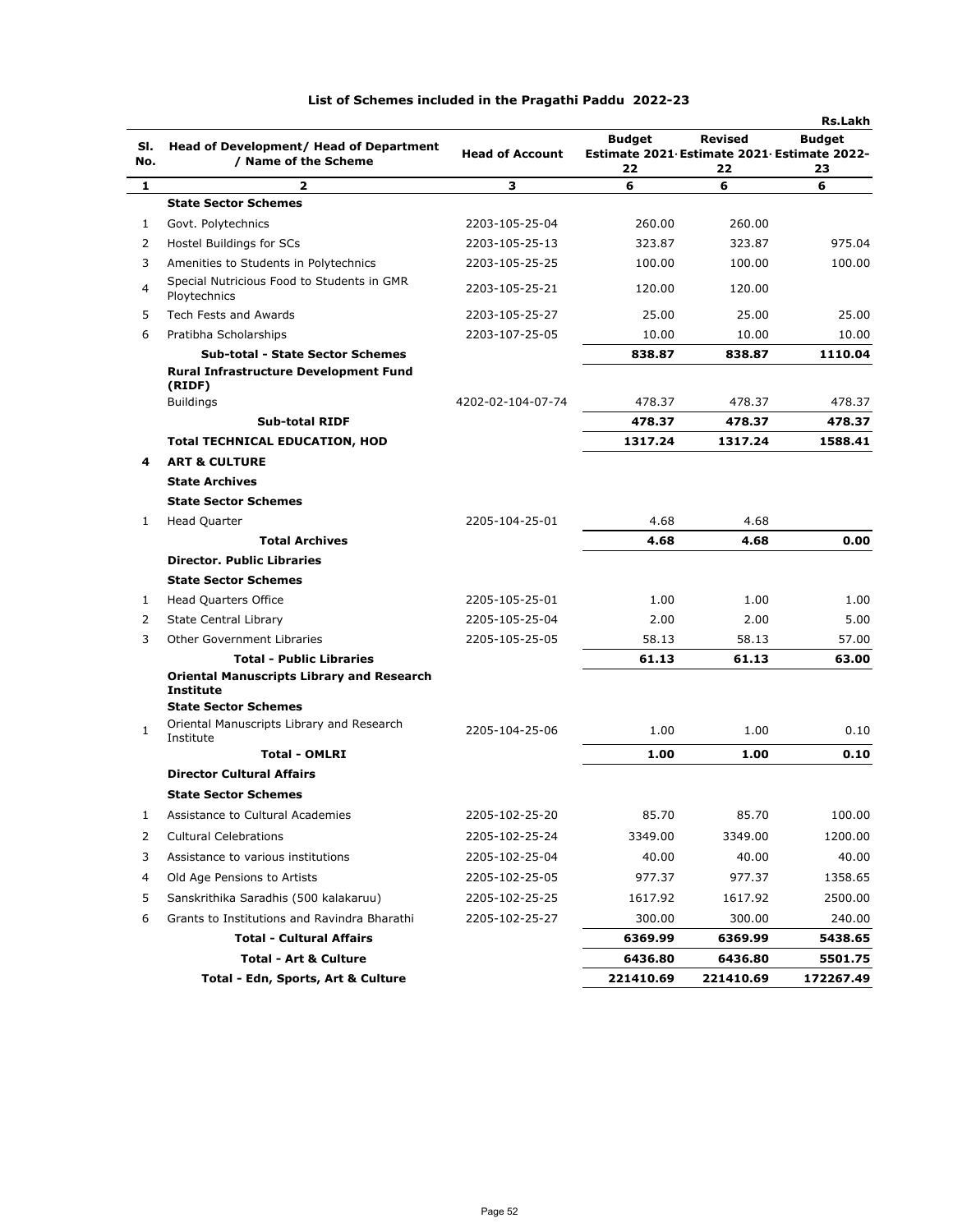| SI.<br>No. | Head of Development/ Head of Department<br>/ Name of the Scheme                  | <b>Head of Account</b> | <b>Budget</b><br>Estimate 2021 Estimate 2021 Estimate 2022-<br>22 | Revised<br>22 | <b>Rs.Lakh</b><br><b>Budget</b><br>23 |
|------------|----------------------------------------------------------------------------------|------------------------|-------------------------------------------------------------------|---------------|---------------------------------------|
| 1          | 2                                                                                | 3                      | 6                                                                 | 6             | 6                                     |
| 5          | <b>MEDICAL AND PUBLIC HEALTH</b>                                                 |                        |                                                                   |               |                                       |
| A          | <b>Health Medical &amp; Family Welfare</b>                                       |                        |                                                                   |               |                                       |
|            | <b>State Sector Schemes</b>                                                      |                        |                                                                   |               |                                       |
| 1          | Assistance to Telangana Vaidya Vidhana Parishad                                  | 2210-01-001-25-05      | 3739.00                                                           | 3739.00       | 8285.00                               |
| 2          | Indian Red Cross Society                                                         | 2210-06-001-25-06      |                                                                   |               |                                       |
| 3          | Discretionary Fund for HM & FW                                                   | 2210-01-001-25-06      |                                                                   |               |                                       |
| 4          | Other Contractual Services (TVVP Hptl)                                           | 2210-01-001-25-07      | 4800.00                                                           | 4800.00       |                                       |
| 5          | Assistance to Medical and Health Services<br><b>Recruitment Board</b>            | 2210-01-001-25-15      | 10.00                                                             | 10.00         | 15.07                                 |
| 6          | MNJ Institute of Oncology and Regional Cancer<br>Center, Hyderabad               | 2210-01-110-25-07      | 2000.00                                                           | 2000.00       | 3276.00                               |
| 7          | Assistance to TS Medical and Aromatic Plants<br>Board, Hyderabad                 | 2210-01-110-25-15      | 42.85                                                             | 42.85         | 80.00                                 |
| 8          | Nizam Institute of Medical Sciences, Hyderabad                                   | 2210-01-110-25-28      | 367.67                                                            | 367.67        | 1567.00                               |
| 9          | Assistance to Telangana VVP for Upgradation of<br>Hospitals                      | 2210-01-110-25-36      | 100.00                                                            | 100.00        | 20000.00                              |
| 10         | Life Saving Medicine and disposables for NIMS                                    | 2210-01-110-25-38      | 100.00                                                            | 100.00        | 100.00                                |
| 11         | Surgical Consumables in TVVP Hospitals                                           | 2210-01-110-25-41      | 1353.77                                                           | 1353.77       | 7500.00                               |
| 12         | Assistance to NIMS for treatment of BPL families<br>not covered under Aarogyasri | 2210-01-110-25-47      | 100.00                                                            | 100.00        | 200.00                                |
| 13         | Assistance to TVVP for Strenghtening of<br>Hospitals                             | 2210-01-110-25-48      | 100.00                                                            | 100.00        | 5000.00                               |
| 14         | Contingency Fund for TVVP of Hospitals                                           | 2210-01-110-25-49      |                                                                   |               |                                       |
| 15         | Integrated Hospital Facility Management<br>Services for TVVP Hospitals           | 2210-01-110-25-50      | 4815.36                                                           | 4815.36       | 10800.00                              |
| 16         | Assistance to Civil Dispensaries                                                 | 2210-01-110-25-57      | 300.00                                                            | 300.00        | 1105.00                               |
| 17         | Assistance to Kaloji Narayana Rao Health<br>University of Sciences, Warangal     | 2210-01-105-25-32      | 160.00                                                            | 160.00        | 160.00                                |
| 18         | Assistance to Telangana Yogadhyayana Parishad                                    | 2210-01-200-25-06      | 160.00                                                            | 160.00        | 300.00                                |
| 19         | Indian Red Cross Society                                                         | 2210-06-001-25-06      | 584.49                                                            | 584.49        | 750.00                                |
| 20         | Diagnostic Equipment and Regents in TVVP<br>Hospitals                            | 4210-01-110-25-26      | 100.00                                                            | 100.00        | 10000.00                              |
| 21         | Purchase of Equipment in TVVP Hospitals                                          | 4210-01-110-25-27      | 100.00                                                            | 100.00        | 20000.00                              |
| 22         | Building for MNJ Institute of Oncology and<br>Regional Cance Centre Hyderabad    | 4210-01-110-25-70      | 300.00                                                            | 300.00        | 801.00                                |
|            | <b>Sub-total - State Sector Schemes</b>                                          |                        | 19233.14                                                          | 19233.14      | 89939.07                              |
|            | <b>Centrally Sponsored Schemes</b>                                               |                        |                                                                   |               |                                       |
| 23         | <b>Tertiary Care in TVVP Hospitals</b>                                           | 2210-01-110-12-10      |                                                                   |               |                                       |
|            |                                                                                  | 2210-01-789-12-10      |                                                                   |               |                                       |
|            |                                                                                  | 2210-01-796-12-10      |                                                                   |               |                                       |
|            | <b>Total- Centrally Sponsored Schemes</b>                                        |                        | 0.00                                                              | 0.00          | 0.00                                  |
|            | Total - HM&FW dept                                                               |                        | 19233.14                                                          | 19233.14      | 89939.07                              |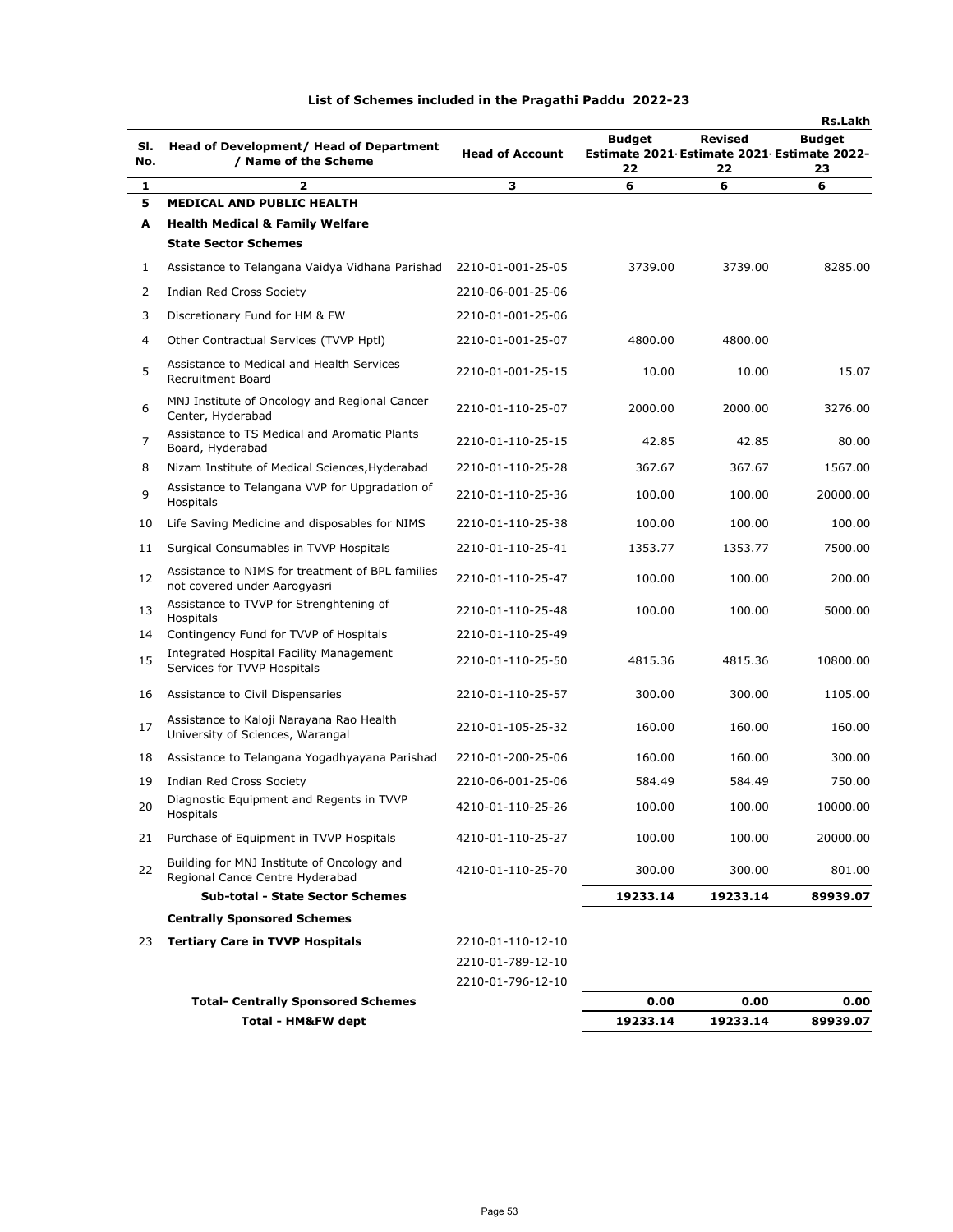|            |                                                                                               |                        |                                                      |          | <b>Rs.Lakh</b> |
|------------|-----------------------------------------------------------------------------------------------|------------------------|------------------------------------------------------|----------|----------------|
| SI.<br>No. | Head of Development/ Head of Department<br>/ Name of the Scheme                               | <b>Head of Account</b> | Budget<br>Estimate 2021 Estimate 2021 Estimate 2022- | Revised  | <b>Budget</b>  |
|            |                                                                                               |                        | 22                                                   | 22       | 23             |
| 1<br>в     | 2                                                                                             | з                      | 6                                                    | 6        | 6              |
|            | DIRECTOR OF MEDICAL EDUCATION<br><b>State Sector Schemes</b>                                  |                        |                                                      |          |                |
| 1          | <b>Head Quarters Office</b>                                                                   | 2210-01-001-25-01      | 3301.40                                              | 3301.40  | 2711.83        |
| 2          | Establishment of Teaching Hospitals                                                           | 2210-01-110-25-29      | 3668.00                                              | 3668.00  | 5824.50        |
| 3          | <b>RIMS General Hospitals</b>                                                                 | 2210-01-110-25-40      | 60.00                                                | 60.00    | 120.00         |
| 4          | Telangana Institute of Medical Science (TIMS)                                                 | 2210-01-110-25-43      | 200.00                                               | 200.00   | 200.00         |
| 5          | <b>Medical Colleges</b>                                                                       | 2210-05-105-25-18      | 12050.00                                             | 12050.00 | 12015.96       |
| 6          | <b>Nusing Colleges</b>                                                                        | 2210-05-105-25-19      | 280.00                                               | 280.00   | 252.71         |
| 7          | Training of Para-Medical Personnel                                                            | 2210-05-105-25-24      | 140.00                                               | 140.00   | 140.00         |
| 8          | Construction of Medical Colleges and Hospitals                                                | 4210-01-110-25-22      |                                                      |          | 100000.00      |
|            |                                                                                               |                        |                                                      |          |                |
| 9          | Purchase of Hospital Diagonistic Equipments<br>Purchase of Diagonistic regents and disposable | 4210-01-110-25-23      |                                                      |          | 25000.00       |
| 10         | Equipments                                                                                    | 4210-01-110-25-24      |                                                      |          | 15000.00       |
| 11         | Purchase of Surgical Consumables                                                              | 4210-01-110-25-25      | 300.00                                               | 300.00   | 10000.00       |
| 12         | Construction of super speciality hospitals                                                    | 4210-01-110-25-30      |                                                      |          | 100000.00      |
| 12         | Integrated Hospital Facility Management<br>Services                                           | 4210-03-105-25-27      | 4000.00                                              | 4000.00  | 4000.00        |
|            | <b>Sub-Total State Sector Schemes</b>                                                         |                        | 23999.40                                             | 23999.40 | 275265.00      |
|            | <b>Matching State Share</b>                                                                   |                        |                                                      |          |                |
| 13         | Ayshman Bharath - Pradhanmanthri Jan Arogya<br>yojana (ABPM-JAY)                              | 2210-01-103-06-05      |                                                      |          | 11509.00       |
|            | <b>Sub-total Matching State Share</b>                                                         |                        | 0.00                                                 | 0.00     | 11509.00       |
|            | <b>Centrally Sponsored Schemes</b>                                                            |                        |                                                      |          |                |
| 14         | <b>Human Resource in Health &amp; Medical</b>                                                 |                        | 0.00                                                 | 0.00     | 0.00           |
|            | <b>Education</b><br>General                                                                   | 2210-01-003-12-09      |                                                      |          |                |
|            | <b>SCSP</b>                                                                                   | 2210-01-789-12-09      |                                                      |          |                |
|            | <b>TSP</b>                                                                                    | 2210-01-796-12-09      |                                                      |          |                |
| 15         | National Health Protection Scheme                                                             | 2210-01-003-12-10      |                                                      |          |                |
|            | <b>Sub-total Centrally Sponsored Schemes</b>                                                  |                        | 0.00                                                 | 0.00     | 0.00           |
|            | <b>Total - DIRECTOR OF MEDICAL EDUCATION</b>                                                  |                        | 23999.40                                             | 23999.40 | 286774.00      |
| с          | AYURVEDA, YOGA, UNANI, SIDDHA &<br><b>HOMOEOPATHY (AYUSH)</b>                                 |                        |                                                      |          |                |
|            | <b>State Sector Schemes</b>                                                                   |                        |                                                      |          |                |
| 1          | Head Quarter Office                                                                           | 2210-02-001-25-01      | 3.00                                                 | 3.00     | 4.53           |
| 2          | Japanese Encephalitis Programme                                                               | 2210-02-001-25-05      | 1.00                                                 | 1.00     |                |
| 3          | Contingency Fund for Ayush                                                                    | 2210-02-001-25-07      | 6.00                                                 | 6.00     | 6.00           |
| 4          | Ayurvedic Hospitals and Dispensaries                                                          | 2210-02-101-25-04      | 142.15                                               | 142.15   | 136.80         |
| 5          | Drug Manufacturing                                                                            | 2210-02-101-25-05      | 20.26                                                | 20.26    | 16.10          |
| 6          | Homeopathic Hospitals and Dispensaries                                                        | 2210-02-102-25-04      | 118.23                                               | 118.23   | 143.20         |
| 7          | Government Homeopathy Pharmacy,                                                               | 2210-02-102-25-05      | 7.78                                                 | 7.78     | 7.80           |
| 8          | Ramanthapur<br>Unani Hospitals and Dispensaries                                               | 2210-02-103-25-04      | 116.63                                               | 116.63   | 149.80         |
| 9          | Drug Manufacturing                                                                            | 2210-02-103-25-05      | 21.26                                                | 21.26    | 17.50          |
| 10         | Ayurvedic Hospitals and Dispensaries                                                          | 2210-04-101-25-04      | 3.00                                                 | 3.00     | 3.00           |
| 11         | Drug Manufacturing                                                                            | 2210-04-101-25-05      | 14.47                                                | 14.47    | 11.50          |
| 12         | Homeopathic Hospitals and Dispensaries                                                        | 2210-04-102-25-04      | 11.28                                                | 11.28    | 9.30           |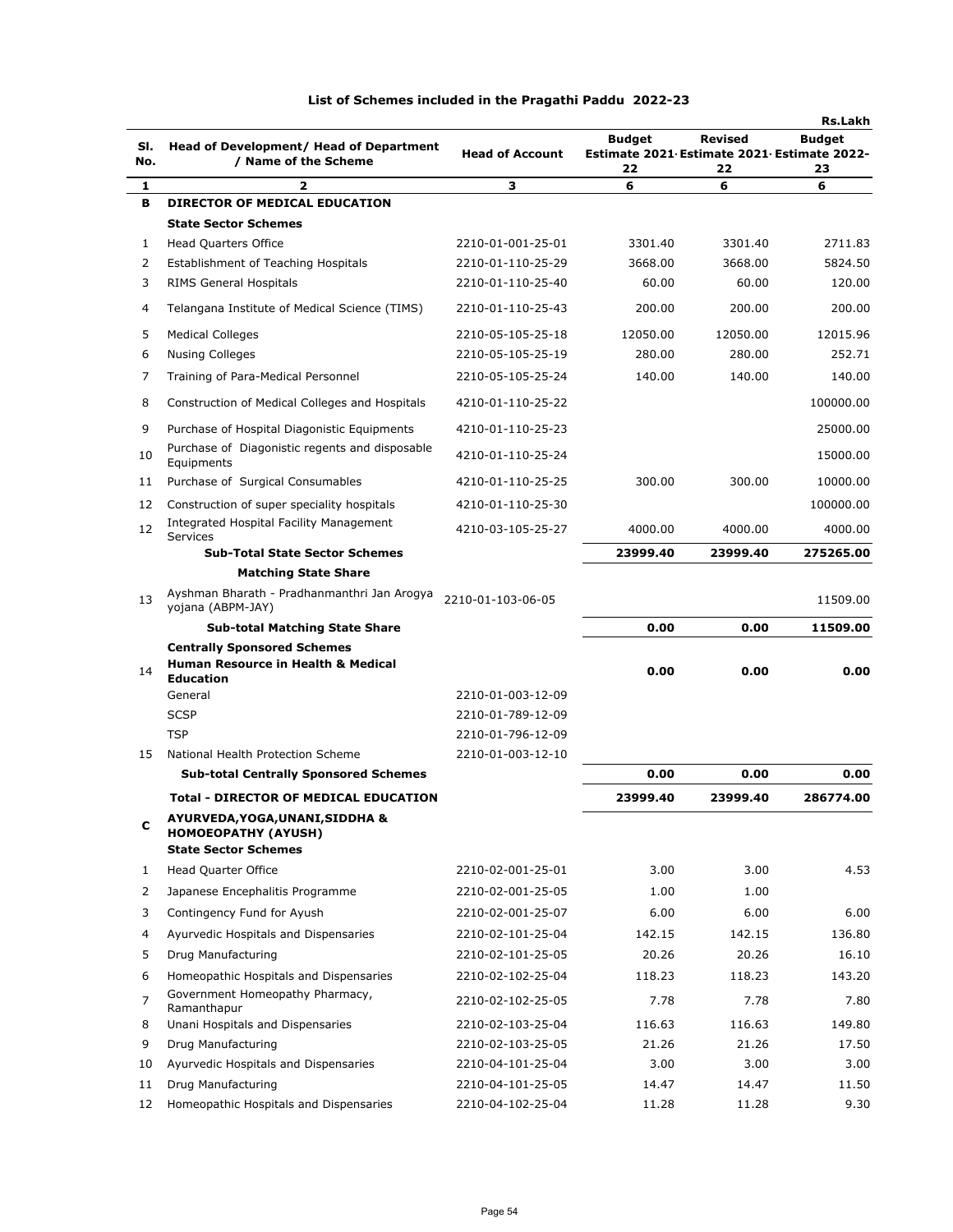|            |                                                                                                        |                        |                                                                   |                      | <b>Rs.Lakh</b>      |
|------------|--------------------------------------------------------------------------------------------------------|------------------------|-------------------------------------------------------------------|----------------------|---------------------|
| SI.<br>No. | <b>Head of Development/ Head of Department</b><br>/ Name of the Scheme                                 | <b>Head of Account</b> | <b>Budget</b><br>Estimate 2021 Estimate 2021 Estimate 2022-<br>22 | <b>Revised</b><br>22 | <b>Budget</b><br>23 |
| 1          | $\overline{2}$                                                                                         | 3                      | 6                                                                 | 6                    | 6                   |
| 13         | Unani Hospitals and Dispensaries                                                                       | 2210-04-103-25-04      | 8.73                                                              | 8.73                 | 8.00                |
| 14         | Ayurvedic Colleges                                                                                     | 2210-05-101-25-04      | 363.08                                                            | 363.08               | 351.58              |
| 15         | Homeopathic Colleges                                                                                   | 2210-05-102-25-04      | 310.40                                                            | 310.40               | 261.80              |
| 16         | Unani Colleges                                                                                         | 2210-05-103-25-04      | 311.02                                                            | 311.02               | 307.25              |
| 17         | Strengthening of AYUSH Colleges                                                                        | 4210-03-200-25-05      | 52.00                                                             | 52.00                | 45.00               |
|            | <b>Sub-total - State Sector Schemes</b>                                                                |                        | 1510.29                                                           | 1510.29              | 1479.16             |
|            | <b>Matching State Share</b>                                                                            |                        |                                                                   |                      |                     |
| 18         | National Mission on AYUSH including Mission on<br><b>Medicinal Plants</b>                              | 2210-02-001-06-07      | 223.23                                                            | 223.23               | 148.87              |
|            |                                                                                                        | 2210-02-789-06-07      | 52.53                                                             | 52.53                | 35.03               |
|            |                                                                                                        | 2210-02-796-06-07      | 30.87                                                             | 30.87                | 20.59               |
|            | <b>Sub-total Matching State Share</b>                                                                  |                        | 306.63                                                            | 306.63               | 204.49              |
|            | <b>Centrally Sponsored Schemes</b>                                                                     |                        |                                                                   |                      |                     |
| 19         | <b>National Mission on Ayush including</b><br><b>Mission on Medicinal Plants</b>                       |                        | 543.37                                                            | 543.37               | 362.38              |
|            | General                                                                                                | 2210-02-001-12-07      | 334.86                                                            | 334.86               | 223.32              |
|            | <b>SCSP</b>                                                                                            | 2210-02-789-12-07      | 131.33                                                            | 131.33               | 87.59               |
|            | <b>TSP</b>                                                                                             | 2210-02-796-12-07      | 77.18                                                             | 77.18                | 51.47               |
|            | <b>Sub-total -Centrally Sponsored Schemes</b>                                                          |                        | 543.37                                                            | 543.37               | 362.38              |
|            | <b>Total - AYUSH</b>                                                                                   |                        | 2360.29                                                           | 2360.29              | 2046.03             |
| D          | <b>DRUGS CONTROL ADMINISTRATION</b>                                                                    |                        |                                                                   |                      |                     |
|            | <b>State Sector Schemes</b>                                                                            |                        |                                                                   |                      |                     |
| 1          | Administration of Drugs Act                                                                            | 2210-06-104-25-04      | 98.00                                                             | 98.00                | 23.00               |
| 2          | Strengthening of Drugs Control Laboratory at<br>Hyderabad under Capacity Building Project<br>Programme | 2210-06-104-25-05      | 75.00                                                             | 75.00                | 17.00               |
|            | <b>Sub-total - State Sector Schemes</b>                                                                |                        | 173.00                                                            | 173.00               | 40.00               |
|            | <b>Centrally Sponsored Schemes</b>                                                                     |                        |                                                                   |                      |                     |
|            | Strenghtening of Drugs Control Administration                                                          | 2210-06-104-12-18      |                                                                   |                      |                     |
|            | <b>Sub-total -Centrally Sponsored Schemes</b>                                                          |                        | 0.00                                                              | 0.00                 | 0.00                |
|            | <b>Total - Drugs Control</b>                                                                           |                        | 173.00                                                            | 173.00               | 40.00               |
| Е.         | <b>INSTITUTE OF PREVENTIVE MEDICINE</b>                                                                |                        |                                                                   |                      |                     |
|            | <b>State Sector Schemes</b>                                                                            |                        |                                                                   |                      |                     |
| 1          | District Offices                                                                                       | 2210-06-106-25-03      |                                                                   |                      |                     |
| 2          | IPM Head Quarters                                                                                      | 2210-06-106-25-04      | 20.00                                                             | 20.00                | 20.00               |
|            | Total - IPM                                                                                            |                        | 20.00                                                             | 20.00                | 20.00               |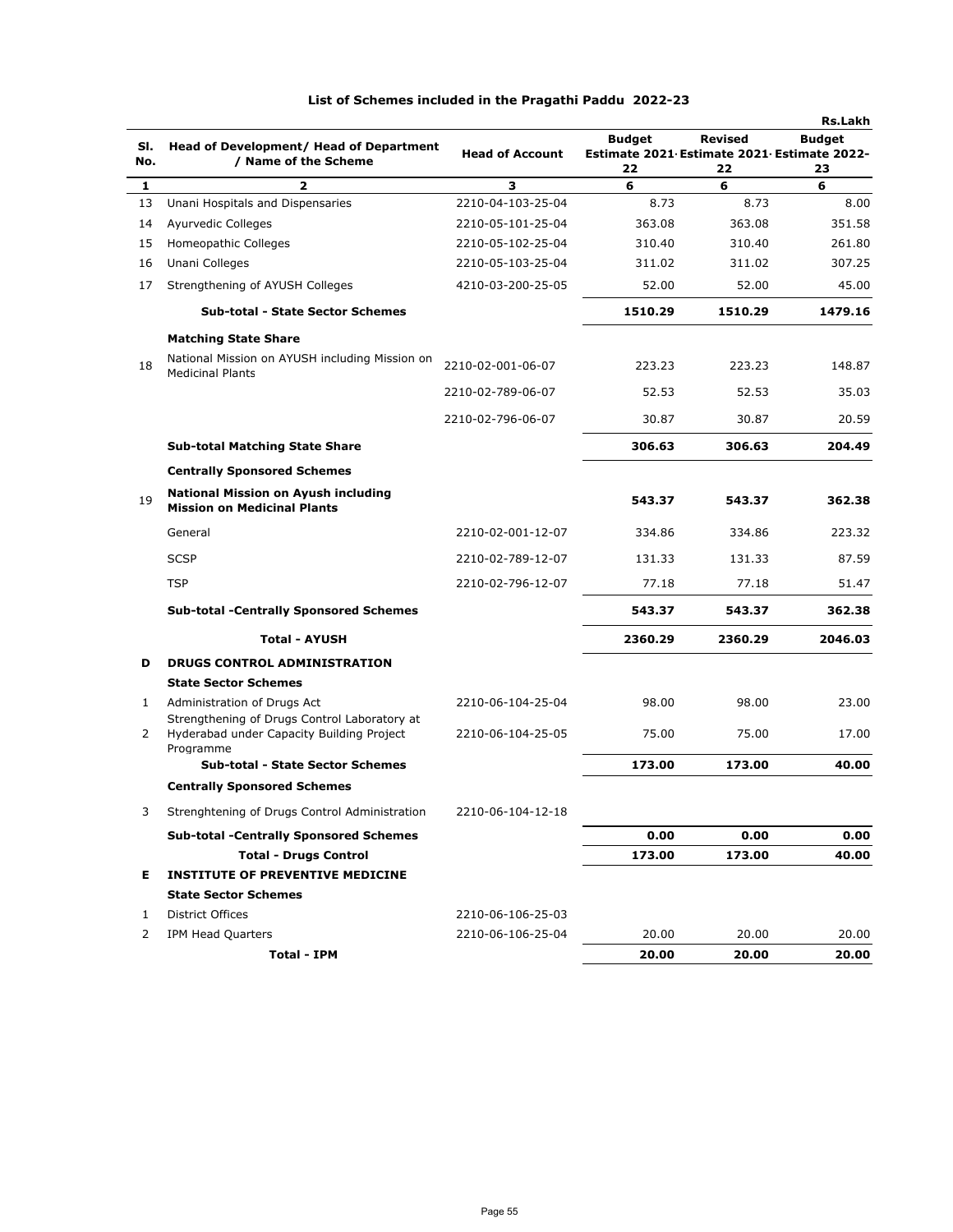| SI.<br>No.     | Head of Development/ Head of Department<br>/ Name of the Scheme                   | <b>Head of Account</b>                             | <b>Budget</b><br>Estimate 2021 Estimate 2021 Estimate 2022-<br>22 | Revised<br>22                  | <b>Rs.Lakh</b><br><b>Budget</b><br>23 |
|----------------|-----------------------------------------------------------------------------------|----------------------------------------------------|-------------------------------------------------------------------|--------------------------------|---------------------------------------|
| 1              | $\overline{\mathbf{z}}$                                                           | з                                                  | 6                                                                 | 6                              | 6                                     |
| F.             | <b>INSURANCE MEDICAL SERVICES, HOD</b>                                            |                                                    |                                                                   |                                |                                       |
|                | <b>State Sector Schemes</b>                                                       |                                                    |                                                                   |                                |                                       |
| 1              | Dispensaries (Reimbursable from ESIC)                                             | 2210-01-102-25-05                                  | 7949.61                                                           | 7949.61                        | 10398.00                              |
| 2              | Medical Aid and Claims (ESIC)                                                     | 2210-01-102-25-07                                  | 4990.82                                                           | 4990.82                        | 1500.00                               |
|                | <b>Total - ESI</b>                                                                |                                                    | 12940.43                                                          | 12940.43                       | 11898.00                              |
| G              | DIRECTOR OF PUBLIC HEALTH AND FAMILY<br><b>WELFARE</b>                            |                                                    |                                                                   |                                |                                       |
|                | <b>State Sector Schemes</b>                                                       |                                                    |                                                                   |                                |                                       |
| 1              | Primary Health Centres                                                            | 2210-03-103-25-04                                  | 10.00                                                             | 10.00                          | 10.00                                 |
| 2              | <b>Head Quarters Office</b>                                                       | 2210-03-001-25-01                                  |                                                                   |                                | 122.40                                |
| 3              | <b>Health Services</b>                                                            | 2210-03-001-25-04                                  |                                                                   |                                | 20.00                                 |
| 4              | <b>Health Services</b>                                                            | 2210-06-101-25-04                                  | 5.00                                                              | 5.00                           | 5.00                                  |
| 5              | Care and Support Centres for HIV/ AIDS                                            | 2210-06-101-25-42                                  | 160.00                                                            | 160.00                         | 160.00                                |
| 6              | Centralised Purchase of Drugs and Medicines                                       | 2210-80-800-25-06                                  | 25380.91                                                          | 25380.91                       | 37743.39                              |
| 7              | Upgradation of Institutions                                                       | 4210-01-110-07-05                                  | 386.69                                                            | 386.69                         | 386.69                                |
| 8              | Purchase of Surgical Consumables                                                  | 4210-01-200-25-25                                  |                                                                   |                                |                                       |
| 9              | Upgradations of PHCs                                                              | 4210-01-110-25-28                                  |                                                                   |                                | 5000.00                               |
| 10             | Purchase of other than Dignostic Equipment                                        | 4210-01-110-25-23                                  |                                                                   |                                | 5000.00                               |
| 11             | Purchase of Dignostic regents and Disposable                                      | 4210-01-110-25-24                                  |                                                                   |                                | 5000.00                               |
| 12             | Purchase of Surgical Consumables                                                  | 4210-01-110-25-25                                  |                                                                   |                                | 2500.00                               |
| 13             | Piblic Health Laboratories                                                        | 4210-01-107-25-74                                  | 322.40                                                            | 322.40                         | 100.00                                |
|                | <b>Sub-total -State Sector Schemes</b>                                            |                                                    | 26265.00                                                          | 26265.00                       | 56047.48                              |
|                | <b>Total DIRECTOR OF PUBLIC HEALTH AND</b><br><b>FAMILY WELFARE</b>               |                                                    | 26265.00                                                          | 26265.00                       | 56047.48                              |
| н              | <b>COMMISSIONER OF HEALTH AND FAMILY</b><br><b>WELFARE</b>                        |                                                    |                                                                   |                                |                                       |
| 1              | R.C.H. Programme - II - Rural Emergency Health<br>Transport Scheme (108 Services) | 2211-103-25-11                                     | 5294.37                                                           | 5294.37                        | 3000.00                               |
| 2              | Operational Cost of Fixed Day Health Services<br>(FDHS)- 104 Services             | 2211-103-25-13                                     | 3682.68                                                           | 3682.68                        | 1500.00                               |
| 3              | KCR - Ammavodi                                                                    | 2211-103-25-15                                     | 32991.67                                                          | 32991.67                       | 32992.67                              |
| 4              | 102 Services (Ammavodi)                                                           | 2211-103-25-17                                     | 1500.00                                                           | 1500.00                        | 500.00                                |
| 5              | Free Mortuary Hearses Van Services                                                | 2211-104-25-06                                     | 500.00                                                            | 500.00                         | 244.00                                |
| 6              | Finance commission grants for health sector                                       | 2211-200-25-10                                     |                                                                   |                                | 18525.68                              |
| $\overline{7}$ | Indian Institute of Health and Family Welfare,<br>Hyderabad under I.P.P.VI        | 2211-108-25-06                                     | 10.00                                                             | 10.00                          | 10.00                                 |
|                | <b>Sub-total - State Sector Schemes</b>                                           |                                                    | 43978.72                                                          | 43978.72                       | 56772.35                              |
|                | <b>Matching State Share</b>                                                       |                                                    |                                                                   |                                |                                       |
| 8              | <b>National Health Mission (NHM)</b>                                              |                                                    | 24120.00                                                          | 24120.00                       | 20147.94                              |
|                |                                                                                   | 2211-200-06-05                                     | 18203.37                                                          | 18203.37                       | 15205.71                              |
|                |                                                                                   | 2211-789-06-05                                     | 3726.54                                                           | 3726.54                        | 3112.76                               |
| 9              | KCR KIT- Ammavodi                                                                 | 2211-796-06-05                                     | 2190.09                                                           | 2190.09                        | 1829.47                               |
|                | <b>National Health Mission (Incentives to</b>                                     | 2211-200-06-07                                     | 0.40                                                              | 0.40                           |                                       |
| 10             | <b>ASHA Workers)</b>                                                              |                                                    | 14000.00                                                          | 14000.00                       | 20000.40                              |
|                |                                                                                   | 2211-200-06-08<br>2211-789-06-08<br>2211-796-06-08 | 10565.80<br>2163.00<br>1271.20                                    | 10565.80<br>2163.00<br>1271.20 | 15094.40<br>3090.00<br>1816.00        |
| 10             | <b>National Urban Health Mission</b>                                              | 2211-200-06-09                                     | 1200.00<br>905.64                                                 | 1200.00<br>905.64              | 0.00                                  |
|                |                                                                                   |                                                    |                                                                   |                                |                                       |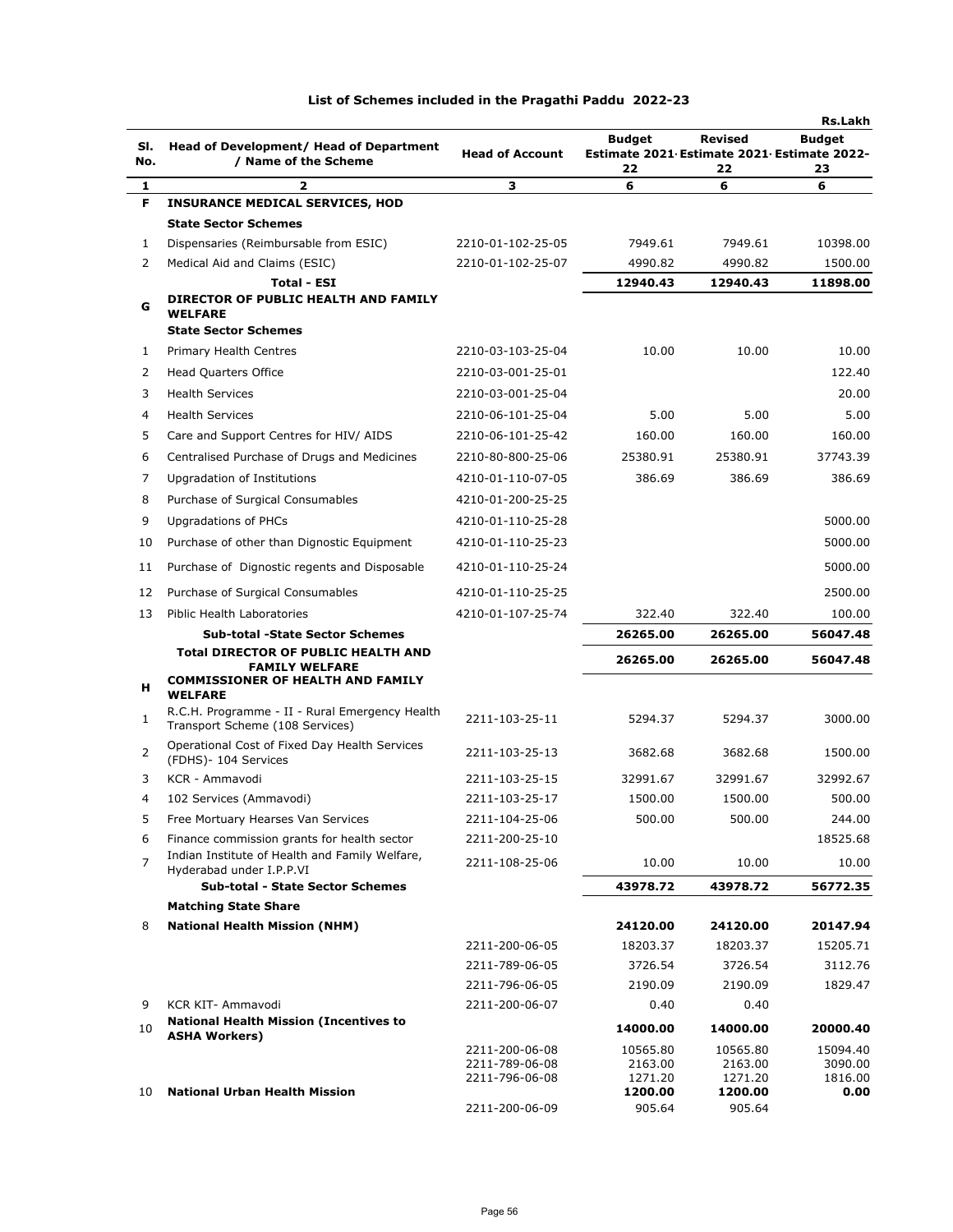|            |                                                                            |                        |                                                                   |               | <b>Rs.Lakh</b>      |
|------------|----------------------------------------------------------------------------|------------------------|-------------------------------------------------------------------|---------------|---------------------|
| SI.<br>No. | Head of Development/ Head of Department<br>/ Name of the Scheme            | <b>Head of Account</b> | <b>Budget</b><br>Estimate 2021 Estimate 2021 Estimate 2022-<br>22 | Revised<br>22 | <b>Budget</b><br>23 |
| 1          | $\mathbf{z}$                                                               | 3                      | 6                                                                 | 6             | 6                   |
|            |                                                                            | 2211-789-06-09         | 185.40                                                            | 185.40        |                     |
|            |                                                                            | 2211-796-06-09         | 108.96                                                            | 108.96        |                     |
|            | <b>Total Matching State Share</b>                                          |                        | 39320.40                                                          | 39320.40      | 40148.34            |
|            | <b>Centrally Sponsored Schemes</b>                                         |                        |                                                                   |               |                     |
| 11         | <b>National Health Mission (NHM)</b>                                       |                        | 36180.00                                                          | 36180.00      | 42015.29            |
|            | General                                                                    | 2211-200-12-05         | 27305.05                                                          | 27305.05      | 31708.88            |
|            | <b>SCSP</b>                                                                | 2211-789-12-05         | 5589.81                                                           | 5589.81       | 6491.46             |
|            | <b>TSP</b>                                                                 | 2211-796-12-05         | 3285.14                                                           | 3285.14       | 3814.95             |
| 12         | National Urban Health Mission                                              |                        | 1800.00                                                           | 1800.00       | 0.00                |
|            | General                                                                    | 2211-200-12-09         | 1358.45                                                           | 1358.45       |                     |
|            | <b>SCSP</b>                                                                | 2211-789-12-09         | 278.10                                                            | 278.10        |                     |
|            | <b>TSP</b>                                                                 | 2211-796-12-09         | 163.45                                                            | 163.45        |                     |
| 13         | KCR - Ammavodi                                                             | 2211-200-12-15         | 0.60                                                              | 0.60          |                     |
| 14         | Pradhana mintri ayushman bharth health<br>infrastructure mission (PMABHIM) | 4211-101-12-05         |                                                                   |               | 500.00              |
| 15         | <b>National Health Mission (Incentives to</b><br><b>ASHA workers)</b>      |                        | 0.00                                                              | 0.00          | 0.00                |
|            | General                                                                    | 2211-200-12-08         |                                                                   |               |                     |
|            | <b>SCSP</b>                                                                | 2211-789-12-08         |                                                                   |               |                     |
|            | <b>TSP</b>                                                                 | 2211-796-12-08         |                                                                   |               |                     |
|            | <b>Sub-total - Centrally Sponsored Schemes</b>                             |                        | 37980.60                                                          | 37980.60      | 42515.29            |
|            | <b>Total - Health and Family Welfare</b>                                   |                        | 121279.72                                                         | 121279.72     | 139435.98           |
|            | <b>Total - Medical and Public Health</b>                                   |                        | 206270.98                                                         | 206270.98     | 586200.56           |
|            | <b>WATER SUPPLY AND SANITATION</b>                                         |                        |                                                                   |               |                     |
|            | <b>Engineer in Chief Public Health</b><br><b>State Sector Schemes</b>      |                        |                                                                   |               |                     |
| 1          | Mission Bhagiradha - Urban                                                 | 2215-01-101-25-12      | 80000.00                                                          | 80000.00      | 80000.00            |
| 2          | Head Quarter Office                                                        | 2215-01-001-25-01      |                                                                   |               | 7.00                |
| 3          | <b>District Offices</b>                                                    | 2215-01-001-25-03      |                                                                   |               | 25.00               |
| 4          | Assistance to IT Services                                                  | 2215-02-105-25-08      | 300.00                                                            | 300.00        | 150.00              |
| 5          | Assistance to Municipal corporations for various<br>Developmental works    | 2217-80-191-25-92      | 58.15                                                             | 58.15         | 8.64                |
|            | <b>Total - Public Health</b>                                               |                        | 80358.15                                                          | 80358.15      | 80190.64            |
|            | Chief Engineer, Rural Water Supply                                         |                        |                                                                   |               |                     |
|            | <b>RIDF</b>                                                                |                        |                                                                   |               |                     |
| 1          | Mission Bhagiradha                                                         | 4215-01-196-07-31      | 19454.12                                                          | 19454.12      | 12000.00            |
|            | Sub-total - RIDF                                                           |                        | 19454.12                                                          | 19454.12      | 12000.00            |
|            | <b>State Sector Schemes</b>                                                |                        |                                                                   |               |                     |
| 2          | Rural Water Supply Schemes under SWSM                                      | 4215-01-102-25-29      | 438.21                                                            | 438.21        | 438.21              |
| 3          | Mission Bhagiradha - District Offices                                      | 4215-01-102-25-31      | 66737.33                                                          | 66737.33      | 40000.00            |
|            | <b>Sub-total - State Sector Schemes</b>                                    |                        | 67175.54                                                          | 67175.54      | 40438.21            |
|            |                                                                            |                        |                                                                   |               |                     |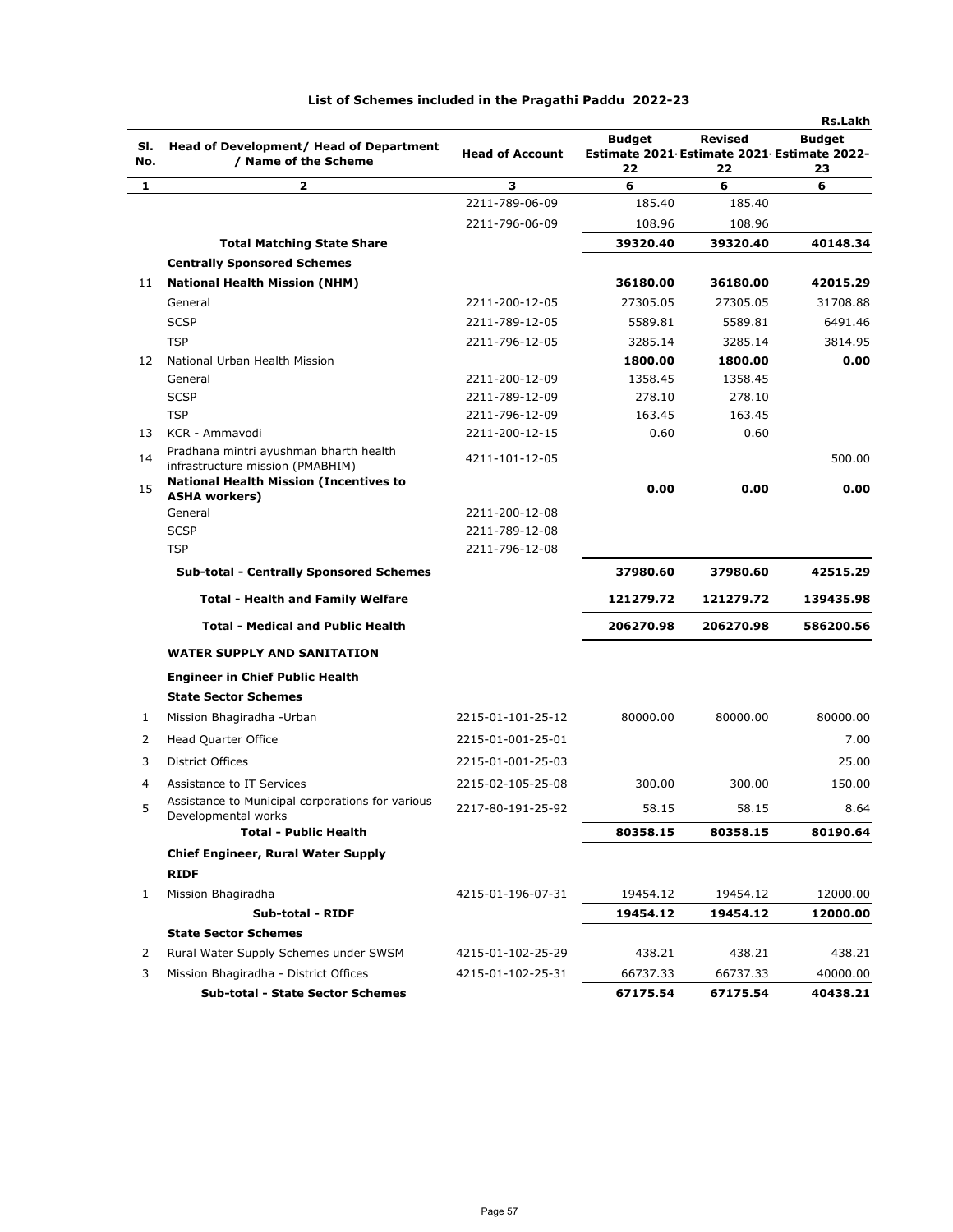|            |                                                                        |                        |                                                                   |               | <b>Rs.Lakh</b>      |
|------------|------------------------------------------------------------------------|------------------------|-------------------------------------------------------------------|---------------|---------------------|
| SI.<br>No. | Head of Development/ Head of Department<br>/ Name of the Scheme        | <b>Head of Account</b> | <b>Budget</b><br>Estimate 2021 Estimate 2021 Estimate 2022-<br>22 | Revised<br>22 | <b>Budget</b><br>23 |
| 1          | $\overline{\mathbf{z}}$                                                | з                      | 6                                                                 | 6             | 6                   |
|            | <b>Matching State Share</b>                                            |                        |                                                                   |               |                     |
| 4          | National Rural Drinking Water Programme                                |                        |                                                                   |               |                     |
|            |                                                                        | 4215-01-102-06-05      | 56602.50                                                          | 56602.50      | 37748.73            |
|            |                                                                        | 4215-01-789-06-05      | 11587.50                                                          | 11587.50      | 7727.81             |
|            |                                                                        | 4215-01-796-06-05      | 6810.00                                                           | 6810.00       | 4541.66             |
|            | <b>Sub-total Matching State Share</b>                                  |                        | 75000.00                                                          | 75000.00      | 50018.20            |
|            |                                                                        |                        |                                                                   |               |                     |
|            | <b>Centrally Sponsored Schemes</b>                                     |                        |                                                                   |               |                     |
| 5          | <b>National Rural Drinking Water Programme</b><br>(NRDWP)              |                        | 75000.00                                                          | 75000.00      | 50018.20            |
|            | General                                                                | 4215-01-102-12-05      | 56602.50                                                          | 56602.50      | 37748.74            |
|            | <b>SCSP</b>                                                            | 4215-01-789-12-05      | 11587.50                                                          | 11587.50      | 7727.81             |
|            | <b>TSP</b>                                                             | 4215-01-796-12-05      | 6810.00                                                           | 6810.00       | 4541.65             |
| 6          | <b>Swachh Bharat</b>                                                   |                        | 0.00                                                              | 0.00          | 0.00                |
|            | General                                                                | 4215-02-191-12-09      |                                                                   |               |                     |
|            | <b>SCSP</b>                                                            | 4215-02-789-12-09      |                                                                   |               |                     |
|            | <b>TSP</b>                                                             | 4215-02-796-12-09      |                                                                   |               |                     |
|            | <b>Sub-total - Centrally Sponsored Schemes</b>                         |                        | 75000.00                                                          | 75000.00      | 50018.20            |
|            | <b>Total - RURAL WATER SUPPLY</b>                                      |                        | 236629.66                                                         | 236629.66     | 152474.61           |
|            | <b>Total - Water Supply &amp; Sanitation</b>                           |                        | 316987.81                                                         | 316987.81     | 232665.25           |
|            | <b>HOUSING</b><br><b>Engineer in Chief Buildings</b>                   |                        |                                                                   |               |                     |
|            | <b>State Sector Schemes</b>                                            |                        |                                                                   |               |                     |
| 1          | Residential Accommodation                                              | 4216-01-106-25-04      | 10000.00                                                          | 10000.00      | 9928.33             |
| 2          | Rental Housing Scheme                                                  | 4216-01-106-25-05      | 521.98                                                            | 521.98        | 1000.00             |
| 3          | Construction of Residential Flats for Government<br><b>Officers</b>    | 4216-01-106-25-07      | 1.42                                                              | 1.42          | 500.00              |
| 4          | Construction of Buildings for Raj Bhavan                               | 4216-01-106-25-08      | 828.89                                                            | 828.89        | 500.00              |
| 5          | Construction of Multi Storied Buildings at Old and<br>New MLA quarters | 4216-01-106-25-09      | 3000.00                                                           | 3000.00       | 4500.00             |
|            | <b>Total - ENC Buildings</b>                                           |                        | 14352.29                                                          | 14352.29      | 16428.33            |
|            | <b>WEAKER SECTION HOUSING PROGRAMME</b>                                |                        |                                                                   |               |                     |
|            | <b>State Sector Schemes</b>                                            |                        |                                                                   |               |                     |
| 1          | Construction of Two Bed Room Houses to the<br>Urban Poor               | 2216-02-190-25-05      | 262500.00                                                         | 120486.54     |                     |
| 2          | Pradhan Mantri Awas Yojana (Urban)                                     | 2216-02-101-25-05      |                                                                   |               | 345000.00           |
| 3          | Pradhan Mantri Awas Yojana (Urban)                                     | 2216-02-101-25-06      |                                                                   |               | 390000.00           |
| 4          | Construction of Bedroom Houses to the Rural<br>Poor                    | 2216-03-190-25-06      | 446970.00                                                         | 197483.06     |                     |
|            | <b>Sub-total - State Sector Schemes</b>                                |                        | 709470.00                                                         | 317969.60     | 735000.00           |
|            | <b>Centrally Sponsored Schemes</b>                                     |                        |                                                                   |               |                     |
| 5          | Pradhan Mantri Awas Yojana (Urban)                                     |                        | 6249.97                                                           | 6249.97       | 12264.96            |
|            | General                                                                | 2216-02-800-12-05      | 4716.85                                                           | 4716.85       |                     |
|            | <b>SCSP</b>                                                            | 2216-02-789-12-05      | 965.62                                                            | 965.62        | 7724.96             |
|            | <b>TSP</b>                                                             | 2216-02-796-12-05      | 567.50                                                            | 567.50        | 4540.00             |
|            |                                                                        |                        |                                                                   |               |                     |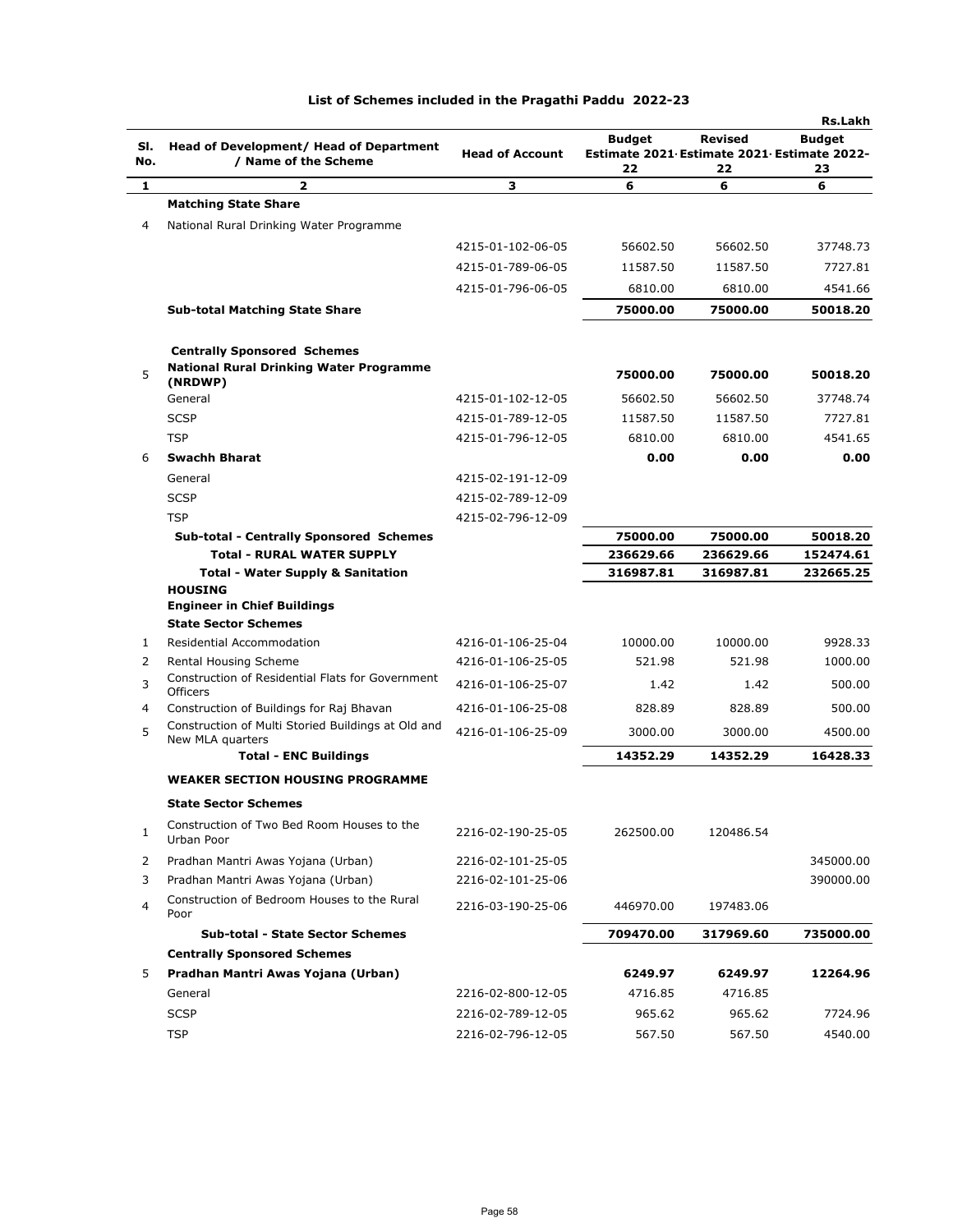|              |                                                                                           |                        |           |           | <b>Rs.Lakh</b>                                              |
|--------------|-------------------------------------------------------------------------------------------|------------------------|-----------|-----------|-------------------------------------------------------------|
| SI.<br>No.   | Head of Development/ Head of Department<br>/ Name of the Scheme                           | <b>Head of Account</b> | Budget    | Revised   | <b>Budget</b><br>Estimate 2021 Estimate 2021 Estimate 2022- |
| 1            | 2                                                                                         | з                      | 22<br>6   | 22<br>6   | 23<br>6                                                     |
| 6            | Pradhan Mantri Awas Yojana (Urban)                                                        |                        | 0.00      | 0.00      | 75470.08                                                    |
|              | General                                                                                   | 2216-02-101-12-05      |           |           | 37734.80                                                    |
|              | <b>SCSP</b>                                                                               | 2216-02-789-12-05      |           |           | 37735.28                                                    |
|              | <b>TSP</b>                                                                                | 2216-02-796-12-05      |           |           |                                                             |
| 7            | Pradhan Mantri Awas Yojana (Rural)                                                        |                        | 6250.03   | 6250.03   | 12264.96                                                    |
|              | General                                                                                   | 2216-03-800-12-06      | 4716.91   | 4716.91   |                                                             |
|              | <b>SCSP</b>                                                                               | 2216-03-789-12-06      | 965.62    | 965.62    | 7724.96                                                     |
|              | <b>TSP</b>                                                                                | 2216-03-796-12-06      | 567.50    | 567.50    | 4540.00                                                     |
|              | <b>Sub-total - Centrally Sponsored Schemes</b>                                            |                        | 12500.00  | 12500.00  | 100000.00                                                   |
|              | <b>Total Weaker Section Housing Prog</b>                                                  |                        | 721970.00 | 330469.60 | 835000.00                                                   |
|              | <b>Total - Housing</b>                                                                    |                        | 736322.29 | 344821.89 | 851428.33                                                   |
|              | <b>URBAN DEVELOPMENT</b>                                                                  |                        |           |           |                                                             |
|              | <b>Director Municipal Administration</b>                                                  |                        |           |           |                                                             |
|              | <b>State Sector Schemes</b>                                                               |                        |           |           |                                                             |
| $\mathbf{1}$ | Assistance to Municipalities / Corporations for<br>Interest Free Loans (Vaddileni Runalu) | 2217-80-191-25-82      | 56602.50  | 51207.75  | 28301.25                                                    |
| 2            | Assistance to Municipalities under State Finance<br>Commission                            | 2217-80-191-25-48      | 67200.00  | 67500.00  | 69700.00                                                    |
| 3            | E Seva Centres / Computerisation                                                          | 2217-80-191-25-84      | 5.00      |           |                                                             |
| 4            | Assistance to New Municipalities for<br>Developmental Works                               | 2217-80-800-25-28      | 551.50    |           | 110.00                                                      |
| 5            | Finance Commission Grants to Urban Local<br>Bodies under Health Sector                    | 2217-80-191-25-59      | 10751.46  | 10751.46  | 7540.90                                                     |
| 6            | Assistance to Municipalities for Development<br>Works                                     | 2217-80-191-25-68      | 0.01      | 0.01      | 0.01                                                        |
| 7            | Assistance to Khammam Municipal corporation                                               | 2217-80-191-25-89      | 15000.00  |           | 1000.00                                                     |
| 8            | Assistance to Warangal Municipal corporation                                              | 2217-80-191-25-90      | 25000.00  |           | 1000.00                                                     |
| $\mathbf{Q}$ | Assistance to Municipal corporations of<br>Karimnagar, Nizamabad & Ramagundum             | 2217-80-191-25-91      | 0.01      | 17350.01  | 3000.00                                                     |
| 10           | Integrated Veg & Non-Veg Markets                                                          | 2217-80-800-25-34      | 50000.00  | 50000.00  | 40000.00                                                    |
| 11           | Vykunta Dhamam                                                                            | 2217-80-800-25-35      | 20000.00  | 20000.00  | 10000.00                                                    |
|              | <b>Sub-total - State Sector Schemes</b>                                                   |                        | 245110.48 | 216809.23 | 160652.16                                                   |
|              | <b>Matching State Share</b>                                                               |                        |           |           |                                                             |
| 12           | National Urban Livelihood Mission                                                         | 2230-02-191-06-05      | 754.70    | 754.70    | 1006.63                                                     |
|              | <b>Sub-total Matching State Share</b>                                                     |                        | 754.70    | 754.70    | 1006.63                                                     |
|              | <b>Centrally Sponsored Schemes</b>                                                        |                        |           |           |                                                             |
| 13           | <b>National Urban Livelihood Mission</b>                                                  |                        | 1745.30   | 1745.30   | 2327.91                                                     |
|              |                                                                                           | 2230-02-191-12-05      | 1132.05   | 1132.05   | 1748.26                                                     |
|              |                                                                                           | 2230-02-789-12-05      | 386.25    | 386.25    | 359.43                                                      |
|              |                                                                                           | 2230-02-796-12-05      | 227.00    | 227.00    | 220.22                                                      |
| 14           | Swachh Bharat                                                                             | 2217-80-191-12-10      | 78375.00  | 78375.00  | 5549.83                                                     |
|              |                                                                                           | 2217-80-789-12-10      |           |           | 1340.69                                                     |
|              |                                                                                           | 2217-80-796-12-10      |           |           | 778.94                                                      |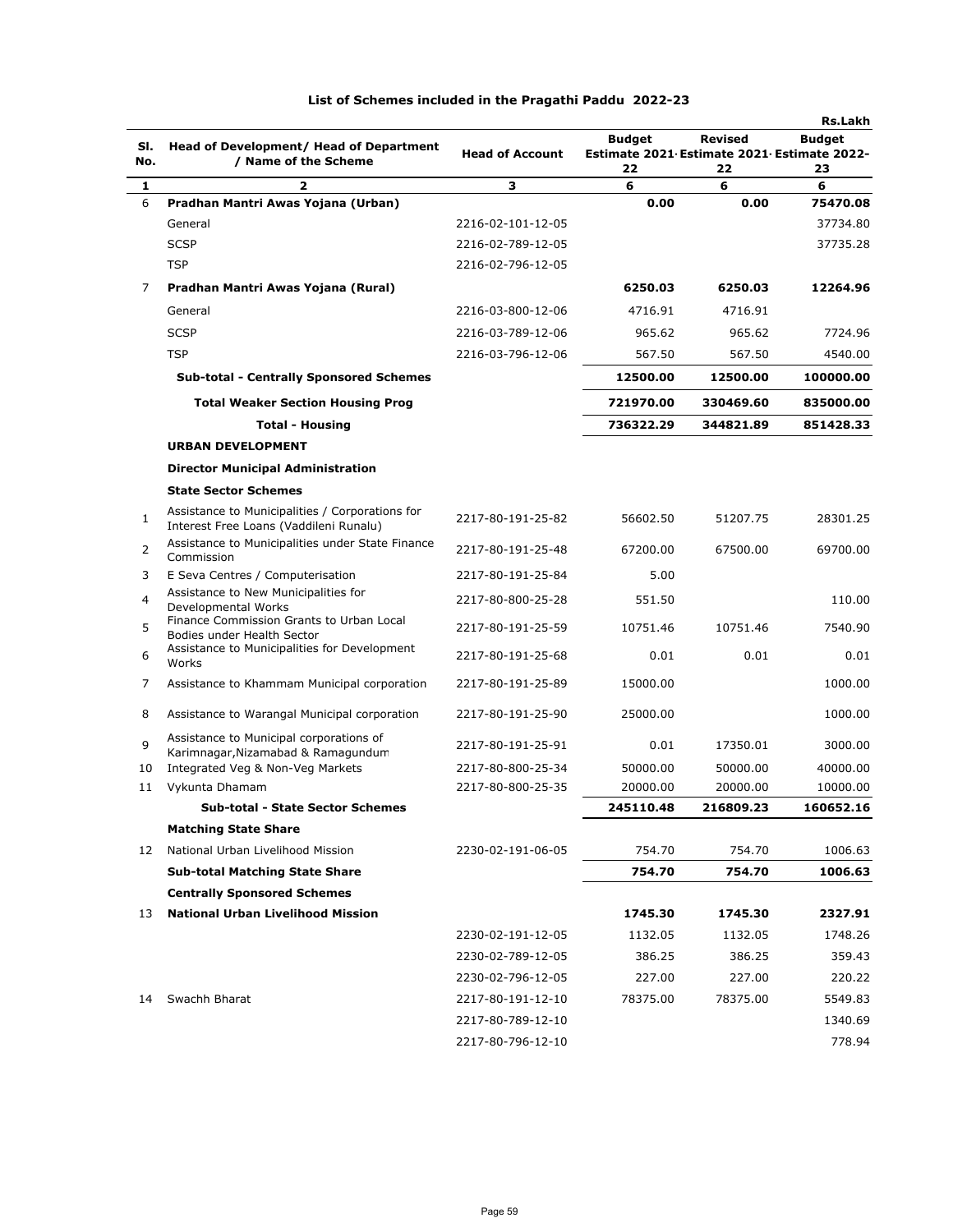| SI.<br>No. | Head of Development/ Head of Department<br>/ Name of the Scheme                                              | <b>Head of Account</b>                 | <b>Budget</b><br>Estimate 2021 Estimate 2021 Estimate 2022-<br>22 | <b>Revised</b><br>22 | <b>Rs.Lakh</b><br><b>Budget</b><br>23 |
|------------|--------------------------------------------------------------------------------------------------------------|----------------------------------------|-------------------------------------------------------------------|----------------------|---------------------------------------|
| 1          | 2                                                                                                            | 3                                      | 6                                                                 | 6                    | 6                                     |
| 15         | Pradhan Mantri Awas Yojana                                                                                   | 2217-80-191-12-15                      | 16650.00                                                          | 16650.00             |                                       |
|            | <b>Sub-total -Centrally Sponsored Schemes</b>                                                                |                                        | 96770.30                                                          | 96770.30             | 9997.37                               |
|            | <b>Total - MUNICIPAL ADMINISTRATION</b>                                                                      |                                        | 342635.48                                                         | 314334.23            | 171656.16                             |
|            | <b>MA&amp;UD Secretariat Dept</b>                                                                            |                                        |                                                                   |                      |                                       |
|            | <b>State Sector Schemes</b>                                                                                  |                                        |                                                                   |                      |                                       |
| 1          | Mission for Elimination of Poverty in Municipal<br>Areas (Indira Kranthi Patham - Urban)                     | 2217-80-800-25-13                      | 273.00                                                            | 273.00               |                                       |
| 2          | Yadagirigutta Temple Development Authority                                                                   | 2217-80-191-25-14                      | 35000.00                                                          | 35000.00             | 35000.00                              |
| 3          | Vemulavada Temple Area Development Authority                                                                 | 2217-80-191-25-20                      | 5000.00                                                           | 5000.00              | 5000.00                               |
| 4          | Assistance to Hyderabad Urban Agglomeration                                                                  | 4217-01-800-25-06                      | 196222.00                                                         | 113205.00            | 15094.00                              |
| 5          | Fourteenth finance Commission Grants                                                                         | 2217-80-192-25-06                      |                                                                   |                      |                                       |
| 6          | Finance Commission Grants to Million Plus Cities                                                             | 2217-80-191-25-57                      | 31800.00                                                          | 31800.00             | 33000.00                              |
| 7          | (HYD)<br>Finance Commission Grants to Non-Million Plus<br>Cities                                             | 2217-80-192-25-58                      | 35400.00                                                          | 35400.00             | 36700.00                              |
| 8          | Bhadrachalam Temple Development Authority                                                                    | 2217-80-800-25-22                      |                                                                   |                      |                                       |
| 9          | Basara Temple Development Authority                                                                          | 2217-80-800-25-26                      |                                                                   |                      |                                       |
| 10         | Assistance TUFIDC                                                                                            | 2217-80-800-25-27                      | 21933.62                                                          | 21933.62             | 29100.00                              |
| 11         | Musi Riverfront Development                                                                                  | 2217-80-800-25-18                      | 20000.00                                                          | 20000.00             | 20000.00                              |
| 12         | HMWSSB reimbursement amount towards 20KL<br>Free Water Supply Schemes                                        | 2217-80-800-25-31                      | 25000.00                                                          | 25000.00             | 30000.00                              |
| 13         | Land Pooling SeedMoney                                                                                       | 2217-80-800-25-32                      | 25000.00                                                          | 25000.00             | 10000.00                              |
| 14         | Airstrips                                                                                                    | 2217-80-800-25-33                      | 7547.00                                                           | 7547.00              | 7547.00                               |
| 15         | Metro Connectivity to Old city                                                                               | 2217-80-800-25-38                      |                                                                   |                      | 50000.00                              |
| 16         | Airport Metro Connectivity                                                                                   | 2217-80-800-25-39                      |                                                                   |                      | 37735.00                              |
| 17         | Warangal Neo                                                                                                 | 2217-80-800-25-36                      | 15094.00                                                          | 15094.00             |                                       |
|            | <b>Sub-total - State Sector Schemes</b>                                                                      |                                        | 418269.62                                                         | 335252.62            | 309176.00                             |
|            | <b>Matching State Share</b>                                                                                  |                                        |                                                                   |                      |                                       |
| 18         | <b>Smart Cities</b>                                                                                          |                                        | 38240.01                                                          | 37155.83             | 39199.67                              |
|            |                                                                                                              | 2217-80-191-06-12<br>2217-80-789-06-12 | 28860.01<br>5907.91                                               | 27775.83<br>5907.91  | 35136.48<br>2576.34                   |
|            |                                                                                                              | 2217-80-796-06-12                      | 3472.09                                                           | 3472.09              | 1486.85                               |
| 19         | Amruth                                                                                                       |                                        | 26901.30                                                          | 27985.48             | 17664.19                              |
|            |                                                                                                              | 2217-80-191-06-18                      | 20302.10                                                          | 21386.28             |                                       |
|            |                                                                                                              | 2217-80-191-06-19                      |                                                                   |                      | 13353.89                              |
|            |                                                                                                              | 2217-80-789-06-18                      | 4156.31                                                           | 4156.31              |                                       |
|            |                                                                                                              | 2217-80-789-06-19                      |                                                                   |                      | 2729.69                               |
|            |                                                                                                              | 2217-80-796-06-19                      |                                                                   |                      | 1580.61                               |
|            |                                                                                                              | 2217-80-796-06-18                      | 2442.89                                                           | 2442.89              |                                       |
|            | <b>Sub-total Matching State Share</b>                                                                        |                                        | 65141.31                                                          | 65141.31             | 56863.86                              |
|            | <b>Centrally Sponsored Schemes</b>                                                                           |                                        |                                                                   |                      |                                       |
| 20         | Urban Infrastructure and Governance under<br><b>JNNURM</b><br>Basic Services for Urban Poor under Jawaharlal | 2217-80-191-12-05                      |                                                                   |                      |                                       |
| 21         | Nehru National Urban Renewal Mission<br>(JNNURM)                                                             | 2217-80-191-12-06                      |                                                                   |                      |                                       |
| 22         | Urban Infrastructure Development Scheme for<br>Small and Medium Towns under JNNURM                           | 2217-80-191-12-07                      |                                                                   |                      |                                       |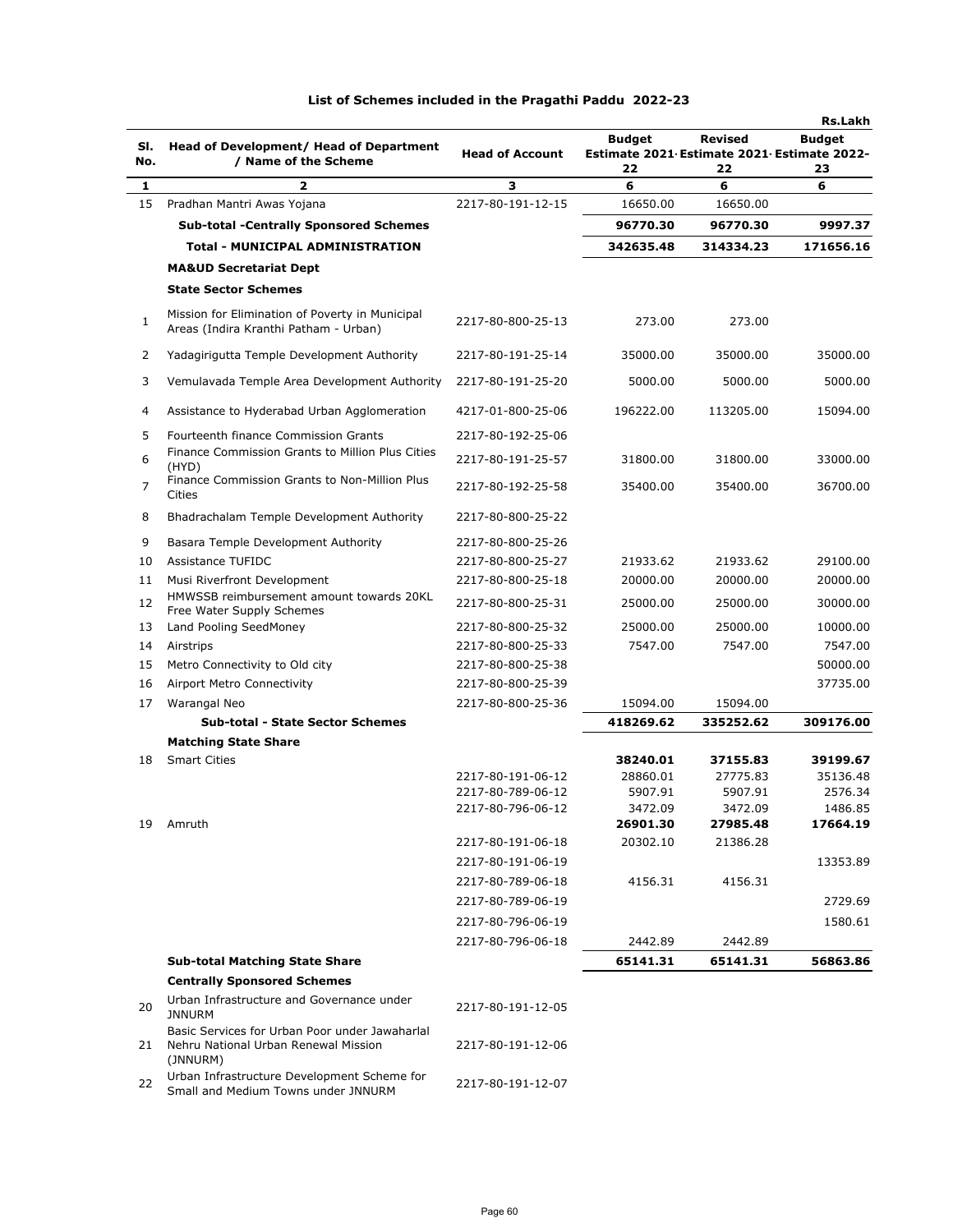|            |                                                                                                  |                        |                                                                   |                      | <b>Rs.Lakh</b>      |
|------------|--------------------------------------------------------------------------------------------------|------------------------|-------------------------------------------------------------------|----------------------|---------------------|
| SI.<br>No. | Head of Development/ Head of Department<br>/ Name of the Scheme                                  | <b>Head of Account</b> | <b>Budget</b><br>Estimate 2021 Estimate 2021 Estimate 2022-<br>22 | <b>Revised</b><br>22 | <b>Budget</b><br>23 |
| 1          | $\overline{\mathbf{z}}$                                                                          | з                      | 6                                                                 | 6                    | 6                   |
| 23         | Integrated Housing and Slum Development<br>Programme under JNNURM                                | 2217-80-191-12-11      |                                                                   |                      |                     |
| 24         | <b>Smart Cities</b>                                                                              |                        | 38239.99                                                          | 37155.81             | 37314.24            |
|            | General                                                                                          | 2217-80-191-12-12      | 28860.00                                                          | 27775.82             | 33250.79            |
|            | <b>SCSP</b>                                                                                      | 2217-80-789-12-12      | 5907.90                                                           | 5907.90              | 2576.61             |
|            | <b>TSP</b>                                                                                       | 2217-80-796-12-12      | 3472.09                                                           | 3472.09              | 1486.84             |
| 25         | <b>AMRUT</b>                                                                                     |                        | 67251.70                                                          | 68335.88             | 23517.13            |
|            | General                                                                                          | 2217-80-191-12-18      | 50754.61                                                          | 51838.79             |                     |
|            |                                                                                                  | 2217-80-191-12-19      |                                                                   |                      | 12609.24            |
|            |                                                                                                  | 2217-80-789-12-19      |                                                                   |                      | 6820.89             |
|            | <b>SCSP</b>                                                                                      | 2217-80-789-12-14      | 10390.68                                                          | 10390.68             |                     |
|            |                                                                                                  | 2217-80-796-12-19      |                                                                   |                      | 4087.00             |
|            | <b>TSP</b>                                                                                       | 2217-80-796-12-14      | 6106.41                                                           | 6106.41              |                     |
|            | <b>Sub-total Centrally Sponsored Schemes</b>                                                     |                        | 105491.69                                                         | 105491.69            | 60831.37            |
|            | <b>Total - MA&amp;UD</b>                                                                         |                        | 588902.62                                                         | 505885.62            | 426871.23           |
|            | Quli Qutab Shah Urban Development<br>Authority                                                   |                        |                                                                   |                      |                     |
|            | <b>State Sector Schemes</b>                                                                      |                        |                                                                   |                      |                     |
| 1          | Assistance to Quli Qutab Shah Urban<br>Development Authority                                     | 2217-80-191-25-13      | 1526.99                                                           | 1526.99              | 1145.22             |
|            | <b>Total - QQSUDA</b>                                                                            |                        | 1526.99                                                           | 1526.99              | 1145.22             |
|            | <b>Total - Urban Development</b>                                                                 |                        | 933065.09                                                         | 821746.84            | 599672.61           |
| 9          | <b>Information and Publicity</b>                                                                 |                        |                                                                   |                      |                     |
| A          | <b>Commissioner, Information &amp; Public</b><br><b>Relations</b><br><b>State Sector Schemes</b> |                        |                                                                   |                      |                     |
| 1          | Promotion of Film Industry                                                                       | 2220-01-105-25-04      | 400.00                                                            | 400.00               | 400.00              |
|            | Advertisement of Government Departments in                                                       |                        |                                                                   |                      |                     |
| 2          | Print Media                                                                                      | 2220-60-101-25-13      | 5800.00                                                           | 5800.00              | 5300.00             |
| 3          | Advertisements of Government Departments in<br>Outdoor Media                                     | 2220-60-101-25-09      | 5700.00                                                           | 5700.00              | 5500.00             |
| 4          | Advertisement of Government Departments in<br>electronic Media                                   | 2220-60-101-25-14      | 4500.00                                                           | 4500.00              | 4000.00             |
| 5          | Headquarter's Office                                                                             | 2220-60-001-25-01      | 570.00                                                            | 570.00               | 507.00              |
| 6          | Purchase of Books                                                                                | 2220-60-003-25-05      | 686.00                                                            | 686.00               | 686.00              |
| 7          | Press Academi of Telangana                                                                       | 2220-60-103-25-08      | 48.61                                                             | 48.61                | 48.67               |
| 8          | Assistance to Nataka Samajam                                                                     | 2220-60-800-25-10      | 30.00                                                             | 30.00                | 30.00               |
| 9          | Journalist Welfare Fund                                                                          | 2220-60-103-25-10      | 1000.00                                                           | 1000.00              | 1000.00             |
|            | <b>Total State Sector Schemes</b>                                                                |                        | 18734.61                                                          | 18734.61             | 17471.67            |
| в          | <b>Information Commission</b>                                                                    |                        |                                                                   |                      |                     |
|            | <b>State Sector Schemes</b>                                                                      |                        |                                                                   |                      |                     |
| 1          | <b>Information Commission</b>                                                                    | 2220-60-800-25-06      | 2.34                                                              | 2.34                 | 2.29                |
|            | <b>Total State Sector Schemes</b>                                                                |                        | 2.34                                                              | 2.34                 | 2.29                |
|            | <b>Total - Information &amp; Public Relations</b>                                                |                        | 18736.95                                                          | 18736.95             | 17473.96            |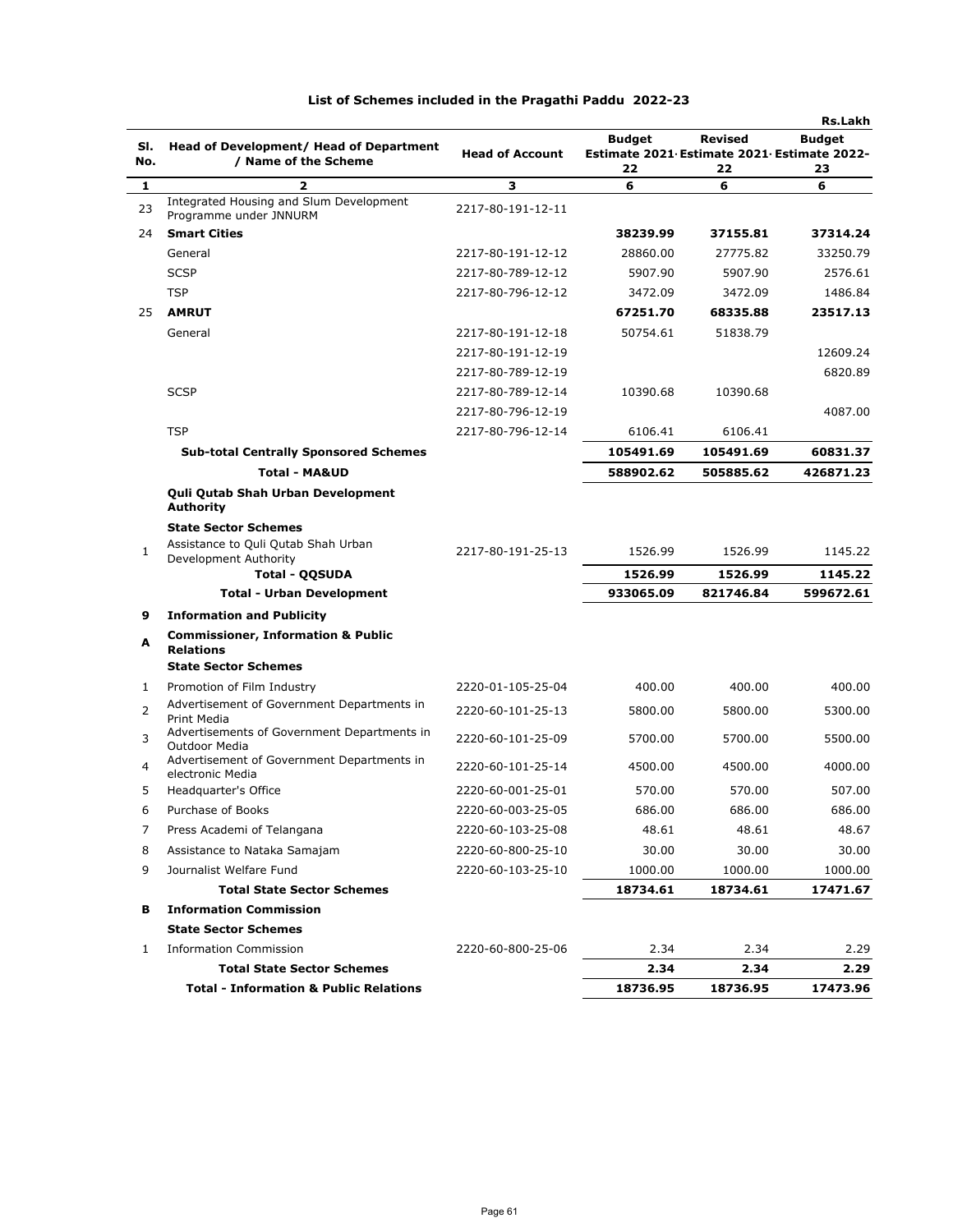| SI.<br>No. | Head of Development/ Head of Department<br>/ Name of the Scheme                                                                                                           | <b>Head of Account</b> | <b>Budget</b><br>22 | Revised<br>22 | Rs.Lakh<br><b>Budget</b><br>Estimate 2021 Estimate 2021 Estimate 2022-<br>23 |
|------------|---------------------------------------------------------------------------------------------------------------------------------------------------------------------------|------------------------|---------------------|---------------|------------------------------------------------------------------------------|
| 1          | 2                                                                                                                                                                         | з                      | 6                   | 6             | 6                                                                            |
| 10         | <b>Welfare of SCs, STs, BCs and Minorities</b>                                                                                                                            |                        |                     |               |                                                                              |
| A          | <b>Scheduled Castes Development Department</b>                                                                                                                            |                        |                     |               |                                                                              |
|            | <b>State Sector Schemes</b>                                                                                                                                               |                        |                     |               |                                                                              |
| 1          | Telangana SC, ST Commission                                                                                                                                               | 2225-01-800-25-07      | 150.00              | 150.00        | 50.00                                                                        |
| 2          | Acquisition of House Sites for Weaker Sections<br>under Indiramma Programme                                                                                               | 2225-01-283-25-08      | 752.00              | 752.00        | 150.00                                                                       |
| 3          | Monetary Relief and Legal Aid to the Victims of<br>Atrocities on SCs                                                                                                      | 2225-01-800-25-04      | 2858.00             | 2858.00       | 1800.00                                                                      |
| 4          | Scholarships Post(MTF-Non Professional<br>Courses, Inter/Degree/PG/Polytechnic)                                                                                           | 2225-01-277-25-03      | 9657.00             | 9657.00       | 9657.00                                                                      |
| 5          | Assistance to Telangana Study Circle                                                                                                                                      | 2225-80-800-25-27      | 2000.00             | 2000.00       | 1500.00                                                                      |
| 6          | Assistance to Nodal Agency for Implementing<br>Scheduled Caste Sub Plan                                                                                                   | 2225-01-001-25-04      | 400.00              | 400.00        | 360.00                                                                       |
| 7          | Contribution to Social Welfare Fund                                                                                                                                       | 2235-60-200-25-07      | 612.00              | 612.00        | 200.00                                                                       |
| 8          | <b>Economic Support Scheme</b>                                                                                                                                            | 2225-01-102-25-04      | 178400.00           | 100000.00     | 10000.00                                                                     |
| 9          | Scholarships Post(MTF-Non Professional<br>Courses, Inter/Degree/PG/Polytechnic)                                                                                           | 2225-01-277-25-06      | 11772.00            | 11772.00      | 11772.00                                                                     |
| 10         | Crucial Welfare Fund                                                                                                                                                      | 2225-01-102-25-06      | 2500.00             | 2500.00       | 2500.00                                                                      |
| 11         | Professional Educational Support Scheme                                                                                                                                   | 2225-01-277-25-34      | 5000.00             | 5000.00       | 4500.00                                                                      |
| 12         | Government Hostels                                                                                                                                                        | 2225-01-277-25-07      | 10172.00            | 10172.00      | 10269.00                                                                     |
| 13         | Post Matric Hostels for College Students                                                                                                                                  | 2225-01-277-25-18      | 5498.02             | 5498.02       | 5404.56                                                                      |
| 14         | <b>Headquarters Office</b>                                                                                                                                                | 2225-01-001-25-01      | 700.00              | 700.00        | 300.00                                                                       |
| 15         | <b>District Offices</b>                                                                                                                                                   | 2225-01-001-25-03      | 203.56              | 203.56        | 132.00                                                                       |
| 16         | Managerial subsidy to Telangana Scheduled<br>Caste's Co-operative Finance Corporation Ltd.,                                                                               | 2225-01-190-25-08      | 10000.00            | 10000.00      | 4000.00                                                                      |
| 17         | Scholarships Post (MTF)                                                                                                                                                   | 2225-01-277-25-04      | 6607.00             | 6607.00       | 6607.00                                                                      |
| 18         | Scholarships Post (RTF)                                                                                                                                                   | 2225-01-277-25-05      | 26091.00            | 26091.00      | 26091.00                                                                     |
| 19         | Promotion of Inter-Caste Marriages                                                                                                                                        | 2235-60-200-25-05      | 2600.00             | 2600.00       | 2400.00                                                                      |
| 20         | Providing free power to SC House holds.                                                                                                                                   | 2225-01-800-25-08      | 4200.00             | 4200.00       | 4200.00                                                                      |
| 21         | Special Criminal Courts dealing with Offences<br>under the Indian Penal Code and Protection of<br>Civil Rights Act, 1955 against Scheduled Castes<br>and Scheduled Tribes | 2225-01-800-25-05      | 100.27              | 100.27        | 70.00                                                                        |
| 22         | Pre Matric Scholarships for Quality Education                                                                                                                             | 2225-01-277-25-33      | 5785.15             | 5785.15       | 6885.00                                                                      |
| 23         | Kalyana Lakshmi                                                                                                                                                           | 2225-01-800-25-13      | 40046.40            | 40046.40      | 40046.40                                                                     |
| 24         | Additional facilities to the Students of SC Hostels                                                                                                                       | 2225-01-277-25-22      | 6000.00             | 6000.00       | 3000.00                                                                      |
| 25         | CM Dalit Empowerwent Programme                                                                                                                                            | 2225-01-800-25-15      | 100000.00           | 369180.00     | 1770000.00                                                                   |
| 26         | Construction of Buildings RIAD, Integrated<br>Hostels, Study Circle, VM Homes                                                                                             | 4225-01-277-25-74      | 400.00              | 400.00        | 100.00                                                                       |
| 27         | Construction of Community Halls, Ambedkar<br>Bhavans, errection of Statues                                                                                                | 4225-01-800-25-07      | 4000.00             | 4000.00       | 2500.00                                                                      |
|            | <b>Sub-total - State Sector Schemes</b>                                                                                                                                   |                        | 436504.40           | 627284.40     | 1924493.96                                                                   |
|            | <b>Centrally Sponsored Schemes</b>                                                                                                                                        |                        |                     |               |                                                                              |
| 28         | Special Central Assistance for SC Plan                                                                                                                                    | 2225-01-793-12-05      | 1500.00             | 1500.00       | 1500.00                                                                      |
| 29         | Monetary Relief and Legal Aid to the Victims of<br>Atrocities on SCs                                                                                                      | 2225-01-800-12-04      |                     |               | 66.69                                                                        |
| 30         | Post Matric Scholarships                                                                                                                                                  | 2225-01-277-12-09      | 700.00              | 700.00        | 700.00                                                                       |
| 31         | Pre Matric Scholarships                                                                                                                                                   | 2225-01-277-12-19      | 214.85              | 214.85        | 214.85                                                                       |
| 32         | Special Criminal Courts dealing with Offences<br>under the Indian Penal Code and Protection of<br>Civil Rights Act, 1955 against Scheduled Castes<br>and Scheduled Tribes | 2225-01-800-12-05      | 205.00              | 205.00        | 208.74                                                                       |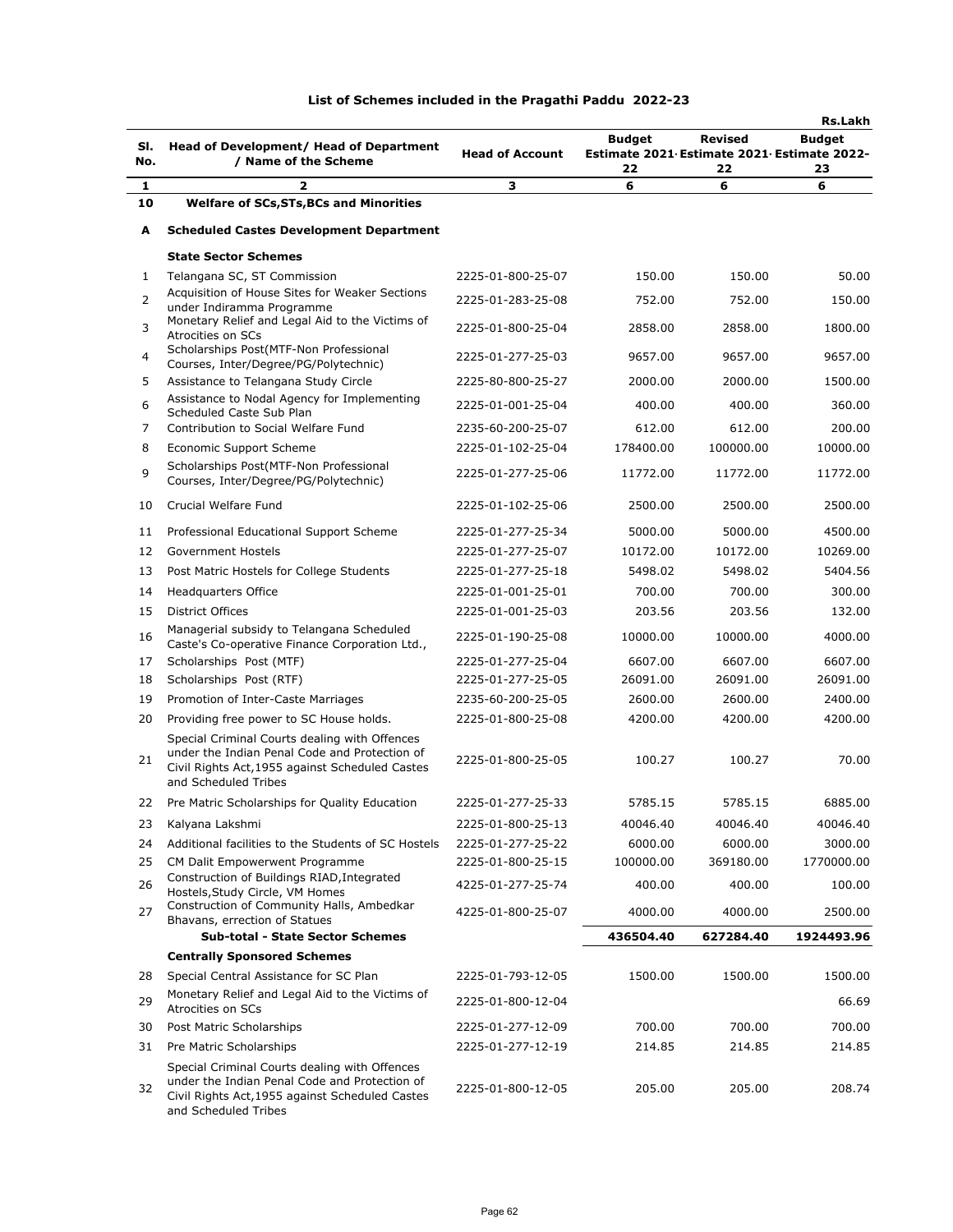| SI. | Head of Development/ Head of Department                                                  | <b>Head of Account</b> | <b>Budget</b><br>Estimate 2021 Estimate 2021 Estimate 2022- | <b>Revised</b> | <b>Rs.Lakh</b><br><b>Budget</b> |
|-----|------------------------------------------------------------------------------------------|------------------------|-------------------------------------------------------------|----------------|---------------------------------|
| No. | / Name of the Scheme                                                                     |                        | 22                                                          | 22             | 23                              |
| 1   | 2                                                                                        | з                      | 6                                                           | 6              | 6                               |
| 33  | Promotion of Inter-Caste Marriages                                                       | 2235-60-200-12-05      |                                                             |                |                                 |
|     | <b>Sub-total -Centrally Sponsored Schemes</b>                                            |                        | 2619.85                                                     | 2619.85        | 2690.28                         |
|     | <b>SCSP Plan Schemes</b>                                                                 |                        |                                                             |                |                                 |
|     | <b>State Sector Schemes</b>                                                              |                        |                                                             |                |                                 |
| 34  | Aarogya Sri Health Care Trust                                                            | 2210-01-789-25-25      | 14742.13                                                    | 14742.13       | 15135.78                        |
| 35  | Assistance to Small and Marginal Farmers<br>towards Premium for Crop Insurance Scheme    | 2401-789-25-40         | 43.42                                                       | 43.42          | 1533.75                         |
| 36  | Farm Mechanization                                                                       | 2401-789-25-43         | 23175.00                                                    | 23175.00       | 7725.00                         |
| 37  | Incentives for Industrial Promotion                                                      | 2852-80-789-25-17      | 62500.00                                                    | 37500.00       | 62500.00                        |
| 38  | Incentives for Milk Production                                                           | 2401-789-25-33         | 1545.00                                                     | 1545.00        | 1545.00                         |
| 39  | Incentives to the S.C. Entrepreneurs for<br><b>Industrial Promotion</b>                  | 2851-789-25-20         | 60.42                                                       | 60.42          | 30.21                           |
| 40  | <b>ASARA Pensions to Disabled Persons</b>                                                | 2235-60-789-25-26      | 36094.09                                                    | 36094.09       | 36094.09                        |
| 41  | ASARA Pensions to Old Age Persons & Widows                                               | 2235-60-789-25-27      | 138637.02                                                   | 138637.02      | 138637.02                       |
| 42  | Interest Free Loans to DWACRA Women<br>(Vaddileni Runalu)                                | 2235-02-789-25-20      | 34762.50                                                    | 17381.25       | 17381.25                        |
| 43  | Market Intervention Fund                                                                 | 2401-789-25-45         | 7725.00                                                     | 7725.00        | 1545.00                         |
| 44  | Micro Irrigation                                                                         | 2401-789-25-48         | 4635.00                                                     |                |                                 |
| 45  | Nutritious Meals Programmes for IX to X Classes                                          | 2202-02-789-25-45      | 1712.35                                                     | 1712.35        | 1712.35                         |
| 46  | Power Subsidy for Industries                                                             | 2852-80-789-25-18      | 270.06                                                      |                |                                 |
| 47  | Special Development Fund for Welfare and<br><b>Development Activites</b>                 | 5475-789-25-10         | 92700.00                                                    | 61800.00       | 30900.00                        |
| 48  | Supply of Seeds to Farmers                                                               | 2401-789-25-47         | 981.00                                                      | 981.00         | 669.48                          |
| 49  | Arogya Lalkshmi                                                                          | 2236-02-789-25-10      | 4300.00                                                     | 4300.00        | 4300.00                         |
|     | Hostel Buldings for SCs                                                                  | 2203-789-25-13         | 100.00                                                      | 1148.16        |                                 |
| 51  | Centralised Purchase of Drugs and Medicines                                              | 2210-80-789-25-06      | 5191.20                                                     | 5191.20        | 7719.72                         |
| 52  | <b>KCR KIT- Ammavodi</b>                                                                 | 2211-789-25-15         | 7122.45                                                     | 7122.45        | 7122.45                         |
| 53  | Operational Cost of Fixed Day Health Services<br>(FDHS)(104 Services)                    | 2211-789-25-20         | 753.90                                                      | 753.90         | 600.00                          |
| 54  | RCH Programme - II-Rural Emergency Health<br>Transport (108 Services)                    | 2211-789-25-21         | 1083.85                                                     | 1083.85        | 1000.00                         |
| 55  | Mission Bhagiradha                                                                       | 2215-01-789-25-31      | 1615.78                                                     |                |                                 |
| 56  | Two bed Room Houses                                                                      | 2216-03-789-25-10      | 127500.00                                                   | 56332.84       | 120000.00                       |
| 57  | Construction of Two Bed Room Houses to the<br>Urban Poor                                 | 2216-02-789-25-05      | 88500.00                                                    | 40621.18       | 75000.00                        |
| 58  | Hyderabad Urban Agglomeration                                                            | 4217-01-789-25-06      | 40170.00                                                    | 23175.00       | 3090.00                         |
| 59  | Construction of PR Rural Roads                                                           | 4515-789-25-21         | 5000.00                                                     | 5000.00        | 5000.00                         |
| 60  | FC Grants to Urban Local Bodies                                                          | 2217-80-789-25-59      | 2201.01                                                     | 2201.01        | 1543.75                         |
| 61  | Assistance to Municipalities/ Corporations for<br>interest free loans (Vaddileni Runalu) | 2217-80-789-25-82      | 11587.50                                                    | 5793.75        | 5793.75                         |
| 62  | Financial Assistance to Beedi Workers                                                    | 2235-60-789-25-30      | 12243.93                                                    | 12243.93       | 12243.93                        |
| 63  | Financial Assistance to Single Women                                                     | 2235-60-789-25-31      | 7780.00                                                     | 7780.00        | 7780.00                         |
| 64  | Subsidy on Rice                                                                          | 2236-02-789-25-11      | 65020.00                                                    | 65020.00       | 79235.75                        |
| 65  | Insurance to farmers                                                                     | 2401-789-25-14         | 18540.00                                                    | 22642.28       | 18568.14                        |
| 66  | Rhythu Vedika                                                                            | 2401-789-25-25         | 1162.61                                                     | 1162.61        | 1000.00                         |
| 67  | <b>Investment Support Scheme</b>                                                         | 2401-789-25-31         | 228538.41                                                   | 228538.41      | 134384.00                       |
|     | Oil palm cultivation                                                                     | 2401-789-25-09         |                                                             |                | 9080.00                         |
| 68  | Live Stock Health and Veterinary services                                                | 2403-789-25-21         | 991.35                                                      | 991.35         | 500.00                          |
| 69  | Scheme for Debt Relief to farmers                                                        | 2435-60-789-25-04      | 80726.25                                                    | 30900.00       | 50680.00                        |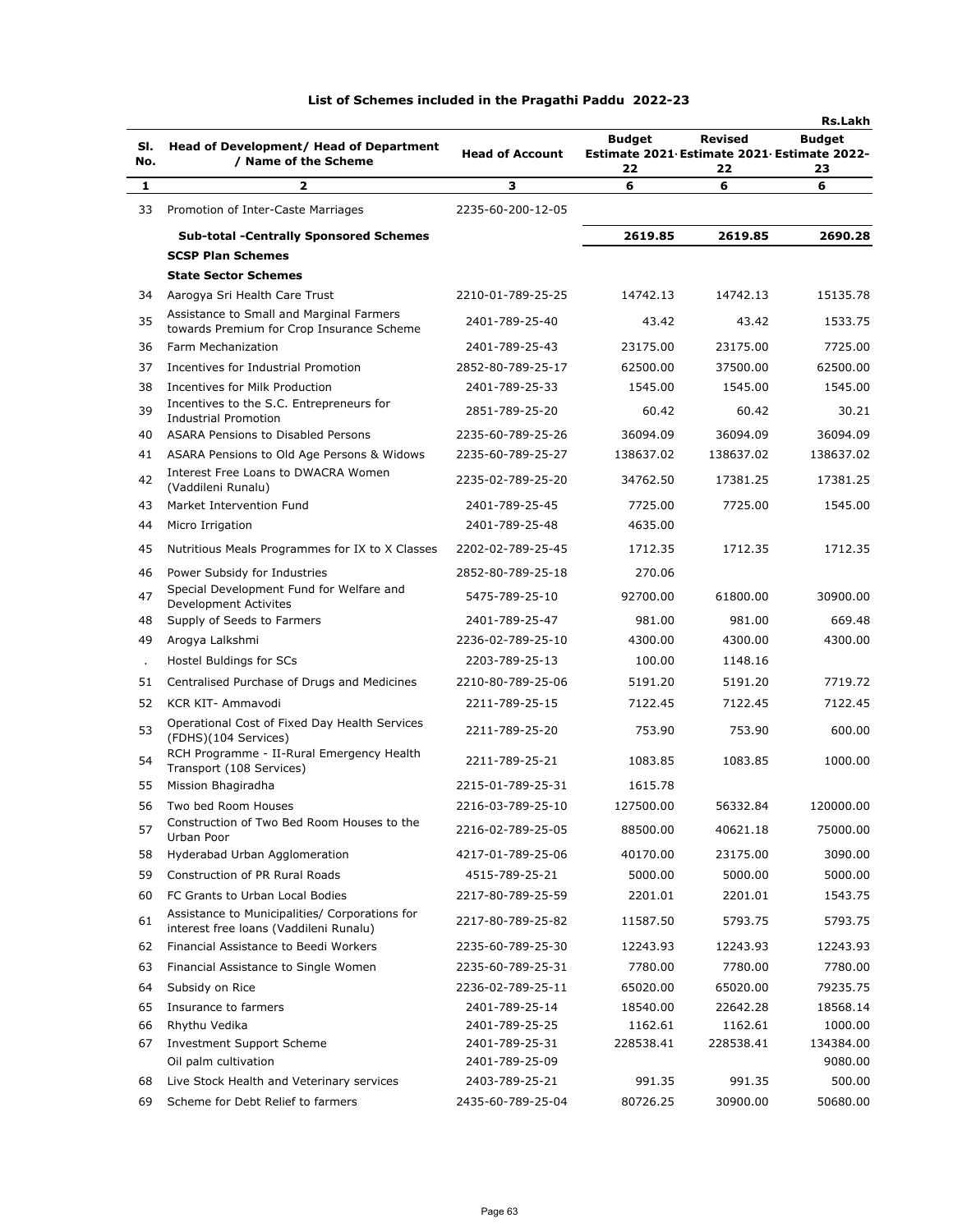|     |                                                                                         |                        |                                            |                | Rs.Lakh       |
|-----|-----------------------------------------------------------------------------------------|------------------------|--------------------------------------------|----------------|---------------|
| SI. | Head of Development/ Head of Department                                                 |                        | <b>Budget</b>                              | <b>Revised</b> | <b>Budget</b> |
| No. | / Name of the Scheme                                                                    | <b>Head of Account</b> | Estimate 2021 Estimate 2021 Estimate 2022- |                |               |
| 1   | 2                                                                                       | 3                      | 22<br>6                                    | 22<br>6        | 23<br>6       |
| 70  | SFC Grants to PR Bodies                                                                 | 2515-789-25-20         | 13364.00                                   | 21089.00       | 21578.55      |
| 71  | Fourteenth finance Commission Grants                                                    | 2515-789-25-48         |                                            |                |               |
|     |                                                                                         |                        |                                            |                |               |
| 72  | Assistance to TRANSCO for Agriculture and Allied<br>Subsidy                             | 2801-05-789-25-06      | 178500.00                                  | 178500.00      | 178500.00     |
| 73  | Constituency Development Programme                                                      | 5475-789-25-05         | 12360.00                                   | 12360.00       | 12360.00      |
| 74  | Assistance to Adolescent Girls                                                          | 2202-02-789-25-15      | 850.00                                     | 850.00         | 850.00        |
| 75  | Nutritious Meals Programmes for IX to X Classes                                         | 2202-02-789-25-40      |                                            |                |               |
| 76  | Airstrips                                                                               | 2217-80-789-25-33      | 1545.00                                    | 1545.00        | 1545.00       |
| 77  | Warangal Neo                                                                            | 2217-80-789-25-34      | 3090.00                                    |                |               |
|     | Airport Metro Connectivity                                                              | 2217-80-789-25-39      |                                            |                | 7725.00       |
| 78  | FC Grants to GramPanchayats                                                             | 2515-789-25-56         | 17925.93                                   | 17925.93       | 18582.44      |
| 79  | FC Grants to Mandal Parishads                                                           | 2515-789-25-57         | 2108.34                                    | 2108.34        | 2185.56       |
| 80  | FC Grants to Zilla Parishads                                                            | 2515-789-25-58         | 1055.00                                    | 1055.00        | 1093.64       |
| 81  | FC Grants to Rural Local Bodies under Health<br>Sector                                  | 2515-789-25-59         | 4278.88                                    | 4278.88        | 2074.01       |
| 82  | State Matching Grants for Mandal Parishads                                              | 2515-789-25-61         | 3835.46                                    | 3835.46        | 3975.96       |
| 83  | State Matching Grants for Zilla Parishads                                               | 2515-789-25-62         | 3889.54                                    | 3889.54        | 4032.02       |
|     | <b>Sub-Total SCSP Schemes</b>                                                           |                        | 1372513.38                                 | 1110835.75     | 1114552.60    |
|     | <b>Total - Scheduled Castes Development</b><br><b>Department</b>                        |                        | 1811637.63                                 | 1740740.00     | 3041736.84    |
|     | <b>Telangana Social Welfare Residential</b><br><b>Educational Institutions Society</b>  |                        |                                            |                |               |
|     | <b>RIDF</b>                                                                             |                        |                                            |                |               |
| 1   | <b>Integrated Residential Schools</b>                                                   | 4225-01-277-07-32      |                                            |                |               |
|     | Sub-total - RIDF                                                                        |                        | 0.00                                       | 0.00           | 0.00          |
|     | <b>State Sector Schemes</b>                                                             |                        |                                            |                |               |
| 2   | Construction of Buildings for Residential School<br>Complex                             | 4225-01-277-25-34      | 452.88                                     | 452.88         | 1000.00       |
| 3   | Repairs and maintenance of residential school<br>buildings                              | 2225-01-277-25-31      |                                            |                | 1000.00       |
| 4   | Govt Residential Centralised Schools-New<br>Scheme                                      | 2225-01-277-25-30      | 95373.95                                   | 95373.95       | 104379.62     |
|     | <b>Sub-total - State Sector Schemes</b>                                                 |                        | 95826.83                                   | 95826.83       | 106379.62     |
|     |                                                                                         |                        |                                            |                |               |
|     | Total - Telangana Social Welfare<br><b>Residential Educational Institutions Society</b> |                        | 95826.83                                   | 95826.83       | 106379.62     |
|     | <b>Total - Welfare of SCs</b>                                                           |                        | 1907464.46                                 | 1836566.83     | 3148116.46    |
| в   | <b>Tribal Welfare</b>                                                                   |                        |                                            |                |               |
|     | <b>State Sector Schemes</b>                                                             |                        |                                            |                |               |
| 1   | Economic Support Schemes                                                                | 2225-02-102-25-04      | 34800.00                                   | 34800.00       | 32345.45      |
| 2   | Educational Infrastructure                                                              | 4225-02-277-25-83      | 14729.19                                   | 14729.19       | 15003.54      |
|     | <b>Educational Institutions</b>                                                         |                        |                                            |                | 20569.68      |
| 3   |                                                                                         | 2225-02-277-25-05      | 21082.03                                   | 21082.03       |               |
| 4   | Scholarships (Post) (MTF)                                                               | 2225-02-277-25-08      | 12155.00                                   | 12155.00       | 12155.00      |
| 5   | Pre-Matric Scholarships                                                                 | 2225-02-277-25-10      | 2720.00                                    | 2720.00        | 2720.00       |
| 6   | Providing Quality Education for STs                                                     | 2225-02-277-25-15      | 5505.83                                    | 5505.83        | 4000.00       |
| 7   | Ambedkar Overseas Vidya Nidhi                                                           | 2225-02-277-25-19      | 448.55                                     | 448.55         | 1000.00       |
| 8   | Coaching to Students for eligibility tests for<br>Admissions in Foreign Universities    | 2225-02-277-25-20      | 3.39                                       | 3.39           | 3.39          |
| 9   | Kalyana Lakshmi                                                                         | 2225-02-800-25-13      | 20000.00                                   | 20000.00       | 20000.00      |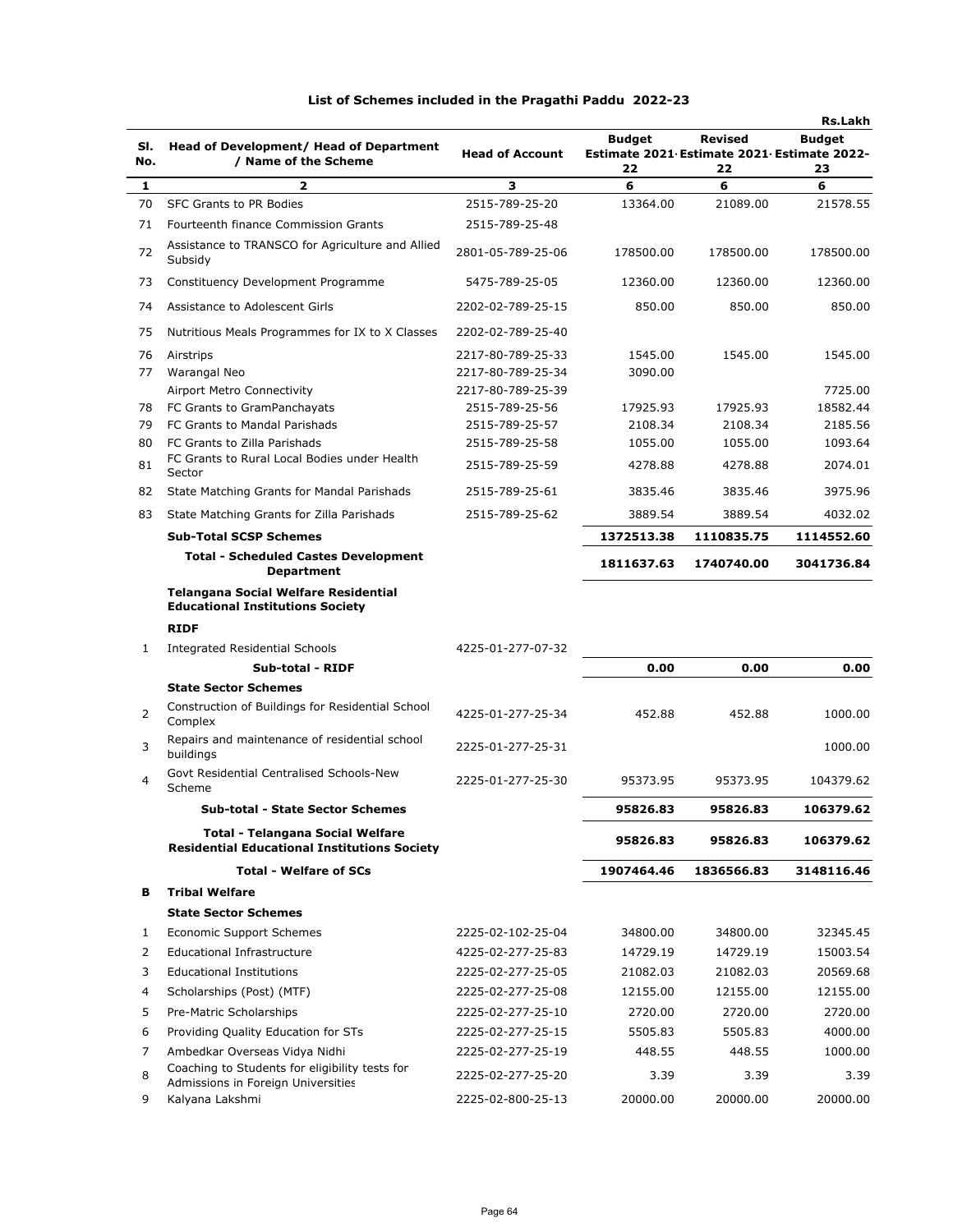|     |                                                                                       |                        |                                            |                | Rs.Lakh       |
|-----|---------------------------------------------------------------------------------------|------------------------|--------------------------------------------|----------------|---------------|
| SI. | Head of Development/ Head of Department                                               |                        | <b>Budget</b>                              | <b>Revised</b> | <b>Budget</b> |
| No. | / Name of the Scheme                                                                  | <b>Head of Account</b> | Estimate 2021 Estimate 2021 Estimate 2022- |                |               |
| 1   | 2                                                                                     | з                      | 22<br>6                                    | 22<br>6        | 23<br>6       |
| 10  | Additional facilities to Students                                                     | 2225-02-277-25-22      | 6314.00                                    | 6314.00        | 3765.00       |
| 11  | Promotion of Inter-Caste Marriages                                                    | 2225-02-800-25-09      | 255.71                                     | 255.71         | 100.00        |
| 12  | Road Infrastructure in Three ITDA Districts                                           | 4225-02-800-25-15      | 16455.69                                   | 16455.69       | 34800.00      |
| 13  |                                                                                       | 2225-02-277-25-07      | 19125.00                                   | 19125.00       | 19125.00      |
|     | Scholarships (RTF)<br>Implementation of the Protection of Forest Right                |                        |                                            |                |               |
| 14  | Act                                                                                   | 2225-02-102-25-08      | 100.00                                     | 100.00         | 25.00         |
| 15  | Skill training for STs                                                                | 2225-02-102-25-17      | 1000.00                                    | 1000.00        | 3000.00       |
| 16  | Land Development Scheme for STs                                                       | 2225-02-102-25-18      | 3000.00                                    | 3000.00        | 10000.00      |
| 17  | CM ST Enterprenuership & Innovation Scheme                                            | 2225-02-102-25-19      | 4000.00                                    | 4000.00        | 4000.00       |
| 18  | Tribal Health and Nutritional Support                                                 | 2225-02-282-25-06      | 100.00                                     | 100.00         |               |
| 19  | <b>Tribal Relief Fund</b>                                                             | 2225-02-800-25-09      | 50.00                                      | 50.00          | 50.00         |
| 20  | Three Phase Electricity to ST Habitations                                             | 2225-02-800-25-12      | 10300.00                                   | 10300.00       | 10000.00      |
| 21  | <b>Tribal Fares &amp; Festivals</b>                                                   | 2225-02-800-25-17      | 200.00                                     | 200.00         | 300.00        |
| 22  | Assistance to Nodal Agency for Implementing ST<br>Special Development Fund            | 2225-02-800-25-18      | 100.00                                     | 100.00         | 50.00         |
| 23  | Assistance to ITDAs                                                                   | 2225-02-800-25-30      | 2500.00                                    | 2500.00        | 2000.00       |
| 24  | Providing free power to ST House holds.                                               | 2225-02-800-25-31      | 1809.44                                    | 1809.44        | 253.79        |
| 25  | <b>Buildings for Girijan Bhavans</b>                                                  | 4225-02-277-25-81      | 3452.18                                    | 3452.18        | 3452.18       |
| 26  | Works under Medaram Jathara                                                           | 4225-02-800-25-05      | 295.65                                     | 295.65         | 295.65        |
| 27  | BT Roads to ST Habitations                                                            | 4225-02-800-25-16      | 16500.00                                   | 16500.00       | 25200.00      |
| 28  | CC Roads to PyTG Habitation                                                           | 4225-02-800-25-18      | 6000.00                                    | 6000.00        |               |
|     | <b>Sub-total - State Sector Schemes</b>                                               |                        | 203001.66                                  | 203001.66      | 224213.68     |
|     | <b>Centrally Sponsored Schemes</b>                                                    |                        |                                            |                |               |
| 29  | TCR & TI                                                                              | 2225-02-003-12-07      | 750.00                                     | 750.00         | 750.00        |
| 30  | Grants under Proviso Art. 275 (1)                                                     | 2225-02-102-12-06      | 5260.00                                    | 5260.00        | 5260.00       |
| 31  | Tribal Sub Plan                                                                       | 2225-02-102-12-05      | 4000.00                                    | 4000.00        | 4000.00       |
| 32  | Scholarships (RTF)                                                                    | 2225-02-277-12-07      | 175.00                                     | 175.00         | 175.00        |
| 33  | Pre-Matric Scholarships                                                               | 2225-02-277-12-10      | 100.00                                     | 100.00         | 100.00        |
| 34  | Conservation - cum- Development Programme<br>for PvTGs                                | 2225-02-102-12-07      | 1000.00                                    | 1000.00        | 1000.00       |
|     | <b>Sub-total - Centrally Sponsored Schemes</b>                                        |                        | 11285.00                                   | 11285.00       | 11285.00      |
|     | <b>Tribal Sub Plan Schemes</b>                                                        |                        |                                            |                |               |
|     | <b>State Sector Schemes</b>                                                           |                        |                                            |                |               |
| 35  | Aarogya Sri Health Care Trust                                                         | 2210-01-796-25-25      | 10644.90                                   | 10644.90       | 10929.14      |
| 36  | Assistance to Adolescent Girls                                                        | 2202-02-796-25-10      | 500.00                                     | 500.00         | 500.00        |
| 37  | Assistance to Small and Marginal Farmers<br>towards Premium for Crop Insurance Scheme | 2401-796-25-40         | 26.24                                      | 26.24          | 947.05        |
| 38  | Farm Mechanization                                                                    | 2401-796-25-43         | 13620.00                                   | 13620.00       | 4540.00       |
| 39  | Incentives for Industrial Promotion                                                   | 2852-80-796-25-17      | 50000.00                                   | 30000.00       | 50000.00      |
| 40  | Incentives for Milk Production                                                        | 2403-796-25-33         | 908.00                                     | 908.00         | 908.00        |
| 41  | <b>ASARA Pensions to Disabled Persons</b>                                             | 2235-02-796-25-26      | 17791.96                                   | 17791.96       | 17791.96      |
| 42  | ASARA Pensions to Old Age Persons & Widows                                            | 2235-02-796-25-27      | 75249.16                                   | 75249.16       | 75249.16      |
|     | Interest Free Loans to DWACRA Women                                                   |                        |                                            |                |               |
| 43  | (Vaddileni Runalu)                                                                    | 2235-02-796-25-21      | 20430.00                                   | 10215.00       | 10215.00      |
| 44  | Market Intervention Fund                                                              | 2401-796-25-45         | 4540.00                                    | 4540.00        | 908.00        |
| 45  | Micro Irrigation                                                                      | 2401-796-25-48         | 2724.00                                    | 2724.00        |               |
| 46  | Nutritious Meals Programmes for IX to X Classes                                       | 2202-02-796-25-45      | 1108.60                                    | 1108.60        | 1108.60       |
| 47  | Nutritious Meals Programmes for IX to X Classes                                       | 2202-02-796-25-40      |                                            |                |               |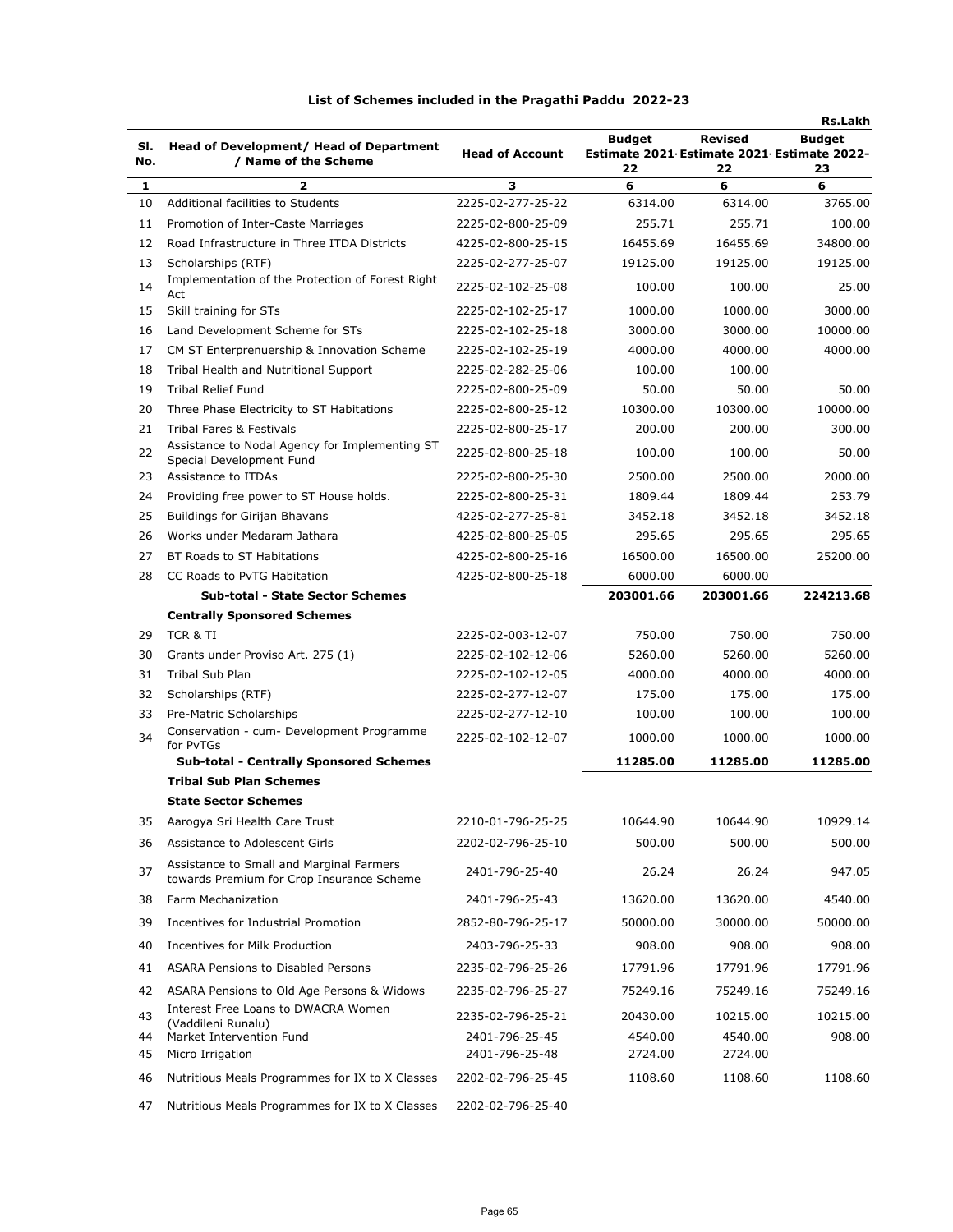|              |                                                                                          |                                     |                                            |                   | <b>Rs.Lakh</b>        |
|--------------|------------------------------------------------------------------------------------------|-------------------------------------|--------------------------------------------|-------------------|-----------------------|
| SI.          | <b>Head of Development/ Head of Department</b>                                           |                                     | <b>Budget</b>                              | <b>Revised</b>    | <b>Budget</b>         |
| No.          | / Name of the Scheme                                                                     | <b>Head of Account</b>              | Estimate 2021 Estimate 2021 Estimate 2022- |                   |                       |
|              |                                                                                          |                                     | 22                                         | 22                | 23                    |
| $\mathbf{1}$ | $\overline{2}$                                                                           | 3<br>2852-80-796-25-19              | 6                                          | 6                 | 6                     |
| 48           | Power Subsidy for Industries<br>Special Development Fund for Welfare and                 |                                     | 158.72                                     | 158.72            | 79.36                 |
| 49           | <b>Development Activites</b>                                                             | 5475-796-25-10                      | 54480.00                                   | 36320.00          | 18160.00              |
| 50           | Supply of Seeds to Farmers                                                               | 2401-796-25-47                      | 594.00                                     | 594.00            | 405.37                |
| 51           | Arogya Lalkshmi                                                                          | 2236-02-796-25-10                   | 2630.00                                    | 2630.00           | 2630.00               |
| 52           | Centralised Purchase of Drugs and Medicines                                              | 2210-80-796-25-06                   | 3050.88                                    | 3050.88           | 4536.90               |
| 53           | KCR KIT- Ammavodi                                                                        | 2211-796-25-15                      | 4185.88                                    | 4185.88           | 4185.88               |
| 54           | Operational Cost of Fixed Day Health Services<br>(FDHS)(104 Services)                    | 2211-796-25-20                      | 443.07                                     | 443.07            | 400.00                |
| 55           | RCH Programme - II-Rural Emergency Health<br>Transport (108 Services)                    | 2211-796-25-21                      | 636.98                                     | 636.98            | 1000.00               |
| 56           | Two bed Room Houses                                                                      | 2216-03-796-25-10                   | 104530.00                                  | 46184.09          | 90000.00              |
| 57           | Construction of Two Bed Room Houses to the<br>Urban Poor                                 | 2216-02-796-25-05                   | 57500.00                                   | 26392.29          | 80000.00              |
| 58           | Hyderabad Urban Agglomeration                                                            | 4217-01-786-25-06                   | 23608.00                                   | 13620.00          | 1816.00               |
| 59           | SFC Grants to Urban Local Bodies                                                         | 2217-80-796-25-25                   |                                            |                   |                       |
| 60           | Assistance to Municipalities/ Corporations for<br>interest free loans (Vaddileni Runalu) | 2217-80-796-25-82                   | 6810.00                                    | 3405.00           | 3405.00               |
| 61           | Financial Assistance to Single Women                                                     | 2235-60-796-25-31                   | 3379.84                                    | 3379.84           | 3379.84               |
| 62           | Subsidy on Rice                                                                          | 2236-02-796-25-04                   | 20430.00                                   | 20430.00          | 24896.75              |
| 63           | Insurance to farmers                                                                     | 2401-796-25-14                      | 10896.00                                   | 13306.92          | 20297.45              |
| 64           | Rhythu Vedika                                                                            | 2401-796-25-25                      | 683.27                                     | 683.27            | 800.00                |
| 65           | <b>Investment Support Scheme</b><br>Oil palm cultivation                                 | 2401-796-25-31<br>2401-796-25-09    | 162713.43                                  | 162713.43         | 196544.00<br>13280.00 |
| 66           | Fish Seed Farms                                                                          | 2405-796-25-11                      | 30.05                                      | 30.05             |                       |
| 67           | Developemnt of Fisheries                                                                 | 2405-796-25-25                      | 95.82                                      | 95.82             | 50.00                 |
| 68           | Scheme for Debt Relief to farmers                                                        | 2435-60-796-25-04                   | 47443.00                                   | 18160.00          | 55400.00              |
| 69           | <b>SFC Grants to PR Bodies</b>                                                           | 2515-796-25-20                      | 7854.20                                    | 12394.20          | 12681.91              |
| 70           | Fourteenth finance Commission Grants                                                     | 2515-796-25-48                      |                                            |                   |                       |
| 71           | Assistance to TRANSCO for Agriculture and Allied<br>Subsidy                              | 2801-05-796-25-06                   | 105000.00                                  | 105000.00         | 105000.00             |
| 72           | Constituency Development Programme                                                       | 5475-796-25-05                      | 7264.00                                    | 7264.00           | 7264.00               |
| 73           | Airstrips                                                                                | 2217-80-796-25-33                   | 908.00                                     | 908.00            | 908.00                |
| 74           | Warangal Neo                                                                             | 2217-80-796-25-34                   | 1816.00                                    | 1816.00           |                       |
|              | Airport Metro Connectivity                                                               | 2217-80-796-25-39                   |                                            |                   | 4540.00               |
|              |                                                                                          |                                     |                                            |                   |                       |
|              | 75 FC Grants to GramPanchayats                                                           | 2515-796-25-56                      | 10535.00                                   | 10535.00          | 10920.83              |
| 76           | FC Grants to Mandal Parishads                                                            | 2515-796-25-57                      | 1240.00                                    | 1240.00           | 1285.41               |
| 77<br>78     | FC Grants to Zilla Parishads<br>FC Grants to Urban Local Bodies under Health             | 2515-796-25-58<br>2217-80-796-25-59 | 620.00<br>1293.54                          | 620.00<br>1293.54 | 642.71<br>907.27      |
|              | Sector                                                                                   |                                     |                                            |                   |                       |
| 79           | Assistance to Mandal Parishads                                                           | 2515-796-25-61                      | 2254.11                                    | 2254.11           | 2336.68               |
| 80           | Assistance to Zilla Parishads                                                            | 2515-796-25-62                      | 2285.89                                    | 2285.89           | 2369.63               |
| 81           | Live Stock Health and Veterinary services                                                | 2403-796-25-21                      | 582.63                                     | 582.63            | 500.00                |
| 82           | BT Roads to unconnected tribal habitations                                               | 4515-796-25-21                      |                                            |                   | 10000.00              |
| 83           | Construction of GP Buildings in ST areas                                                 | 4515-796-25-27                      |                                            |                   | 30000.00              |
| 84           | BT Roads to unconnected tribal habitations                                               | 5054-05-796-25-06                   |                                            |                   | 30000.00              |
| 85           | FC Grants to Rural Local Bodies under Health<br>Sector                                   | 2515-796-25-59                      | 2514.71                                    | 2514.71           | 1218.90               |
|              | Sub-total Tribal Sub-plan                                                                |                                     | 846009.88                                  | 672456.18         | 914938.80             |
|              | <b>Total Tribal Welfare</b>                                                              |                                     | 1060296.54                                 | 886742.84         | 1150437.48            |
|              | TW Recidential Educational Institutions                                                  |                                     |                                            |                   |                       |

**TW Residential Educational Institutions Society**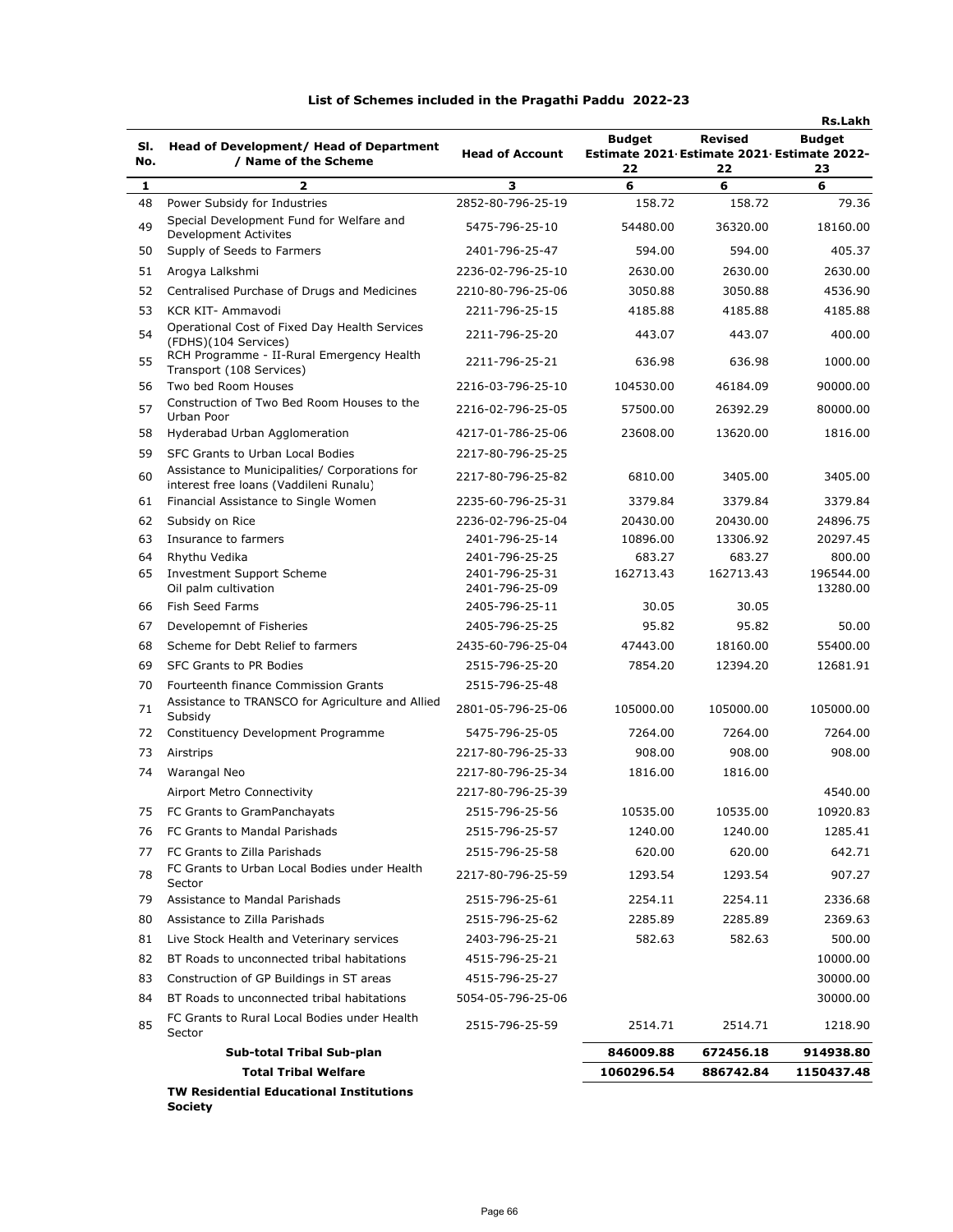|              |                                                                 |                        |                                                                   |                      | <b>Rs.Lakh</b>      |
|--------------|-----------------------------------------------------------------|------------------------|-------------------------------------------------------------------|----------------------|---------------------|
| SI.<br>No.   | Head of Development/ Head of Department<br>/ Name of the Scheme | <b>Head of Account</b> | <b>Budget</b><br>Estimate 2021 Estimate 2021 Estimate 2022-<br>22 | <b>Revised</b><br>22 | <b>Budget</b><br>23 |
| 1            | $\overline{\mathbf{z}}$                                         | 3                      | 6                                                                 | 6                    | 6                   |
| 86           | <b>Residential Schools for Tribals</b>                          | 2225-02-277-25-12      | 26385.64                                                          | 26385.64             | 29917.43            |
| 87           | Gurukulam                                                       | 2225-02-277-25-25      | 8965.03                                                           | 8965.03              | 9095.31             |
| 88           | Gurukulam Student amen ities                                    | 2225-02-277-25-26      | 10182.00                                                          | 10182.00             | 9471.27             |
| 89           | Gurukulam Academic Activities                                   | 2225-02-277-25-27      | 601.00                                                            | 601.00               | 790.48              |
|              |                                                                 |                        |                                                                   |                      |                     |
| 90           | Facilities in Gurukulams                                        | 2225-02-277-25-28      |                                                                   |                      |                     |
| 91           | Gurukulam Other IE                                              | 2225-02-277-25-29      |                                                                   |                      |                     |
|              | <b>Total TWREIS</b><br><b>Total TRIBAL WELFARE</b>              |                        | 46133.67                                                          | 46133.67             | 49274.49            |
|              | <b>Welfare of Backward Classes</b>                              |                        | 1106430.21                                                        | 932876.51            | 1199711.97          |
| c            | <b>State Sector Schemes</b>                                     |                        |                                                                   |                      |                     |
| $\mathbf{1}$ | <b>Head Quarters Office</b>                                     | 2225-03-001-25-01      | 3.00                                                              | 3.00                 | 25.00               |
| 2            | District Offices                                                | 2225-03-001-25-03      | 35.00                                                             | 35.00                | 35.00               |
| 3            | Telangana Commission for Backward Classes                       | 2225-03-001-25-04      | 50.00                                                             | 50.00                | 1000.00             |
| 4            | Subsidy to Advocates                                            | 2225-03-102-25-07      | 35.00                                                             | 35.00                | 100.00              |
| 5            | Savithri Baim Pule Abhyudaya Yojana                             | 2225-03-102-25-14      |                                                                   |                      | 300.00              |
| 6            | Telangana Study Circle                                          | 2225-03-277-25-20      | 1500.00                                                           | 1500.00              | 2500.00             |
| 7            | Most Backwards Classes Development<br>Corporation               | 2225-03-190-25-28      | 50000.00                                                          | 50000.00             | 30000.00            |
| 8            | Assistance to Weavers                                           | 2225-03-190-25-29      | 33800.00                                                          | 33800.00             | 40000.00            |
| 9            | Assistance to Nayee Brhmin Co-op Society Free<br>Ele. Supply    | 2225-03-190-25-30      |                                                                   |                      | 5000.00             |
| 10           | Assistance to Washer man Co-op Society Free<br>Ele. Supply      | 2225-03-190-25-31      |                                                                   |                      | 5000.00             |
| 11           | Government Hostels                                              | 2225-03-277-25-07      | 15172.30                                                          | 15172.30             | 15000.00            |
| 12           | Incentives to Inter-Caste Married Couples                       | 2225-03-102-25-15      | 10.00                                                             | 10.00                | 10.00               |
| 13           | Financial Assistance TS Vaddera Corp. Fed. Ltd.                 | 2225-03-190-25-08      |                                                                   |                      | 300.00              |
| 14           | Financial Assistance TS Krishna Balija Corp. Fed.<br>Ltd.       | 2225-03-190-25-09      |                                                                   |                      | 300.00              |
| 15           | Financial Assistance TS Valmiki Boya Corp. Fed.<br>Ltd.         | 2225-03-190-25-11      |                                                                   |                      | 250.00              |
| 16           | Financial Assistance TS Battaraja Corp. Fed. Ltd.               | 2225-03-190-25-12      |                                                                   |                      | 200.00              |
| 17           | Financial Assistance TS Medara Corp. Fed. Ltd.                  | 2225-03-190-25-16      |                                                                   |                      | 300.00              |
| 18           | Financial Assistance TSVishwa Brahmina Corp.<br>Fed. Ltd.       | 2225-03-190-25-17      |                                                                   |                      | 300.00              |
| 19           | Financial Assistance TS Kummari Corp. Fed. Ltd.                 | 2225-03-190-25-18      |                                                                   |                      | 300.00              |
| 20           | Financial Assistance TS Toddy Tappers Corp.<br>Fed. Ltd.        | 2225-03-190-25-19      |                                                                   |                      | 3000.00             |
| 21           | Financial Assistance TS Sagara Uppara Corp.<br>Fed. Ltd.        | 2225-03-190-25-23      |                                                                   |                      | 200.00              |
| 22           | Neera Policy                                                    | 2225-03-800-25-26      | 2500.00                                                           | 2500.00              | 2500.00             |
| 23           | Scholarships (RTF)                                              | 2225-03-277-25-08      | 47893.57                                                          | 47893.57             | 47893.57            |
| 24           | Scholarships to Non Professional Courses(RTF)                   | 2225-03-277-25-09      | 26000.00                                                          | 26000.00             | 26000.00            |
| 25           | Scholarships and Stipends (EBC)                                 | 2225-03-277-25-24      | 15000.00                                                          | 15000.00             | 15000.00            |
| 26           | EBC Non Professional Clourses (RTF)                             | 2225-03-277-25-25      | 3000.00                                                           | 3000.00              | 3000.00             |
| 27           | Mahatma Jyothi Ba Phule Overseas Vidya Nidhi                    | 2225-03-277-25-27      | 3300.00                                                           | 3300.00              | 6000.00             |
| 28           | Post Matric Scholarships                                        | 2225-03-277-25-05      | 12750.00                                                          | 12750.00             | 12750.00            |
|              |                                                                 |                        |                                                                   |                      |                     |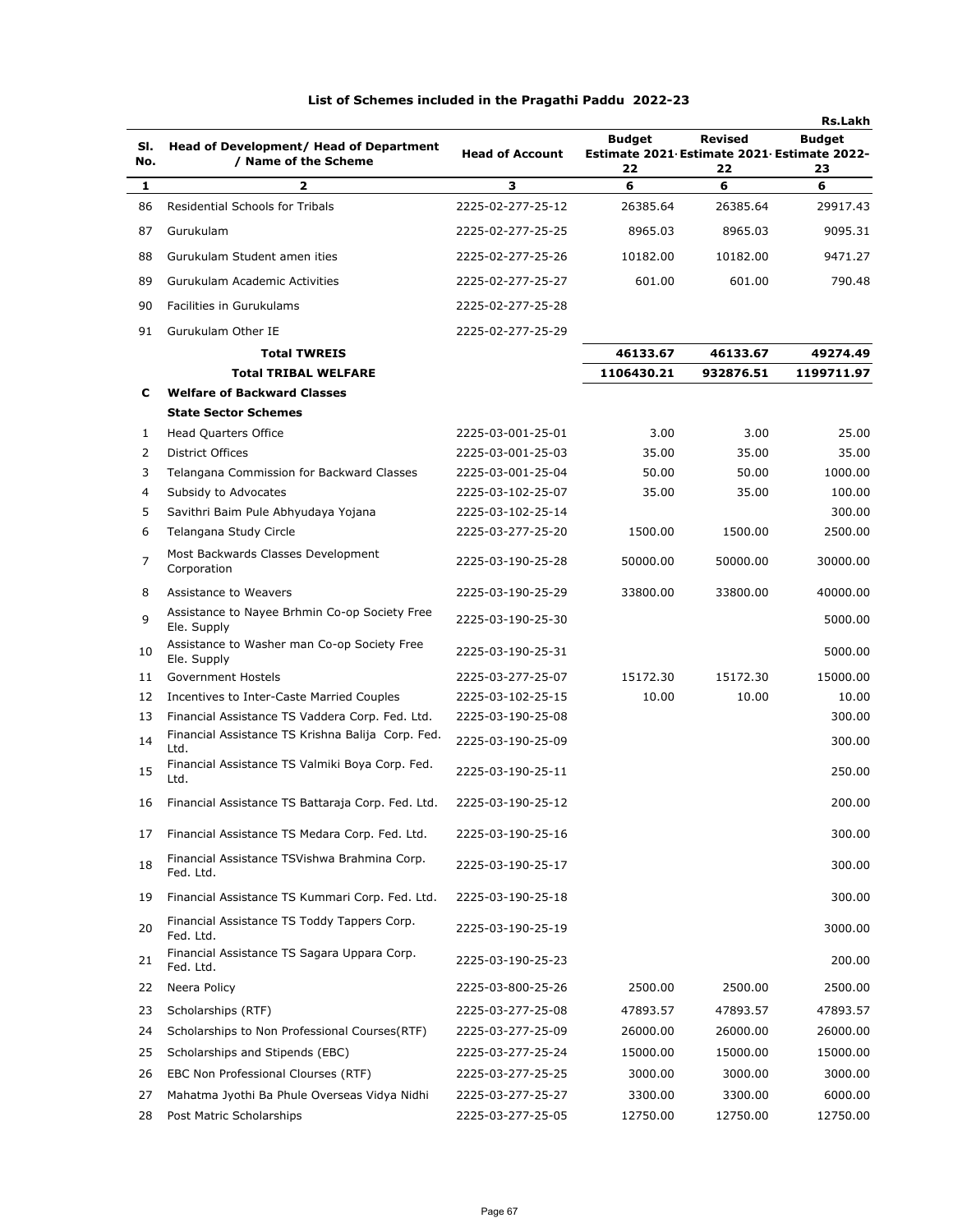| List of Schemes included in the Pragathi Paddu 2022-23 |  |  |  |  |
|--------------------------------------------------------|--|--|--|--|
|--------------------------------------------------------|--|--|--|--|

| SI. | Head of Development/ Head of Department                                                                          |                        | <b>Budget</b>                                    | <b>Revised</b> | <b>Rs.Lakh</b><br><b>Budget</b> |
|-----|------------------------------------------------------------------------------------------------------------------|------------------------|--------------------------------------------------|----------------|---------------------------------|
| No. | / Name of the Scheme                                                                                             | <b>Head of Account</b> | Estimate 2021 Estimate 2021 Estimate 2022-<br>22 | 22             | 23                              |
| 1   | 2                                                                                                                | 3                      | 6                                                | 6              | 6                               |
| 29  | Post Matric Scholarships (Non Professionals)                                                                     | 2225-03-277-25-06      | 25419.48                                         | 25419.48       | 25419.48                        |
| 30  | Assistance to TSREI Society for Residential High<br>Schools Cum Jr. Colleges for Backward Classes                | 2225-03-277-25-21      | 28188.00                                         | 28188.00       | 33000.00                        |
| 31  | Kalyana Lakshmi                                                                                                  | 2225-03-800-25-05      | 185000.00                                        | 185000.00      | 185000.00                       |
| 32  | <b>Community Services</b>                                                                                        | 2225-03-283-25-04      | 500.00                                           | 500.00         | 300.00                          |
| 33  | Investments in Telangana Backward Classes                                                                        | 4225-03-190-25-04      | 50000.00                                         | 50000.00       | 30000.00                        |
| 34  | Cooperative Finance Corporation<br><b>Buildings</b>                                                              | 4225-03-277-25-74      |                                                  |                | 1772.36                         |
| 35  | Construction of Community Atma Gauvrava<br><b>Bhavans</b>                                                        | 4225-03-283-25-09      | 1000.00                                          | 1000.00        | 9000.00                         |
|     | <b>Sub-total - State Sector Schemes</b>                                                                          |                        | 501156.35                                        | 501156.35      | 501755.41                       |
|     | <b>Matching State Share</b>                                                                                      |                        |                                                  |                |                                 |
| 36  | Pre-Matric Scholarships                                                                                          | 2225-03-277-06-06      | 54.00                                            | 54.00          | 54.00                           |
|     | <b>Sub-total Matching State Share</b>                                                                            |                        | 54.00                                            | 54.00          | 54.00                           |
|     | <b>Centrally Assisted State Plan Schemes</b>                                                                     |                        |                                                  |                |                                 |
|     | Scheme for Development of (OBC) Other                                                                            |                        |                                                  |                |                                 |
| 37  | Backward Classes and Denotified, Nomadic and<br>Semi-nomadic Tribes.                                             | 2225-03-277-12-04      | 1.00                                             | 1.00           | 1.00                            |
| 38  | Pre-Matric Scholarships                                                                                          | 2225-03-277-12-06      | 54.00                                            | 54.00          | 54.00                           |
| 39  | Scholarships and Stipends                                                                                        | 2225-03-277-12-08      | 1303.60                                          | 1303.60        | 1302.60                         |
| 40  | Post Matric Scholarships                                                                                         | 2225-03-277-12-09      | 270.00                                           | 270.00         | 270.00                          |
|     | <b>Sub-total - Centrally Sponsored Schemes</b>                                                                   |                        | 1628.60                                          | 1628.60        | 1627.60                         |
|     | <b>Total - BACKWARD CLASSES WELFARE</b>                                                                          |                        | 502838.95                                        | 502838.95      | 503437.01                       |
| D   | <b>MINORITIES WELFARE</b>                                                                                        |                        |                                                  |                |                                 |
|     | <b>State Sector Schemes</b>                                                                                      |                        |                                                  |                |                                 |
| 1   | Minorities Welfare Department                                                                                    | 2251-090-25-15         | 0.52                                             | 0.52           |                                 |
| 2   | Minorities Commission                                                                                            | 2225-80-800-25-04      | 362.31                                           | 362.31         | 62.82                           |
| 3   | Cash Grants, Yomias and Mamools                                                                                  | 2075-104-25-06         | 1.65                                             | 1.65           | 3.00                            |
| 4   | Training and Employment for Minorities                                                                           | 2225-80-003-25-06      | 551.50                                           | 551.50         | 378.80                          |
| 5   | Telangana Christian Minorities Finance<br>Corporation                                                            | 2225-80-190-25-06      | 250.00                                           | 250.00         | 257.51                          |
| 6   | Government Hostels                                                                                               | 2225-04-227-25-04      |                                                  |                | 172.70                          |
| 7   | TS Minority study circle                                                                                         | 2225-04-227-25-29      |                                                  |                | 250.00                          |
| 8   | Assistance to Telangana Wakf Board                                                                               | 2225-80-800-25-21      | 6600.00                                          | 6600.00        | 6600.00                         |
|     | Assistance to Telangana Haj Committee                                                                            | 2225-80-800-25-24      | 150.00                                           | 150.00         | 200.00                          |
| 10  | Assistance to Dairatual - Marif-i-Osmania                                                                        | 2225-80-800-25-06      | 150.00                                           | 150.00         | 200.00                          |
| 11  | Assistance to Urdu Academy                                                                                       | 2225-80-800-25-07      | 125.00                                           | 125.00         | 117.00                          |
| 12  | Wakf Tribunal under Wakf                                                                                         | 2225-80-800-25-11      | 4.63                                             | 4.63           | 14.00                           |
| 13  | Pre-Matric Scholarships                                                                                          | 2225-80-800-25-38      | 246.15                                           | 246.15         | 147.21                          |
| 14  | <b>District Offices</b>                                                                                          | 4225-80-800-25-03      | 6.67                                             | 6.67           |                                 |
| 15  | Providing Coaching to Minority Students in<br>Telangana Study Circles                                            | 2225-80-800-25-29      | 200.00                                           | 200.00         |                                 |
| 16  | Scholarships to Minority Students                                                                                | 2225-80-800-25-12      | 7481.76                                          | 7481.76        | 6000.00                         |
| 17  | Studies on Socio Economic Conditions and<br>Programmes of Minorities<br>Subsidy for Bank Linked Income Generated | 2225-80-800-25-05      | 25.56                                            | 25.56          |                                 |
| 18  | Schemes                                                                                                          | 2225-80-800-25-18      | 2831.03                                          | 2831.03        | 2831.03                         |
| 19  | Assistance to Urdu Academy and Urdu Ghar Cum<br>Shadikhana                                                       | 2225-80-800-25-20      | 852.99                                           | 852.99         | 852.99                          |
| 20  | Survey Commission of Wakf                                                                                        | 2225-80-800-25-22      | 18.38                                            | 18.38          | 18.38                           |
| 21  | Assistance to Centre for Education Development<br>of Minorities                                                  | 2225-80-800-25-23      | 150.00                                           | 150.00         | 200.00                          |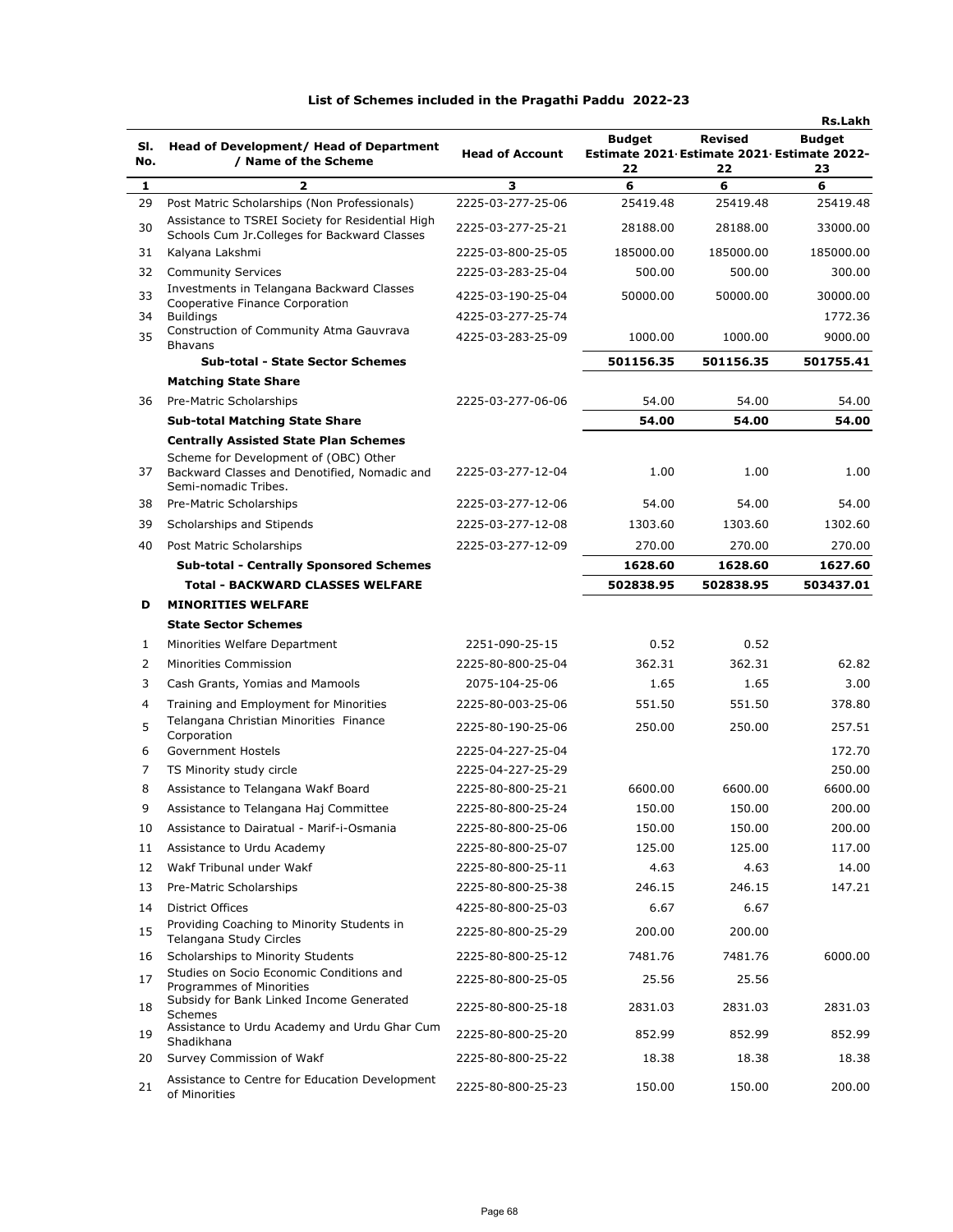|     |                                                               |                        |                                            |                | <b>Rs.Lakh</b> |
|-----|---------------------------------------------------------------|------------------------|--------------------------------------------|----------------|----------------|
| SI. | Head of Development/ Head of Department                       |                        | <b>Budget</b>                              | <b>Revised</b> | <b>Budget</b>  |
| No. | / Name of the Scheme                                          | <b>Head of Account</b> | Estimate 2021 Estimate 2021 Estimate 2022- |                |                |
| 1   | $\overline{\mathbf{z}}$                                       | 3                      | 22<br>6                                    | 22<br>6        | 23<br>6        |
| 22  | Financial Assistance to Students of Telangana<br>(FAST) RTF   | 2225-80-800-25-13      | 20690.05                                   | 20690.05       | 20000.00       |
| 23  | Shaadi Mubarak                                                | 2225-80-800-25-39      | 30000.00                                   | 30000.00       | 30000.00       |
| 24  | Oversees Study Scheme for Minorities                          | 2225-80-800-25-40      | 7254.00                                    | 7254.00        | 10000.00       |
| 25  | Dawat-e-Iftar and Christmas Feast                             | 2225-80-800-25-41      | 6600.00                                    | 6600.00        | 6800.00        |
| 26  | Telangana State Minorities Residential Schools<br>and Hostels | 2225-80-800-25-43      | 22292.25                                   | 22292.25       | 22292.25       |
| 27  | Repairs and Maintenance of Macca Masjid and<br>Roval Mosque   | 2225-80-800-25-45      | 250.00                                     | 250.00         | 250.00         |
| 28  | IFTAR/DINNER State function                                   | 2225-80-800-25-47      | 250.00                                     | 250.00         | 270.00         |
|     | <b>Sub-total - State Sector Schemes</b>                       |                        | 107344.45                                  | 107344.45      | 107917.69      |
|     | <b>Matching State Share</b>                                   |                        |                                            |                |                |
| 28  | Multi Sectoral Development Programme for<br>Minorities        | 2225-04-800-06-09      | 2800.00                                    | 2800.00        | 2500.00        |
|     | <b>Sub-total Matching State Share</b>                         |                        | 2800.00                                    | 2800.00        | 2500.00        |
|     | <b>Centrally Assisted State Plan Schemes</b>                  |                        |                                            |                |                |
| 29  | Multi Sectoral Development Programme for<br>Minorities        | 2225-80-800-12-09      | 4200.00                                    | 4200.00        | 4200.00        |
|     | <b>Sub-total - Centrally Sponsored Schemes</b>                |                        | 4200.00                                    | 4200.00        | 4200.00        |
|     | <b>Total - MINORITIES WELFARE</b>                             |                        | 114344.45                                  | 114344.45      | 114617.69      |
|     | <b>Total - Welfare of SCs, STs, BCs &amp; Minorities</b>      |                        | 3631078.07                                 | 3386626.74     | 4965883.13     |
| 11  | <b>Labour and Employment</b>                                  |                        |                                            |                |                |
|     | <b>Director Employment &amp; Training</b>                     |                        |                                            |                |                |
|     | <b>State Sector Schemes</b>                                   |                        |                                            |                |                |
| 1   | Industrial Training Institutes                                | 2230-03-101-25-04      | 38.14                                      | 38.14          | 3.00           |
| 2   | Apprenticeship training                                       | 2230-03-102-25-04      |                                            |                | 1.00           |
| 3   | Buildings for Industrial Training Institutes (ITIs)           | 4250-203-25-76         | 10.00                                      | 10.00          | 1.00           |
|     |                                                               |                        |                                            |                |                |
| 4   | Investments in TOMCOM                                         | 4250-203-25-04         |                                            |                | 1.00           |
| 5   | District Surplus Man Power                                    | 2230-02-101-25-05      | 263.39                                     | 263.39         | 277.53         |
|     | <b>Sub-total -State Sector Schemes</b>                        |                        | 311.53                                     | 311.53         | 283.53         |
|     | <b>Centrally Sponsored Schemes</b>                            |                        |                                            |                |                |
| 6   | <b>Employment services</b>                                    |                        | 0.00                                       | 0.00           | 75.02          |
|     | General                                                       | 2230-02-101-12-04      |                                            |                | 37.74          |
|     | <b>SCSP</b>                                                   | 2230-02-789-12-04      |                                            |                | 7.74           |
|     | <b>TSP</b>                                                    | 2230-02-796-12-04      |                                            |                | 29.54          |
| 7   | <b>Model ITI (Mallepalli)</b>                                 |                        | 0.00                                       | 0.00           | 50.00          |
|     | General                                                       | 2230-03-101-12-06      |                                            |                | 25.16          |
|     | <b>SCSP</b>                                                   | 2230-03-789-12-06      |                                            |                | 5.15           |
|     | <b>TSP</b>                                                    | 2230-03-796-12-06      |                                            |                | 19.69          |
| 8   | <b>Left Wing Extremism</b>                                    |                        | 0.00                                       | 0.00           | 100.00         |
|     | General                                                       | 2230-03-101-12-08      |                                            |                | 50.32          |
|     | <b>SCSP</b>                                                   | 2230-03-101-789-08     |                                            |                | 10.30          |
|     | <b>TSP</b>                                                    | 2230-03-101-79608      |                                            |                | 39.38          |
| 9   | <b>Upgradation of ITIs and Opening New ITIs</b>               |                        | 0.00                                       | 0.00           | 400.00         |
|     | General                                                       | 2230-03-101-12-10      |                                            |                | 201.28         |
|     | <b>SCSP</b>                                                   | 2230-03-789-12-10      |                                            |                | 41.20          |
|     |                                                               |                        |                                            |                |                |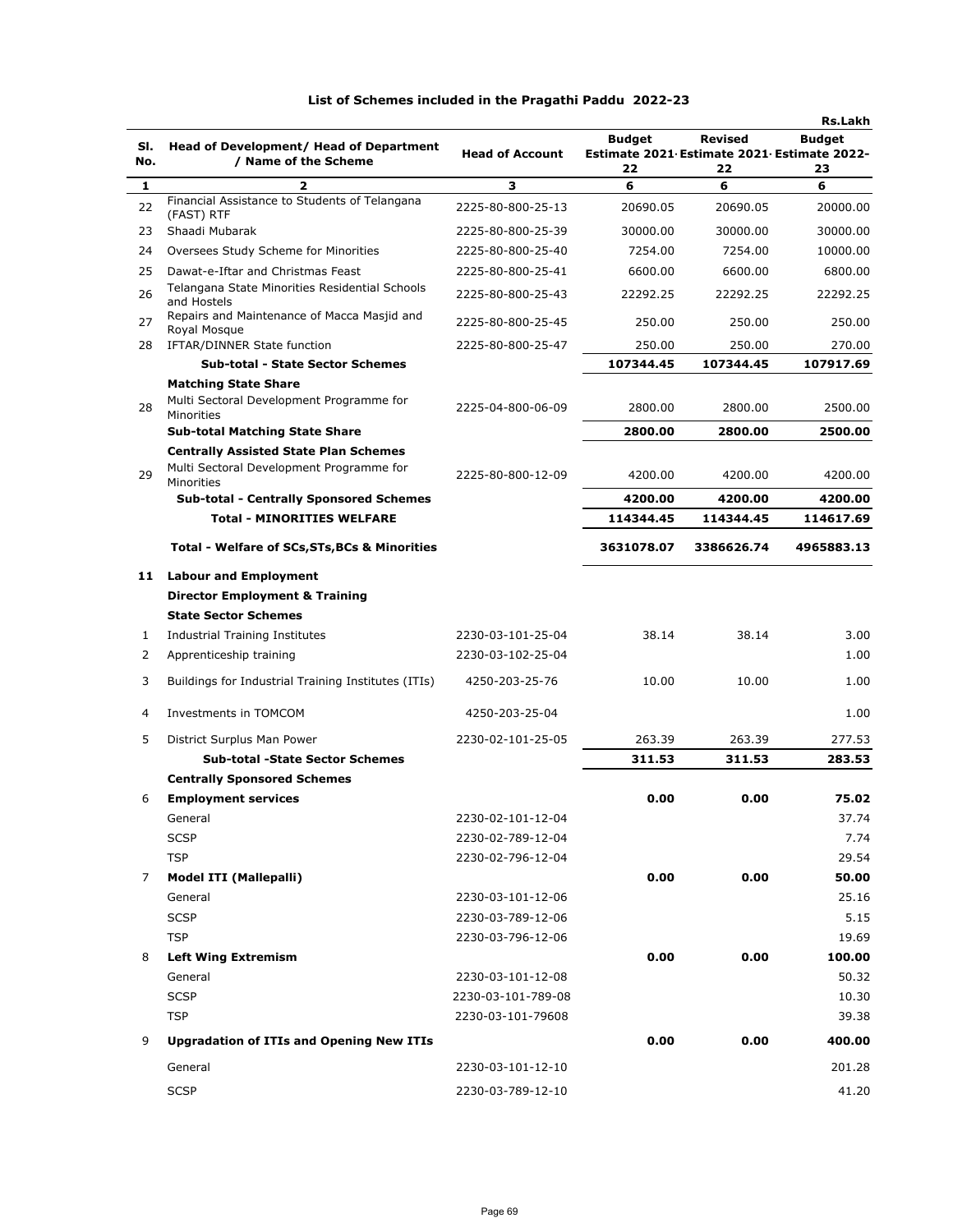|              |                                                                   |                        |                                                             |                | <b>Rs.Lakh</b> |
|--------------|-------------------------------------------------------------------|------------------------|-------------------------------------------------------------|----------------|----------------|
| SI.          | Head of Development/ Head of Department                           | <b>Head of Account</b> | <b>Budget</b><br>Estimate 2021 Estimate 2021 Estimate 2022- | <b>Revised</b> | <b>Budget</b>  |
| No.          | / Name of the Scheme                                              |                        | 22                                                          | 22             | 23             |
| $\mathbf{1}$ | $\overline{2}$                                                    | 3                      | 6                                                           | 6              | 6              |
|              | <b>TSP</b>                                                        | 2230-03-796-12-10      |                                                             |                | 157.52         |
| 10           | <b>Skill Enhancement value for ITI Students</b><br>under SANKALP  |                        | 0.00                                                        | 0.00           | 100.00         |
|              | General                                                           | 2230-03-101-12-11      |                                                             |                | 50.32          |
|              | <b>SCSP</b>                                                       | 2230-03-789-12-11      |                                                             |                | 10.30          |
|              | <b>TSP</b>                                                        | 2230-03-796-12-11      |                                                             |                | 39.38          |
| 11           | <b>National Apprcentiseship Promotion</b><br><b>Scheme (NAPS)</b> |                        | 0.00                                                        | 0.00           | 15.34          |
|              | General                                                           | 2230-03-101-12-14      |                                                             |                | 7.70           |
|              | <b>SCSP</b>                                                       | 2230-03-789-12-14      |                                                             |                | 1.59           |
|              | <b>TSP</b>                                                        | 2230-03-796-12-14      |                                                             |                | 6.05           |
| 12           | <b>Skill Development Mission</b>                                  |                        | 150.00                                                      | 150.00         | 260.00         |
|              | General                                                           | 2230-03-101-12-05      | 113.20                                                      | 113.20         | 123.13         |
|              | <b>SCSP</b>                                                       | 2230-03-789-12-05      | 23.18                                                       | 23.18          | 28.37          |
|              | <b>TSP</b>                                                        | 2230-03-796-12-05      | 13.62                                                       | 13.62          | 108.50         |
|              | <b>Sub-total -Centrally Sponsored Schemes</b>                     |                        | 150.00                                                      | 150.00         | 1000.36        |
|              | <b>Total - Employment &amp; Training</b>                          |                        | 461.53                                                      | 461.53         | 1283.89        |
|              | <b>Commissioner Labour</b>                                        |                        |                                                             |                |                |
|              | <b>State Sector Schemes</b>                                       |                        |                                                             |                |                |
| 1            | Social Security Scheme for Transport Drivers                      | 2230-01-103-25-06      | 19.00                                                       | 19.00          |                |
| 2            | Bonded Labour Rehabilitation Fund                                 | 2230-01-112-25-08      | 1.00                                                        | 1.00           |                |
|              | <b>Centrally Sponsored Schemes</b>                                |                        |                                                             |                |                |
| 3            | <b>Social Security for Unorganized Workers</b><br><b>Scheme</b>   |                        | 0.00                                                        | 0.00           | 0.00           |
|              | General                                                           | 2230-01-103-12-07      |                                                             |                |                |
|              | <b>SCSP</b>                                                       | 2230-01-789-12-07      |                                                             |                |                |
|              | <b>TSP</b>                                                        | 2230-01-796-12-07      |                                                             |                |                |
|              | <b>Total - Labour</b>                                             |                        | 20.00                                                       | 20.00          | 0.00           |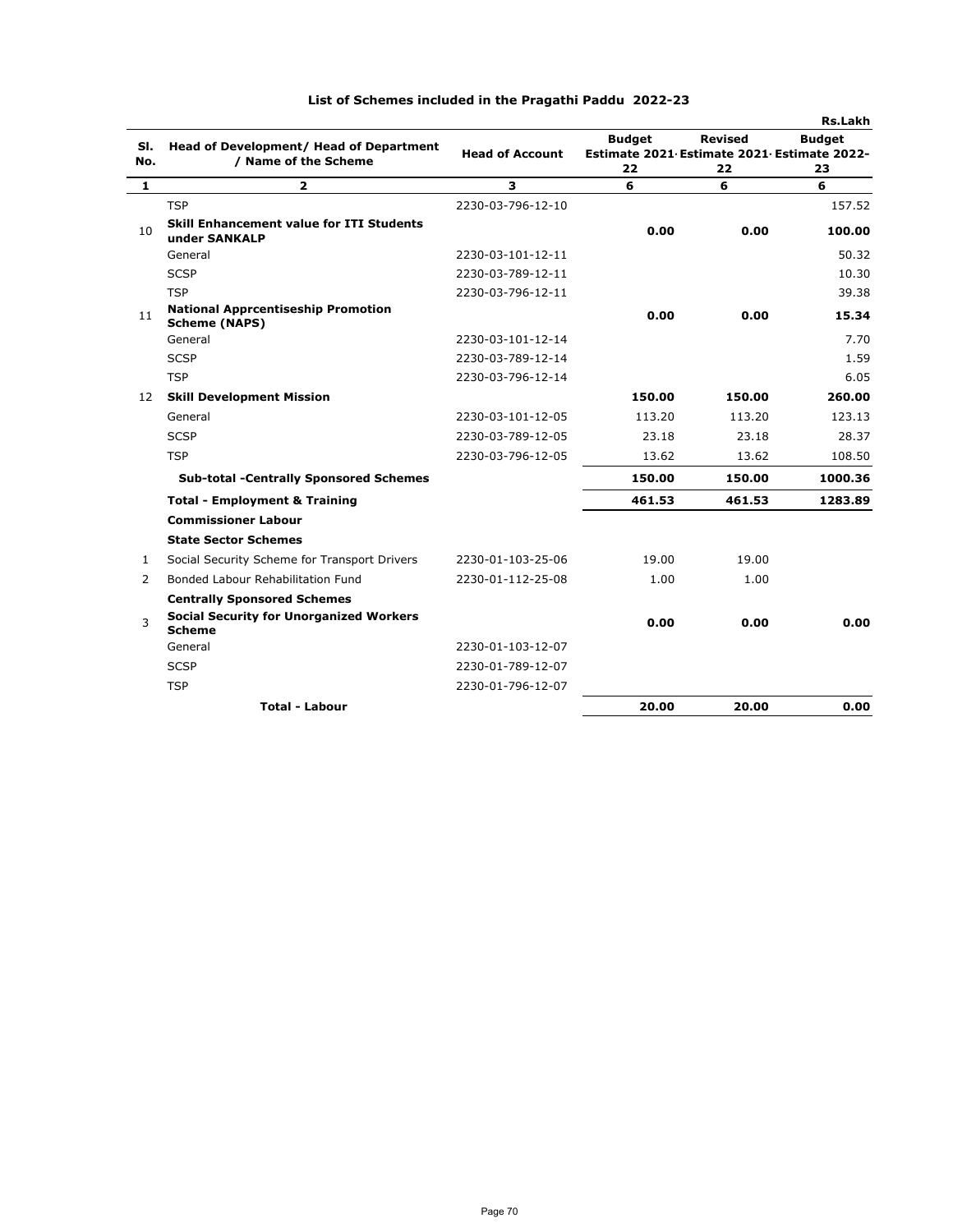| SI.<br>No.     | Head of Development/ Head of Department<br>/ Name of the Scheme                                        | <b>Head of Account</b> | <b>Budget</b><br>Estimate 2021 Estimate 2021 Estimate 2022-<br>22 | <b>Revised</b><br>22 | <b>Rs.Lakh</b><br><b>Budget</b><br>23 |
|----------------|--------------------------------------------------------------------------------------------------------|------------------------|-------------------------------------------------------------------|----------------------|---------------------------------------|
| 1              | 2                                                                                                      | 3                      | 6                                                                 | 6                    | 6                                     |
|                | <b>Chief Inspector of Boilers</b>                                                                      |                        |                                                                   |                      |                                       |
|                | Chief Inspector of Boilers- Professional Services                                                      | 2230-01-102-25-05      | 22.38                                                             |                      |                                       |
|                | <b>Total - Boilers</b>                                                                                 |                        | 22.38                                                             | 0.00                 | 0.00                                  |
|                | <b>Tota-Labour &amp; Employment</b>                                                                    |                        | 503.91                                                            | 481.53               | 1283.89                               |
|                | 12 Social Security and Welfare                                                                         |                        |                                                                   |                      |                                       |
|                | <b>Persons with Disabilities &amp; Senior Citizens</b><br>Welfare                                      |                        |                                                                   |                      |                                       |
|                | <b>State Sector Schemes</b>                                                                            |                        |                                                                   |                      |                                       |
| 1              | <b>Head Quarters Office</b>                                                                            | 2235-02-101-25-01      | 30.00                                                             | 30.00                | 20.00                                 |
| 2              | <b>District Offices</b>                                                                                | 2235-02-101-25-03      | 460.78                                                            | 460.78               | 551.98                                |
| 3              | Rehabilitation and Supply of Prosthetic Aids to<br>Physically Handicapped                              | 2235-02-101-25-04      | 200.00                                                            | 200.00               | 200.00                                |
| 4              | Scholarships MTF                                                                                       | 2235-02-101-25-06      | 12.00                                                             | 12.00                | 15.00                                 |
| 5              | Investments in Telangana Vikalangula Co-<br>operative Finance Corporation                              | 4235-02-101-25-04      | 20.00                                                             | 20.00                | 20.00                                 |
| 6              | Government Residential Schools for Disabled<br>under Control of Director for Disabled /<br>Handicapped | 2235-02-101-25-44      | 64.40                                                             | 64.40                | 110.20                                |
| $\overline{7}$ | Implementation of National Policy for Older<br>Persons                                                 | 2235-02-101-25-53      | 200.00                                                            | 200.00               | 110.00                                |
| 8              | Sports Meet of Persons with Disabilities                                                               | 2235-02-101-25-54      | 30.00                                                             | 30.00                | 30.00                                 |
| 9              | Scholarships RTF                                                                                       | 2235-02-101-25-55      | 70.00                                                             | 70.00                | 30.00                                 |
| 10             | Economic Rehabilitation and Discretionary Grants                                                       | 2235-02-101-25-56      | 551.00                                                            | 551.00               | 551.00                                |
| 11             | Marriages Incentive Awards and Petrol Subsidy                                                          | 2235-02-101-25-57      | 420.00                                                            | 420.00               | 420.00                                |
| 12             | Construction of Buildings/ Hostels/ Schools/<br>Homes for Handicapped Persons                          | 4235-02-101-25-05      | 50.00                                                             | 50.00                | 50.00                                 |
| 13             | State Fund for Persons with Disabilities                                                               | 2235-02-101-25-59      | 200.00                                                            | 200.00               | 200.00                                |
|                | Estt. of Half way Home for Mental illness                                                              | 2235-02-101-25-60      | 25.00                                                             | 25.00                | 25.00                                 |
|                | <b>Total -State Sector Schemes</b>                                                                     |                        | 2333.18                                                           | 2333.18              | 2333.18                               |
|                | <b>Centrally Sponsored Schemes</b>                                                                     |                        |                                                                   |                      |                                       |
| 13             | Schemes for implementation of Persons with<br>Disability Act                                           | 2235-02-101-12-08      | 50.00                                                             | 50.00                | 50.00                                 |
|                | <b>Total -Centrally Sponsored Schemes</b>                                                              |                        | 50.00                                                             | 50.00                | 50.00                                 |
|                | <b>Total -Persons with Disability</b>                                                                  |                        | 2383.18                                                           | 2383.18              | 2383.18                               |
|                | <b>Commissioner Women &amp; Child Welfare</b>                                                          |                        |                                                                   |                      |                                       |
|                | <b>State Sector Schemes</b>                                                                            |                        |                                                                   |                      |                                       |
| 1              | <b>Head Quarters Office</b>                                                                            | 2235-02-103-25-01      | 100.00                                                            | 100.00               | 75.23                                 |
| 2              | <b>District Offices</b>                                                                                | 2235-02-103-25-03      | 35.00                                                             | 35.00                | 24.00                                 |
| 3              | Women Welfare Centres                                                                                  | 2235-02-103-25-06      | 300.76                                                            | 300.76               | 275.00                                |
| 4              | State Social Welfare Advisory                                                                          | 2235-02-103-25-22      | 20.00                                                             | 20.00                | 5.00                                  |
| 5              | Telangana State Womens Co-operative<br>Development Corporation                                         | 2235-02-103-25-23      | 160.00                                                            | 160.00               | 195.00                                |
| 6              | State Commission for Women                                                                             | 2235-02-103-25-24      | 70.20                                                             | 70.20                | 70.20                                 |
| 7              | Safety and Security of Women                                                                           | 2235-02-103-25-30      | 3076.00                                                           | 3076.00              | 1700.00                               |
| 8              | <b>Integrated Child Development Services Schemes</b>                                                   | 2235-02-102-25-09      | 1248.00                                                           | 1248.00              | 500.00                                |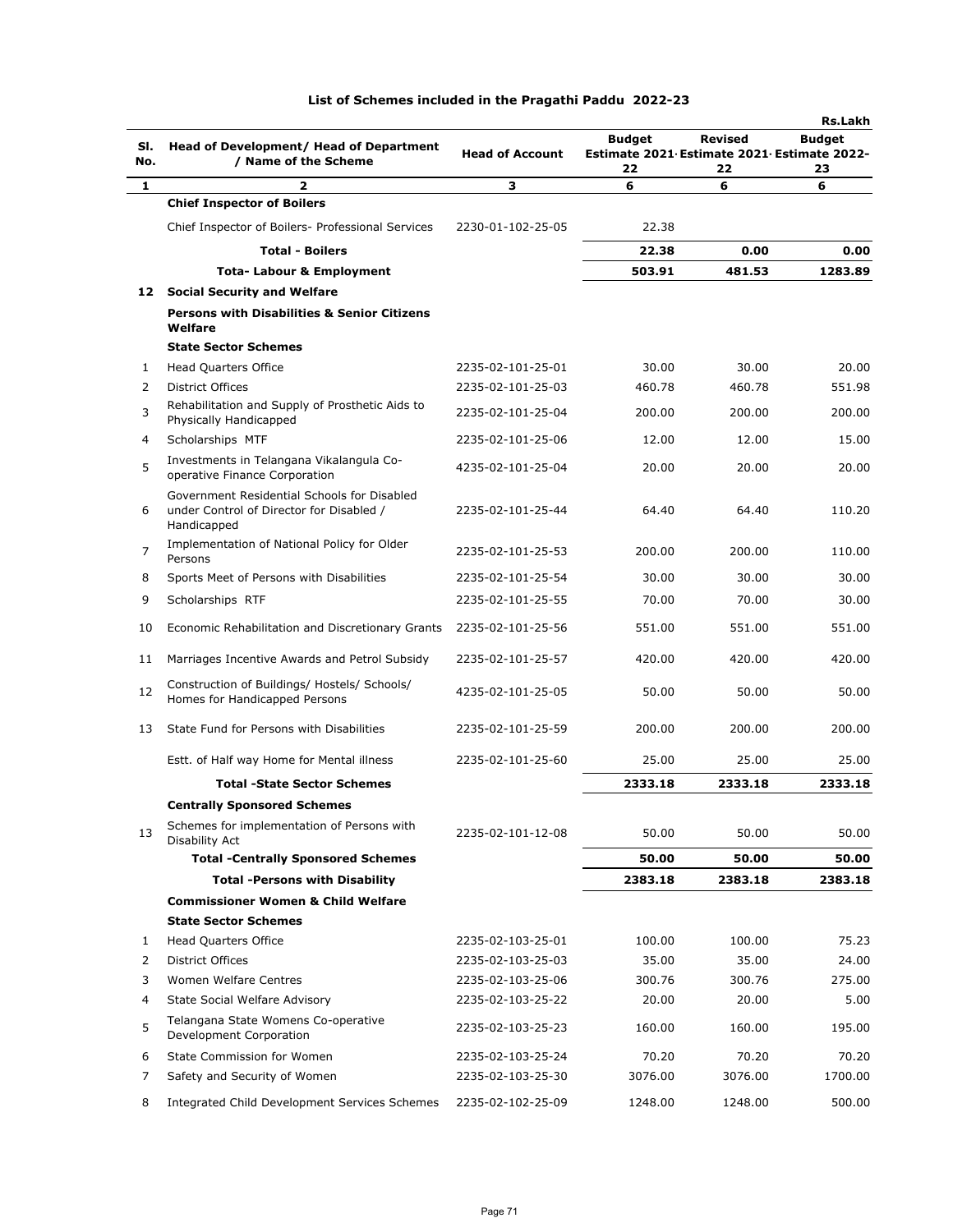|            |                                                                                             |                        |                                                                   |                      | <b>Rs.Lakh</b>      |
|------------|---------------------------------------------------------------------------------------------|------------------------|-------------------------------------------------------------------|----------------------|---------------------|
| SI.<br>No. | <b>Head of Development/ Head of Department</b><br>/ Name of the Scheme                      | <b>Head of Account</b> | <b>Budget</b><br>Estimate 2021 Estimate 2021 Estimate 2022-<br>22 | <b>Revised</b><br>22 | <b>Budget</b><br>23 |
| 1          | $\overline{2}$                                                                              | з                      | 6                                                                 | 6                    | 6                   |
| 9          | Services for Children in need of Care and<br>Protection                                     | 2235-02-102-25-10      | 300.87                                                            | 300.87               | 275.00              |
| 10         | Girl Child Protection Scheme                                                                | 2235-02-102-25-15      | 5.00                                                              | 5.00                 |                     |
| 11         | State Commission for Protection of Child Right                                              | 2235-02-102-25-25      | 98.00                                                             | 98.00                | 75.00               |
| 12         | Juvenile Justice Fund                                                                       | 2235-02-102-25-31      | 900.00                                                            | 900.00               | 900.00              |
| 13         | Financial Assistance to Women & Girl Victims<br>affected by cognizable offences under Cr.PC | 2235-02-103-25-27      | 106.40                                                            | 106.40               | 106.40              |
|            | <b>Sub-total - State Sector Schemes</b>                                                     |                        | 6420.23                                                           | 6420.23              | 4200.83             |
|            | <b>Rural Infrastructure Development Fund</b><br>(RIDF)                                      |                        |                                                                   |                      |                     |
| 14         | Construction of Buildings for Anganwadi Centres                                             | 4235-02-102-07-04      | 23.00                                                             | 23.00                | 23.00               |
|            | <b>Sub-total RIDF</b>                                                                       |                        | 23.00                                                             | 23.00                | 23.00               |
|            | <b>Matching State Share</b>                                                                 |                        |                                                                   |                      |                     |
| 15         | Integrated Child Development Services                                                       |                        | 1745.42                                                           | 1745.42              | 1117.53             |
|            |                                                                                             | 2235-02-102-06-05      | 1628.04                                                           | 1628.04              | 1000.15             |
|            |                                                                                             | 2235-02-789-06-05      | 80.00                                                             | 80.00                | 80.00               |
|            |                                                                                             | 2235-02-796-06-05      | 37.38                                                             | 37.38                | 37.38               |
| 16         | <b>Integrated Child Protection Scheme</b>                                                   | 2235-02-102-06-06      | 765.86                                                            | 765.86               | 1370.64             |
| 17         | <b>Training Programmes under ICDS</b>                                                       | 2235-02-102-06-11      | 40.00                                                             | 40.00                | 173.00              |
| 18         | <b>National Nutrition Mission</b>                                                           |                        | 393.30                                                            | 393.30               | 400.00              |
|            |                                                                                             | 2235-02-102-06-32      | 80.00                                                             | 80.00                | 400.00              |
|            |                                                                                             | 2235-02-789-06-32      | 192.00                                                            | 192.00               |                     |
|            |                                                                                             | 2235-02-796-06-32      | 121.30                                                            | 121.30               |                     |
| 19         | Mahila Shakthi Kendras                                                                      | 2235-02-103-06-26      | 56.00                                                             | 56.00                | 56.00               |
| 20         | Schemes to setup the SRCW under National<br>Mission for Empowerment of Women                | 2235-02-103-06-29      | 15.60                                                             | 15.60                | 16.00               |
| 21         | Ujjawala Scheme                                                                             | 2235-02-103-06-32      | 5.00                                                              | 5.00                 | 90.00               |
| 22         | Swadhar Greh Scheme                                                                         | 2235-60-800-06-05      | 60.00                                                             | 60.00                | 333.00              |
| 23         | ICDS                                                                                        | 4235-02-102-06-05      | 100.00                                                            | 100.00               | 66.00               |
|            | <b>Sub-total Matching State share</b>                                                       |                        | 3181.18                                                           | 3181.18              | 3622.17             |
|            | <b>Centrally Sponsored Schemes</b>                                                          |                        |                                                                   |                      |                     |
| 24         | <b>Integrated Child Development Service</b><br>(ICDS)                                       |                        | 2698.47                                                           | 2698.47              | 1775.94             |
|            | General                                                                                     | 2235-02-102-12-05      | 2442.09                                                           | 2442.09              | 1499.85             |
|            | Capital Works                                                                               | 4235-02-102-12-05      | 80.29                                                             | 80.29                | 100.00              |
|            | <b>SCSP</b>                                                                                 | 2235-02-789-12-05      | 120.00                                                            | 120.00               | 120.00              |
|            | <b>TSP</b>                                                                                  | 2235-02-796-12-05      | 56.09                                                             | 56.09                | 56.09               |
| 25         | Construction of Angawadi buildings and under<br><b>MGNREGA</b>                              | 4235-02-103-12-05      |                                                                   |                      | 10.00               |
| 26         | Integrated Child Protection Scheme (ICPS)                                                   | 2235-02-102-12-06      | 1148.79                                                           | 1148.79              | 2055.96             |
|            | Capital Works                                                                               | 4235-02-102-12-06      |                                                                   |                      |                     |
| 27         | Training Programmes under ICDS                                                              | 2235-02-102-12-11      | 60.00                                                             | 60.00                | 260.00              |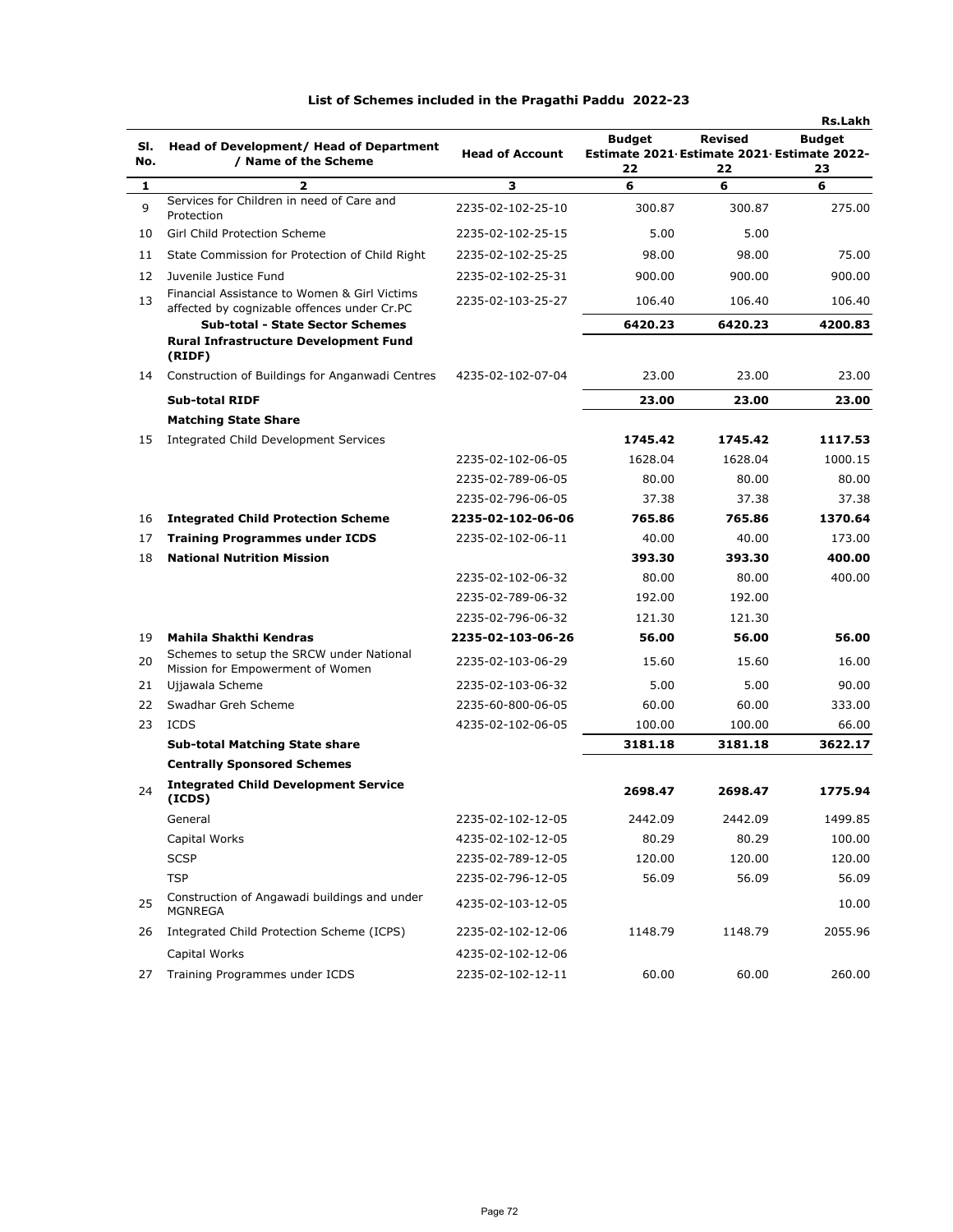|                |                                                                              |                        |                                                  |                | Rs.Lakh       |
|----------------|------------------------------------------------------------------------------|------------------------|--------------------------------------------------|----------------|---------------|
| SI.            | Head of Development/ Head of Department                                      |                        | <b>Budget</b>                                    | <b>Revised</b> | <b>Budget</b> |
| No.            | / Name of the Scheme                                                         | <b>Head of Account</b> | Estimate 2021 Estimate 2021 Estimate 2022-<br>22 | 22             |               |
| 1              | $\overline{\mathbf{2}}$                                                      | з                      | 6                                                | 6              | 23<br>6       |
| 28             | <b>National Nutrition Mission</b>                                            |                        | 1573.23                                          | 1573.23        | 502.95        |
|                | General                                                                      | 2235-02-102-12-32      | 320.00                                           | 320.00         | 502.95        |
|                | <b>SCSP</b>                                                                  | 2235-02-789-12-32      | 768.00                                           | 768.00         |               |
|                |                                                                              |                        |                                                  |                |               |
|                | <b>TSP</b>                                                                   | 2235-02-796-12-32      | 485.23                                           | 485.23         |               |
| 29             | Schemes to setup the SRCW under National<br>Mission for Empowerment of Women | 2235-02-102-12-29      | 23.40                                            | 23.40          | 23.00         |
| 30             | Ujjawala Scheme                                                              | 2235-02-103-12-31      | 45.00                                            | 45.00          | 180.00        |
| 31             | Mahila Sakthi Kendras                                                        | 2235-02-103-12-26      | 84.00                                            | 84.00          | 84.00         |
| 32             | Swadhar Greh Scheme                                                          | 2235-60-800-12-05      | 90.00                                            | 90.00          | 500.00        |
|                |                                                                              |                        |                                                  |                |               |
|                | <b>Sub-total - Centrally Sponsored Schemes</b>                               |                        | 5722.89                                          | 5722.89        | 5391.85       |
|                | <b>Total - Women &amp; Child Welfare</b>                                     |                        | 15347.30                                         | 15347.30       | 13237.85      |
|                | <b>Director Juvenile Welfare</b>                                             |                        |                                                  |                |               |
|                | <b>State Sector Schemes</b>                                                  |                        |                                                  |                |               |
| 1              | Headquarters Office                                                          | 2235-02-106-25-01      | 3.00                                             | 3.00           | 4.00          |
| 2              | <b>Regional Offices</b>                                                      | 2235-02-106-25-02      |                                                  |                |               |
| 3              | Certified Schools and Homes                                                  | 2235-02-106-25-04      | 108.69                                           | 108.69         | 86.86         |
|                | <b>Total - Juvenile Welfare</b>                                              |                        | 111.69                                           | 111.69         | 90.86         |
|                | Director, Sainik Welfare                                                     |                        |                                                  |                |               |
|                | <b>State Sector Schemes</b>                                                  |                        |                                                  |                |               |
| 1              | Head-Quarters Office (Directorate of Sainik<br>Welfare)                      | 2235-60-200-25-01      | 11.00                                            | 11.00          | 50.00         |
| 2              | District Offices (Zilla Sainik Welfare Offices)                              | 2235-60-200-25-03      | 27.59                                            | 27.59          | 18.00         |
| 3              | Rehabilitation of Ex serviceman                                              | 2235-60-200-25-08      |                                                  |                | 1.00          |
| 4              | <b>Construction of Sainik Bhavans</b>                                        | 4235-60-800-25-05      | 123.14                                           | 123.14         | 327.75        |
|                | <b>Total - Sainik Welfare</b>                                                |                        | 161.73                                           | 161.73         | 396.75        |
|                | DG & IG of Prison                                                            |                        |                                                  |                |               |
|                | <b>State Sector Schemes</b>                                                  |                        |                                                  |                |               |
| 1              | <b>Head Quarters Office</b>                                                  | 2056-001-25-01         | 4.00                                             | 4.00           | 5.46          |
| 2              | Regional Offices                                                             | 2056-001-25-02         |                                                  |                | 0.10          |
| 3              | Jails                                                                        | 2056-101-25-04         | 1781.28                                          | 1781.28        | 1756.91       |
| 4              | Jail Manufactures                                                            | 2056-102-25-04         | 0.70                                             | 0.70           | 0.30          |
| 5              | Training                                                                     | 2056-800-25-70         | 11.00                                            | 11.00          | 10.85         |
|                | Construction of Prison Outlet Visitors Hall                                  |                        |                                                  |                |               |
| 6              | Security Enclosure and Other Buildings                                       | 4070-800-25-23         | 21.00                                            | 21.00          | 21.00         |
|                | Construction of Prison Buildings                                             | 4070-800-25-38         |                                                  |                | 10.00         |
| $\overline{7}$ | Moderinsation of Prison Industries and Other<br>Security Equipments etc      | 4070-800-25-24         | 35.00                                            | 35.00          | 10.00         |
|                | <b>Total - DG&amp;IG of Prision</b>                                          |                        | 1852.98                                          | 1852.98        | 1814.62       |
|                | <b>Total Social Security and Welfare</b>                                     |                        | 19856.88                                         | 19856.88       | 17923.26      |
| 13             | <b>Nutrition</b>                                                             |                        |                                                  |                |               |
|                | <b>Women &amp; Child Welfare</b>                                             |                        |                                                  |                |               |
|                | <b>State Sector Schemes</b>                                                  |                        |                                                  |                |               |
| 1              | Arogya Lakshmi                                                               | 2236-02-101-25-10      | 20900.24                                         | 20900.24       | 20900.24      |
|                | <b>Sub-total - State Sector Schemes</b>                                      |                        | 20900.24                                         | 20900.24       | 20900.24      |
|                |                                                                              |                        |                                                  |                |               |

**Matching State Share**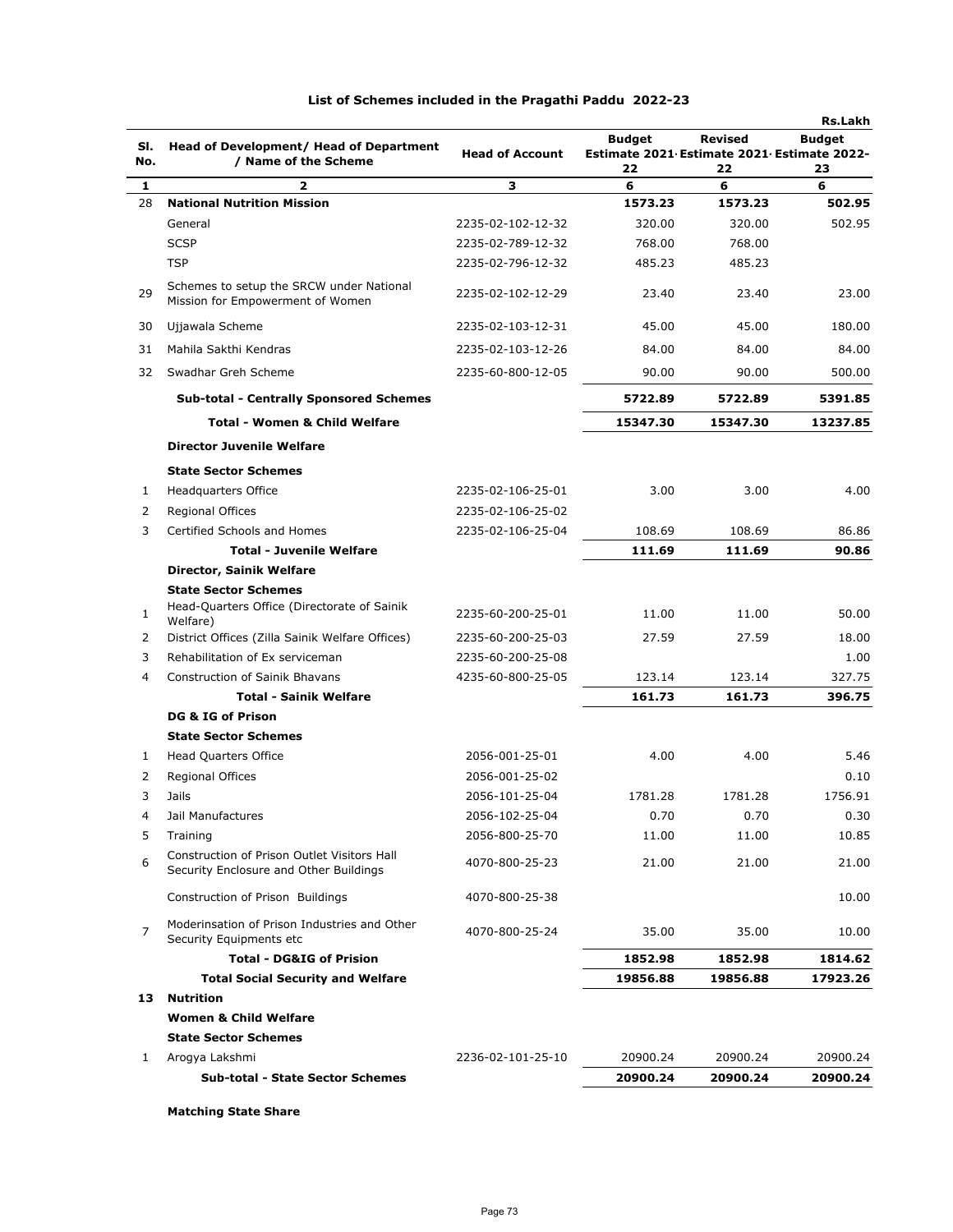|                |                                                                                              |                        |               |                                                              | Rs.Lakh       |
|----------------|----------------------------------------------------------------------------------------------|------------------------|---------------|--------------------------------------------------------------|---------------|
| SI.            | Head of Development/ Head of Department                                                      | <b>Head of Account</b> | <b>Budget</b> | <b>Revised</b><br>Estimate 2021 Estimate 2021 Estimate 2022- | <b>Budget</b> |
| No.            | / Name of the Scheme                                                                         |                        | 22            | 22                                                           | 23            |
| 1              | $\overline{\mathbf{z}}$                                                                      | з                      | 6             | 6                                                            | 6             |
| 2              | Nutrition Programme                                                                          |                        | 18564.74      | 18564.74                                                     | 20200.05      |
|                |                                                                                              | 2236-02-101-06-04      | 14014.74      | 14014.74                                                     | 14270.97      |
|                |                                                                                              | 2236-02-789-06-04      | 2800.00       | 2800.00                                                      | 3726.81       |
|                |                                                                                              | 2236-02-796-06-04      | 1750.00       | 1750.00                                                      | 2202.27       |
| 3              | Rajiv Gandhi Scheme for Empowerment of<br>Adolscent Girls (SABALA)                           | 2236-02-101-06-07      | 20.00         | 20.00                                                        |               |
|                | <b>Sub-Total Matching State Share</b>                                                        |                        | 18584.74      | 18584.74                                                     | 20200.05      |
|                | <b>Centrally Sponsored Schemes</b>                                                           |                        |               |                                                              |               |
| 4              | <b>Nutrition Programme</b>                                                                   |                        | 18564.75      | 18564.75                                                     | 20199.95      |
|                | General                                                                                      | 2236-02-101-12-04      | 14014.75      | 14014.75                                                     | 14270.97      |
|                | <b>SCSP</b>                                                                                  | 2236-02-789-12-04      | 2800.00       | 2800.00                                                      | 3726.72       |
|                | <b>TSP</b>                                                                                   | 2236-02-796-12-04      | 1750.00       | 1750.00                                                      | 2202.26       |
| 5              | Rajiv Gandhi Scheme for Empowerment of<br>Adolescent Girls (SABLA)                           | 2236-02-101-12-07      | 30.00         | 30.00                                                        | 50.00         |
|                | <b>Sub-total -Centrally Sponsored Schemes</b>                                                |                        | 18594.75      | 18594.75                                                     | 20249.95      |
|                | <b>Total - Nutrition</b>                                                                     |                        | 58079.73      | 58079.73                                                     | 61350.24      |
|                | <b>Total - B. Social Services</b>                                                            |                        | 6142312.40    | 5395020.04                                                   | 7506148.72    |
| c              | <b>GENERAL SERVICES</b>                                                                      |                        |               |                                                              |               |
| 1              | <b>Engineer in Chief Buildings</b>                                                           |                        |               |                                                              |               |
|                | <b>State Sector Schemes</b>                                                                  |                        |               |                                                              |               |
| 1              | Construction of Buildings for Secretariat                                                    | 4059-01-051-25-13      | 61000.00      | 61000.00                                                     | 40000.00      |
| 2              | Construction of Buildings for Roads and Buildings<br>Department.                             | 4059-01-051-25-14      | 3000.00       | 3000.00                                                      | 2000.00       |
| 3              | Construction of Buildings for Collectorates                                                  | 4059-01-051-25-16      | 50000.00      | 50000.00                                                     | 40000.00      |
| $\overline{4}$ | <b>Construction of State Election Commission</b><br><b>Buildings</b>                         | 4059-01-051-25-19      | 300.00        | 300.00                                                       |               |
| 5              | Construction of Buildings for Directorof Works &<br>Accounts                                 | 4059-01-051-25-21      | 0.23          | 0.23                                                         |               |
| 6              | Construction of DG Intelligence Building                                                     | 4059-01-051-25-29      | 46.40         | 46.40                                                        |               |
| 7              | Construction of Inspection Bunglows                                                          | 4059-60-051-25-07      | 3000.00       | 3000.00                                                      | 2500.00       |
| 8              | Construction of Comprehensive Checkposts<br>(CCT)<br>Construction of Buildings for Telangana | 4059-60-051-25-29      | 9.64          | 9.64                                                         |               |
| 9              | <b>Journalists</b><br>Construction of Buildings for Telangana Kala                           | 4059-60-051-25-44      | 1000.00       | 1000.00                                                      | 600.00        |
| 10             | Bharathi and Other Departments                                                               | 4059-60-051-25-80      | 10000.00      | 10000.00                                                     | 10000.00      |
| 11             | Construction of Buildings for Treasuries                                                     | 4059-01-051-25-12      | 8.33          | 8.33                                                         | 10.00         |
| 12             | Supply of Barricading Equipment                                                              | 4059-80-052-25-04      | 84.38         | 84.38                                                        |               |
|                | <b>Total - ENC Buildings</b>                                                                 |                        | 128448.98     | 128448.98                                                    | 95110.00      |
| 2              | <b>Registrar of High Court</b>                                                               |                        |               |                                                              |               |
|                | <b>State Sector Schemes</b>                                                                  |                        |               |                                                              |               |
| 1              | High Court (Charged)                                                                         | 2014-102-25-04         | 318.96        | 318.96                                                       | 392.54        |
| 2              | Special Courts for the Trial of Economic Offences                                            | 2014-103-25-04         | 1.01          | 1.01                                                         | 1.14          |
| 3              | Special Courts for the Trial of Prohibition and<br><b>Excise Offences</b>                    | 2014-103-25-05         | 6.83          | 6.83                                                         | 6.83          |
| 4              | Civil and Session Courts                                                                     | 2014-105-25-04         | 173.29        | 173.29                                                       | 202.10        |
| 5              | Additional Session Courts (Fast Track Courts)                                                | 2014-105-25-05         | 8.04          | 8.04                                                         | 8.83          |
| 6              | <b>Small Causes Courts</b>                                                                   | 2014-106-25-04         | 0.69          | 0.69                                                         | 0.75          |
| 7              | Honarary Railway Magistrates Courts                                                          | 2014-108-25-04         | 6.01          | 6.01                                                         | 6.65          |
| 8              | Other Courts                                                                                 | 2014-108-25-05         | 1288.66       | 1288.66                                                      | 1417.61       |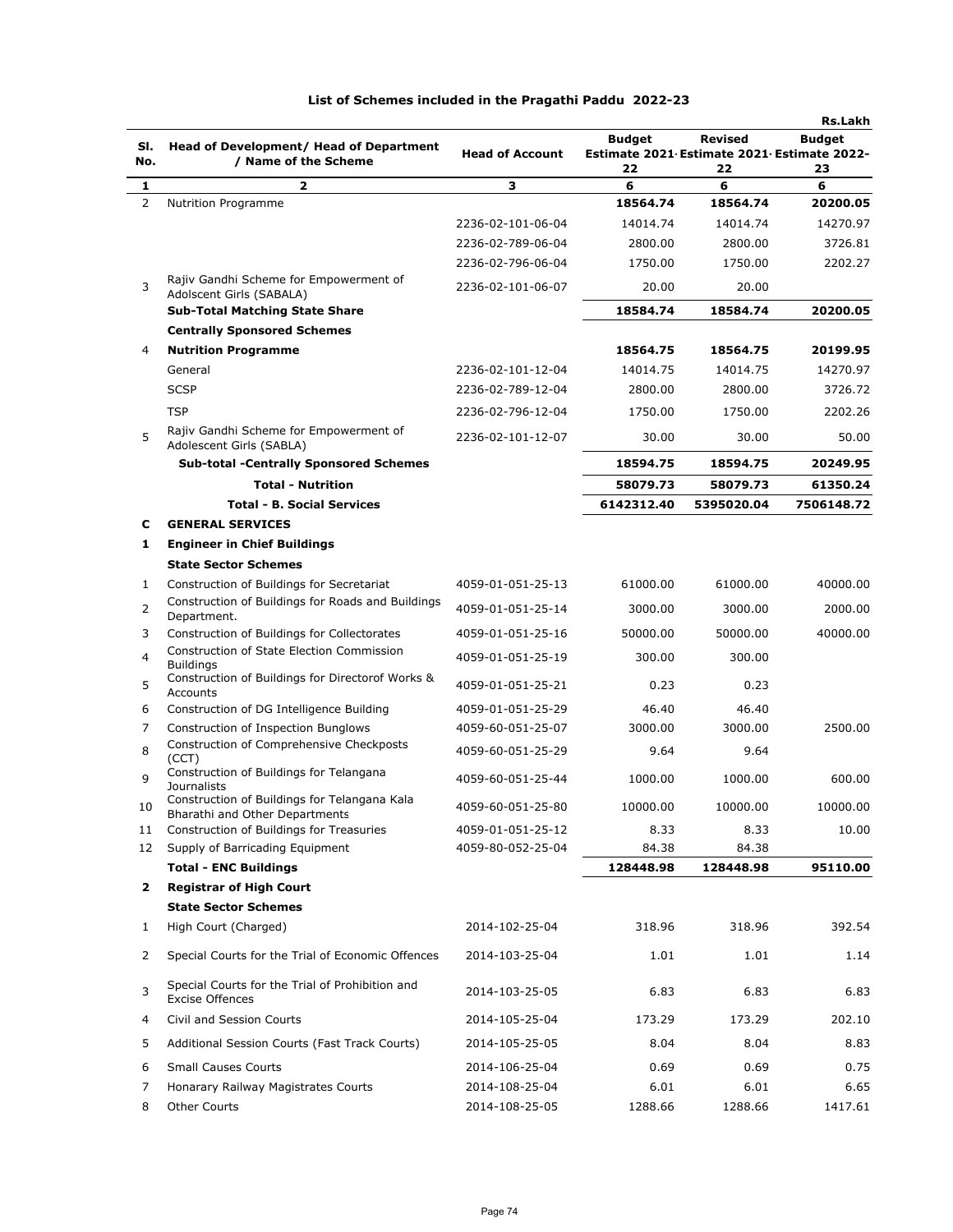|     |                                                                                            |                        |                                            |                | <b>Rs.Lakh</b> |
|-----|--------------------------------------------------------------------------------------------|------------------------|--------------------------------------------|----------------|----------------|
| SI. | Head of Development/ Head of Department                                                    |                        | <b>Budget</b>                              | <b>Revised</b> | <b>Budget</b>  |
| No. | / Name of the Scheme                                                                       | <b>Head of Account</b> | Estimate 2021 Estimate 2021 Estimate 2022- |                |                |
| 1   | 2                                                                                          | 3                      | 22<br>6                                    | 22<br>6        | 23<br>6        |
| 9   | Special Courts for dealing CBI Cases                                                       | 2014-108-25-11         | 6.38                                       | 6.38           | 7.01           |
| 10  | <b>Official Receivers</b>                                                                  | 2014-112-25-04         | 0.50                                       | 0.50           | 0.50           |
| 11  | <b>Family Courts</b>                                                                       | 2014-117-25-05         | 135.99                                     | 135.99         | 149.58         |
| 12  | Construction of Court Buildings                                                            | 4059-60-051-25-40      | 20553.64                                   | 20553.64       | 22949.40       |
|     |                                                                                            |                        |                                            |                |                |
|     | <b>Sub-total - State Sector Schemes</b>                                                    |                        | 22500.00                                   | 22500.00       | 25142.94       |
|     | <b>Matching State Share</b><br>Action Research and Studies on Judicial                     |                        |                                            |                |                |
| 13  | Reform/Establishment of Special Courts for<br>MP/MLAs                                      | 2014-102-06-05         | 40.00                                      | 40.00          | 40.00          |
| 14  | Fast track Special courts                                                                  | 2014-103-06-06         | 800.00                                     | 800.00         | 466.91         |
| 15  | Development of Infrastructure Facilities for                                               | 4059-60-051-06-05      | 160.00                                     | 160.00         | 160.00         |
|     | Judiciary including Gram Nyayalayas<br><b>Sub-Total Matching State Share</b>               |                        | 1000.00                                    | 1000.00        | 666.91         |
|     |                                                                                            |                        |                                            |                |                |
|     | <b>Centrally Sponsored Schemes</b>                                                         |                        |                                            |                |                |
| 16  | <b>Development of Infrastructure Facilities for</b><br>Judiciary including Gram Nyayalayas |                        |                                            |                |                |
|     | General                                                                                    | 4059-60-051-12-05      | 240.00                                     | 240.00         | 240.00         |
|     | <b>SCSP</b>                                                                                | 4059-60-789-12-05      |                                            |                |                |
|     | <b>TSP</b>                                                                                 | 4059-60-796-12-05      |                                            |                |                |
| 17  | <b>Fast track Special courts</b>                                                           | 2014-103-12-06         | 1200.00                                    | 1200.00        | 700.36         |
| 18  | Action Research and Studies on Judicial<br>Reform/Establishment of Special Courts for      | 2014-102-12-05         | 60.00                                      | 60.00          | 60.00          |
|     | MP/MLAs<br>Sub-total - Centrally Assisted State Plan<br><b>Schemes</b>                     |                        | 1500.00                                    | 1500.00        | 1000.36        |
|     | <b>Total - REGISTRAR OF HIGH COURT</b>                                                     |                        | 25000.00                                   | 25000.00       | 26810.21       |
| з   | <b>Police Academy</b>                                                                      |                        |                                            |                |                |
|     | <b>State Sector Schemes</b>                                                                |                        |                                            |                |                |
| 1   | Police Academy                                                                             | 2055-003-25-05         | 246.11                                     | 246.11         | 221.63         |
|     |                                                                                            |                        |                                            |                |                |
| 2   | Police Academy                                                                             | 4055-207-25-05         | 53.00                                      | 53.00          | 26.50          |
|     | <b>Total - Police Academy</b>                                                              |                        | 299.11                                     | 299.11         | 248.13         |
| 4   | DG & IG of Police                                                                          |                        |                                            |                |                |
|     | <b>State Sector Schemes</b>                                                                |                        |                                            |                |                |
| 1   | Head Quarters Office                                                                       | 2055-001-25-01         | 2130.43                                    | 2130.43        | 2175.18        |
| 2   | <b>District Offices</b>                                                                    | 2055-001-25-03         | 20.48                                      | 20.48          | 20.48          |
| 3   | Police Recruitment Board                                                                   | 2055-001-25-07         | 200.50                                     | 200.50         | 300.50         |
| 4   | She Teams                                                                                  | 2055-001-25-09         | 50.00                                      | 50.00          | 50.00          |
| 5   | <b>Bharosa</b>                                                                             | 2055-001-25-11         | 50.00                                      | 50.00          | 50.00          |
| 6   | Women safety wing                                                                          | 2055-001-25-12         | 76.00                                      | 76.00          | 76.00          |
| 7   | Police Training Institutions                                                               | 2055-003-25-04         | 2541.07                                    | 2541.07        | 262.40         |
| 8   | Telangana Special Police Units                                                             | 2055-104-25-04         | 296.35                                     | 296.35         | 296.35         |
| 9   | <b>District Police Force</b>                                                               | 2055-109-25-03         | 2257.66                                    | 2257.66        | 2423.16        |
| 10  | <b>Traffic Branch</b>                                                                      | 2055-109-25-13         | 100.00                                     | 100.00         | 100.00         |
| 11  | <b>Community Police</b>                                                                    | 2055-109-25-14         | 50.00                                      | 50.00          | 50.00          |
| 12  | Railway Police                                                                             | 2055-111-25-04         | 23.10                                      | 23.10          | 26.10          |
| 13  | Welfare of Police Personnel                                                                | 2055-113-25-04         | 250.00                                     | 250.00         | 476.75         |
| 14  | <b>Police Commemoration Event</b>                                                          | 2055-111-25-06         | 50.00                                      | 50.00          | 50.00          |
| 15  | Police Communications and Computer Services                                                | 2055-114-25-04         | 253.00                                     | 253.00         | 289.00         |
|     |                                                                                            |                        |                                            |                |                |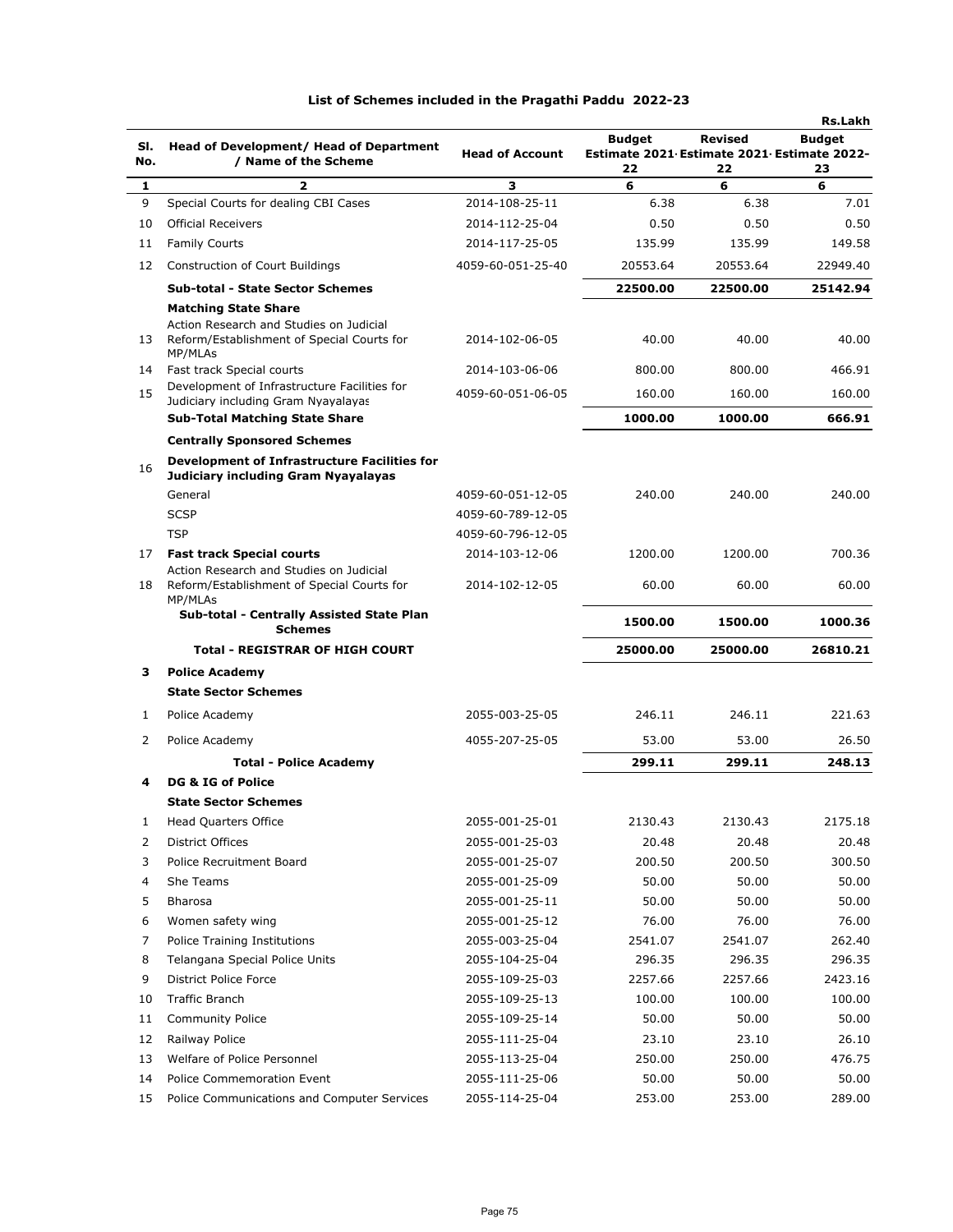|            |                                                                                                      |                        |                                                             |                | <b>Rs.Lakh</b> |
|------------|------------------------------------------------------------------------------------------------------|------------------------|-------------------------------------------------------------|----------------|----------------|
| SI.<br>No. | Head of Development/ Head of Department<br>/ Name of the Scheme                                      | <b>Head of Account</b> | <b>Budget</b><br>Estimate 2021 Estimate 2021 Estimate 2022- | <b>Revised</b> | <b>Budget</b>  |
| 1          | $\overline{\mathbf{z}}$                                                                              | 3                      | 22<br>6                                                     | 22<br>6        | 23<br>6        |
| 16         | Forensic Science Laboratory                                                                          | 2055-116-25-04         | 147.42                                                      | 147.42         | 218.81         |
| 17         | Bandobust arrangements for National Festivals<br>and Other Special Events                            | 2055-800-25-07         | 294.00                                                      | 294.00         | 294.00         |
| 18         | Sports and Duty Meets                                                                                | 2055-800-25-10         | 50.00                                                       | 50.00          | 50.00          |
| 19         | Up-gradational of Training Colleges                                                                  | 4055-003-25-05         |                                                             |                |                |
| 20         | <b>Head Quarter Office</b>                                                                           | 4055-001-25-01         |                                                             |                | 30000.00       |
| 21         | Construction of Buildings for Police Department<br>for Front Offices                                 | 2055-207-25-04         |                                                             |                |                |
| 22         | Construction of New Police Station Buildings and<br>Offices and Staff Quarters and Barracks          | 4055-207-25-17         | 500.00                                                      | 500.00         | 32300.00       |
| 23         | Scientific Tools for Investigation                                                                   | 4055-003-25-10         | 10.00                                                       | 10.00          | 10.00          |
| 24         | State Wide Police Communications Network<br>Technologies                                             | 4055-003-25-18         | 400.00                                                      | 400.00         | 600.00         |
| 25         | Police Stations as Citizen Friendly Service<br>Delivery Unit                                         | 4055-003-25-48         | 300.00                                                      | 300.00         | 300.00         |
| 26         | New Police Commissionerate Buildings in<br>Warangal                                                  | 4055-207-25-49         | 100.00                                                      | 100.00         | 2500.00        |
| 27         | Technology backbone for Citizen Centric Traffic<br>Management                                        | 4055-207-25-23         | 400.00                                                      | 400.00         | 600.00         |
| 28         | Technology and IT Backbone for Fighting<br>Organised Crime and Criminal Ganga with Data<br>Analytics | 4055-207-25-24         | 400.00                                                      | 400.00         | 600.00         |
| 29         | Statewide CC TV Technology for Urban Centres                                                         | 4055-207-25-25         | 10.00                                                       | 10.00          | 100.00         |
| 30         | Establishment of New IR Battalions                                                                   | 4055-207-25-27         | 10.00                                                       | 10.00          |                |
| 31         | Construction of District Office Complexes                                                            | 4055-207-25-33         | 10000.00                                                    | 10000.00       | 30000.00       |
| 32         | Implentation of crime and criminal tracking net<br>work                                              | 4055-207-25-52         |                                                             |                | 300.00         |
| 33         | State wide CC TV Technology                                                                          | 4055-207-25-53         |                                                             |                | 5000.00        |
| 32         | Construction of women Toilets                                                                        | 4055-207-25-50         | 2000.00                                                     | 2000.00        | 300.00         |
|            | <b>Sub-total - State Sector Schemes</b>                                                              |                        | 22970.01                                                    | 22970.01       | 109818.73      |
|            | <b>Matching State Share</b>                                                                          |                        |                                                             |                |                |
| 33         | National Scheme for Modernisation of Police and<br>other Forces                                      | 4055-207-06-09         | 206.05                                                      | 206.05         | 266.76         |
|            | <b>Sub-total - Matching State Share</b>                                                              |                        | 206.05                                                      | 206.05         | 266.76         |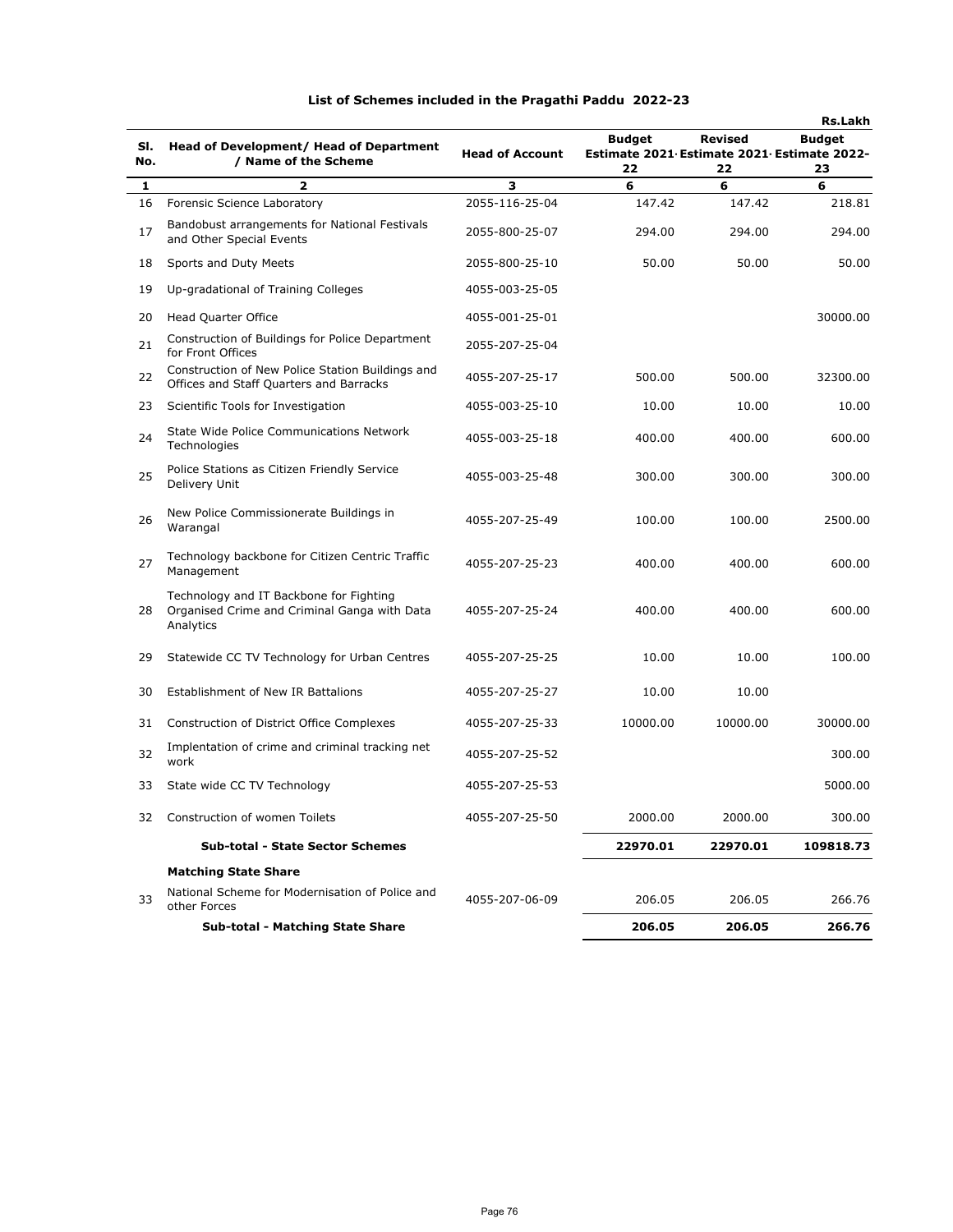|     |                                                                                                                        |                        |                                                  |                | <b>Rs.Lakh</b> |
|-----|------------------------------------------------------------------------------------------------------------------------|------------------------|--------------------------------------------------|----------------|----------------|
| SI. | Head of Development/ Head of Department                                                                                |                        | <b>Budget</b>                                    | <b>Revised</b> | <b>Budget</b>  |
| No. | / Name of the Scheme                                                                                                   | <b>Head of Account</b> | Estimate 2021 Estimate 2021 Estimate 2022-<br>22 | 22             | 23             |
| 1   | 2                                                                                                                      | з                      | 6                                                | 6              | 6              |
|     | <b>Centrally Sponsored Schemes</b>                                                                                     |                        |                                                  |                |                |
| 34  | <b>National Scheme for Modernization of</b><br><b>Police and Other Forces</b>                                          |                        |                                                  |                |                |
|     | General                                                                                                                | 4055-207-12-07         | 309.08                                           | 309.08         | 400.15         |
|     | <b>SCSP</b>                                                                                                            | 4055-789-12-07         |                                                  |                |                |
|     | <b>TSP</b>                                                                                                             | 4055-796-12-07         |                                                  |                |                |
|     | <b>Sub-total - Centrally Sponsored Schemes</b>                                                                         |                        | 309.08                                           | 309.08         | 400.15         |
|     | <b>Total DIRECTOR GENERAL &amp; INSPECTOR</b><br><b>GENERAL OF POLICE</b>                                              |                        | 23485.14                                         | 23485.14       | 110485.64      |
| 5   | <b>DG Organisation of Counter Terrorist</b><br><b>Operations (OCTOPUS)</b>                                             |                        |                                                  |                |                |
|     | <b>State Sector Schemes</b>                                                                                            |                        |                                                  |                |                |
| 1   | Organisation of Counter Terrorist Operations<br>(OCTOPUS)                                                              | 2055-117-25-06         | 289.45                                           | 289.45         | 304.95         |
| 2   | Sports and Duty Meets                                                                                                  | 2055-117-25-13         | 0.25                                             | 0.25           | 0.25           |
| 3   | <b>Police Commemoration Event</b>                                                                                      | 2055-117-25-14         | 0.19                                             | 0.19           | 0.15           |
| 4   | Construction of buildings for Organisation of                                                                          | 4055-800-25-05         | 419.58                                           | 419.58         | 400.00         |
|     | Counter Terrorist Operations (OCTOPUS)<br><b>Total - OCTOPUS</b>                                                       |                        | 709.47                                           | 709.47         | 705.35         |
| 6   | <b>Mandal Buildings</b>                                                                                                |                        |                                                  |                |                |
|     | <b>MPP Buildings</b>                                                                                                   | 2515-197-25-07         | 659.45                                           | 659.45         | 659.45         |
|     | <b>Total - Mandal Buildings</b>                                                                                        |                        | 659.45                                           | 659.45         | 659.45         |
| 7   | <b>Dr.MCR HRD Institute</b>                                                                                            |                        |                                                  |                |                |
|     | <b>State Sector Schemes</b>                                                                                            |                        |                                                  |                |                |
| 1   | MCR HRD Institute                                                                                                      | 2070-003-25-05         | 300.00                                           | 300.00         | 250.00         |
| 2   | Strengthening of Infrastructure and Construction<br>of Buildings for Institute of Administration                       | 4070-800-25-13         | 300.00                                           | 300.00         | 200.01         |
|     | <b>Total MCR HRD INSTITUTE</b>                                                                                         |                        | 600.00                                           | 600.00         | 450.01         |
| 8   | Law Department Sectt.                                                                                                  |                        |                                                  |                |                |
|     | <b>State Sector Schemes</b>                                                                                            |                        |                                                  |                |                |
| 1   | Contributions to the Telangana Advocates<br>Welfare Fund out of the Sale of Telangana<br>Advocates Welfare Fund Stamps | 2014-800-25-06         | 2.59                                             | 2.59           | 2.46           |
|     | Assistance to Associations and Organisations                                                                           | 2014-800-25-07         | 10.00                                            | 10.00          | 10.00          |
| 3   | Assistance to International Centre for Alternative<br>Dispute Resolution                                               | 2014-800-25-09         | 40.00                                            | 40.00          |                |
| 4   | Assistance to National Society Promotion and<br>Advancement of Legal Studies and Research                              | 2014-800-25-12         | 2430.00                                          | 2430.00        | 2430.00        |
| 5   | Law Department Sectt.                                                                                                  | 2052-090-25-10         | 12.97                                            | 12.97          | 5.00           |
| 6   | <b>Enquiry Commission</b>                                                                                              | 2052-090-25-28         | 70.00                                            | 70.00          |                |
|     | <b>Total - Law Dept</b>                                                                                                |                        | 2565.56                                          | 2565.56        | 2447.46        |
| 9   | <b>IG Greyhounds</b>                                                                                                   |                        |                                                  |                |                |
|     | <b>State Sector Schemes</b>                                                                                            |                        |                                                  |                |                |
| 1   | Special Armed Force                                                                                                    | 2055-104-25-06         | 347.50                                           | 347.50         | 317.75         |
| 2   | Sports and Duty Meets                                                                                                  | 2055-104-25-07         | 2.00                                             | 2.00           | 1.25           |
| 3   | Police Commemoration Event                                                                                             | 2055-104-25-09         | 0.93                                             | 0.93           | 0.49           |
|     |                                                                                                                        |                        |                                                  |                |                |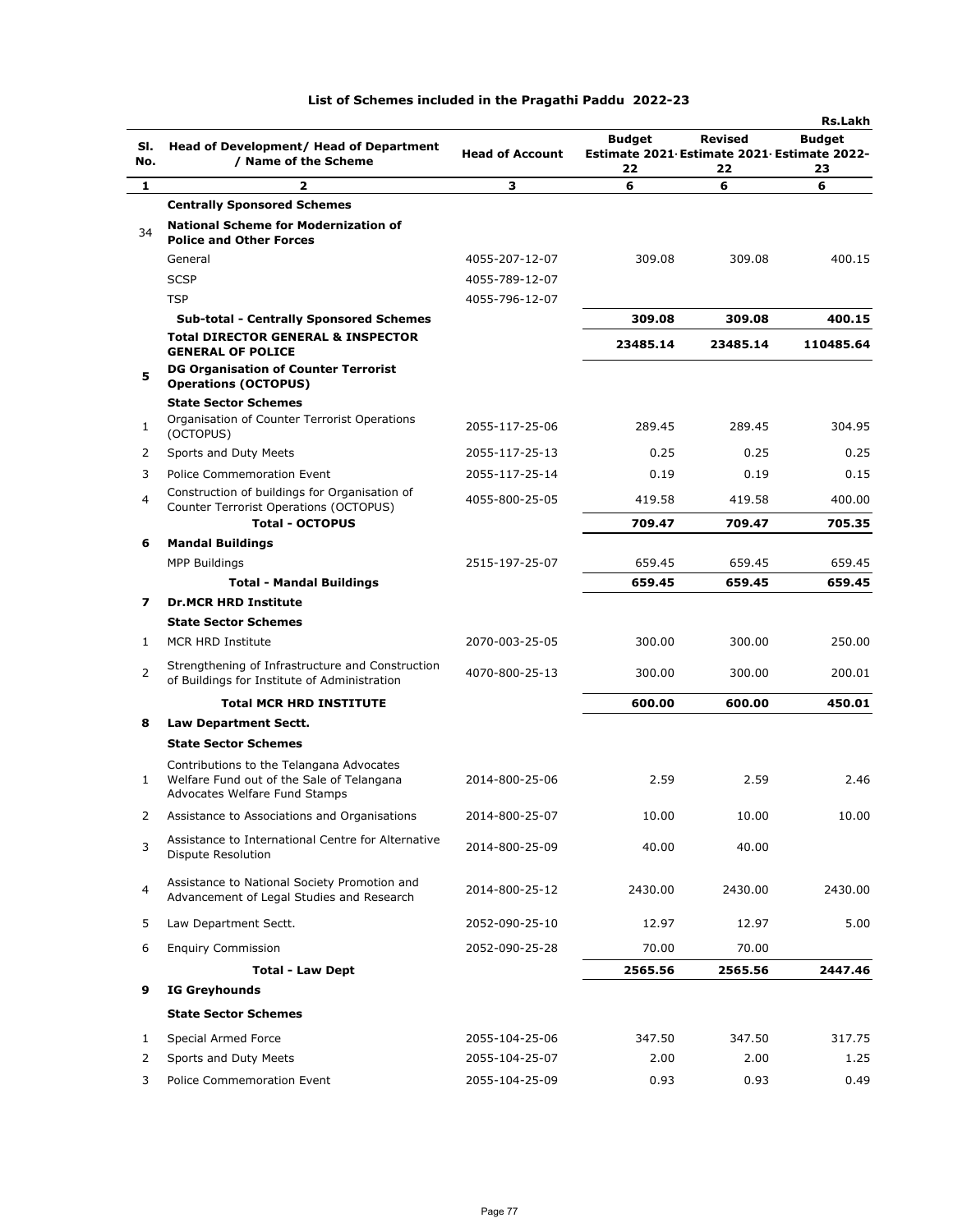|        |                                                                                |                                     |                                                             |         | <b>Rs.Lakh</b> |
|--------|--------------------------------------------------------------------------------|-------------------------------------|-------------------------------------------------------------|---------|----------------|
| SI.    | Head of Development/ Head of Department                                        | <b>Head of Account</b>              | <b>Budget</b><br>Estimate 2021 Estimate 2021 Estimate 2022- | Revised | <b>Budget</b>  |
| No.    | / Name of the Scheme                                                           |                                     | 22                                                          | 22      | 23             |
| 1      | 2                                                                              | з                                   | 6                                                           | 6       | 6              |
| 4      | Construction of Buildings for Grey Hounds Units                                | 4055-207-25-06                      |                                                             |         |                |
|        | <b>Total - I.G. GREY HOUNDS</b>                                                |                                     | 350.43                                                      | 350.43  | 319.49         |
| 10     | <b>DIRECTOR GENERAL OF STATE DISASTER</b><br><b>RESPONSE AND FIRE SERVICES</b> |                                     |                                                             |         |                |
|        | <b>State Sector Schemes</b>                                                    |                                     |                                                             |         |                |
| 1      | Training                                                                       | 2070-003-25-06                      | 45.81                                                       | 45.81   | 200.00         |
| 2      | <b>Headquarters Office</b>                                                     | 2070-108-25-01                      | 550.19                                                      | 550.19  | 1212.00        |
| 3      | Construction of Fire Station Buildings                                         | 4070-800-25-17                      | 154.00                                                      | 154.00  | 200.00         |
|        | <b>Total DG FIRE SERVICES</b>                                                  |                                     | 750.00                                                      | 750.00  | 1612.00        |
| 11     | <b>Commissioner, Registration &amp; Stamps</b>                                 |                                     |                                                             |         |                |
|        | <b>State Sector Schemes</b>                                                    |                                     |                                                             |         |                |
| 1      | Cost of Stamps                                                                 | 2030-02-101-25-04                   | 4277.86                                                     | 4277.86 | 3091.19        |
| 2<br>3 | District Offices<br>CONSTRUCTION OF REGISTRATION QUALITY STANDING              | 2030-03-001-25-03<br>4070-800-25-09 | 4495.77                                                     | 4495.77 | 2100.00        |
|        | <b>Duildings</b><br><b>Total - Registration &amp; Stamps</b>                   |                                     | 8773.63                                                     | 8773.63 | 5191.19        |
| 12     | <b>Commissioner, State Taxes</b>                                               |                                     |                                                             |         |                |
|        | <b>State Sector Schemes</b>                                                    |                                     |                                                             |         |                |
| 1      | <b>Head Quarters Office</b>                                                    | 2040-001-25-01                      | 205.00                                                      | 205.00  | 151.28         |
| 2      | <b>District Offices</b>                                                        | 2040-001-25-03                      | 10.00                                                       | 10.00   |                |
| 3      | <b>Training Institute</b>                                                      | 2040-001-25-05                      | 5.00                                                        | 5.00    | 5.00           |
| 3      | Project Management Team for implementing<br>V.A.T                              | 2040-001-25-09                      | 1301.00                                                     | 1301.00 | 1301.00        |
| 4      | GST Transition, Training & Innovation                                          | 2040-001-25-12                      | 35.00                                                       | 35.00   | 5.00           |
| 5      | Construction of Commercial Tax Department<br><b>Buildings</b>                  | 4070-800-25-11                      | 355.00                                                      | 355.00  | 100.00         |
|        | <b>Total - Commercial Taxes</b>                                                |                                     | 1911.00                                                     | 1911.00 | 1562.28        |
| 13     | <b>Commissioner, Excise</b>                                                    |                                     |                                                             |         |                |
|        | <b>State Sector Schemes</b>                                                    |                                     |                                                             |         |                |
| 1      | <b>District Offices</b>                                                        | 2039-001-25-03                      | 1.00                                                        | 1.00    | 5.00           |
| 2      | Exgratia Payment to Toddy Tappers                                              | 2039-800-25-04                      | 500.00                                                      | 500.00  | 500.00         |
| 3      | Construction of Excise Department Buildings                                    | 4070-800-25-25                      | 299.76                                                      | 299.76  | 299.76         |
| 4      | Welfare of Toddy Tappers                                                       | 2039-800-25-13                      |                                                             |         | 10000.00       |
| 5      | Payments to HPPS project (Hologram<br>charges/MPLS network air data            | 2039-800-25-12                      | 3600.00                                                     | 3600.00 | 3300.00        |
|        | charges/defferential service tax<br><b>Total - Excise</b>                      |                                     | 4400.76                                                     | 4400.76 | 14104.76       |
| 14     | <b>DG Anti Corruption Bureau</b>                                               |                                     |                                                             |         |                |
|        | <b>State Sector Schemes</b>                                                    |                                     |                                                             |         |                |
| 1      | Construction of Buildings for Anti Corruption<br><b>Bureau</b>                 | 4070-800-25-12                      | 161.90                                                      | 161.90  | 164.24         |
| 2      | <b>ACB Head Quarter Office</b>                                                 | 2052-092-25-04                      | 78.94                                                       | 78.94   | 76.60          |
| 3      | <b>District Offices</b>                                                        | 2052-092-25-05                      | 19.45                                                       | 19.45   | 19.45          |
| 4      | Reimbursement of ACB Trap amounts                                              | 2052-092-25-11                      | 30.00                                                       | 30.00   | 30.00          |
|        | <b>Total - ACB</b>                                                             |                                     | 290.29                                                      | 290.29  | 290.29         |
| 15     | <b>Chief Electoral Officer</b>                                                 |                                     |                                                             |         |                |
|        |                                                                                |                                     |                                                             |         |                |
|        | <b>State Sector Schemes</b>                                                    |                                     |                                                             |         |                |
| 1      | Assembly and Parliamentary Constituencies                                      | 2015-103-25-04                      | 923.51                                                      | 923.51  | 2763.91        |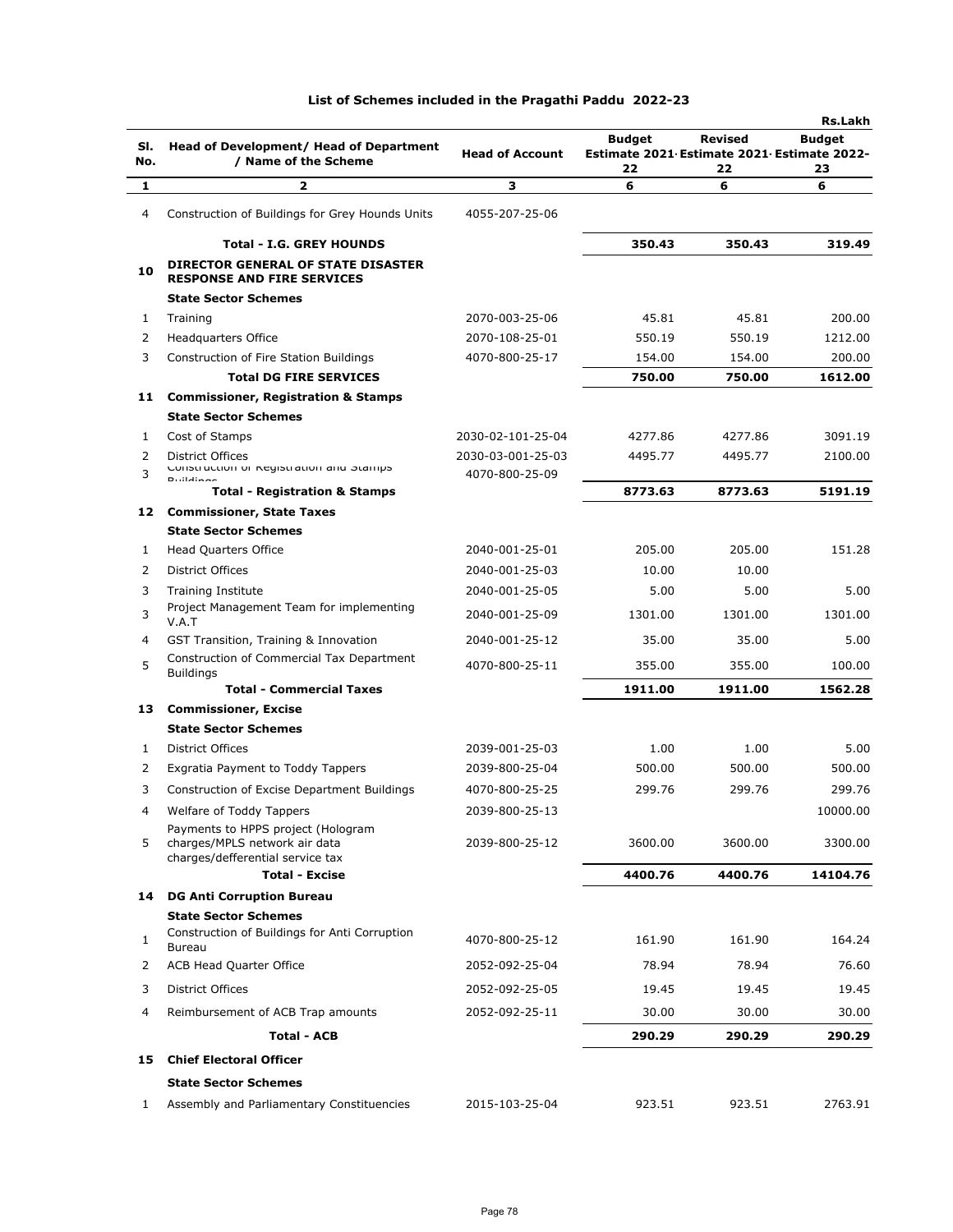| SI.<br>No. | Head of Development/ Head of Department<br>/ Name of the Scheme                                       | <b>Head of Account</b> | <b>Budget</b><br>Estimate 2021 Estimate 2021 Estimate 2022-<br>22 | Revised<br>22 | <b>Rs.Lakh</b><br><b>Budget</b><br>23 |
|------------|-------------------------------------------------------------------------------------------------------|------------------------|-------------------------------------------------------------------|---------------|---------------------------------------|
| 1          | 2                                                                                                     | 3                      | 6                                                                 | 6             | 6                                     |
| 2          | Construction of Godowns for Safe Custody of                                                           | 4070-800-25-14         | 476.34                                                            | 476.34        |                                       |
|            | <b>EVMs</b><br>Total - CEO                                                                            |                        | 1399.85                                                           | 1399.85       | 2763.91                               |
| 16         | <b>PRINTING, STATIONERY &amp; STORES</b><br><b>PURCHASE</b><br><b>State Sector Schemes</b>            |                        |                                                                   |               |                                       |
| 1          | <b>Head Quarters Office</b>                                                                           | 2058-001-25-01         | 0.50                                                              | 0.50          | 0.05                                  |
| 2          | Purchase and Supply of Stationary Stores                                                              | 2058-101-25-04         | 4.56                                                              | 4.56          | 4.00                                  |
| 3          | <b>Government Presses</b>                                                                             | 2058-103-25-04         | 11.51                                                             | 11.51         | 11.44                                 |
| 4          | Cost of Printing by Other Sources                                                                     | 2058-104-25-04         | 0.09                                                              | 0.09          | 0.01                                  |
|            | <b>Total - Printing, Stationery</b>                                                                   |                        | 16.66                                                             | 16.66         | 15.50                                 |
| 17         | <b>IGP Intelligence</b>                                                                               |                        |                                                                   |               |                                       |
|            | <b>State Sector Schemes</b>                                                                           |                        |                                                                   |               |                                       |
| 1          | Intelligence Branch                                                                                   | 2055-101-25-05         | 1514.72                                                           | 1514.72       | 2158.51                               |
| 2          | Expenditure on Security Matters for Curbing<br>Extremist Activities in the State                      | 2055-117-25-04         | 1865.57                                                           | 1865.57       | 1900.80                               |
| 3          | Rehabilitation of Surrendered Extrimists                                                              | 2235-60-200-25-35      | 735.90                                                            | 735.90        | 735.90                                |
| 4          | Special Infrastructure Schemes (SIS) Left Wing<br>Extremism                                           | 4055-207-25-28         | 43.87                                                             | 43.87         |                                       |
|            | <b>Sub-Total State Sector Schemes</b>                                                                 |                        | 4160.06                                                           | 4160.06       | 4795.21                               |
|            | <b>Centrally Sponsored Schemes</b>                                                                    |                        |                                                                   |               |                                       |
| 5          | Left wing Extremism (SCA)                                                                             |                        |                                                                   |               | 2000.73                               |
|            | <b>Sub-total - Centrally Sponsored Schemes</b>                                                        |                        | 0.00                                                              | 0.00          | 2000.73                               |
|            | <b>Total - IGP Intelligence</b>                                                                       |                        | 4160.06                                                           | 4160.06       | 6795.94                               |
| 18         | <b>Commissioner of City Police</b>                                                                    |                        |                                                                   |               |                                       |
|            | <b>State Sector Schemes</b>                                                                           |                        |                                                                   |               |                                       |
| 1          | City Police Force                                                                                     | 2055-108-25-05         | 3677.09                                                           | 3677.09       | 3869.00                               |
| 2          | <b>Traffic Branch</b>                                                                                 | 2055-108-25-07         | 260.10                                                            | 260.10        | 273.00                                |
| 3          | Bandobust Arrangements for Ganesh Nimajjan<br>and Other Festivals                                     | 2055-108-25-09         | 1020.00                                                           | 1020.00       | 1020.00                               |
| 4          | <b>Central Crime Station</b>                                                                          | 2055-108-25-11         | 70.00                                                             | 70.00         | 70.00                                 |
| 5          | Hyderabad Narcotics Enforcement wing                                                                  | 2055-108-25-12         |                                                                   |               | 100.00                                |
| 6          | Sports and Duty Meets                                                                                 | 2055-108-25-13         | 5.00                                                              | 5.00          | 5.00                                  |
| 7          | <b>Community Policing</b>                                                                             | 2055-108-25-14         | 5.00                                                              | 5.00          | 5.00                                  |
| 8          | Police Commemoration Week                                                                             | 2055-108-25-20         | 5.00                                                              | 5.00          | 5.00                                  |
| 9          | Women & Child Protection                                                                              | 2055-108-25-21         | 5.00                                                              | 5.00          | 5.00                                  |
| 10         | New Police Commissionerate Head Quarters                                                              | 4055-207-25-11         | 12500.00                                                          | 12500.00      | 9582.87                               |
| 11         | Police Stations as Citizen Friendly Service<br>Delivery Unit                                          | 4055-207-25-12         | 1.00                                                              | 1.00          | 1.00                                  |
| 12         | City wide CCTV Surveillance                                                                           | 4055-207-25-13         | 4313.18                                                           | 4313.18       | 4301.00                               |
| 13         | Technology backbone for Citizen Centri Traffic<br>Management                                          | 4055-207-25-14         | 50.00                                                             | 50.00         | 50.00                                 |
| 14         | Technonlogy and IT Backbone for Fighting<br>Organised Crime and Criminal Gangs with Data<br>Analytics | 4055-207-25-15         | 50.00                                                             | 50.00         | 50.00                                 |
| 15         | Construction of New Police Station Buildings,<br>Offices, Staff Quarters and Barracks                 | 4055-207-25-16         | 1000.00                                                           | 1000.00       | 1000.00                               |
|            | <b>Sub-Total State Sector Schemes</b>                                                                 |                        | 22961.37                                                          | 22961.37      | 20336.87                              |
|            | <b>Matching State Share</b>                                                                           |                        |                                                                   |               |                                       |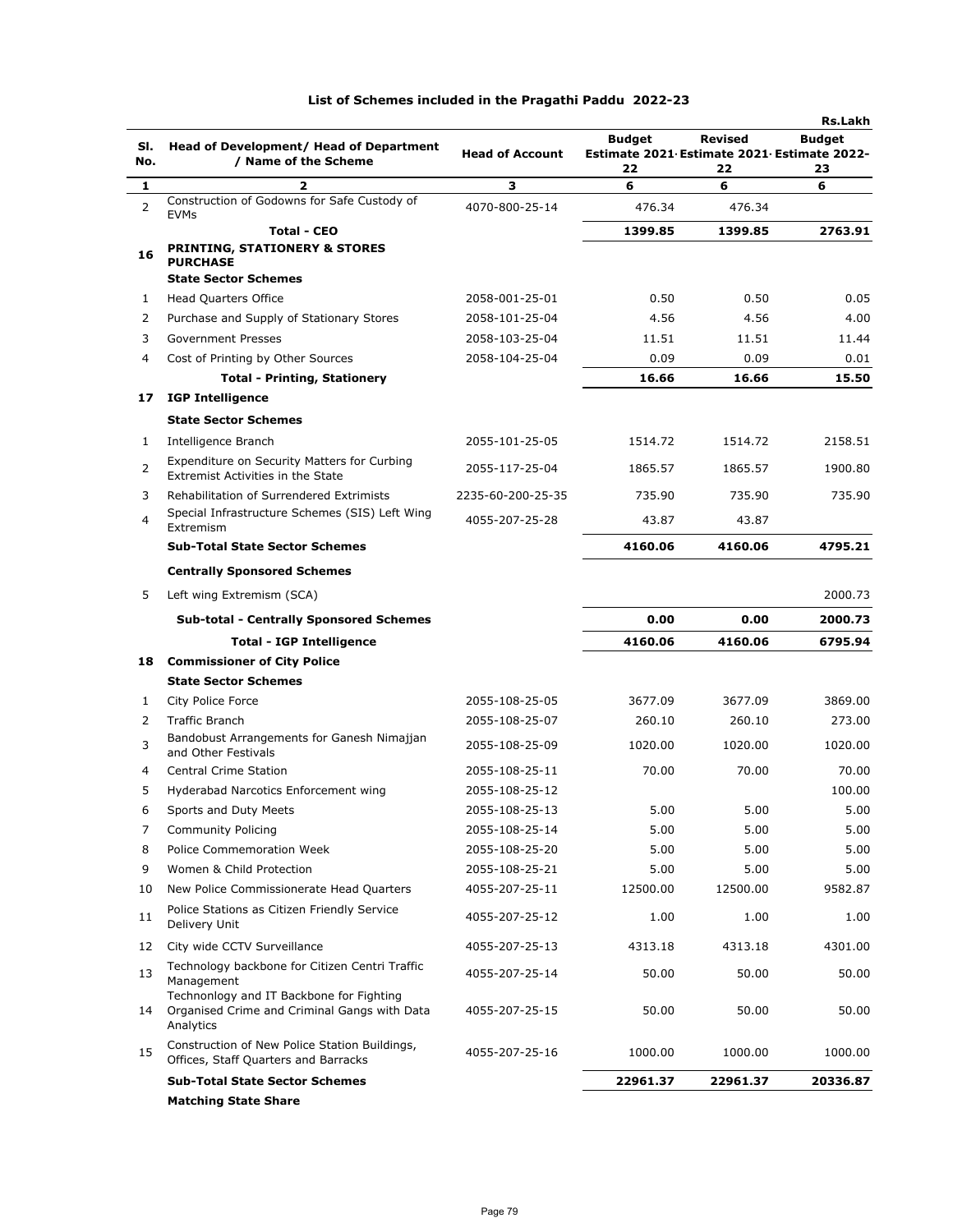|     |                                                                                         |                        |                                                             |                | <b>Rs.Lakh</b> |
|-----|-----------------------------------------------------------------------------------------|------------------------|-------------------------------------------------------------|----------------|----------------|
| SI. | Head of Development/ Head of Department                                                 | <b>Head of Account</b> | <b>Budget</b><br>Estimate 2021 Estimate 2021 Estimate 2022- | <b>Revised</b> | <b>Budget</b>  |
| No. | / Name of the Scheme                                                                    |                        | 22                                                          | 22             | 23             |
| 1   | 2                                                                                       | 3                      | 6                                                           | 6              | 6              |
| 16  | Safe city Project for safety of women in<br>Hyderabad city (Nirbhaya Fund)              | 4055-207-06-30         | 40.00                                                       | 40.00          | 133.38         |
|     | <b>Sub-Total Matching State Share</b>                                                   |                        | 40.00                                                       | 40.00          | 133.38         |
|     | <b>Centrally Sponsored Schemes</b>                                                      |                        |                                                             |                |                |
| 17  | State city project for safety of women in<br>Hyderabad (Nirbhaya Fund)                  | 4055-207-12-30         | 60.00                                                       | 60.00          | 200.07         |
|     | <b>Sub-Total Centrally Sponsored Schemes</b>                                            |                        | 60.00                                                       | 60.00          | 200.07         |
|     | <b>Total - City Police</b>                                                              |                        | 23061.37                                                    | 23061.37       | 20670.32       |
| 19  | <b>Commissioner Cyberabad Police</b>                                                    |                        |                                                             |                |                |
|     | <b>State Sector Schemes</b>                                                             |                        |                                                             |                |                |
| 1   | Office of the Commissioner of Cyberabad Police                                          | 2055-109-25-04         | 1366.00                                                     | 1366.00        | 1366.00        |
| 2   | Traffic Wing Cyberabad                                                                  | 2055-109-25-09         | 240.00                                                      | 240.00         | 240.00         |
| 3   | Ganesh Bandobust Arrangements and other<br>Festival                                     | 2055-109-25-19         | 110.00                                                      | 110.00         | 110.00         |
| 4   | <b>Community Policing</b>                                                               | 2055-109-25-23         | 25.00                                                       | 25.00          | 25.00          |
| 5   | <b>Police Commemoration Event</b>                                                       | 2055-109-25-25         | 15.00                                                       | 15.00          | 15.00          |
| 6   | CCS and SOT (Cyberabad)                                                                 | 2055-109-25-27         | 158.00                                                      | 158.00         | 158.00         |
| 7   | Women & Child Protection (Cyberabad)                                                    | 2055-109-25-28         | 33.00                                                       | 33.00          | 33.00          |
| 8   | Sports & Duty Meets(Cyberabad)                                                          | 2055-800-25-19         | 13.00                                                       | 13.00          | 13.00          |
| 9   | Police Stations as Citizen Friendly Service<br>Delivery Unit(Cyberabad)                 | 4055-207-25-42         | 5.00                                                        | 5.00           | 5.00           |
| 10  | City wide CCTV Surveillance (Cyberabad)                                                 | 4055-207-25-43         | 10.00                                                       | 10.00          | 10.00          |
| 11  | Technology and IT Backbone for Fighting<br>Organised Crime and Criminal Ganga with Data | 4055-207-25-44         | 10.00                                                       | 10.00          | 10.00          |
| 12  | Analytics (Cyberabad)<br>Technology backbone for Citizen Centric Traffic<br>Management  | 4055-207-25-45         | 10.00                                                       | 10.00          | 10.00          |
| 13  | Construction of DCP and ACP and Police Stations                                         | 4055-207-25-47         | 5.00                                                        | 5.00           | 5.00           |
|     | <b>Total - Cyberabad Police</b>                                                         |                        | 2000.00                                                     | 2000.00        | 2000.00        |
| 20  | <b>DG Special Protection Force</b>                                                      |                        |                                                             |                |                |
|     | <b>State Sector Schemes</b>                                                             |                        |                                                             |                |                |
| 1   | Head Quarters Office (Special Protection Force)                                         | 2055-104-25-01         | 117.02                                                      | 117.02         | 112.80         |
| 2   | Construction of Head Office                                                             | 4055-208-25-05         |                                                             |                | 21.00          |
| 3   | Development of SPF Training Academy                                                     | 4055-208-25-06         | 127.77                                                      | 127.77         | 65.00          |
|     | <b>Total SPF</b>                                                                        |                        | 244.79                                                      | 244.79         | 198.80         |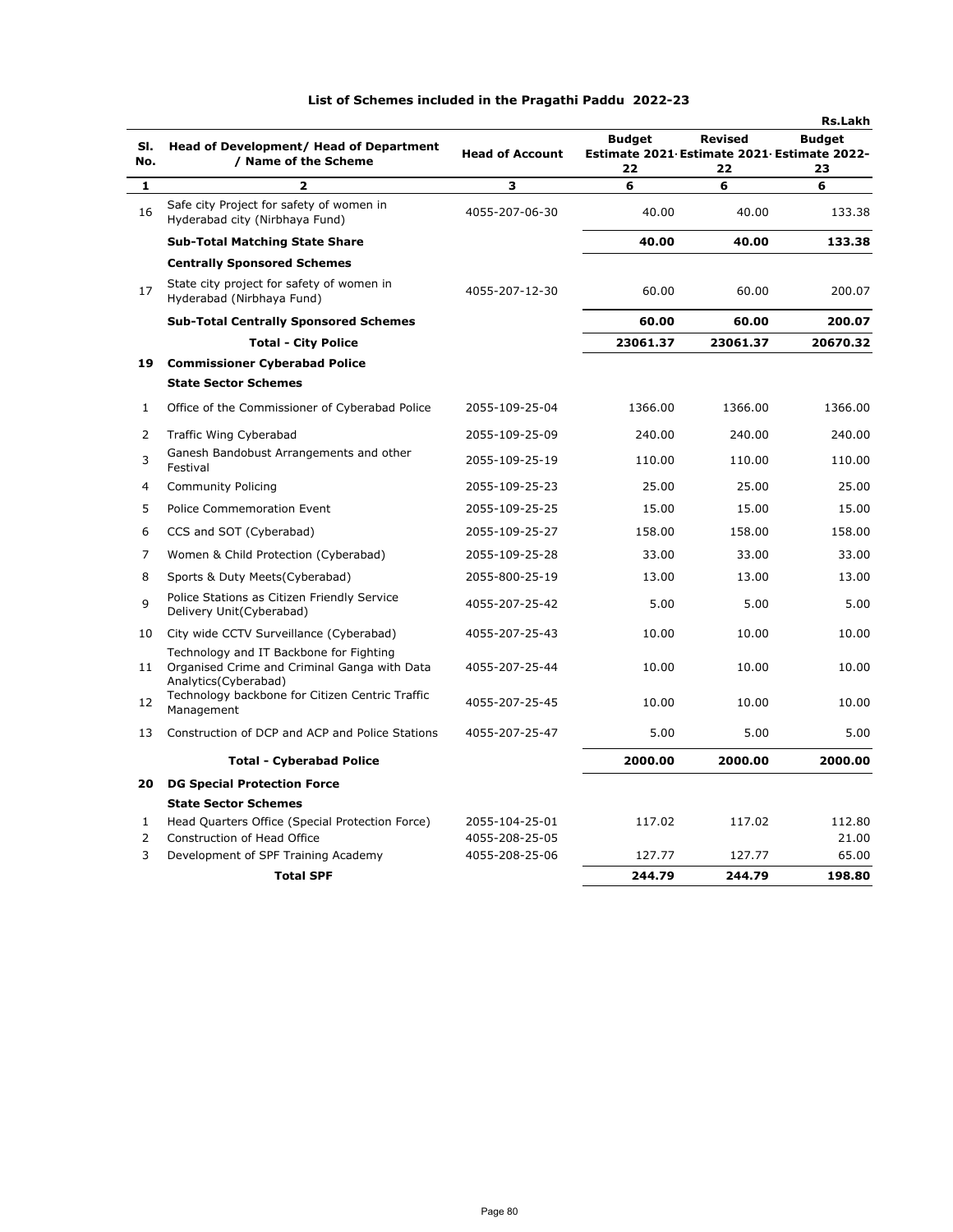| SI.<br>No. | Head of Development/ Head of Department<br>/ Name of the Scheme                | <b>Head of Account</b> | <b>Budget</b><br>Estimate 2021 Estimate 2021 Estimate 2022-<br>22 | Revised<br>22 | <b>Rs.Lakh</b><br><b>Budget</b><br>23 |
|------------|--------------------------------------------------------------------------------|------------------------|-------------------------------------------------------------------|---------------|---------------------------------------|
| 1          | 2                                                                              | з                      | 6                                                                 | 6             | 6                                     |
| 21         | <b>Prosecutions</b>                                                            |                        |                                                                   |               |                                       |
|            | <b>State Sector Schemes</b>                                                    |                        |                                                                   |               |                                       |
| 1          | District Offices of Prosecutions                                               | 2014-114-25-14         | 524.86                                                            | 524.86        | 339.77                                |
|            | <b>Total Prosecutions</b>                                                      |                        | 524.86                                                            | 524.86        | 339.77                                |
| 22         | <b>Advocate General Office</b>                                                 |                        |                                                                   |               |                                       |
|            | <b>State Sector Schemes</b>                                                    |                        |                                                                   |               |                                       |
| 1          | Legal Advisers and Counsels                                                    | 2014-114-25-04         | 14.65                                                             | 14.65         | 17.28                                 |
|            |                                                                                |                        |                                                                   |               |                                       |
|            | <b>Total-Advocate General Office</b>                                           |                        | 14.65                                                             | 14.65         | 17.28                                 |
| 23         | Member Secretary, State Legal Services<br><b>Authority</b>                     |                        |                                                                   |               |                                       |
|            | <b>State Sector Schemes</b>                                                    |                        |                                                                   |               |                                       |
| 1          | Legal Advisers and Counsels                                                    | 2014-114-25-09         | 40.00                                                             | 40.00         | 40.00                                 |
| 2          | Telangana State Legal Service Authority                                        | 2014-114-25-17         | 50.00                                                             | 50.00         | 50.00                                 |
| 3          | Permanent Lok Adalaths for Public Utility<br>Services                          | 2014-114-25-18         | 120.00                                                            | 120.00        | 120.00                                |
| 4          | Victim Compensation Scheme                                                     | 2014-114-25-20         | 100.00                                                            | 100.00        | 100.00                                |
| 5          | <b>Construction of ADR Centres</b>                                             | 4070-800-25-41         | 24.16                                                             | 24.16         | 24.16                                 |
|            | <b>Total-Member Secretary, State Legal</b><br><b>Services Authority</b>        |                        | 334.16                                                            | 334.16        | 334.16                                |
| 24         | <b>Judicial Academy</b>                                                        |                        |                                                                   |               |                                       |
|            | <b>State Sector Schemes</b>                                                    |                        |                                                                   |               |                                       |
| 1          | Judicial Academy                                                               | 2014-800-25-05         | 100.00                                                            | 100.00        | 100.00                                |
|            | <b>Total-Judicial Academy</b>                                                  |                        | 100.00                                                            | 100.00        | 100.00                                |
| 25         | <b>IGP Home Guards</b>                                                         |                        |                                                                   |               |                                       |
|            | <b>State Sector Schemes</b>                                                    |                        |                                                                   |               |                                       |
| 1          | District Home Guards Organisation                                              | 2070-107-25-05         | 3.00                                                              | 3.00          | 0.07                                  |
| 2          | Training                                                                       | 2070-107-25-06         |                                                                   |               | 0.03                                  |
|            | <b>Total-IGP Home Guards</b>                                                   |                        | 3.00                                                              | 3.00          | 0.10                                  |
| 26         | <b>Commissioner of Rachakonda Police</b>                                       |                        |                                                                   |               |                                       |
|            | <b>State Sector Schemes</b><br>Office of the Commissioner of Rachakonda Police |                        |                                                                   |               |                                       |
| 1          | (East)                                                                         | 2055-109-25-11         | 907.70                                                            | 907.70        | 907.70                                |
| 2          | <b>Traffic Wing</b>                                                            | 2055-109-25-12         | 62.40                                                             | 62.40         | 62.40                                 |
| 3          | Ganesh Bandobust Arrangements and other<br>Festival                            | 2055-109-25-16         | 235.00                                                            | 235.00        | 235.00                                |
| 4          | <b>Community Policing</b>                                                      | 2055-109-25-22         | 9.90                                                              | 9.90          | 9.90                                  |
| 5          | Police Commemoration Event                                                     | 2055-109-25-24         | 0.40                                                              | 0.40          | 0.40                                  |
| 6          | CCS and SOT (Cyberabad)                                                        | 2055-109-25-26         | 3.80                                                              | 3.80          | 3.80                                  |
| 7          | Women & Child Protection (Cyberabad)                                           | 2055-109-25-29         | 1.00                                                              | 1.00          | 1.00                                  |
| 8          | Sports & Duty Meets (Cyberabad)                                                | 2055-800-25-18         | 5.00                                                              | 5.00          | 5.00                                  |
| 9          | Police Stations as Citizen Friendly Service<br>Delivery Unit(Cyberabad)        | 4055-207-25-38         | 2.00                                                              | 2.00          | 2.00                                  |
| 10         | City wide CCTV Surveillance (Cyberabad)                                        | 4055-207-25-39         | 229.00                                                            | 229.00        | 229.00                                |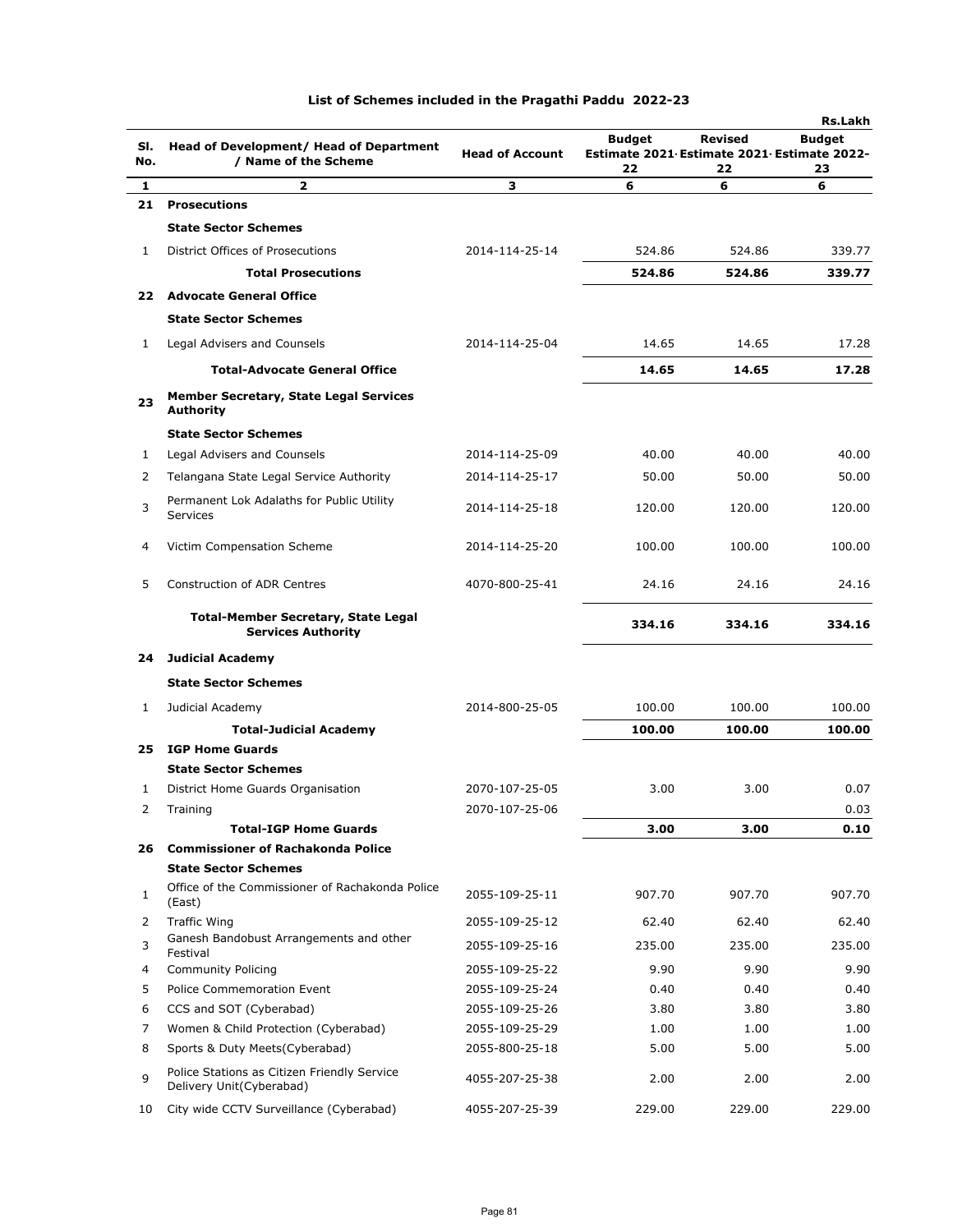|                |                                                                                                                 |                        |                                                             |                | <b>Rs.Lakh</b> |
|----------------|-----------------------------------------------------------------------------------------------------------------|------------------------|-------------------------------------------------------------|----------------|----------------|
| SI.<br>No.     | Head of Development/ Head of Department<br>/ Name of the Scheme                                                 | <b>Head of Account</b> | <b>Budget</b><br>Estimate 2021 Estimate 2021 Estimate 2022- | <b>Revised</b> | <b>Budget</b>  |
|                |                                                                                                                 |                        | 22                                                          | 22             | 23             |
| 1              | $\overline{\mathbf{z}}$                                                                                         | 3                      | 6                                                           | 6              | 6              |
| 11             | Technology and IT Backbone for Fighting<br>Organised Crime and Criminal Ganga with Data<br>Analytics(Cyberabad) | 4055-207-25-40         | 2.00                                                        | 2.00           | 2.00           |
| 12             | Technology backbone for Citizen Centric Traffic<br>Management                                                   | 4055-207-25-41         | 28.00                                                       | 28.00          | 27.80          |
| 13             | Construction of New Police Commissionerate<br>Head Quarters Rachakonda                                          | 4055-207-25-46         | 100.00                                                      | 100.00         | 100.00         |
|                | <b>Total- Commissioner of Rachakonda Police</b>                                                                 |                        | 1586.20                                                     | 1586.20        | 1586.00        |
| 27             | Lok Ayukta & Upa Lok Ayukta                                                                                     |                        |                                                             |                |                |
|                | <b>State Sector Schemes</b>                                                                                     |                        |                                                             |                |                |
| 1              | Lok Ayukta & Upa Lok Ayukta                                                                                     | 2062-103-25-04         | 1.07                                                        | 1.07           | 1.07           |
|                | Total Lok Ayukta & Upa Lok Ayukta                                                                               |                        | 1.07                                                        | 1.07           | 1.07           |
| 28             | <b>Vigilance &amp; Enforcement</b>                                                                              |                        |                                                             |                |                |
|                | <b>State Sector Schemes</b>                                                                                     |                        |                                                             |                |                |
| 1              | Head Quarters Office                                                                                            | 2062-105-25-05         | 59.94                                                       | 59.94          | 29.01          |
| 2              | <b>District Task Force</b>                                                                                      | 2062-105-25-06         | 1.99                                                        | 1.99           | 13.88          |
|                | <b>Total Vigilance &amp; Enforcement</b>                                                                        |                        | 61.93                                                       | 61.93          | 42.89          |
| 29             | Spl. Commissioner Telangana Bhavan                                                                              |                        |                                                             |                |                |
|                | <b>State Sector Schemes</b>                                                                                     |                        |                                                             |                |                |
| $\mathbf{1}$   | Office of the Spl. Commr. Telangana Bhavan<br>New Delhi                                                         | 2052-092-25-08         |                                                             |                |                |
| 2              | Guest Houses, New Delhi                                                                                         | 2070-115-25-05         |                                                             |                |                |
|                | Total Spl. Commissioner Telangana Bhavan                                                                        |                        | 0.00                                                        | 0.00           | 0.00           |
| 30             | <b>Vigilance Commission</b>                                                                                     |                        |                                                             |                |                |
|                | <b>State Sector Schemes</b>                                                                                     |                        |                                                             |                |                |
| 1              | Telangana Vigilance Commission                                                                                  | 2062-104-25-08         |                                                             |                |                |
|                | <b>Total Vigilance Commission</b>                                                                               |                        | 0.00                                                        | 0.00           | 0.00           |
| 31             | <b>GAD Secretariat</b>                                                                                          |                        |                                                             |                |                |
|                | <b>State Sector Schemes</b>                                                                                     |                        |                                                             |                |                |
| 1              | <b>GAD Secretariat</b>                                                                                          | 2052-090-25-04         | 384.68                                                      | 384.68         | 229.96         |
| 2              | Assistance to Telangana Sectt. Service Assosn.<br>For Sports and Games                                          | 2052-090-25-12         | 50.00                                                       | 50.00          | 50.00          |
| 3              | Assistance to Telangana Sectt. Service Assosn.                                                                  | 2052-090-25-13         | 114.34                                                      | 114.34         | 114.34         |
| 4              | NRI Cell                                                                                                        | 2052-090-25-14         | 6.51                                                        | 6.51           | 49.00          |
| 5              | Telangana Adhikara Bhasha Sangam                                                                                | 2052-092-25-10         | 0.07                                                        | 0.07           |                |
| 6              | Charges in connection with State Functions                                                                      | 2070-800-25-05         | 315.65                                                      | 315.65         | 205.00         |
| $\overline{7}$ | Monetary Assistance to the Recipients of<br><b>Gallantary Awards</b>                                            | 2070-800-25-16         | 69.06                                                       | 69.06          | 150.00         |
| 8              | Expenditure on medical reimbursement to the Ex-<br>Governors and their families                                 | 2070-800-25-19         | 1.42                                                        | 1.42           |                |